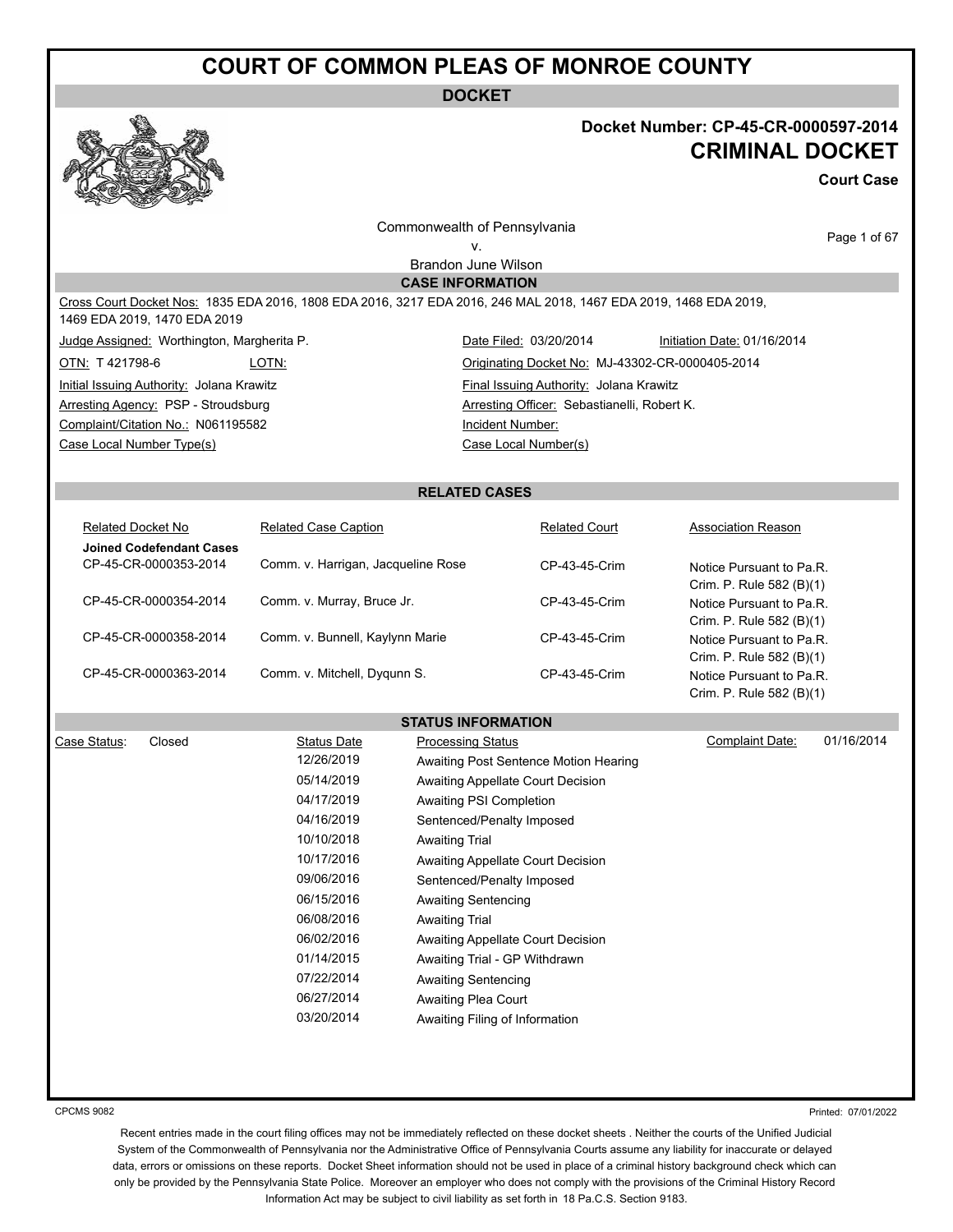**DOCKET**

#### **Docket Number: CP-45-CR-0000597-2014 CRIMINAL DOCKET**

**Court Case**

Commonwealth of Pennsylvania v.

Page 2 of 67

| <b>Brandon June Wilson</b>         |                               |                             |                        |                                              |                           |
|------------------------------------|-------------------------------|-----------------------------|------------------------|----------------------------------------------|---------------------------|
|                                    |                               |                             | <b>CALENDAR EVENTS</b> |                                              |                           |
| Case Calendar<br><b>Event Type</b> | Schedule<br><b>Start Date</b> | <b>Start</b><br><b>Time</b> | Room                   | Judge Name                                   | Schedule<br><b>Status</b> |
| <b>Status Conference</b>           | 05/14/2014                    | 9:30 am                     | Judge's<br>Chambers    | President Judge Margherita<br>P. Worthington | Scheduled                 |
| Plea Court                         | 07/02/2014                    | 8:30 am                     | Courtroom 1            | President Judge Margherita<br>P. Worthington | Scheduled                 |
| Plea Court                         | 07/21/2014                    | 1:30 pm                     | Courtroom 1            | President Judge Margherita<br>P. Worthington | Scheduled                 |
| Motion                             | 07/28/2014                    | $9:30$ am                   | Courtroom 1            | President Judge Margherita<br>P. Worthington | Cancelled                 |
| Withdrawal of<br>Counsel           | 10/07/2014                    | 10:30 am                    | Courtroom 1            | President Judge Margherita<br>P. Worthington | Scheduled                 |
| Sentencing                         | 01/12/2015                    | $1:30$ pm                   | Courtroom 1            | President Judge Margherita<br>P. Worthington | Scheduled                 |
| Motion                             | 03/02/2015                    | $9:00$ am                   | Courtroom 1            | President Judge Margherita<br>P. Worthington | Scheduled                 |
| Motion for Joinder                 | 03/11/2015                    | $11:30$ am                  | Courtroom 1            | President Judge Margherita<br>P. Worthington | Scheduled                 |
| Motion for Joinder                 | 04/06/2015                    | 10:00 am                    | Courtroom 1            | President Judge Margherita<br>P. Worthington | Scheduled                 |
| Pre-Trial<br>Conference            | 04/21/2015                    | 1:30 pm                     | Courtroom 1            | President Judge Margherita<br>P. Worthington | Scheduled                 |
| Omnibus                            | 06/17/2015                    | $9:30$ am                   | Courtroom 3            | President Judge Margherita<br>P. Worthington | Scheduled                 |
| Omnibus                            | 06/30/2015                    | $3:00$ pm                   | Courtroom 1            | President Judge Margherita<br>P. Worthington | Moved                     |
| Pre-Trial<br>Conference            | 11/30/2015                    | $1:30$ pm                   | Courtroom 1            | President Judge Margherita<br>P. Worthington | Scheduled                 |
| <b>Status Conference</b>           | 02/22/2016                    | $11:15$ am                  | Judge's<br>Chambers    | President Judge Margherita<br>P. Worthington | Scheduled                 |
| Pre-Trial<br>Conference            | 03/22/2016                    | $2:30$ pm                   | Courtroom 1            | President Judge Margherita<br>P. Worthington | Cancelled                 |
| Motion                             | 04/04/2016                    | $1:30$ pm                   | Courtroom 1            | President Judge Margherita<br>P. Worthington | Cancelled                 |
| Plea Court                         | 05/24/2016                    | $2:00$ pm                   | Courtroom 1            | President Judge Margherita<br>P. Worthington | Scheduled                 |
| <b>Trial Term</b>                  | 06/08/2016                    | $9:00$ am                   | Courtroom 1            | President Judge Margherita<br>P. Worthington | Scheduled                 |
| Trial                              | 06/09/2016                    | $9:00$ am                   | Courtroom 1            | President Judge Margherita<br>P. Worthington | Scheduled                 |

CPCMS 9082

Printed: 07/01/2022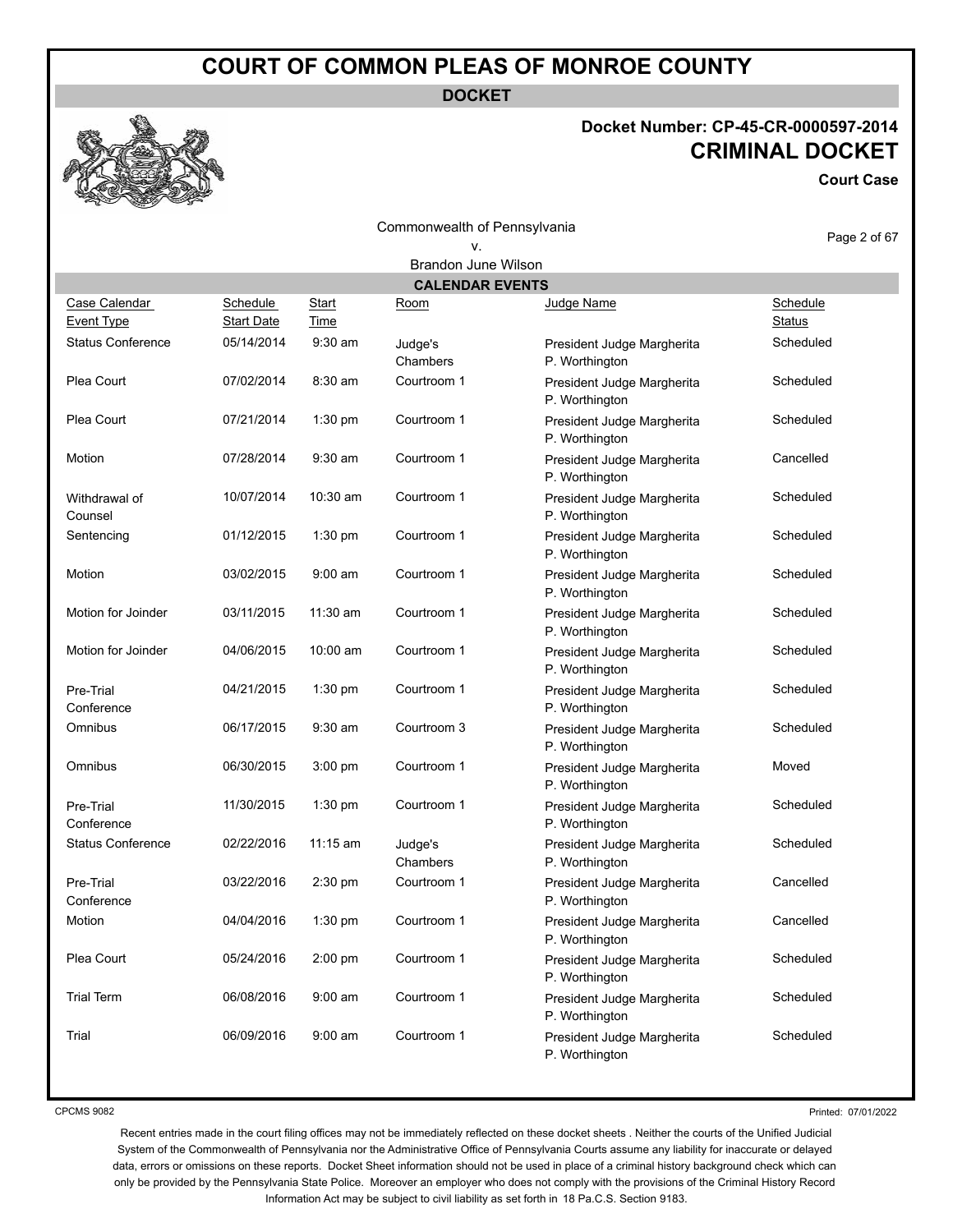**DOCKET**

## **Docket Number: CP-45-CR-0000597-2014 CRIMINAL DOCKET**

**Court Case**

|                                    |                                       | Page 3 of 67         |                                |                                              |                           |
|------------------------------------|---------------------------------------|----------------------|--------------------------------|----------------------------------------------|---------------------------|
|                                    |                                       |                      | <b>Brandon June Wilson</b>     |                                              |                           |
|                                    |                                       |                      | <b>CALENDAR EVENTS</b>         |                                              |                           |
| Case Calendar<br><b>Event Type</b> | Schedule<br><b>Start Date</b>         | <b>Start</b><br>Time | <u>Room</u>                    | Judge Name                                   | Schedule<br><b>Status</b> |
| Trial                              | 06/10/2016                            | $9:00$ am            | Courtroom 1                    | President Judge Margherita<br>P. Worthington | Scheduled                 |
| Trial                              | 06/13/2016                            | $9:00$ am            | Courtroom 1                    | President Judge Margherita<br>P. Worthington | Scheduled                 |
| Trial                              | 06/15/2016                            | $9:00$ am            | Courtroom 1                    | President Judge Margherita<br>P. Worthington | Scheduled                 |
| Trial                              | 06/16/2016                            | $9:00$ am            | Courtroom 1                    | President Judge Margherita<br>P. Worthington | Scheduled                 |
| Sentencing                         | 09/06/2016                            | $9:00$ am            | Courtroom 1                    | President Judge Margherita<br>P. Worthington | Scheduled                 |
| Motion                             | 10/01/2018                            | 2:30 pm              | Courtroom 1                    | President Judge Margherita<br>P. Worthington | Scheduled                 |
| Trial Term Jury<br>Selection       | 01/08/2019                            | $9:00$ am            | Courtroom 1                    | President Judge Margherita<br>P. Worthington | Scheduled                 |
| Trial                              | 01/22/2019                            | $9:00$ am            | Courtroom 1                    | President Judge Margherita<br>P. Worthington | Scheduled                 |
| Trial                              | 01/23/2019                            | $9:00$ am            | Courtroom 1                    | President Judge Margherita<br>P. Worthington | Scheduled                 |
| Trial                              | 01/24/2019                            | $9:00$ am            | Courtroom 1                    | President Judge Margherita<br>P. Worthington | Scheduled                 |
| Trial                              | 01/25/2019                            | $9:00$ am            | Courtroom 1                    | President Judge Margherita<br>P. Worthington | Scheduled                 |
| Sentencing                         | 04/16/2019                            | $11:00$ am           | Courtroom 1                    | President Judge Margherita<br>P. Worthington | Scheduled                 |
| <b>PCRA Hearing</b>                | 05/28/2021                            | 10:00 am             | Courtroom 1                    | President Judge Margherita<br>P. Worthington | Moved                     |
| <b>PCRA Hearing</b>                | 06/04/2021                            | 1:30 pm              | Courtroom 2                    | President Judge Margherita<br>P. Worthington | Moved                     |
| PCRA Hearing                       | 08/02/2021                            | 1:30 pm              | Courtroom 1                    | President Judge Margherita<br>P. Worthington | Scheduled                 |
|                                    |                                       |                      | <b>CONFINEMENT INFORMATION</b> |                                              |                           |
| Confinement<br>Known As Of         | Confinement<br><b>Type</b>            |                      | Destination<br>Location        | Confinement<br>Reason                        | Still in<br>Custody       |
| 02/03/2015                         | <b>County Correctional Facility</b>   |                      | Carbon County Prison           |                                              | Yes                       |
| 09/21/2021                         | <b>State Correctional Institution</b> |                      | <b>SCI Fayette</b>             |                                              | Yes                       |

CPCMS 9082

Printed: 07/01/2022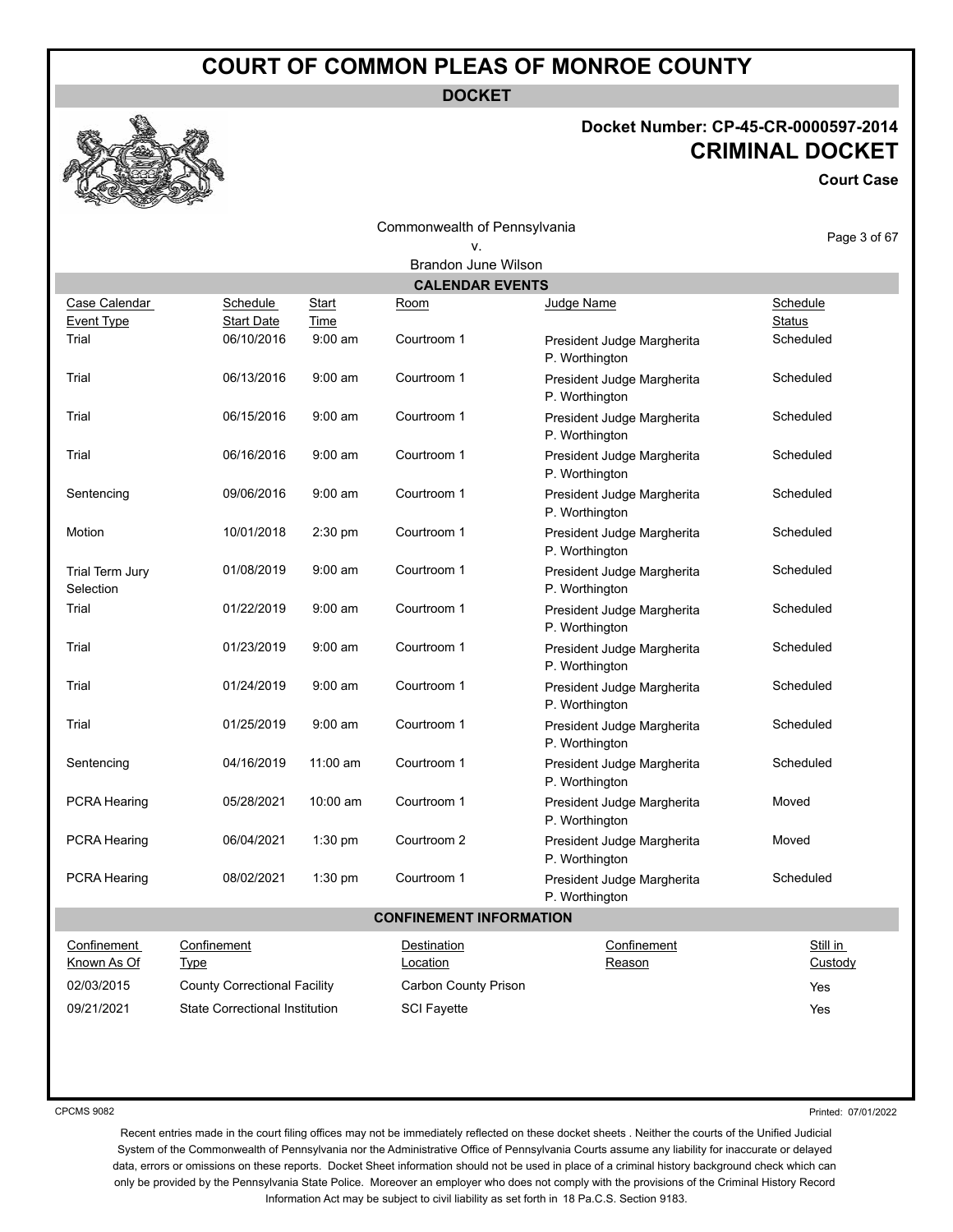|                                              | <b>COURT OF COMMON PLEAS OF MONROE COUNTY</b> |                |                       |                                                       |        |                                                     |                                                                                     |
|----------------------------------------------|-----------------------------------------------|----------------|-----------------------|-------------------------------------------------------|--------|-----------------------------------------------------|-------------------------------------------------------------------------------------|
|                                              |                                               |                |                       | <b>DOCKET</b>                                         |        |                                                     |                                                                                     |
|                                              |                                               |                |                       |                                                       |        |                                                     | Docket Number: CP-45-CR-0000597-2014<br><b>CRIMINAL DOCKET</b><br><b>Court Case</b> |
|                                              |                                               |                |                       | Commonwealth of Pennsylvania<br>٧.                    |        |                                                     | Page 4 of 67                                                                        |
|                                              |                                               |                |                       | Brandon June Wilson                                   |        |                                                     |                                                                                     |
|                                              |                                               |                |                       | <b>DEFENDANT INFORMATION</b>                          |        |                                                     |                                                                                     |
| Date Of Birth:                               |                                               |                | 07/01/1994            | City/State/Zip: Stroudsburg, PA 18360                 |        |                                                     |                                                                                     |
| Alias Name<br>Wilson, Bza<br>Wilson, Shooter |                                               |                |                       |                                                       |        |                                                     |                                                                                     |
|                                              |                                               |                |                       | <b>CASE PARTICIPANTS</b>                              |        |                                                     |                                                                                     |
| <b>Participant Type</b>                      |                                               |                | Name                  |                                                       |        |                                                     |                                                                                     |
| Defendant                                    |                                               |                | Wilson, Brandon June  |                                                       |        |                                                     |                                                                                     |
|                                              |                                               |                |                       | <b>BAIL INFORMATION</b>                               |        |                                                     |                                                                                     |
| Wilson, Brandon June                         |                                               |                |                       |                                                       |        |                                                     | <b>Nebbia Status: None</b>                                                          |
| <b>Bail Action</b>                           |                                               | Date           | <b>Bail Type</b>      | Percentage                                            | Amount |                                                     |                                                                                     |
|                                              |                                               |                |                       |                                                       |        | <b>Bail Posting Status</b>                          | Posting Date                                                                        |
| Denied                                       |                                               |                | 02/26/2014            |                                                       | \$0.00 |                                                     |                                                                                     |
|                                              |                                               |                |                       | <b>CHARGES</b>                                        |        |                                                     |                                                                                     |
| Seq.                                         | Orig Seq.                                     | Grade          | <b>Statute</b>        | <b>Statute Description</b>                            |        | Offense Dt.                                         | <b>OTN</b>                                                                          |
| $\mathbf{1}$                                 | $\mathbf{1}$                                  | F <sub>1</sub> | 18 § 2501 §§ A        | Criminal Homicide                                     |        | 01/14/2014                                          | T421798-6                                                                           |
| 2                                            | 2                                             | F1             | 18 § 903              | Conspiracy - Criminal Homicide                        |        | 01/14/2014                                          | T421798-6                                                                           |
| 3                                            | 4                                             | M <sub>2</sub> | 18 § 4910 §§ 1        | Tamper With/Fabricate Physical Evidence               |        | 01/14/2014                                          | T421798-6                                                                           |
| 4                                            | 5                                             | M2             | 18 § 2705             | Recklessly Endangering Another Person                 |        | 01/14/2014                                          | T421798-6                                                                           |
| 5                                            | 6                                             | M <sub>2</sub> | 18 § 2705             | Recklessly Endangering Another Person                 |        | 01/14/2014                                          | T421798-6                                                                           |
| 6                                            | $\overline{7}$                                | M2             | 18 § 2705             | Recklessly Endangering Another Person                 |        | 01/14/2014                                          | T421798-6                                                                           |
| 99,999                                       | 3                                             | F <sub>1</sub> | 18 § 903              | Conspiracy - Criminal Homicide                        |        | 01/14/2014                                          | T421798-6                                                                           |
| 99,999                                       | 8                                             | M <sub>2</sub> | 18 § 2705             | Recklessly Endangering Another Person                 |        | 01/14/2014                                          | T421798-6                                                                           |
| 99,999                                       | 9                                             | M <sub>2</sub> | 18 § 2705             | Recklessly Endangering Another Person                 |        | 01/14/2014                                          | T421798-6                                                                           |
| 99,999                                       | 10                                            | M <sub>2</sub> | 18 § 2705             | Recklessly Endangering Another Person                 |        | 01/14/2014                                          | T421798-6                                                                           |
|                                              |                                               |                |                       | <b>DISPOSITION SENTENCING/PENALTIES</b>               |        |                                                     |                                                                                     |
| Disposition                                  |                                               |                |                       |                                                       |        |                                                     |                                                                                     |
| Case Event                                   | Sequence/Description                          |                |                       | <b>Disposition Date</b><br><b>Offense Disposition</b> |        | <b>Final Disposition</b><br>Grade<br><b>Section</b> |                                                                                     |
|                                              | Sentencing Judge                              |                |                       | Sentence Date                                         |        | Credit For Time Served                              |                                                                                     |
|                                              | Sentence/Diversion Program Type               |                |                       | Incarceration/Diversionary Period                     |        | <b>Start Date</b>                                   |                                                                                     |
|                                              | <b>Sentence Conditions</b>                    |                |                       |                                                       |        |                                                     |                                                                                     |
|                                              | <b>Held for Court (Lower Court)</b>           |                | Defendant Was Present |                                                       |        |                                                     |                                                                                     |
|                                              | Lower Court Disposition                       |                |                       | 03/17/2014                                            |        | Not Final                                           |                                                                                     |
|                                              | 1 / Criminal Homicide                         |                |                       | Held for Court (Lower Court)                          |        | F <sub>1</sub>                                      | 18 § 2501 §§ A                                                                      |
| <b>CPCMS 9082</b>                            |                                               |                |                       |                                                       |        |                                                     | Printed: 07/01/2022                                                                 |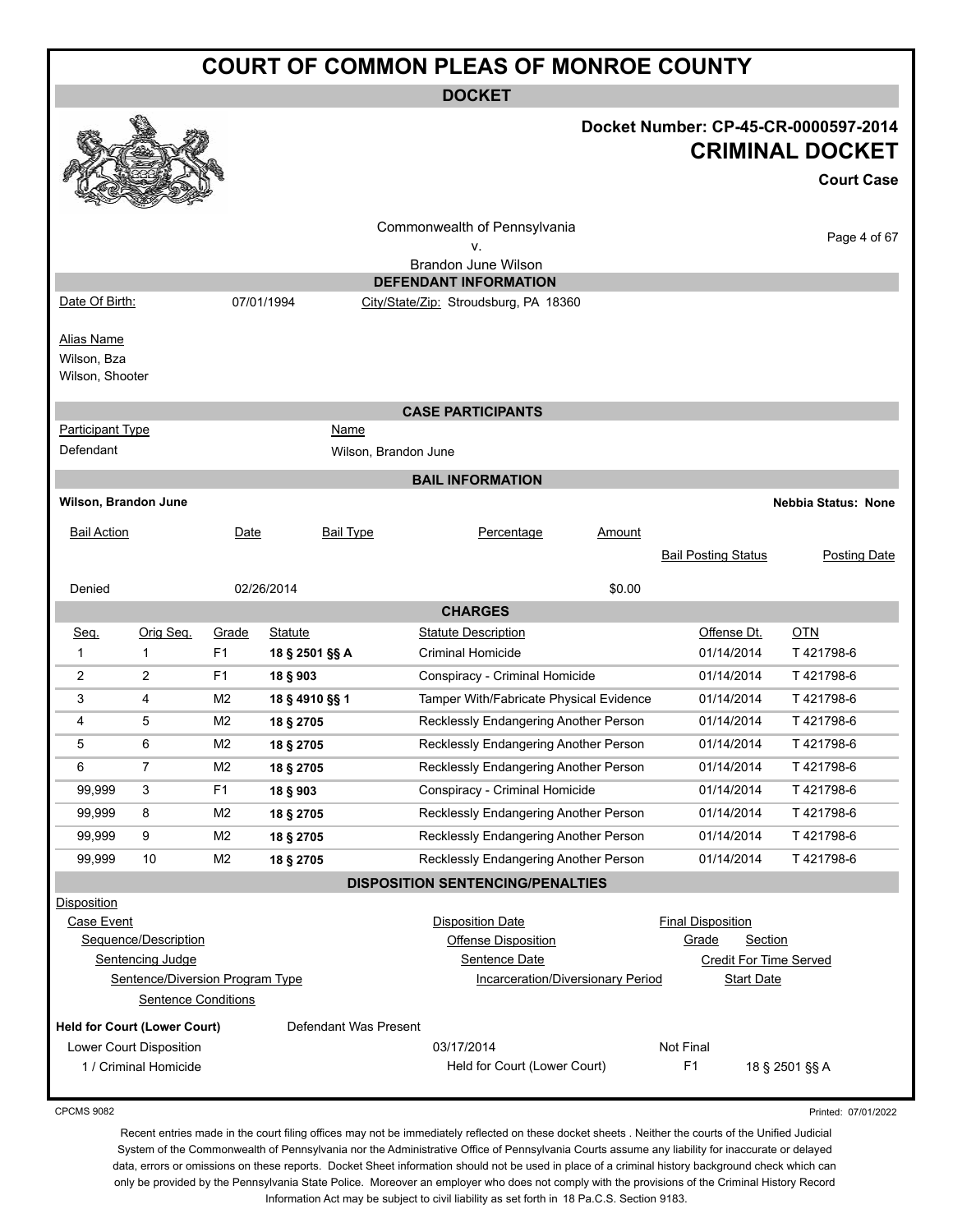**DOCKET**

#### **Docket Number: CP-45-CR-0000597-2014 CRIMINAL DOCKET**

**Court Case**

Commonwealth of Pennsylvania v.

Page 5 of 67

#### Brandon June Wilson **DISPOSITION SENTENCING/PENALTIES**

| <b>Disposition</b>                             |                                    |                          |                        |
|------------------------------------------------|------------------------------------|--------------------------|------------------------|
| Case Event                                     | <b>Disposition Date</b>            | <b>Final Disposition</b> |                        |
| Sequence/Description                           | <b>Offense Disposition</b>         | Grade                    | Section                |
| Sentencing Judge                               | Sentence Date                      |                          | Credit For Time Served |
| Sentence/Diversion Program Type                | Incarceration/Diversionary Period  |                          | <b>Start Date</b>      |
| <b>Sentence Conditions</b>                     |                                    |                          |                        |
| 2 / Conspiracy - Criminal Homicide             | Held for Court (Lower Court)       | F <sub>1</sub>           | 18 § 903               |
| 3 / Tamper With/Fabricate Physical Evidence    | Held for Court (Lower Court)       | M <sub>2</sub>           | 18 § 4910 §§ 1         |
| 4 / Recklessly Endangering Another Person      | Held for Court (Lower Court)       | M <sub>2</sub>           | 18 § 2705              |
| 5 / Recklessly Endangering Another Person      | Held for Court (Lower Court)       | M <sub>2</sub>           | 18 § 2705              |
| 6 / Recklessly Endangering Another Person      | Held for Court (Lower Court)       | M <sub>2</sub>           | 18 § 2705              |
| 99,999 / Conspiracy - Criminal Homicide        | Held for Court (Lower Court)       | F1                       | 18 § 903               |
| 99,999 / Recklessly Endangering Another Person | Dismissed (Lower Court)            | M <sub>2</sub>           | 18 § 2705              |
| <b>Guilty Plea</b>                             |                                    |                          |                        |
| Plea Court                                     | 07/22/2014                         | Not Final                |                        |
| 1 / Criminal Homicide                          | <b>Guilty Plea</b>                 | F <sub>1</sub>           | 18 § 2501 §§ A         |
| 2 / Conspiracy - Criminal Homicide             | Held for Court (Lower Court)       | F <sub>1</sub>           | 18 § 903               |
| 3 / Tamper With/Fabricate Physical Evidence    | Held for Court (Lower Court)       | M <sub>2</sub>           | 18 § 4910 §§ 1         |
| 4 / Recklessly Endangering Another Person      | Held for Court (Lower Court)       | M <sub>2</sub>           | 18 § 2705              |
| 5 / Recklessly Endangering Another Person      | Held for Court (Lower Court)       | M <sub>2</sub>           | 18 § 2705              |
| 6 / Recklessly Endangering Another Person      | Held for Court (Lower Court)       | M <sub>2</sub>           | 18 § 2705              |
| 99,999 / Conspiracy - Criminal Homicide        | Held for Court (Lower Court)       | F <sub>1</sub>           | 18 § 903               |
| 99,999 / Recklessly Endangering Another Person | Dismissed (Lower Court)            | M <sub>2</sub>           | 18 § 2705              |
| Proceed to Court (GP Withdrawn)                |                                    |                          |                        |
| Motion                                         | 01/14/2015                         | Not Final                |                        |
| 1 / Criminal Homicide                          | Proceed to Court (GP<br>Withdrawn) | F <sub>1</sub>           | 18 § 2501 §§ A         |
| 2 / Conspiracy - Criminal Homicide             | Held for Court (Lower Court)       | F <sub>1</sub>           | 18 § 903               |
| 3 / Tamper With/Fabricate Physical Evidence    | Held for Court (Lower Court)       | M <sub>2</sub>           | 18 § 4910 §§ 1         |
| 4 / Recklessly Endangering Another Person      | Held for Court (Lower Court)       | M2                       | 18 § 2705              |
| 5 / Recklessly Endangering Another Person      | Held for Court (Lower Court)       | M2                       | 18 § 2705              |
| 6 / Recklessly Endangering Another Person      | Held for Court (Lower Court)       | M <sub>2</sub>           | 18 § 2705              |
| 99,999 / Conspiracy - Criminal Homicide        | Held for Court (Lower Court)       | F <sub>1</sub>           | 18 § 903               |
| 99,999 / Recklessly Endangering Another Person | Dismissed (Lower Court)            | M <sub>2</sub>           | 18 § 2705              |
| Guilty                                         |                                    |                          |                        |
| Trial                                          | 06/15/2016                         | <b>Final Disposition</b> |                        |
| 1 / Criminal Homicide                          | Guilty                             | F <sub>1</sub>           | 18 § 2501 §§ A         |
| Worthington, Margherita P.                     | 09/06/2016                         |                          |                        |
|                                                |                                    |                          |                        |

CPCMS 9082

Printed: 07/01/2022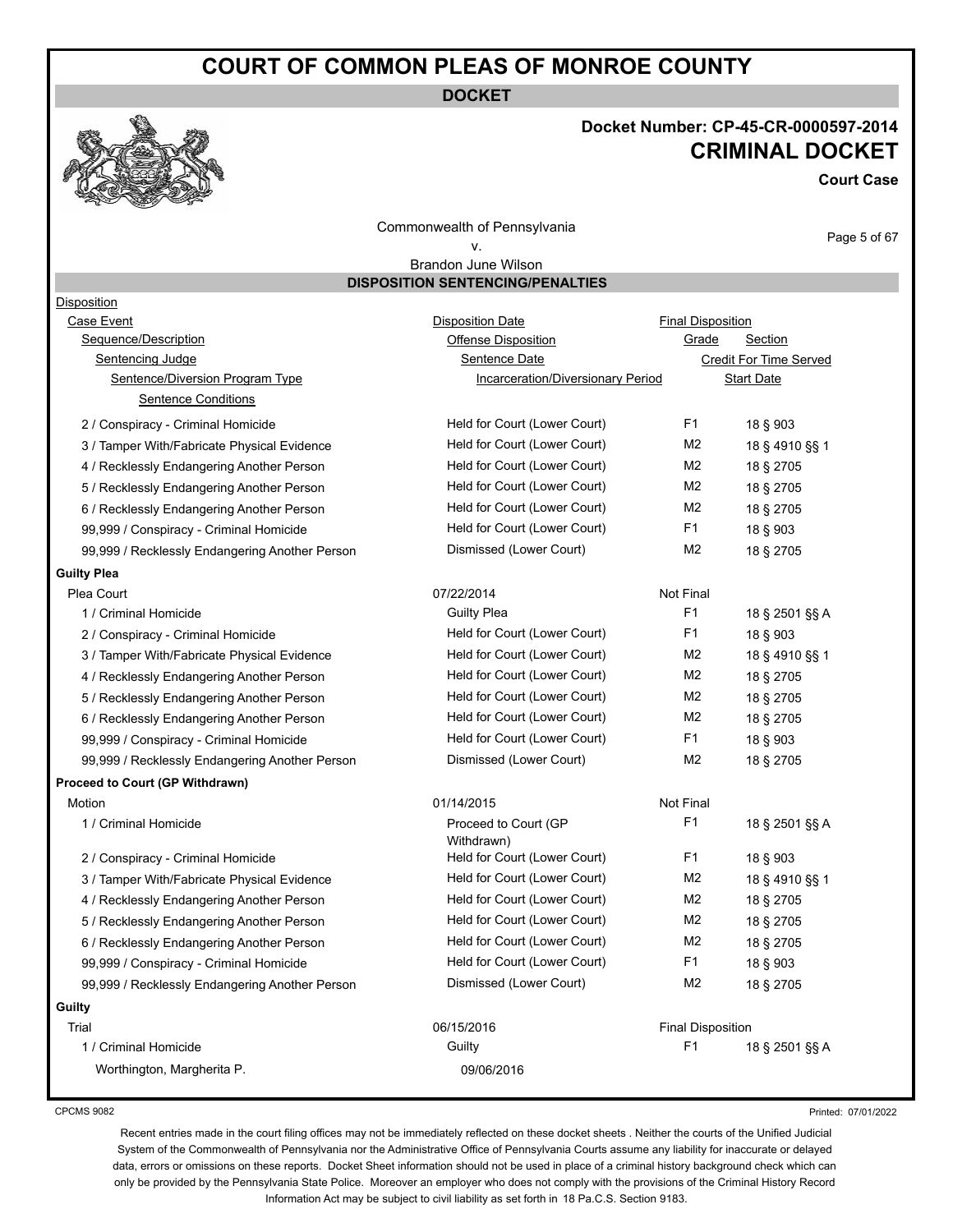**DOCKET**

#### **Docket Number: CP-45-CR-0000597-2014 CRIMINAL DOCKET**

**Court Case**

Commonwealth of Pennsylvania

Page 6 of 67

#### v. Brandon June Wilson

**DISPOSITION SENTENCING/PENALTIES**

| Disposition                                                                                    |                                   |                          |                        |
|------------------------------------------------------------------------------------------------|-----------------------------------|--------------------------|------------------------|
| Case Event                                                                                     | <b>Disposition Date</b>           | <b>Final Disposition</b> |                        |
| Sequence/Description                                                                           | Offense Disposition               | Grade                    | Section                |
| Sentencing Judge                                                                               | Sentence Date                     |                          | Credit For Time Served |
| Sentence/Diversion Program Type                                                                | Incarceration/Diversionary Period |                          | <b>Start Date</b>      |
| <b>Sentence Conditions</b>                                                                     |                                   |                          |                        |
| Worthington, Margherita P.                                                                     | 04/16/2019                        |                          | 1,154 Days             |
| Confinement                                                                                    | Min of 16.00 Years                |                          |                        |
|                                                                                                | Max of 40.00 Years                |                          |                        |
| Defendant shall pay the costs of these proceedings                                             | Other                             |                          |                        |
|                                                                                                |                                   | F <sub>1</sub>           |                        |
| 2 / Conspiracy - Criminal Homicide                                                             | Guilty                            |                          | 18 § 903               |
| Worthington, Margherita P.                                                                     | 09/06/2016                        |                          |                        |
| Confinement                                                                                    | Min of 16.00 Years                |                          |                        |
|                                                                                                | Max of 40.00 Years<br>Other       |                          |                        |
| MCCF to obtain a DNA blood sample and fingerprints from the Defendant, to pay the \$250.00 fee |                                   |                          |                        |
| associated therewith.                                                                          |                                   |                          |                        |
| Defendant shall pay the costs of these proceedings                                             |                                   |                          |                        |
| Worthington, Margherita P.                                                                     | 04/16/2019                        |                          | 1,154 Days             |
| Confinement                                                                                    | Min of 16.00 Years                |                          |                        |
|                                                                                                |                                   |                          |                        |
|                                                                                                | Max of 40.00 Years                |                          |                        |
|                                                                                                | Other                             |                          |                        |
| Defendant shall pay the costs of these proceedings                                             |                                   |                          |                        |
| 3 / Tamper With/Fabricate Physical Evidence                                                    | <b>Not Guilty</b>                 | M <sub>2</sub>           | 18 § 4910 §§ 1         |
| Worthington, Margherita P.                                                                     | 09/06/2016                        |                          |                        |
| Worthington, Margherita P.                                                                     | 04/16/2019                        |                          |                        |
| 4 / Recklessly Endangering Another Person                                                      | Guilty                            | M <sub>2</sub>           | 18 § 2705              |
| Worthington, Margherita P.                                                                     | 09/06/2016                        |                          |                        |
| Confinement                                                                                    | Min of 7.00 Months                |                          |                        |
|                                                                                                | Max of 18.00 Months               |                          |                        |
|                                                                                                | Other                             |                          |                        |
| Defendant shall pay the costs of these proceedings                                             |                                   |                          |                        |
| Worthington, Margherita P.                                                                     | 04/16/2019                        |                          |                        |
| Confinement                                                                                    | Min of 7.00 Months                |                          |                        |
|                                                                                                | Max of 18.00 Months<br>Other      |                          |                        |
| Defendant shall pay the costs of these proceedings                                             |                                   |                          |                        |
| 5 / Recklessly Endangering Another Person                                                      | Guilty                            | M <sub>2</sub>           | 18 § 2705              |

CPCMS 9082

Printed: 07/01/2022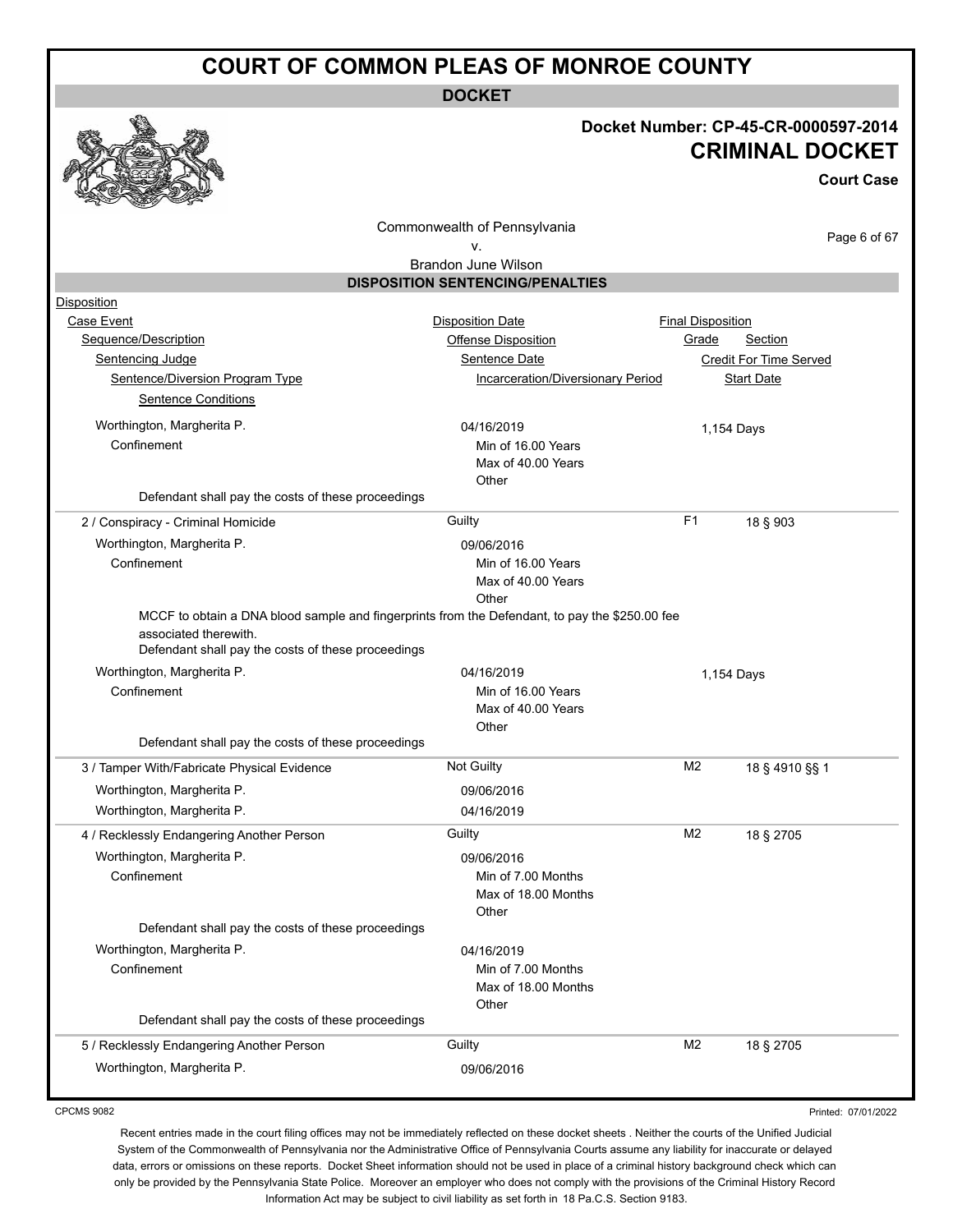**DOCKET**



#### **Docket Number: CP-45-CR-0000597-2014 CRIMINAL DOCKET**

**Court Case**

Commonwealth of Pennsylvania

Page 7 of 67

Printed: 07/01/2022

#### v. Brandon June Wilson

| <b>DISPOSITION SENTENCING/PENALTIES</b> |
|-----------------------------------------|
|                                         |
|                                         |

| Disposition                               |                                                    |                                          |                          |                        |
|-------------------------------------------|----------------------------------------------------|------------------------------------------|--------------------------|------------------------|
| Case Event                                |                                                    | <b>Disposition Date</b>                  | <b>Final Disposition</b> |                        |
| Sequence/Description                      |                                                    | <b>Offense Disposition</b>               | Grade                    | Section                |
| Sentencing Judge                          |                                                    | Sentence Date                            |                          | Credit For Time Served |
|                                           | <b>Sentence/Diversion Program Type</b>             | <b>Incarceration/Diversionary Period</b> |                          | <b>Start Date</b>      |
| <b>Sentence Conditions</b>                |                                                    |                                          |                          |                        |
| Confinement                               |                                                    | Min of 7.00 Months                       |                          |                        |
|                                           |                                                    | Max of 18.00 Months                      |                          |                        |
|                                           |                                                    | Other                                    |                          |                        |
|                                           | Defendant shall pay the costs of these proceedings |                                          |                          |                        |
| Worthington, Margherita P.                |                                                    | 04/16/2019                               |                          |                        |
| Confinement                               |                                                    | Min of 7.00 Months                       |                          |                        |
|                                           |                                                    | Max of 18.00 Months<br>Other             |                          |                        |
|                                           | Defendant shall pay the costs of these proceedings |                                          |                          |                        |
| 6 / Recklessly Endangering Another Person |                                                    | Guilty                                   | M <sub>2</sub>           | 18 § 2705              |
| Worthington, Margherita P.                |                                                    | 09/06/2016                               |                          |                        |
| Confinement                               |                                                    | Min of 7.00 Months                       |                          | 380 Days               |
|                                           |                                                    | Max of 18.00 Months                      |                          |                        |
|                                           |                                                    | Other                                    |                          |                        |
|                                           | Defendant shall pay the costs of these proceedings |                                          |                          |                        |
| Worthington, Margherita P.                |                                                    | 04/16/2019                               |                          | 1,154 Days             |
| Confinement                               |                                                    | Min of 7.00 Months                       |                          |                        |
|                                           |                                                    | Max of 18.00 Months                      |                          |                        |
|                                           |                                                    | Other                                    |                          |                        |
|                                           | Defendant shall pay the costs of these proceedings |                                          |                          |                        |
| 99,999 / Conspiracy - Criminal Homicide   |                                                    | Guilty                                   | F <sub>1</sub>           | 18 § 903               |
| Worthington, Margherita P.                |                                                    | 09/06/2016                               |                          |                        |
| Confinement                               |                                                    | Min of 16.00 Years                       |                          |                        |
|                                           |                                                    | Max of 40.00 Years                       |                          |                        |
|                                           | Defendant shall pay the costs of these proceedings | Other                                    |                          |                        |
| Worthington, Margherita P.                |                                                    | 04/16/2019                               |                          |                        |
| Confinement                               |                                                    | Min of 16.00 Years                       |                          |                        |
|                                           |                                                    | Max of 40.00 Years                       |                          |                        |
|                                           |                                                    | Other                                    |                          |                        |
|                                           | Defendant shall pay the costs of these proceedings |                                          |                          |                        |
|                                           | 99,999 / Recklessly Endangering Another Person     | Dismissed (Lower Court)                  | M <sub>2</sub>           | 18 § 2705              |
| Worthington, Margherita P.                |                                                    | 09/06/2016                               |                          |                        |
| Worthington, Margherita P.                |                                                    | 04/16/2019                               |                          |                        |
| <b>Proceed to Court</b>                   | Defendant Was Not Present                          |                                          |                          |                        |

CPCMS 9082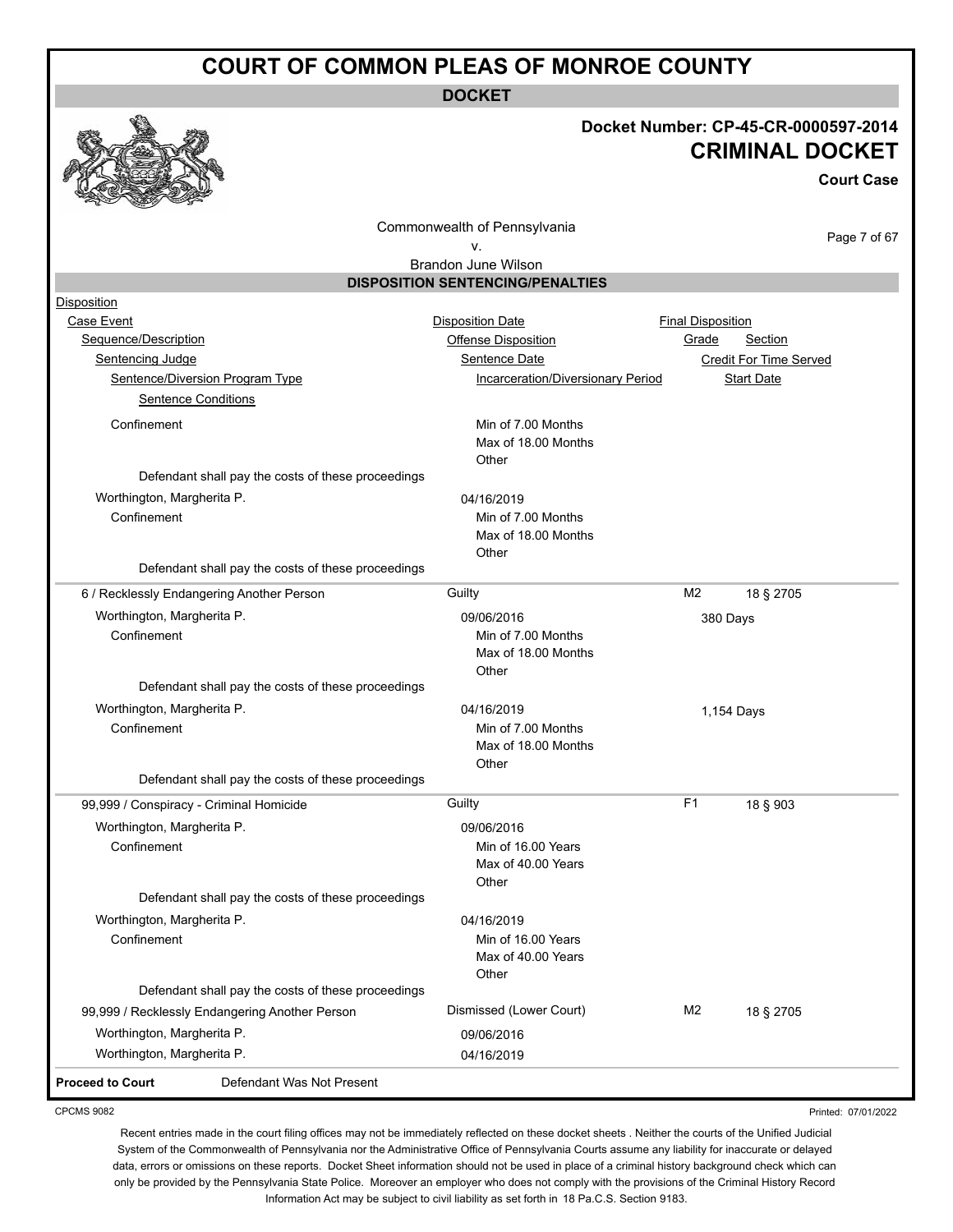**DOCKET**

#### **Docket Number: CP-45-CR-0000597-2014 CRIMINAL DOCKET**

**Court Case**

Commonwealth of Pennsylvania v.

Page 8 of 67

#### Brandon June Wilson **DISPOSITION SENTENCING/PENALTIES**

| <b>Disposition</b>                                                                   |                                   |                          |                        |
|--------------------------------------------------------------------------------------|-----------------------------------|--------------------------|------------------------|
| <b>Case Event</b>                                                                    | <b>Disposition Date</b>           | <b>Final Disposition</b> |                        |
| Sequence/Description                                                                 | Offense Disposition               | Grade                    | <b>Section</b>         |
| <b>Sentencing Judge</b>                                                              | Sentence Date                     |                          | Credit For Time Served |
| Sentence/Diversion Program Type                                                      | Incarceration/Diversionary Period |                          | <b>Start Date</b>      |
| <b>Sentence Conditions</b>                                                           |                                   |                          |                        |
| <b>Information Filed</b>                                                             | 11/02/2016                        | Not Final                |                        |
| 1 / Criminal Homicide                                                                | <b>Held for Court</b>             | F <sub>1</sub>           | 18 § 2501 §§ A         |
| 2 / Conspiracy - Criminal Homicide                                                   | <b>Held for Court</b>             | F <sub>1</sub>           | 18 § 903               |
| 3 / Tamper With/Fabricate Physical Evidence                                          | <b>Held for Court</b>             | M <sub>2</sub>           | 18 § 4910 §§ 1         |
| 4 / Recklessly Endangering Another Person                                            | <b>Held for Court</b>             | M <sub>2</sub>           | 18 § 2705              |
| 5 / Recklessly Endangering Another Person                                            | <b>Held for Court</b>             | M <sub>2</sub>           | 18 § 2705              |
| 6 / Recklessly Endangering Another Person                                            | <b>Held for Court</b>             | M <sub>2</sub>           | 18 § 2705              |
| 99,999 / Conspiracy - Criminal Homicide                                              | Withdrawn                         | F <sub>1</sub>           | 18 § 903               |
| 99,999 / Recklessly Endangering Another Person                                       | Disposed at Lower Court           | M <sub>2</sub>           | 18 § 2705              |
| <b>LINKED SENTENCES:</b>                                                             |                                   |                          |                        |
| Link 1                                                                               |                                   |                          |                        |
| CP-45-CR-0000597-2014 - Seq. No. 2 (18§ 2502 §§ C) - Confinement is Concurrent with  |                                   |                          |                        |
| CP-45-CR-0000597-2014 - Seq. No. 3 (18§ 2501 §§ A) - Confinement                     |                                   |                          |                        |
| Link 2                                                                               |                                   |                          |                        |
| CP-45-CR-0000597-2014 - Seq. No. 2 (18§ 2502 §§ C) - Confinement is Consecutive to   |                                   |                          |                        |
| CP-45-CR-0000597-2014 - Seq. No. 5 (18§ 2705 §§) - Confinement                       |                                   |                          |                        |
| Link 3                                                                               |                                   |                          |                        |
| CP-45-CR-0000597-2014 - Seq. No. 2 (18§ 2502 §§ C) - Confinement is Consecutive to   |                                   |                          |                        |
| CP-45-CR-0000597-2014 - Seq. No. 5 (18§ 2705 §§) - Confinement is Consecutive to     |                                   |                          |                        |
| CP-45-CR-0000597-2014 - Seq. No. 6 (18§ 2705 §§) - Confinement                       |                                   |                          |                        |
| Link 4                                                                               |                                   |                          |                        |
| CP-45-CR-0000597-2014 - Seq. No. 2 (18§ 2502 §§ C) - Confinement is Consecutive to   |                                   |                          |                        |
| CP-45-CR-0000597-2014 - Seq. No. 5 (18§ 2705 §§) - Confinement is Consecutive to     |                                   |                          |                        |
| CP-45-CR-0000597-2014 - Seq. No. 6 (18§ 2705 §§) - Confinement is Consecutive to     |                                   |                          |                        |
| CP-45-CR-0000597-2014 - Seq. No. 7 (18§ 2705 §§) - Confinement                       |                                   |                          |                        |
| Link 5                                                                               |                                   |                          |                        |
| CP-45-CR-0001605-2015 - Seq. No. 3 (18§ 2701 §§ A1) - Confinement is Concurrent with |                                   |                          |                        |
| CP-45-CR-0000597-2014 - Seq. No. 2 (18§ 2502 §§ C) - Confinement is Concurrent with  |                                   |                          |                        |
| CP-45-CR-0000597-2014 - Seq. No. 3 (18§ 2501 §§ A) - Confinement is Concurrent with  |                                   |                          |                        |
| CP-45-CR-0000597-2014 - Seq. No. 5 (18§ 2705 §§) - Confinement is Concurrent with    |                                   |                          |                        |
| CP-45-CR-0000597-2014 - Seq. No. 6 (18§ 2705 §§) - Confinement is Concurrent with    |                                   |                          |                        |
| CP-45-CR-0000597-2014 - Seq. No. 7 (18§ 2705 §§) - Confinement                       |                                   |                          |                        |
|                                                                                      |                                   |                          |                        |

CPCMS 9082

Printed: 07/01/2022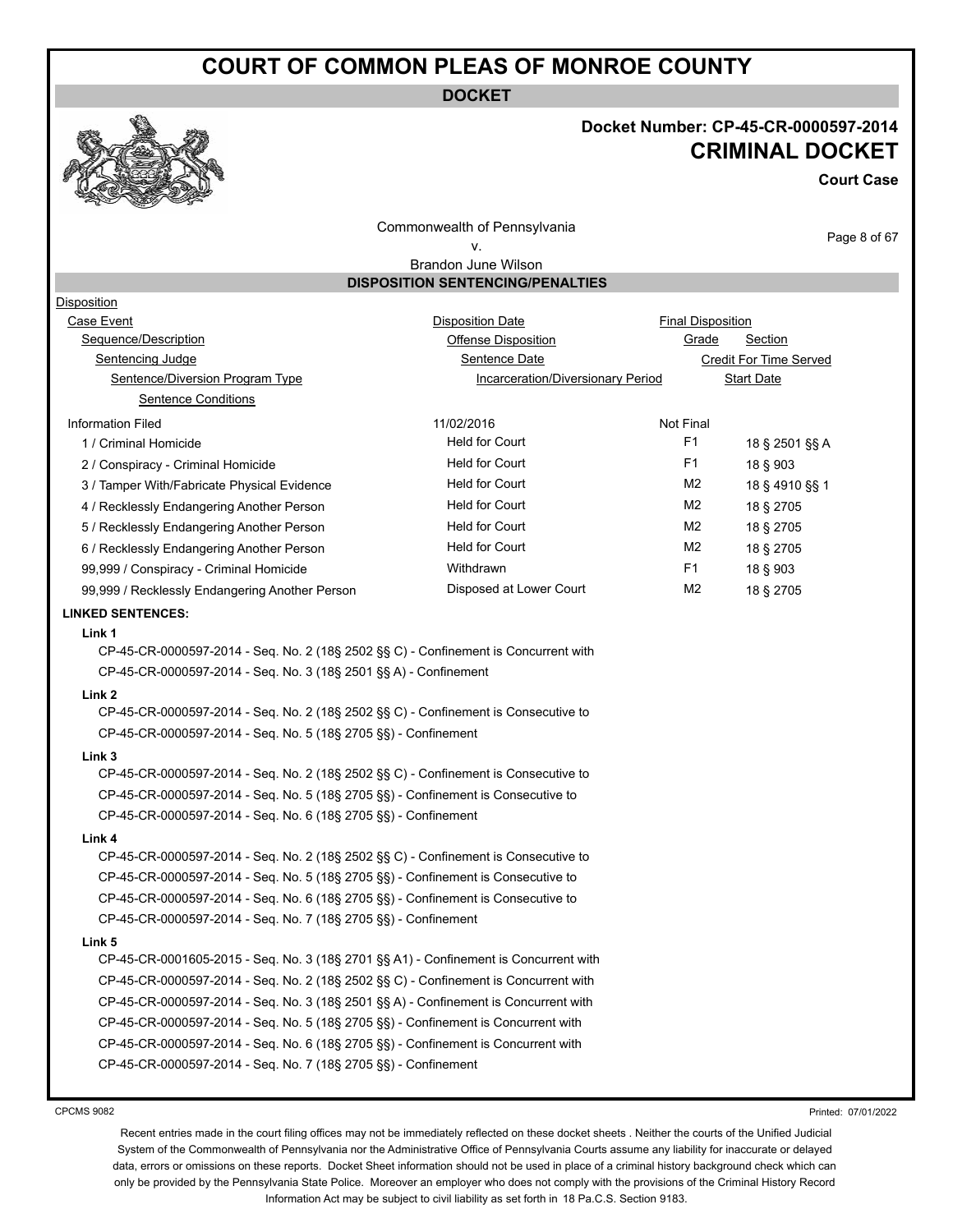**DOCKET**

|                                                                              |                                                                         |                                    |                       | Docket Number: CP-45-CR-0000597-2014<br><b>CRIMINAL DOCKET</b> | <b>Court Case</b>   |
|------------------------------------------------------------------------------|-------------------------------------------------------------------------|------------------------------------|-----------------------|----------------------------------------------------------------|---------------------|
|                                                                              |                                                                         | Commonwealth of Pennsylvania       |                       |                                                                |                     |
|                                                                              |                                                                         | v.                                 |                       |                                                                | Page 9 of 67        |
|                                                                              |                                                                         | Brandon June Wilson                |                       |                                                                |                     |
|                                                                              | <b>COMMONWEALTH INFORMATION</b>                                         | <b>ATTORNEY INFORMATION</b>        |                       |                                                                |                     |
| Name:                                                                        | Michael Mancuso                                                         | Name:                              |                       | Michael A. Ventrella                                           |                     |
|                                                                              | Complainant's Attorney                                                  |                                    |                       | Court Appointed - Private                                      |                     |
| Supreme Court No:                                                            | 065509                                                                  | Supreme Court No:                  |                       | 084528                                                         |                     |
| Phone Number(s):                                                             |                                                                         | Rep. Status:                       |                       | Active                                                         |                     |
| 570-517-3052                                                                 | (Phone)                                                                 | Phone Number(s):                   |                       |                                                                |                     |
| Address:                                                                     |                                                                         | 570-994-6322                       |                       | (Phone)                                                        |                     |
|                                                                              | Monroe County Office of the District Attorney<br>610 Monroe St Ste #126 | 570-629-6322                       |                       | (Office)                                                       |                     |
|                                                                              | Stroudsburg, PA 18360                                                   | Address:                           |                       | Fisher & Fisher Law Offices LLC                                |                     |
|                                                                              |                                                                         | 109 N 7TH St                       |                       |                                                                |                     |
| Name:                                                                        | Monroe County District Attorney's                                       |                                    | Stroudsburg, PA 18360 |                                                                |                     |
|                                                                              | Office                                                                  | Representing: Wilson, Brandon June |                       |                                                                |                     |
|                                                                              | <b>District Attorney</b>                                                |                                    |                       |                                                                |                     |
| Phone Number(s):<br>570-517-3052<br>Address:<br>701 Main Street<br>Suite 200 | (Phone)<br>Stroudsburg, PA 18360                                        |                                    |                       |                                                                |                     |
|                                                                              |                                                                         | <b>ENTRIES</b>                     |                       |                                                                |                     |
| Sequence Number                                                              | <b>CP Filed Date</b>                                                    | Document Date                      |                       | Filed By                                                       |                     |
| 1                                                                            | 02/26/2014                                                              |                                    |                       | Krawitz, Jolana                                                |                     |
|                                                                              | Order Denying Motion to Set Bail - Wilson, Brandon June                 |                                    |                       |                                                                |                     |
| 1                                                                            | 03/20/2014<br>Original Papers Received from Lower Court                 |                                    |                       | Court of Common Pleas - Monroe<br>County                       |                     |
|                                                                              |                                                                         |                                    |                       |                                                                |                     |
| 1                                                                            | 03/31/2014                                                              |                                    |                       | Mancuso, Colleen                                               |                     |
|                                                                              | Notice Pursuant to Pa.R. Crim. P. Rule 582 (B)(1)                       |                                    |                       |                                                                |                     |
|                                                                              |                                                                         |                                    |                       |                                                                |                     |
| $\overline{c}$                                                               | 03/31/2014                                                              |                                    |                       | Commonwealth of Pennsylvania                                   |                     |
| Criminal Information Filed                                                   |                                                                         |                                    |                       |                                                                |                     |
|                                                                              |                                                                         |                                    |                       |                                                                |                     |
|                                                                              | 04/23/2014<br>Motion for Schedulling Conference                         |                                    |                       | Mancuso, Michael                                               |                     |
|                                                                              | 04/28/2014                                                              | 04/25/2014                         |                       | Worthington, Margherita P.                                     |                     |
|                                                                              | Order Scheduling Conference on 5/14/14 at 9:00 a.m. Judges Chambers     |                                    |                       |                                                                |                     |
|                                                                              | Monroe County Court Administration                                      |                                    |                       |                                                                |                     |
| 04/28/2014                                                                   | Clerk of Court's Boxes                                                  |                                    |                       |                                                                |                     |
| <b>CPCMS 9082</b>                                                            |                                                                         |                                    |                       |                                                                | Printed: 07/01/2022 |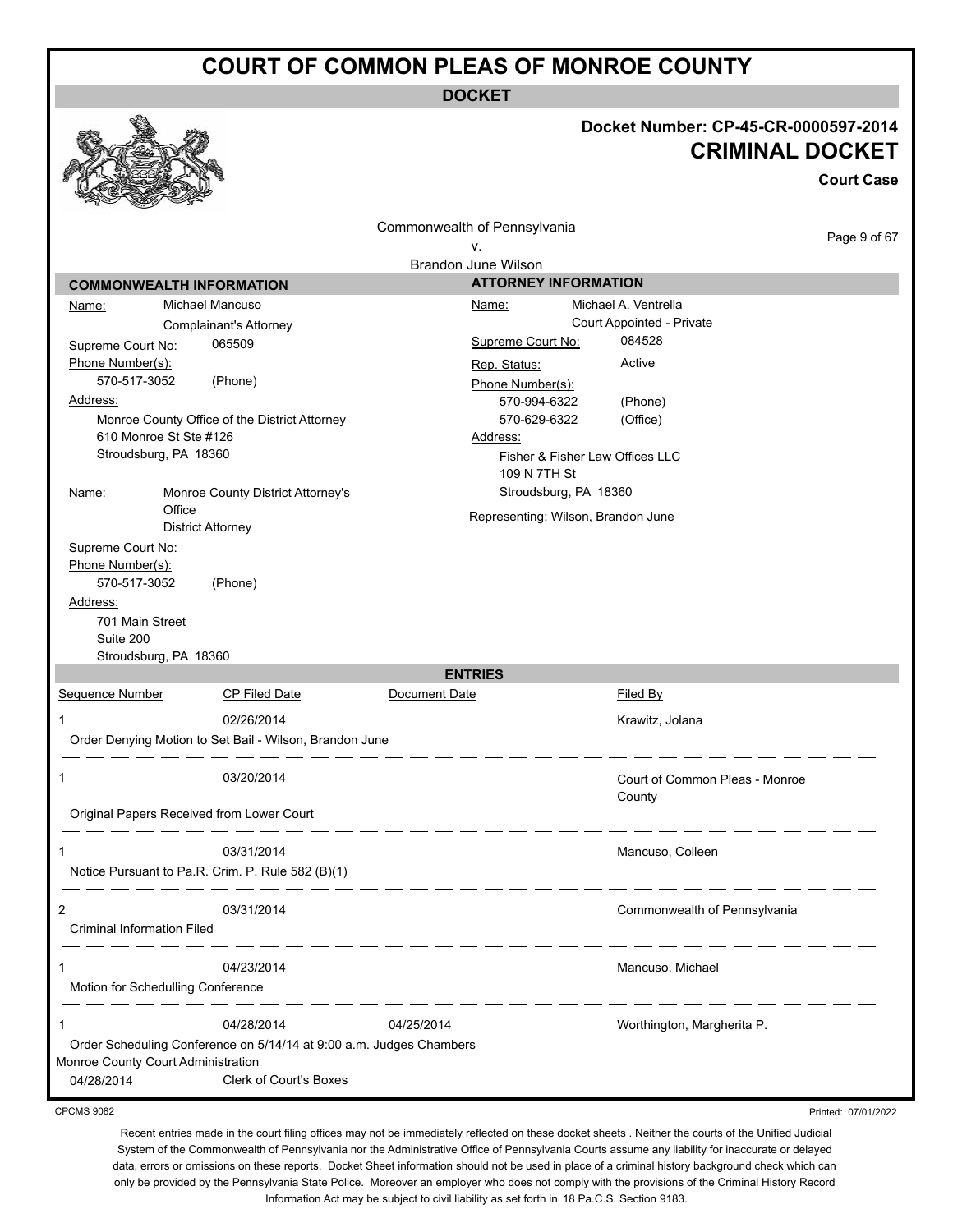**DOCKET**

|                                                                                          |                               | <b>DOCKET</b>                                                                                       |                                                                |                     |
|------------------------------------------------------------------------------------------|-------------------------------|-----------------------------------------------------------------------------------------------------|----------------------------------------------------------------|---------------------|
|                                                                                          |                               |                                                                                                     | Docket Number: CP-45-CR-0000597-2014<br><b>CRIMINAL DOCKET</b> | <b>Court Case</b>   |
|                                                                                          |                               | Commonwealth of Pennsylvania                                                                        |                                                                |                     |
|                                                                                          |                               | ۷.                                                                                                  |                                                                | Page 10 of 67       |
|                                                                                          |                               | <b>Brandon June Wilson</b>                                                                          |                                                                |                     |
| Sequence Number                                                                          | CP Filed Date                 | <b>ENTRIES</b><br>Document Date                                                                     | <b>Filed By</b>                                                |                     |
| Service To                                                                               |                               | Service By                                                                                          |                                                                |                     |
|                                                                                          |                               |                                                                                                     |                                                                |                     |
| <b>Issue Date</b>                                                                        | Service Type                  | <b>Status Date</b>                                                                                  | Service Status                                                 |                     |
| Monroe County District Attorney's Office<br>04/28/2014                                   | <b>Clerk of Court's Boxes</b> |                                                                                                     |                                                                |                     |
| Swetz, James Alan<br>04/28/2014                                                          | <b>Attorney Box</b>           |                                                                                                     |                                                                |                     |
| 1                                                                                        | 05/14/2014                    |                                                                                                     | Worthington, Margherita P.                                     |                     |
|                                                                                          |                               | Order Hearing Scheduled on 7/28/14 at 9:30 Ct#1 - Discovery to Be Provided to Counsel for Defendant |                                                                |                     |
| Monroe County Court Administration                                                       |                               |                                                                                                     |                                                                |                     |
| 05/15/2014                                                                               | Clerk of Court's Boxes        |                                                                                                     |                                                                |                     |
| Monroe County District Attorney's Office                                                 | <b>Clerk of Court's Boxes</b> |                                                                                                     |                                                                |                     |
| 05/15/2014<br>Monroe County Probation Department                                         |                               |                                                                                                     |                                                                |                     |
| 05/15/2014                                                                               | Clerk of Court's Boxes        |                                                                                                     |                                                                |                     |
| Monroe County Sheriff's Department                                                       |                               |                                                                                                     |                                                                |                     |
| 05/15/2014                                                                               | <b>Clerk of Court's Boxes</b> |                                                                                                     |                                                                |                     |
| Swetz, James Alan<br>05/15/2014                                                          | <b>Attorney Box</b>           |                                                                                                     |                                                                |                     |
| Worthington, Margherita P.                                                               |                               |                                                                                                     |                                                                |                     |
| 05/15/2014                                                                               | <b>Clerk of Court's Boxes</b> |                                                                                                     |                                                                |                     |
|                                                                                          | 05/19/2014                    |                                                                                                     | Mancuso, Michael                                               |                     |
| Petition for Writ of Habeas Corpus                                                       |                               |                                                                                                     |                                                                |                     |
| 2                                                                                        | 05/19/2014                    |                                                                                                     | Worthington, Margherita P.                                     |                     |
| Order Granting Petition for Writ of Habeas Corpus<br>Monroe County Correctional Facility |                               |                                                                                                     |                                                                |                     |
| 05/20/2014                                                                               | Clerk of Court's Boxes        |                                                                                                     |                                                                |                     |
| Monroe County District Attorney's Office<br>05/20/2014                                   | <b>Clerk of Court's Boxes</b> |                                                                                                     |                                                                |                     |
| PSP - Stroudsburg                                                                        |                               |                                                                                                     |                                                                |                     |
| 05/20/2014                                                                               | <b>First Class</b>            |                                                                                                     |                                                                |                     |
|                                                                                          | 06/23/2014                    |                                                                                                     | Mancuso, Michael                                               |                     |
| Motion for Scheduling Conference                                                         |                               |                                                                                                     |                                                                |                     |
|                                                                                          | 06/26/2014                    | 06/25/2014                                                                                          | Worthington, Margherita P.                                     |                     |
| Order Hearing Scheduled on 7/2/14 at 8:30 a.m. Ct#1                                      |                               |                                                                                                     |                                                                |                     |
| <b>CPCMS 9082</b>                                                                        |                               |                                                                                                     |                                                                | Printed: 07/01/2022 |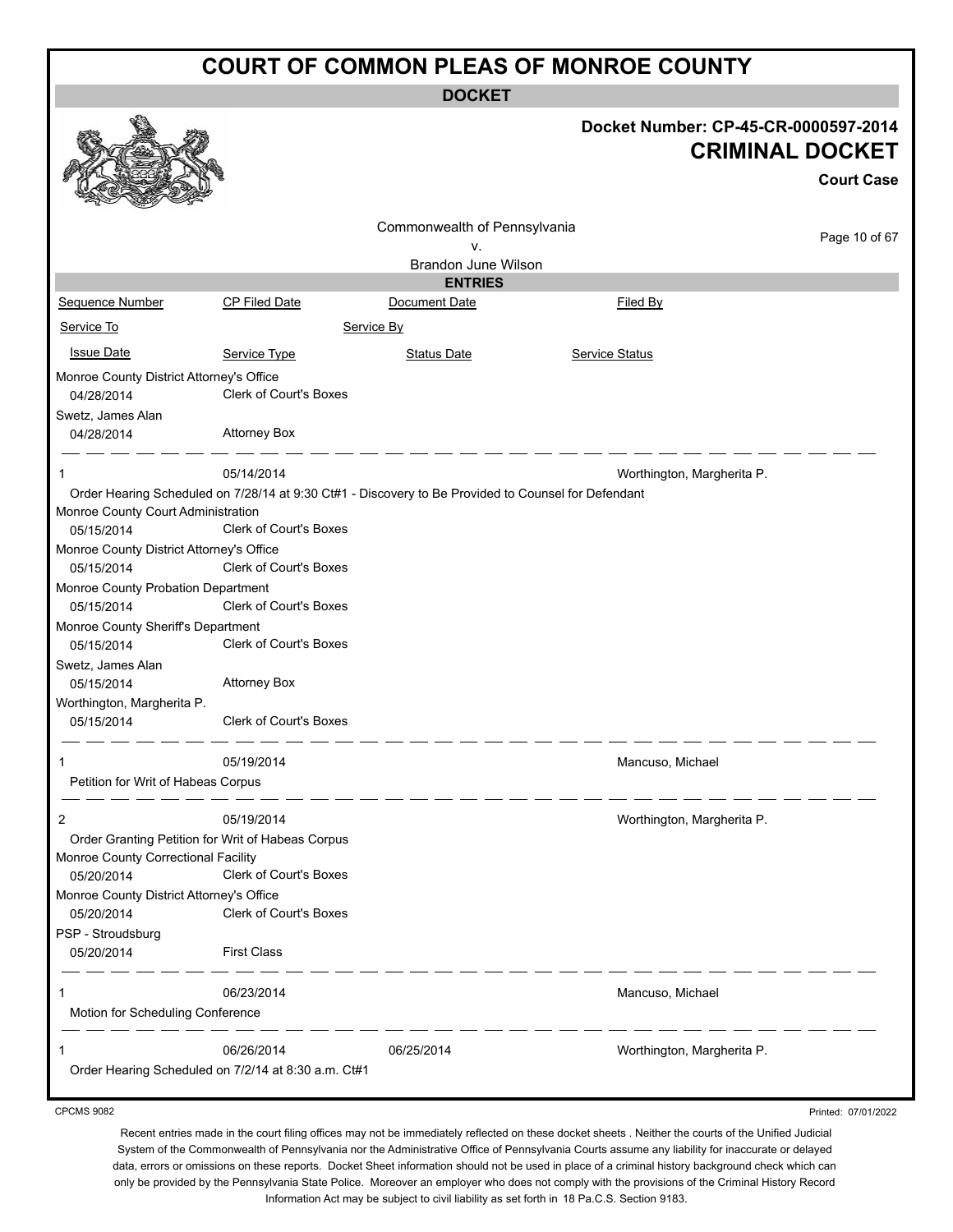**DOCKET**

|                                                                              |                                                           | DUUNE I                      |                                                                |                     |
|------------------------------------------------------------------------------|-----------------------------------------------------------|------------------------------|----------------------------------------------------------------|---------------------|
|                                                                              |                                                           |                              | Docket Number: CP-45-CR-0000597-2014<br><b>CRIMINAL DOCKET</b> |                     |
|                                                                              |                                                           |                              |                                                                | <b>Court Case</b>   |
|                                                                              |                                                           | Commonwealth of Pennsylvania |                                                                |                     |
|                                                                              |                                                           | v.                           |                                                                | Page 11 of 67       |
|                                                                              |                                                           | Brandon June Wilson          |                                                                |                     |
|                                                                              |                                                           | <b>ENTRIES</b>               |                                                                |                     |
| Sequence Number                                                              | <b>CP Filed Date</b>                                      | Document Date                | Filed By                                                       |                     |
| Service To                                                                   |                                                           | Service By                   |                                                                |                     |
| <b>Issue Date</b>                                                            | Service Type                                              | <b>Status Date</b>           | Service Status                                                 |                     |
| Monroe County Court Administration<br>06/26/2014                             | Clerk of Court's Boxes                                    |                              |                                                                |                     |
| Monroe County District Attorney's Office                                     |                                                           |                              |                                                                |                     |
| 06/26/2014                                                                   | <b>Clerk of Court's Boxes</b>                             |                              |                                                                |                     |
| Monroe County Probation Department                                           |                                                           |                              |                                                                |                     |
| 06/26/2014                                                                   | Clerk of Court's Boxes                                    |                              |                                                                |                     |
| Monroe County Sheriff's Department                                           | Clerk of Court's Boxes                                    |                              |                                                                |                     |
| 06/26/2014                                                                   |                                                           |                              |                                                                |                     |
| Swetz, James Alan<br>06/26/2014                                              | Clerk of Court's Boxes                                    |                              |                                                                |                     |
|                                                                              |                                                           |                              |                                                                |                     |
| 1                                                                            | 06/30/2014                                                |                              | Swetz, James Alan                                              |                     |
|                                                                              | Motion to Continue Plea Hearing to a Date Certain         |                              |                                                                |                     |
| 1                                                                            | 07/01/2014                                                |                              | Worthington, Margherita P.                                     |                     |
|                                                                              | Order Plea Hearing Continued to 7/21/14 at 1:30 p.m. Ct#1 |                              |                                                                |                     |
| Monroe County Court Administration                                           |                                                           |                              |                                                                |                     |
| 07/02/2014                                                                   | Clerk of Court's Boxes                                    |                              |                                                                |                     |
| Monroe County District Attorney's Office                                     |                                                           |                              |                                                                |                     |
| 07/02/2014                                                                   | Clerk of Court's Boxes                                    |                              |                                                                |                     |
| Swetz, James Alan                                                            |                                                           |                              |                                                                |                     |
| 07/02/2014                                                                   | <b>Attorney Box</b>                                       |                              |                                                                |                     |
| Wilson, Brandon June                                                         |                                                           |                              |                                                                |                     |
| 07/02/2014                                                                   | <b>First Class</b>                                        |                              |                                                                |                     |
|                                                                              |                                                           |                              |                                                                |                     |
| 1                                                                            | 07/22/2014                                                |                              | Mancuso, Michael<br>Swetz, James Alan                          |                     |
|                                                                              |                                                           |                              | Wilson, Brandon June                                           |                     |
| Written Guilty Plea Colloquy                                                 |                                                           |                              |                                                                |                     |
|                                                                              |                                                           |                              |                                                                |                     |
| $\overline{c}$                                                               | 07/22/2014                                                | 07/21/2014                   | Worthington, Margherita P.                                     |                     |
| Order/Guilty Plea/Sentencing Deferred<br>Monroe County Correctional Facility |                                                           |                              |                                                                |                     |
| 07/22/2014                                                                   | Clerk of Court's Boxes                                    |                              |                                                                |                     |
| Monroe County Court Administration                                           |                                                           |                              |                                                                |                     |
| 07/22/2014                                                                   | Clerk of Court's Boxes                                    |                              |                                                                |                     |
| Monroe County Court Reporters                                                |                                                           |                              |                                                                |                     |
| 07/22/2014                                                                   | Clerk of Court's Boxes                                    |                              |                                                                |                     |
| <b>CPCMS 9082</b>                                                            |                                                           |                              |                                                                | Printed: 07/01/2022 |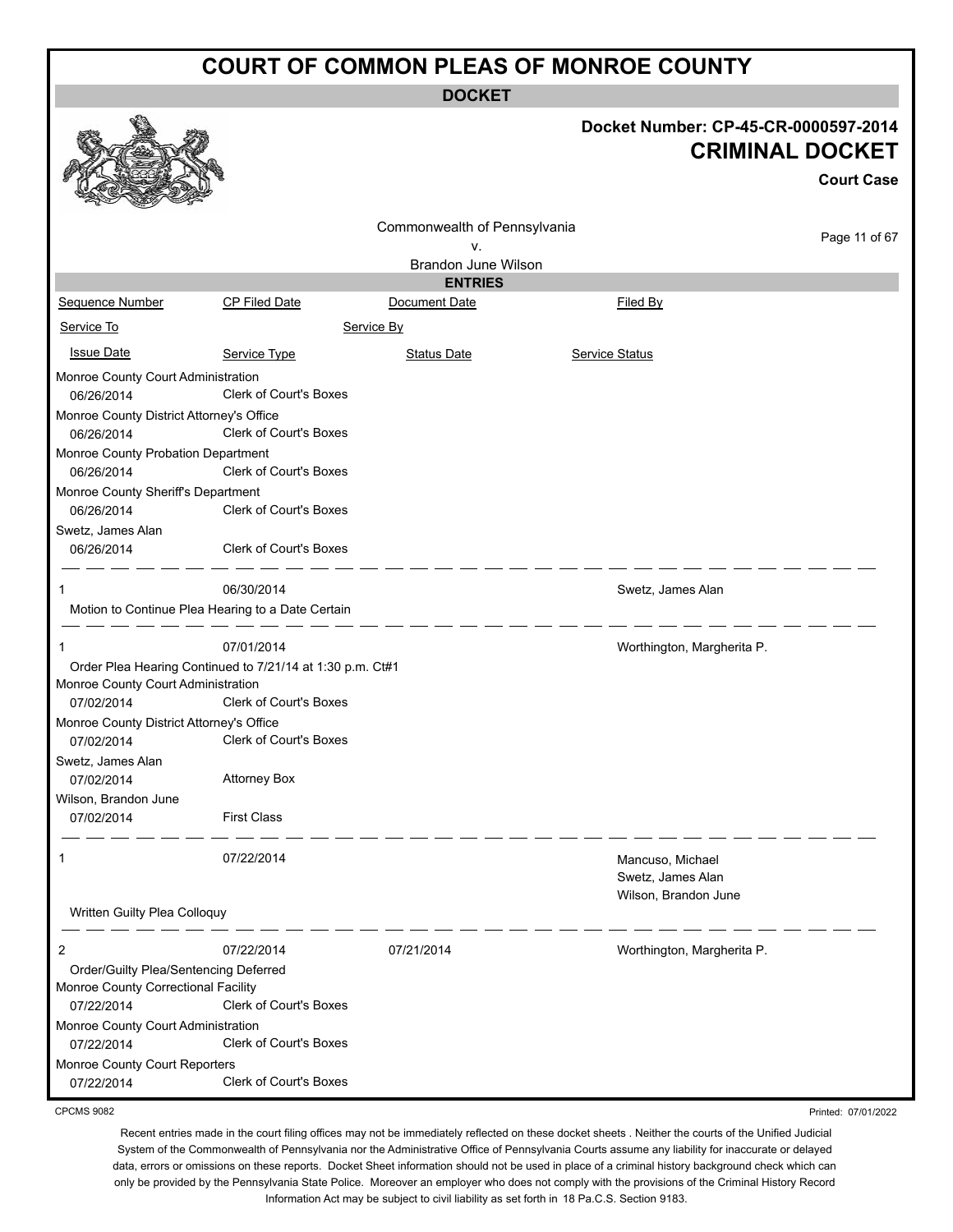**DOCKET**

|                                                                               |                               | DUUNE I                                                                      |                                                                |                   |
|-------------------------------------------------------------------------------|-------------------------------|------------------------------------------------------------------------------|----------------------------------------------------------------|-------------------|
|                                                                               |                               |                                                                              | Docket Number: CP-45-CR-0000597-2014<br><b>CRIMINAL DOCKET</b> | <b>Court Case</b> |
|                                                                               |                               | Commonwealth of Pennsylvania                                                 |                                                                | Page 12 of 67     |
|                                                                               |                               | ۷.                                                                           |                                                                |                   |
|                                                                               |                               | <b>Brandon June Wilson</b>                                                   |                                                                |                   |
| Sequence Number                                                               | <b>CP Filed Date</b>          | <b>ENTRIES</b><br>Document Date                                              | Filed By                                                       |                   |
|                                                                               |                               |                                                                              |                                                                |                   |
| Service To                                                                    |                               | Service By                                                                   |                                                                |                   |
| <b>Issue Date</b>                                                             | Service Type                  | <b>Status Date</b>                                                           | <b>Service Status</b>                                          |                   |
| Monroe County District Attorney's Office<br>07/22/2014                        | <b>Clerk of Court's Boxes</b> |                                                                              |                                                                |                   |
| Monroe County Probation Department<br>07/22/2014                              | <b>Clerk of Court's Boxes</b> |                                                                              |                                                                |                   |
| Monroe County Public Defender's Office<br>07/22/2014<br>Monroe County Sheriff | <b>Clerk of Court's Boxes</b> |                                                                              |                                                                |                   |
| 07/22/2014                                                                    | Clerk of Court's Boxes        |                                                                              |                                                                |                   |
| Swetz, James Alan                                                             |                               |                                                                              |                                                                |                   |
| 07/22/2014                                                                    | <b>Clerk of Court's Boxes</b> |                                                                              |                                                                |                   |
| 1                                                                             | 09/08/2014                    |                                                                              | Swetz, James Alan                                              |                   |
| Application to Withdraw Appearance                                            |                               |                                                                              |                                                                |                   |
| -1                                                                            | 09/10/2014                    |                                                                              | Worthington, Margherita P.                                     |                   |
|                                                                               |                               | Order Rule Returnable Hearing-Withdraw Counsel on 10/7/14 at 10:30 a.m. Ct#1 |                                                                |                   |
| Monroe County Correctional Facility                                           |                               |                                                                              |                                                                |                   |
| 09/11/2014                                                                    | Clerk of Court's Boxes        |                                                                              |                                                                |                   |
| Monroe County Court Administration<br>09/11/2014                              | <b>Clerk of Court's Boxes</b> |                                                                              |                                                                |                   |
| Monroe County District Attorney's Office                                      | <b>Clerk of Court's Boxes</b> |                                                                              |                                                                |                   |
| 09/11/2014<br>Monroe County Probation Department                              |                               |                                                                              |                                                                |                   |
| 09/11/2014                                                                    | <b>Clerk of Court's Boxes</b> |                                                                              |                                                                |                   |
| Monroe County Public Defender's Office<br>09/11/2014                          | <b>Clerk of Court's Boxes</b> |                                                                              |                                                                |                   |
| Monroe County Sheriff's Department                                            |                               |                                                                              |                                                                |                   |
| 09/11/2014                                                                    | <b>Clerk of Court's Boxes</b> |                                                                              |                                                                |                   |
| Swetz, James Alan                                                             |                               |                                                                              |                                                                |                   |
| 09/11/2014                                                                    | Clerk of Court's Boxes        |                                                                              |                                                                |                   |
| Wilson, Brandon June                                                          |                               |                                                                              |                                                                |                   |
| 09/11/2014                                                                    | <b>First Class</b>            |                                                                              |                                                                |                   |
| 1                                                                             | 09/12/2014                    |                                                                              | Swetz, James Alan                                              |                   |
| Certificate of Service                                                        |                               |                                                                              |                                                                |                   |
|                                                                               |                               |                                                                              |                                                                |                   |

CPCMS 9082

Printed: 07/01/2022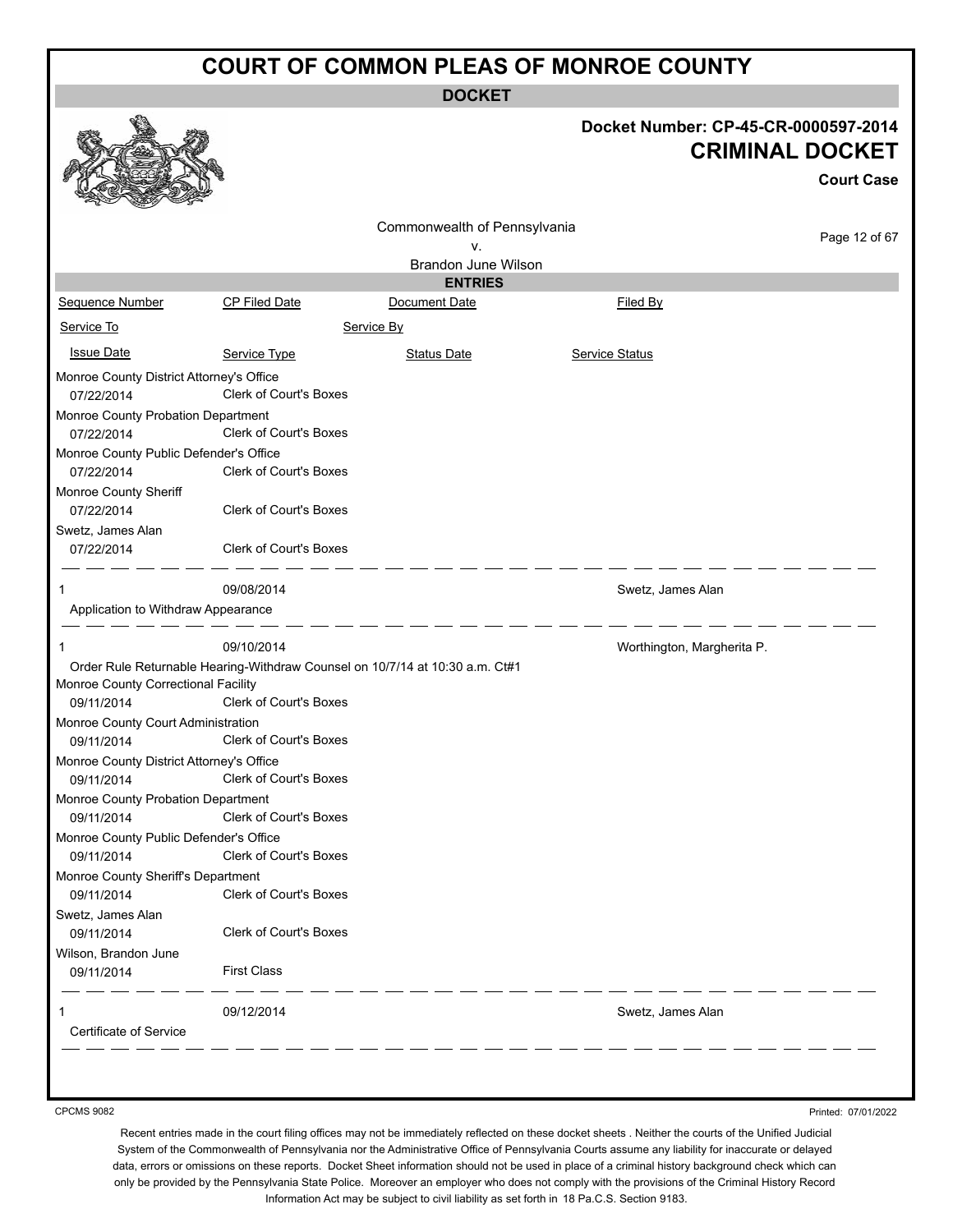**DOCKET**

|                                                                                           |                                                                   |                                                                                                      | Docket Number: CP-45-CR-0000597-2014      |                     |
|-------------------------------------------------------------------------------------------|-------------------------------------------------------------------|------------------------------------------------------------------------------------------------------|-------------------------------------------|---------------------|
|                                                                                           |                                                                   |                                                                                                      | <b>CRIMINAL DOCKET</b>                    |                     |
|                                                                                           |                                                                   |                                                                                                      |                                           | <b>Court Case</b>   |
|                                                                                           |                                                                   | Commonwealth of Pennsylvania                                                                         |                                           | Page 13 of 67       |
|                                                                                           |                                                                   | ٧.<br>Brandon June Wilson                                                                            |                                           |                     |
|                                                                                           |                                                                   | <b>ENTRIES</b>                                                                                       |                                           |                     |
| Sequence Number                                                                           | CP Filed Date                                                     | Document Date                                                                                        | <b>Filed By</b>                           |                     |
| Service To                                                                                |                                                                   | Service By                                                                                           |                                           |                     |
| <b>Issue Date</b>                                                                         | Service Type                                                      | <b>Status Date</b>                                                                                   | <b>Service Status</b>                     |                     |
| 1                                                                                         | 10/09/2014                                                        | 10/07/2014                                                                                           | Worthington, Margherita P.                |                     |
| Monroe County Correctional Facility<br>10/09/2014                                         | <b>Clerk of Court's Boxes</b>                                     | Order- Granting Mot Withdrawal of Counsel/Deft w/in 48-hrs Make Application w/Public Defender Office |                                           |                     |
| Monroe County District Attorney's Office<br>10/09/2014                                    | <b>Clerk of Court's Boxes</b>                                     |                                                                                                      |                                           |                     |
| Monroe County Probation Department                                                        |                                                                   |                                                                                                      |                                           |                     |
| 10/09/2014                                                                                | <b>Clerk of Court's Boxes</b>                                     |                                                                                                      |                                           |                     |
| Monroe County Public Defender's Office<br>10/09/2014                                      | <b>Clerk of Court's Boxes</b>                                     |                                                                                                      |                                           |                     |
| Swetz, James Alan                                                                         |                                                                   |                                                                                                      |                                           |                     |
| 10/09/2014                                                                                | Clerk of Court's Boxes                                            |                                                                                                      |                                           |                     |
| $\mathbf 1$                                                                               | 11/13/2014                                                        |                                                                                                      | Monroe County Public Defender's<br>Office |                     |
|                                                                                           | Motion for Appointment of Counsel Because of Conflict of Interest |                                                                                                      |                                           |                     |
| $\mathbf 1$                                                                               | 11/17/2014                                                        | 11/14/2014                                                                                           | Worthington, Margherita P.                |                     |
| Order Granting Petition to Appoint Conflict Counsel<br>Monroe County Court Administration |                                                                   |                                                                                                      |                                           |                     |
| 11/18/2014                                                                                | Clerk of Court's Boxes                                            |                                                                                                      |                                           |                     |
| Monroe County District Attorney's Office<br>11/18/2014 Clerk of Court's Boxes             |                                                                   |                                                                                                      |                                           |                     |
| Monroe County Public Defender's Office                                                    |                                                                   |                                                                                                      |                                           |                     |
| 11/18/2014                                                                                | <b>Clerk of Court's Boxes</b>                                     |                                                                                                      |                                           |                     |
| Other                                                                                     |                                                                   |                                                                                                      |                                           |                     |
| 11/18/2014                                                                                | <b>First Class</b>                                                |                                                                                                      |                                           |                     |
| Other                                                                                     |                                                                   |                                                                                                      |                                           |                     |
| 11/18/2014                                                                                | <b>First Class</b>                                                |                                                                                                      |                                           |                     |
| 1                                                                                         | 12/16/2014                                                        |                                                                                                      | Mancuso, Michael                          |                     |
| Motion for Sentencing Hearing                                                             |                                                                   |                                                                                                      |                                           |                     |
| 1                                                                                         | 12/18/2014                                                        | 12/17/2014                                                                                           | Worthington, Margherita P.                |                     |
|                                                                                           | Order Hearing-Motion for Sentencing on 1/12/15 at 1:30 p.m. Ct#6  |                                                                                                      |                                           |                     |
| Madden, Hillary Ann<br>12/19/2014                                                         | <b>First Class</b>                                                |                                                                                                      |                                           |                     |
| Monroe County Court Administration                                                        |                                                                   |                                                                                                      |                                           |                     |
| <b>CPCMS 9082</b>                                                                         |                                                                   |                                                                                                      |                                           | Printed: 07/01/2022 |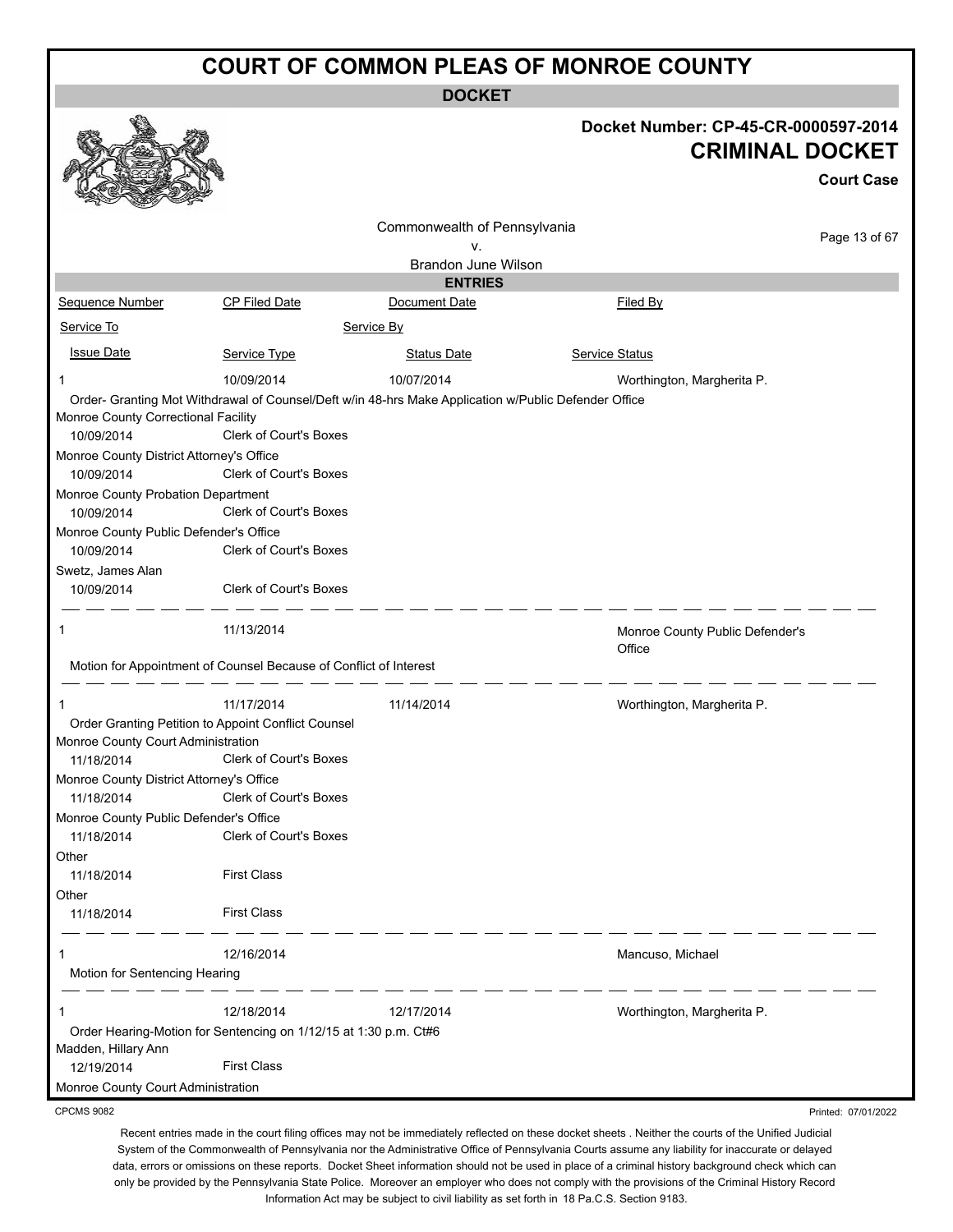**DOCKET**

|                                                  |                                               | ואטשע                        |                                                                |                   |
|--------------------------------------------------|-----------------------------------------------|------------------------------|----------------------------------------------------------------|-------------------|
|                                                  |                                               |                              | Docket Number: CP-45-CR-0000597-2014<br><b>CRIMINAL DOCKET</b> | <b>Court Case</b> |
|                                                  |                                               | Commonwealth of Pennsylvania |                                                                |                   |
|                                                  |                                               | ٧.                           |                                                                | Page 14 of 67     |
|                                                  |                                               | Brandon June Wilson          |                                                                |                   |
|                                                  |                                               | <b>ENTRIES</b>               |                                                                |                   |
| Sequence Number                                  | <b>CP Filed Date</b>                          | Document Date                | Filed By                                                       |                   |
| Service To                                       |                                               | Service By                   |                                                                |                   |
| <b>Issue Date</b>                                | Service Type                                  | <b>Status Date</b>           | <b>Service Status</b>                                          |                   |
| 12/19/2014                                       | <b>Clerk of Court's Boxes</b>                 |                              |                                                                |                   |
| Monroe County District Attorney's Office         |                                               |                              |                                                                |                   |
| 12/19/2014                                       | <b>Clerk of Court's Boxes</b>                 |                              |                                                                |                   |
| Monroe County Probation Department               |                                               |                              |                                                                |                   |
| 12/19/2014                                       | <b>Clerk of Court's Boxes</b>                 |                              |                                                                |                   |
| Monroe County Sheriff's Department               |                                               |                              |                                                                |                   |
| 12/19/2014                                       | Clerk of Court's Boxes                        |                              |                                                                |                   |
| 1                                                | 01/13/2015                                    |                              | Madden, Hillary Ann                                            |                   |
| Petition to Appoint Conflict Counsel             |                                               |                              |                                                                |                   |
|                                                  |                                               |                              |                                                                |                   |
| 1                                                | 01/14/2015                                    | 01/12/2015                   | Worthington, Margherita P.                                     |                   |
| Order/Pretrial Conference Hearing 4/21/2015      |                                               |                              |                                                                |                   |
| Madden, Hillary Ann                              |                                               |                              |                                                                |                   |
| 01/15/2015                                       | <b>First Class</b>                            |                              |                                                                |                   |
| Monroe County Correctional Facility              |                                               |                              |                                                                |                   |
| 01/15/2015                                       | Clerk of Court's Boxes                        |                              |                                                                |                   |
| Monroe County Court Administration               |                                               |                              |                                                                |                   |
| 01/15/2015                                       | <b>Clerk of Court's Boxes</b>                 |                              |                                                                |                   |
| Monroe County Court Reporters<br>01/15/2015      | <b>Clerk of Court's Boxes</b>                 |                              |                                                                |                   |
| Monroe County District Attorney's Office         |                                               |                              |                                                                |                   |
| 01/15/2015                                       | Clerk of Court's Boxes                        |                              |                                                                |                   |
| Monroe County Probation Department               |                                               |                              |                                                                |                   |
| 01/15/2015                                       | Clerk of Court's Boxes                        |                              |                                                                |                   |
| Monroe County Sheriff                            |                                               |                              |                                                                |                   |
| 01/15/2015                                       | Clerk of Court's Boxes                        |                              |                                                                |                   |
|                                                  |                                               |                              |                                                                |                   |
| $\overline{c}$                                   | 01/14/2015                                    |                              | Worthington, Margherita P.                                     |                   |
|                                                  | Order Granting Motion to Withdraw Guilty Plea |                              |                                                                |                   |
| . __ __ __ __ __                                 |                                               |                              |                                                                |                   |
| 1<br>Order Granting Motion for Change of Counsel | 01/15/2015                                    |                              | Worthington, Margherita P.                                     |                   |
| Jackson, Janet                                   |                                               |                              |                                                                |                   |
| 01/16/2015                                       | <b>First Class</b>                            |                              |                                                                |                   |
| Madden, Hillary Ann                              |                                               |                              |                                                                |                   |
| 01/16/2015                                       | <b>First Class</b>                            |                              |                                                                |                   |
|                                                  |                                               |                              |                                                                |                   |

CPCMS 9082

Recent entries made in the court filing offices may not be immediately reflected on these docket sheets . Neither the courts of the Unified Judicial System of the Commonwealth of Pennsylvania nor the Administrative Office of Pennsylvania Courts assume any liability for inaccurate or delayed data, errors or omissions on these reports. Docket Sheet information should not be used in place of a criminal history background check which can only be provided by the Pennsylvania State Police. Moreover an employer who does not comply with the provisions of the Criminal History Record Information Act may be subject to civil liability as set forth in 18 Pa.C.S. Section 9183.

Printed: 07/01/2022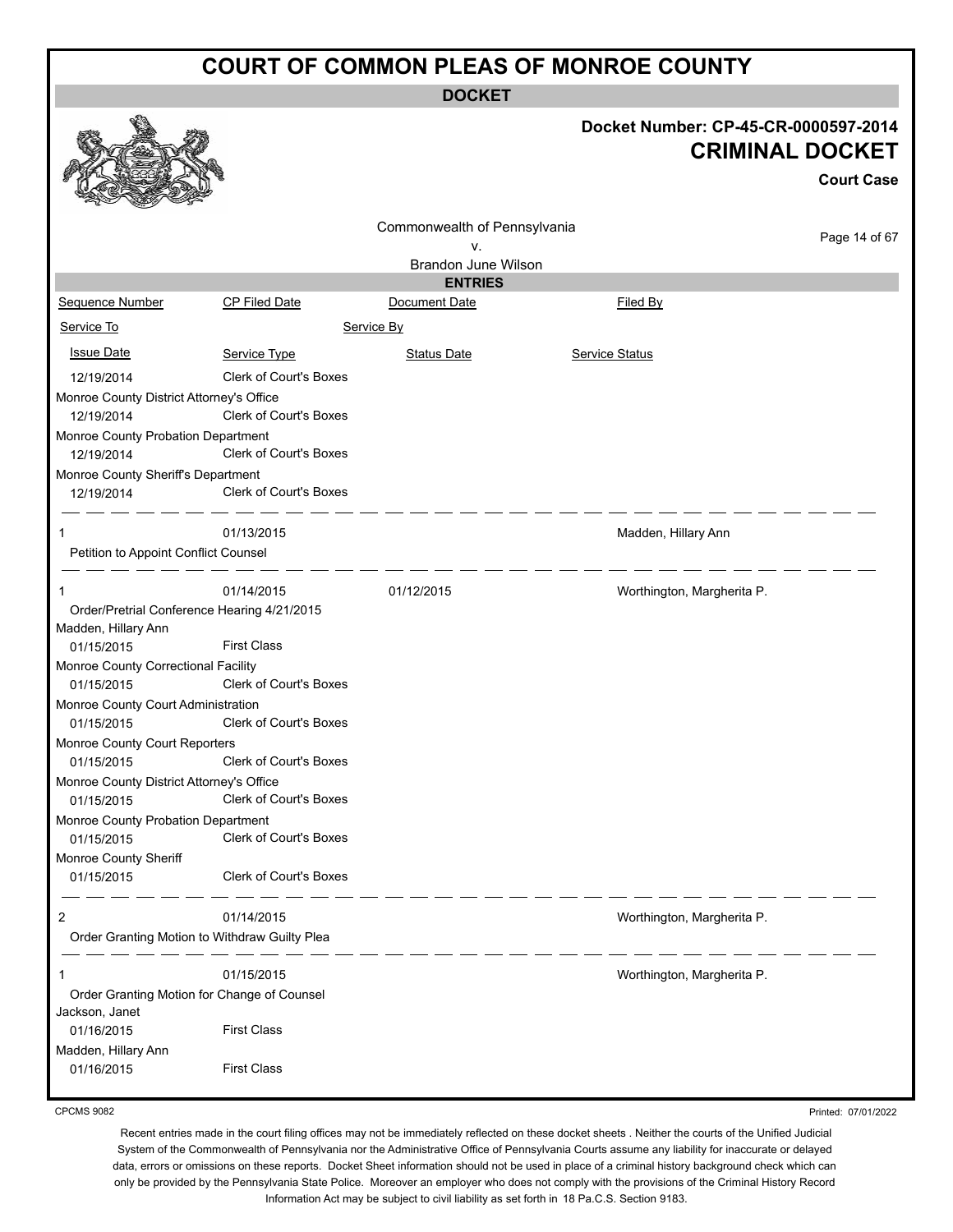**DOCKET**

|                                                        |                                                              |                                                                       | Docket Number: CP-45-CR-0000597-2014 |                   |
|--------------------------------------------------------|--------------------------------------------------------------|-----------------------------------------------------------------------|--------------------------------------|-------------------|
|                                                        |                                                              |                                                                       | <b>CRIMINAL DOCKET</b>               |                   |
|                                                        |                                                              |                                                                       |                                      | <b>Court Case</b> |
|                                                        |                                                              |                                                                       |                                      |                   |
|                                                        |                                                              | Commonwealth of Pennsylvania                                          |                                      | Page 15 of 67     |
|                                                        |                                                              | ν.<br>Brandon June Wilson                                             |                                      |                   |
|                                                        |                                                              | <b>ENTRIES</b>                                                        |                                      |                   |
| Sequence Number                                        | CP Filed Date                                                | Document Date                                                         | Filed By                             |                   |
| Service To                                             |                                                              | Service By                                                            |                                      |                   |
| <b>Issue Date</b>                                      | Service Type                                                 | <b>Status Date</b>                                                    | <b>Service Status</b>                |                   |
| Monroe County Court Administration                     |                                                              |                                                                       |                                      |                   |
| 01/16/2015                                             | <b>Clerk of Court's Boxes</b>                                |                                                                       |                                      |                   |
| Monroe County District Attorney's Office<br>01/16/2015 | <b>Clerk of Court's Boxes</b>                                |                                                                       |                                      |                   |
| 1                                                      | 02/09/2015                                                   |                                                                       | Mancuso, Michael                     |                   |
|                                                        | Motion for Joinder Pursuant to Pa.R.Crim.P. 528(B)(2)        |                                                                       |                                      |                   |
| 1                                                      | 02/11/2015                                                   |                                                                       | Worthington, Margherita P.           |                   |
| Order/Motion for Joinder Hearing 3/11/2015             |                                                              |                                                                       |                                      |                   |
| Madden, Hillary Ann                                    |                                                              |                                                                       |                                      |                   |
| 02/11/2015                                             | <b>First Class</b>                                           |                                                                       |                                      |                   |
| Monroe County Court Administration<br>02/11/2015       | Clerk of Court's Boxes                                       |                                                                       |                                      |                   |
| Monroe County District Attorney's Office               |                                                              |                                                                       |                                      |                   |
| 02/11/2015                                             | Clerk of Court's Boxes                                       |                                                                       |                                      |                   |
| Monroe County Probation Department                     |                                                              |                                                                       |                                      |                   |
| 02/11/2015                                             | Clerk of Court's Boxes                                       |                                                                       |                                      |                   |
| Monroe County Sheriff<br>02/11/2015                    | Clerk of Court's Boxes                                       |                                                                       |                                      |                   |
| 1                                                      | 02/17/2015                                                   |                                                                       | Jackson, Janet                       |                   |
| Motion for Emergency Relief                            |                                                              |                                                                       |                                      |                   |
| 2                                                      | 02/19/2015                                                   |                                                                       | Worthington, Margherita P.           |                   |
|                                                        | Order Hearing - Emergency Relief on 3/2/14 at 9:00 a.m. Ct#1 |                                                                       |                                      |                   |
| Jackson, Janet<br>02/19/2015                           | <b>First Class</b>                                           |                                                                       |                                      |                   |
| Monroe County Court Administration<br>02/19/2015       | Clerk of Court's Boxes                                       |                                                                       |                                      |                   |
| Monroe County District Attorney's Office<br>02/19/2015 | Clerk of Court's Boxes                                       |                                                                       |                                      |                   |
| Monroe County Sheriff's Department                     |                                                              |                                                                       |                                      |                   |
| 02/19/2015                                             | Clerk of Court's Boxes                                       |                                                                       |                                      |                   |
| 1                                                      | 02/20/2015                                                   |                                                                       | Mancuso, Michael                     |                   |
|                                                        |                                                              | Commonwealth's Answer to the Defendant's Motion fo "Emergency Relief" |                                      |                   |
|                                                        |                                                              |                                                                       |                                      |                   |

CPCMS 9082

Printed: 07/01/2022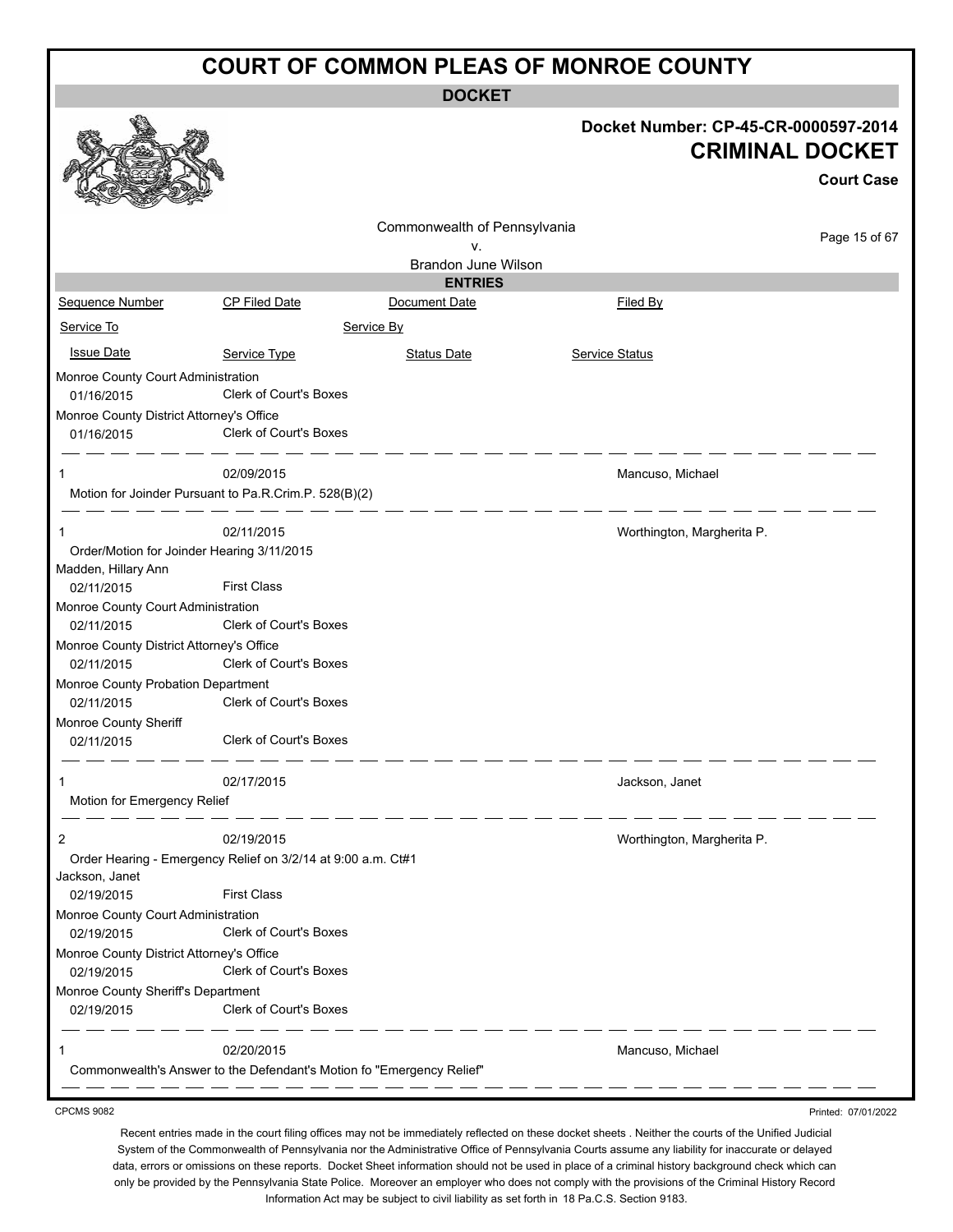**DOCKET**

|                                                                 |                                                                                                             |                              | Docket Number: CP-45-CR-0000597-2014<br><b>CRIMINAL DOCKET</b> |
|-----------------------------------------------------------------|-------------------------------------------------------------------------------------------------------------|------------------------------|----------------------------------------------------------------|
|                                                                 |                                                                                                             |                              | <b>Court Case</b>                                              |
|                                                                 |                                                                                                             | Commonwealth of Pennsylvania |                                                                |
|                                                                 |                                                                                                             | v.                           | Page 16 of 67                                                  |
|                                                                 |                                                                                                             | Brandon June Wilson          |                                                                |
|                                                                 |                                                                                                             | <b>ENTRIES</b>               |                                                                |
| Sequence Number                                                 | CP Filed Date                                                                                               | Document Date                | Filed By                                                       |
| Service To                                                      |                                                                                                             | Service By                   |                                                                |
| <b>Issue Date</b>                                               | Service Type                                                                                                | <b>Status Date</b>           | <b>Service Status</b>                                          |
| 1                                                               | 03/02/2015                                                                                                  |                              | Worthington, Margherita P.                                     |
| Jackson, Janet                                                  | Order Hearing for Joinder Continued to 4/6/15 at 10:00 a.m. Ct#1 - Briefs to be Filed<br><b>First Class</b> |                              |                                                                |
| 03/03/2015<br>Monroe County Correctional Facility<br>03/03/2015 | Clerk of Court's Boxes                                                                                      |                              |                                                                |
| Monroe County Court Administration<br>03/03/2015                | Clerk of Court's Boxes                                                                                      |                              |                                                                |
| Monroe County District Attorney's Office<br>03/03/2015          | <b>Clerk of Court's Boxes</b>                                                                               |                              |                                                                |
| Monroe County Probation Department<br>03/03/2015                | Clerk of Court's Boxes                                                                                      |                              |                                                                |
| Monroe County Sheriff's Department                              |                                                                                                             |                              |                                                                |
| 03/03/2015                                                      | Clerk of Court's Boxes                                                                                      |                              |                                                                |
|                                                                 | 03/05/2015                                                                                                  |                              | Worthington, Margherita P.                                     |
| Jackson, Janet                                                  | Opinion/Order - Motion for Emergency Relief Denied                                                          |                              |                                                                |
| 03/06/2015                                                      | <b>Clerk of Court's Boxes</b>                                                                               |                              |                                                                |
| Monroe County District Attorney's Office<br>03/06/2015          | <b>Clerk of Court's Boxes</b>                                                                               |                              |                                                                |
| Other                                                           |                                                                                                             |                              |                                                                |
| 03/06/2015                                                      | <b>First Class</b>                                                                                          |                              |                                                                |
| 1                                                               | 03/11/2015                                                                                                  |                              | Mancuso, Michael                                               |
|                                                                 | Memorandum of Law in Support of the Commonwealth's Motion to Join Defendants                                |                              |                                                                |
| 1                                                               | 03/30/2015                                                                                                  |                              | Jackson, Janet                                                 |
|                                                                 | Motion for Approval Expndtr Csts for Crmnl Invstgtr & Motion Extnsn Tm FI Pr-Trl Omnbs Mtn Bhlf Dtnd        |                              |                                                                |
| 1                                                               | 04/01/2015                                                                                                  |                              | Jackson, Janet                                                 |
|                                                                 | Brief of Defendant, Brandon June Wilson In Opposition to Joinder                                            |                              |                                                                |
| 1                                                               | 04/02/2015                                                                                                  | 04/01/2015                   | Worthington, Margherita P.                                     |
|                                                                 | Order Omnibus Hearing - 4/21/15 at 1:30 p.m. Ct#1 - Briefs to be Filed                                      |                              |                                                                |
| Jackson, Janet                                                  |                                                                                                             |                              |                                                                |
| 04/02/2015                                                      | <b>First Class</b>                                                                                          |                              |                                                                |

CPCMS 9082

Printed: 07/01/2022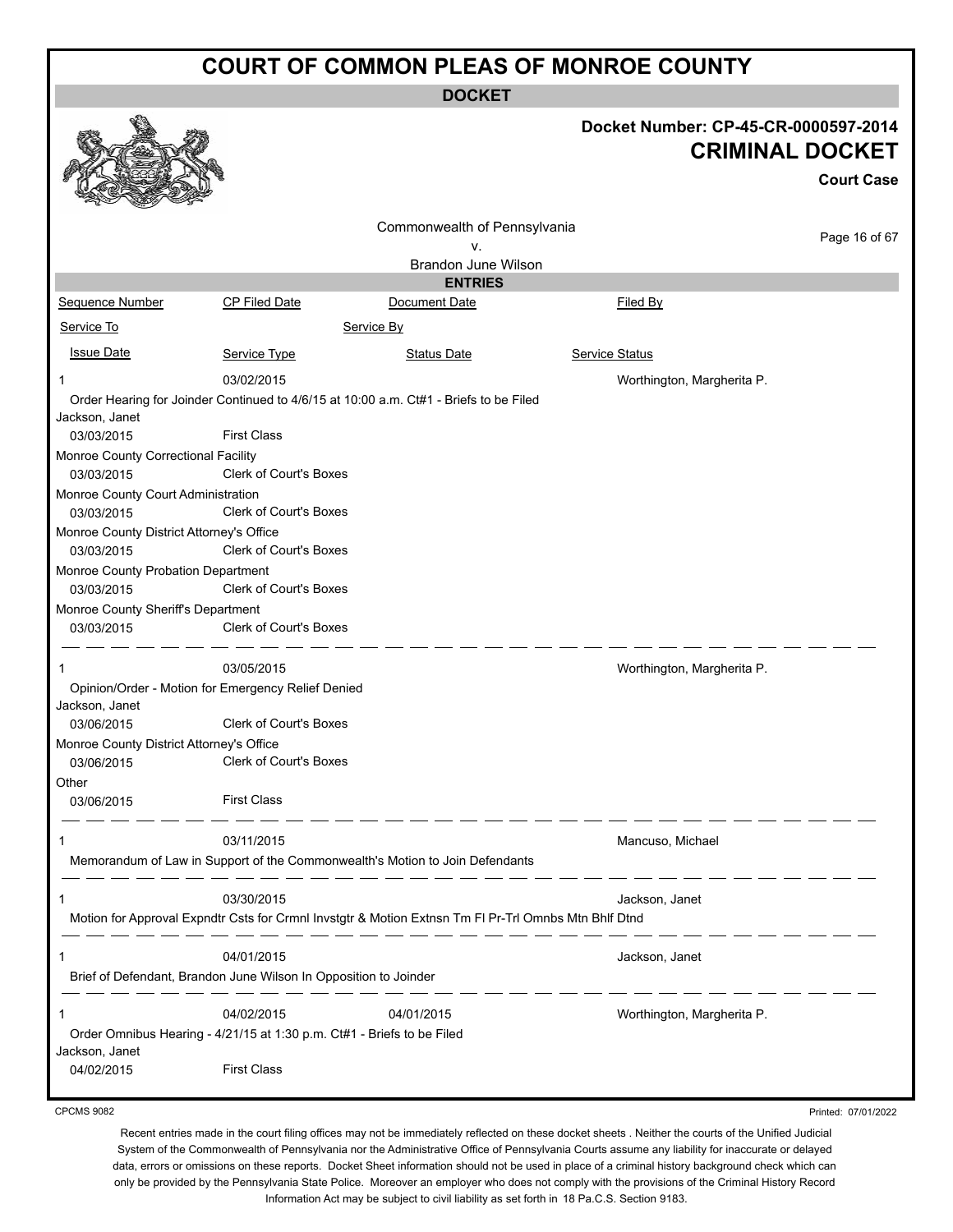**DOCKET**

|                                                        |                                                                                                      | <b>DOCKET</b>                      |                                                                                     |
|--------------------------------------------------------|------------------------------------------------------------------------------------------------------|------------------------------------|-------------------------------------------------------------------------------------|
|                                                        |                                                                                                      |                                    | Docket Number: CP-45-CR-0000597-2014<br><b>CRIMINAL DOCKET</b><br><b>Court Case</b> |
|                                                        |                                                                                                      |                                    |                                                                                     |
|                                                        |                                                                                                      | Commonwealth of Pennsylvania<br>v. | Page 17 of 67                                                                       |
|                                                        |                                                                                                      | <b>Brandon June Wilson</b>         |                                                                                     |
|                                                        |                                                                                                      | <b>ENTRIES</b>                     |                                                                                     |
| <b>Sequence Number</b>                                 | <b>CP Filed Date</b>                                                                                 | Document Date                      | Filed By                                                                            |
| Service To                                             |                                                                                                      | Service By                         |                                                                                     |
| <b>Issue Date</b>                                      | Service Type                                                                                         | <b>Status Date</b>                 | <b>Service Status</b>                                                               |
|                                                        |                                                                                                      |                                    |                                                                                     |
| Monroe County District Attorney's Office<br>04/02/2015 | Clerk of Court's Boxes                                                                               |                                    |                                                                                     |
| Monroe County Sheriff's Department                     |                                                                                                      |                                    |                                                                                     |
| 04/02/2015                                             | <b>Clerk of Court's Boxes</b>                                                                        |                                    |                                                                                     |
| 1                                                      | 04/16/2015                                                                                           | 04/16/2015                         | Worthington, Margherita P.                                                          |
|                                                        | Order- After Hearing/Comm Motion For Joinder Taken Under Advisement Pending Filing of Appeal         |                                    |                                                                                     |
| Jackson, Janet<br>04/17/2015                           | <b>First Class</b>                                                                                   |                                    |                                                                                     |
| Monroe County Court Administration                     |                                                                                                      |                                    |                                                                                     |
| 04/17/2015                                             | Clerk of Court's Boxes                                                                               |                                    |                                                                                     |
| Monroe County District Attorney's Office               |                                                                                                      |                                    |                                                                                     |
| 04/17/2015                                             | Clerk of Court's Boxes                                                                               |                                    |                                                                                     |
|                                                        | 04/21/2015                                                                                           |                                    | Jackson, Janet                                                                      |
|                                                        | Brief of Defendant, BrandonJune Wilson in Support of Motion to File Omnibus Pretrial Motion Nunc Pro |                                    |                                                                                     |
|                                                        | 04/22/2015                                                                                           | 04/21/2015                         | Worthington, Margherita P.                                                          |
|                                                        | Order/Motion for Omnibus Nunc Pro Tunc GRANTED                                                       |                                    |                                                                                     |
| Jackson, Janet                                         |                                                                                                      |                                    |                                                                                     |
| 04/22/2015                                             | <b>First Class</b>                                                                                   |                                    |                                                                                     |
| Monroe County District Attorney's Office               |                                                                                                      |                                    |                                                                                     |
| 04/22/2015                                             | Clerk of Court's Boxes                                                                               |                                    |                                                                                     |
| 1                                                      | 05/21/2015                                                                                           |                                    | Jackson, Janet                                                                      |
| <b>Omnibus Pre-Trial Motion</b>                        |                                                                                                      |                                    |                                                                                     |
| 1                                                      | 05/26/2015                                                                                           |                                    | Worthington, Margherita P.                                                          |
| Order/Omnibus Hearing 6/30/2015                        |                                                                                                      |                                    |                                                                                     |
| Jackson, Janet<br>05/26/2015                           | <b>First Class</b>                                                                                   |                                    |                                                                                     |
| Monroe County Court Administration<br>05/26/2015       | Clerk of Court's Boxes                                                                               |                                    |                                                                                     |
| Monroe County District Attorney's Office               |                                                                                                      |                                    |                                                                                     |
| 05/26/2015                                             | Clerk of Court's Boxes                                                                               |                                    |                                                                                     |
| Monroe County Sheriff                                  |                                                                                                      |                                    |                                                                                     |
| 05/26/2015                                             | Clerk of Court's Boxes                                                                               |                                    |                                                                                     |
|                                                        |                                                                                                      |                                    |                                                                                     |

CPCMS 9082

Printed: 07/01/2022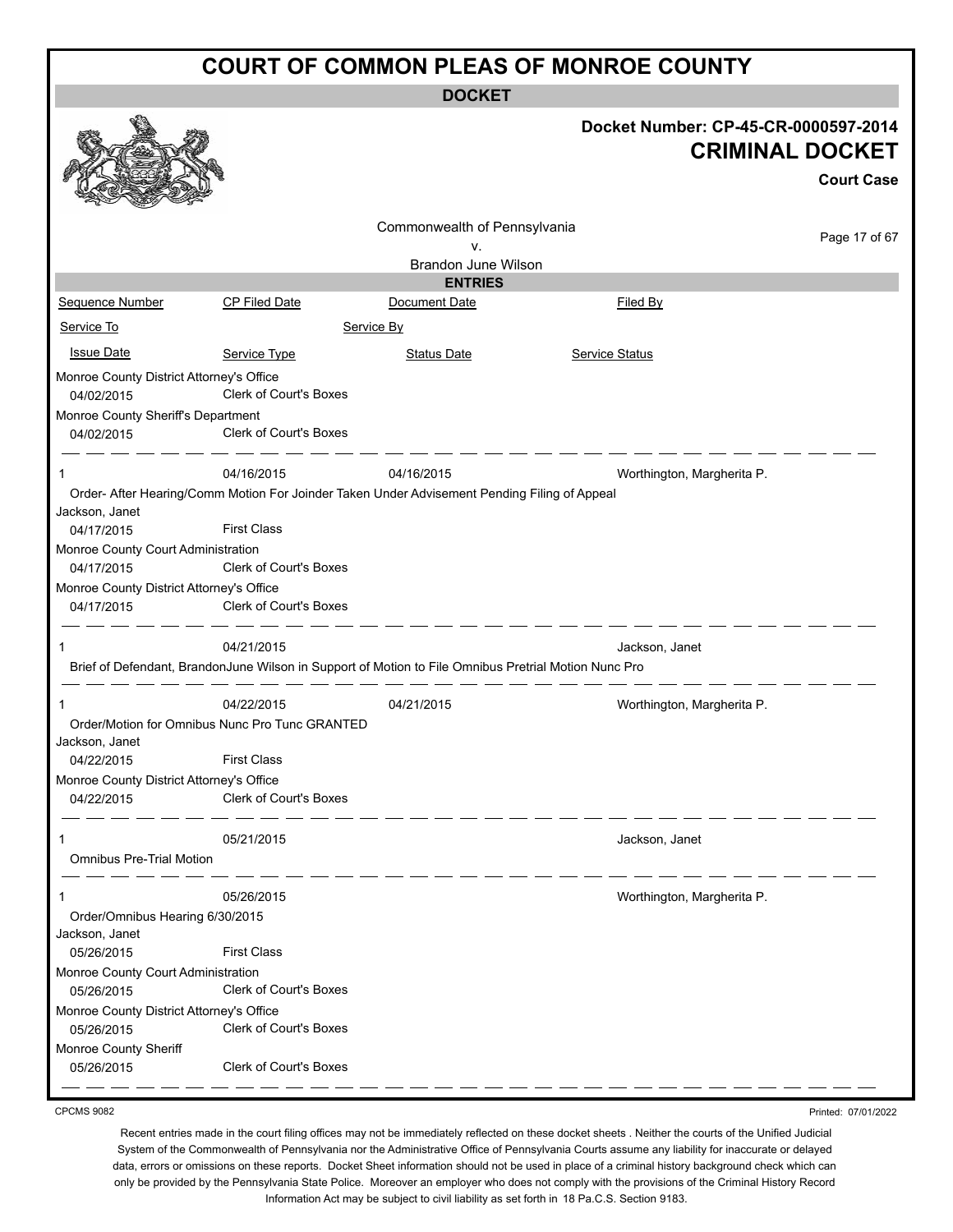**DOCKET**

|                                                         |                                                              |                                    | Docket Number: CP-45-CR-0000597-2014 | <b>CRIMINAL DOCKET</b><br><b>Court Case</b> |
|---------------------------------------------------------|--------------------------------------------------------------|------------------------------------|--------------------------------------|---------------------------------------------|
|                                                         |                                                              |                                    |                                      |                                             |
|                                                         |                                                              | Commonwealth of Pennsylvania<br>۷. |                                      | Page 18 of 67                               |
|                                                         |                                                              | <b>Brandon June Wilson</b>         |                                      |                                             |
|                                                         |                                                              | <b>ENTRIES</b>                     |                                      |                                             |
| Sequence Number                                         | CP Filed Date                                                | Document Date                      | Filed By                             |                                             |
|                                                         | 05/27/2015                                                   |                                    | Mancuso, Michael                     |                                             |
| Commonwealth's Rule 404(b) Notice                       |                                                              |                                    |                                      |                                             |
| 1                                                       | 05/28/2015                                                   | 05/27/2015                         | Worthington, Margherita P.           |                                             |
| Order/Hearing 6/30/2015                                 |                                                              |                                    |                                      |                                             |
| Jackson, Janet                                          |                                                              |                                    |                                      |                                             |
| 05/28/2015                                              | <b>First Class</b>                                           |                                    |                                      |                                             |
| Monroe County Court Administration<br>05/28/2015        | Clerk of Court's Boxes                                       |                                    |                                      |                                             |
| Monroe County District Attorney's Office                |                                                              |                                    |                                      |                                             |
| 05/28/2015                                              | Clerk of Court's Boxes                                       |                                    |                                      |                                             |
| Monroe County Probation                                 |                                                              |                                    |                                      |                                             |
| 05/28/2015                                              | <b>Clerk of Court's Boxes</b>                                |                                    |                                      |                                             |
| Monroe County Sheriff<br>05/28/2015                     | <b>Clerk of Court's Boxes</b>                                |                                    |                                      |                                             |
| 2                                                       | 05/29/2015                                                   |                                    | Mancuso, Michael                     |                                             |
| Motion for Continuance                                  |                                                              |                                    |                                      |                                             |
|                                                         | 06/08/2015                                                   | 06/04/2015                         | Worthington, Margherita P.           |                                             |
|                                                         | Order Omnibus Hearing Continued to 6/17/15 at 9:30 a.m. Ct#3 |                                    |                                      |                                             |
| Jackson, Janet                                          |                                                              |                                    |                                      |                                             |
| 06/08/2015                                              | Fax                                                          |                                    |                                      |                                             |
| Jackson, Janet<br>06/08/2015                            | <b>First Class</b>                                           |                                    |                                      |                                             |
| Monroe County Court Administration                      |                                                              |                                    |                                      |                                             |
| 06/08/2015                                              | Clerk of Court's Boxes                                       |                                    |                                      |                                             |
| Monroe County District Attorney's Office                |                                                              |                                    |                                      |                                             |
| 06/08/2015                                              | Clerk of Court's Boxes                                       |                                    |                                      |                                             |
| Monroe County Probation Department<br>06/08/2015        | Clerk of Court's Boxes                                       |                                    |                                      |                                             |
| Monroe County Sheriff's Department                      |                                                              |                                    |                                      |                                             |
| 06/08/2015                                              | Clerk of Court's Boxes                                       |                                    |                                      |                                             |
|                                                         | 06/16/2015                                                   |                                    | Mancuso, Michael                     |                                             |
| <b>Expedited Motion for Transcription</b>               |                                                              |                                    |                                      |                                             |
| 2                                                       | 06/16/2015                                                   |                                    | Worthington, Margherita P.           |                                             |
| Order Granting Motion for Transcripts<br>Jackson, Janet |                                                              |                                    |                                      |                                             |
| <b>CPCMS 9082</b>                                       |                                                              |                                    |                                      | Printed: 07/01/2022                         |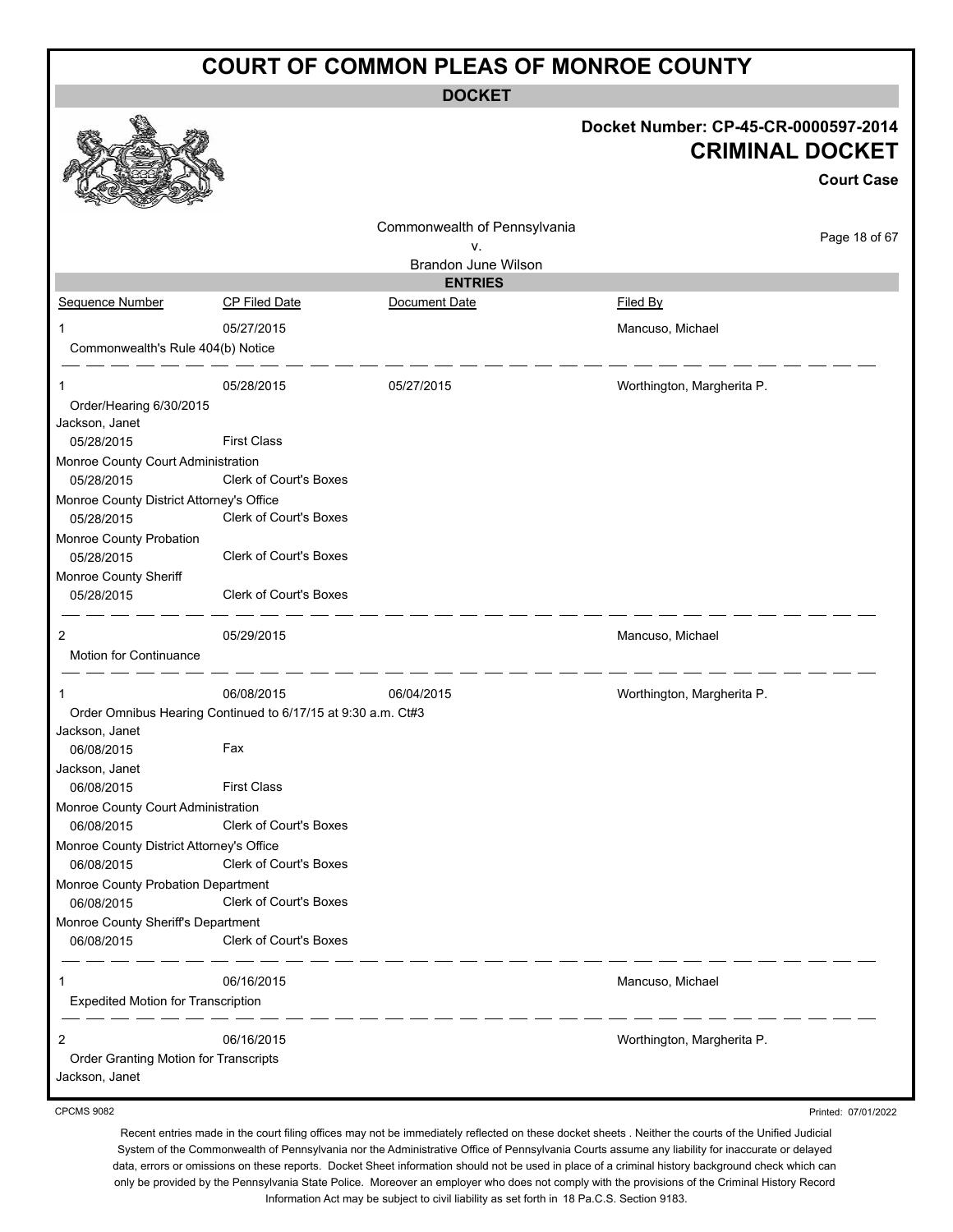**DOCKET**

|                                                          |                               | DUUNE I                      |                                                                |                   |
|----------------------------------------------------------|-------------------------------|------------------------------|----------------------------------------------------------------|-------------------|
|                                                          |                               |                              | Docket Number: CP-45-CR-0000597-2014<br><b>CRIMINAL DOCKET</b> |                   |
|                                                          |                               |                              |                                                                | <b>Court Case</b> |
|                                                          |                               | Commonwealth of Pennsylvania |                                                                | Page 19 of 67     |
|                                                          |                               | ۷.                           |                                                                |                   |
|                                                          |                               | Brandon June Wilson          |                                                                |                   |
|                                                          |                               | <b>ENTRIES</b>               |                                                                |                   |
| Sequence Number                                          | <b>CP Filed Date</b>          | Document Date                | Filed By                                                       |                   |
| Service To                                               |                               | Service By                   |                                                                |                   |
| <b>Issue Date</b>                                        | Service Type                  | <b>Status Date</b>           | Service Status                                                 |                   |
| 06/16/2015                                               | <b>First Class</b>            |                              |                                                                |                   |
| Monroe County Court Reporters                            |                               |                              |                                                                |                   |
| 06/16/2015                                               | Clerk of Court's Boxes        |                              |                                                                |                   |
| Monroe County District Attorney's Office                 |                               |                              |                                                                |                   |
| 06/16/2015                                               | <b>Clerk of Court's Boxes</b> |                              |                                                                |                   |
| 3                                                        | 06/16/2015                    |                              | Monroe County Court Reporters                                  |                   |
| Transcript of Proceedings Filed - 07/21/14               |                               |                              |                                                                |                   |
| 1                                                        | 06/17/2015                    |                              | Worthington, Margherita P.                                     |                   |
| Order Directing Briefs to be filed                       |                               |                              |                                                                |                   |
| Jackson, Janet                                           |                               |                              |                                                                |                   |
| 06/18/2015                                               | <b>First Class</b>            |                              |                                                                |                   |
| Monroe County Correctional Facility                      | Clerk of Court's Boxes        |                              |                                                                |                   |
| 06/18/2015                                               |                               |                              |                                                                |                   |
| Monroe County Court Administration<br>06/18/2015         | <b>Clerk of Court's Boxes</b> |                              |                                                                |                   |
| Monroe County Court Reporters                            |                               |                              |                                                                |                   |
| 06/18/2015                                               | <b>Clerk of Court's Boxes</b> |                              |                                                                |                   |
| Monroe County District Attorney's Office                 |                               |                              |                                                                |                   |
| 06/18/2015                                               | <b>Clerk of Court's Boxes</b> |                              |                                                                |                   |
| Monroe County Probation Department                       |                               |                              |                                                                |                   |
| 06/18/2015                                               | Clerk of Court's Boxes        |                              |                                                                |                   |
| Monroe County Sheriff's Department                       |                               |                              |                                                                |                   |
| 06/18/2015                                               | Clerk of Court's Boxes        |                              |                                                                |                   |
| 1                                                        | 06/18/2015                    |                              | Commonwealth of Pennsylvania                                   |                   |
| Praceipe to Admit Additional Exhibit                     |                               |                              |                                                                |                   |
| 1                                                        | 07/02/2015                    |                              | Jackson, Janet                                                 |                   |
| Petition for Payment of Counsel Fees                     |                               |                              |                                                                |                   |
| 1                                                        | 07/07/2015                    | 07/06/2015                   | Worthington, Margherita P.                                     |                   |
| Order Granting Motion for Counsel Fees<br>Jackson, Janet |                               |                              |                                                                |                   |
| 07/07/2015                                               | <b>First Class</b>            |                              |                                                                |                   |
| Other                                                    |                               |                              |                                                                |                   |
|                                                          |                               |                              |                                                                |                   |

CPCMS 9082

Printed: 07/01/2022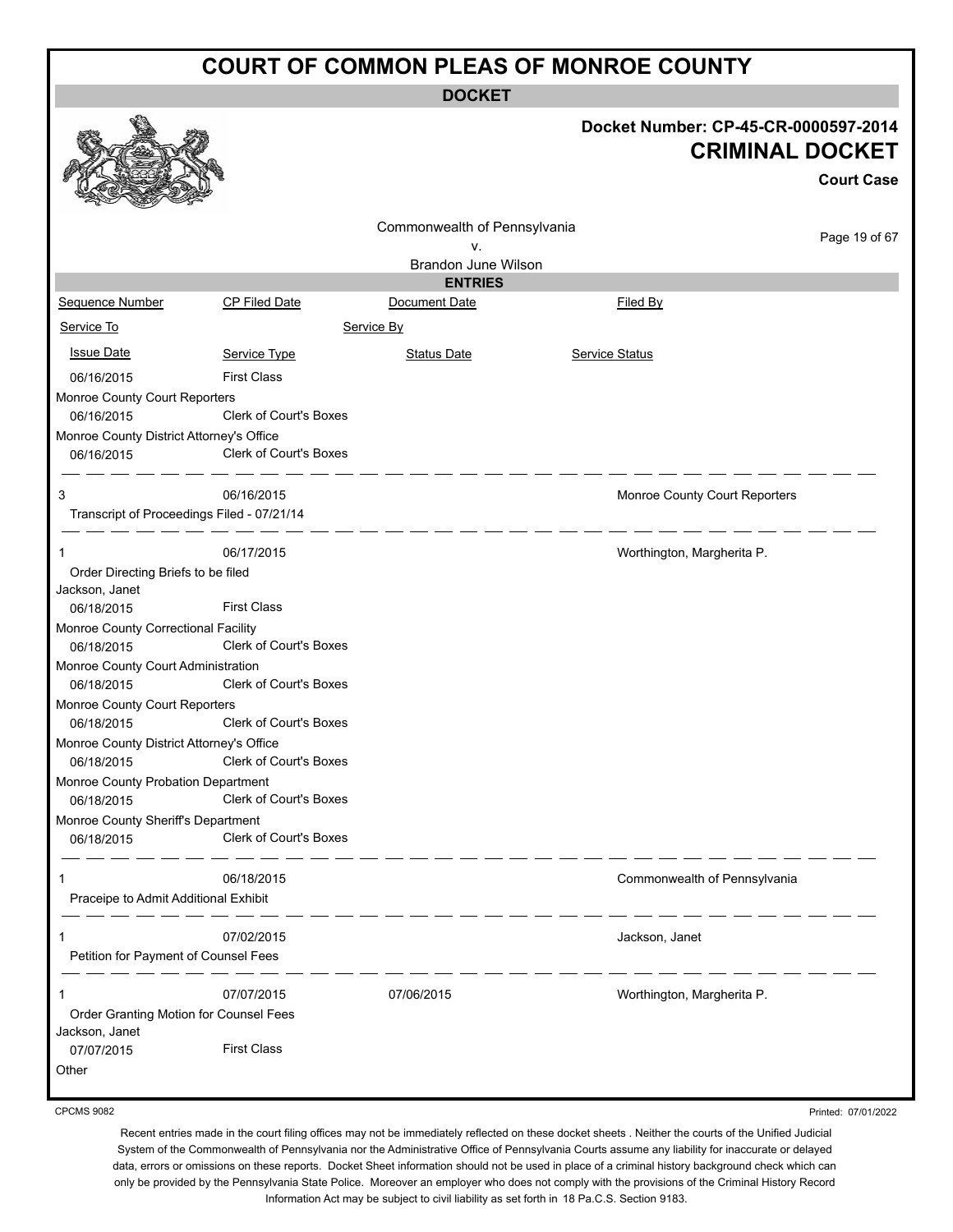**DOCKET**

|                                                               |                               | UUUNE I                      |                                                                                     |
|---------------------------------------------------------------|-------------------------------|------------------------------|-------------------------------------------------------------------------------------|
|                                                               |                               |                              | Docket Number: CP-45-CR-0000597-2014<br><b>CRIMINAL DOCKET</b><br><b>Court Case</b> |
|                                                               |                               | Commonwealth of Pennsylvania |                                                                                     |
|                                                               |                               | v.                           | Page 20 of 67                                                                       |
|                                                               |                               | <b>Brandon June Wilson</b>   |                                                                                     |
|                                                               |                               | <b>ENTRIES</b>               |                                                                                     |
| Sequence Number                                               | <b>CP Filed Date</b>          | Document Date                | Filed By                                                                            |
| Service To                                                    |                               | Service By                   |                                                                                     |
| <b>Issue Date</b>                                             | Service Type                  | <b>Status Date</b>           | Service Status                                                                      |
| 07/07/2015                                                    | <b>First Class</b>            |                              |                                                                                     |
| Monroe County Court Administration                            |                               |                              |                                                                                     |
| 07/08/2015                                                    | Clerk of Court's Boxes        |                              |                                                                                     |
| Monroe County District Attorney's Office                      |                               |                              |                                                                                     |
| 07/08/2015                                                    | <b>Clerk of Court's Boxes</b> |                              |                                                                                     |
| 1                                                             | 07/31/2015                    |                              | Jackson, Janet                                                                      |
| Defendant's Brief in Support of Omnibus Pre-Trial Motion      |                               | - - - - - - - - - - -        |                                                                                     |
| Motion for Transcription                                      | 08/12/2015                    |                              | Jackson, Janet                                                                      |
| Motion for Extension of Time                                  | 08/13/2015                    |                              | Mancuso, Michael                                                                    |
| 2                                                             | 08/13/2015                    |                              | Worthington, Margherita P.                                                          |
| Order Granting Motion for Transcripts<br>Jackson, Janet       |                               |                              |                                                                                     |
| 08/13/2015                                                    | <b>First Class</b>            |                              |                                                                                     |
| Monroe County Court Administration<br>08/13/2015              | <b>Clerk of Court's Boxes</b> |                              |                                                                                     |
| Monroe County Court Reporters<br>08/13/2015                   | Clerk of Court's Boxes        |                              |                                                                                     |
| Monroe County District Attorney's Office<br>08/13/2015        | Clerk of Court's Boxes        |                              |                                                                                     |
| 1                                                             | 08/17/2015                    |                              | Worthington, Margherita P.                                                          |
| Order Granting Motion for Extension of Time<br>Jackson, Janet |                               |                              |                                                                                     |
| 08/18/2015                                                    | <b>First Class</b>            |                              |                                                                                     |
| Monroe County Court Administration                            |                               |                              |                                                                                     |
| 08/18/2015                                                    | <b>Clerk of Court's Boxes</b> |                              |                                                                                     |
| Monroe County District Attorney's Office<br>08/18/2015        | Clerk of Court's Boxes        |                              |                                                                                     |
| Monroe County Sheriff's Department                            |                               |                              |                                                                                     |
| 08/18/2015                                                    | Clerk of Court's Boxes        |                              |                                                                                     |
|                                                               |                               |                              |                                                                                     |

CPCMS 9082

Printed: 07/01/2022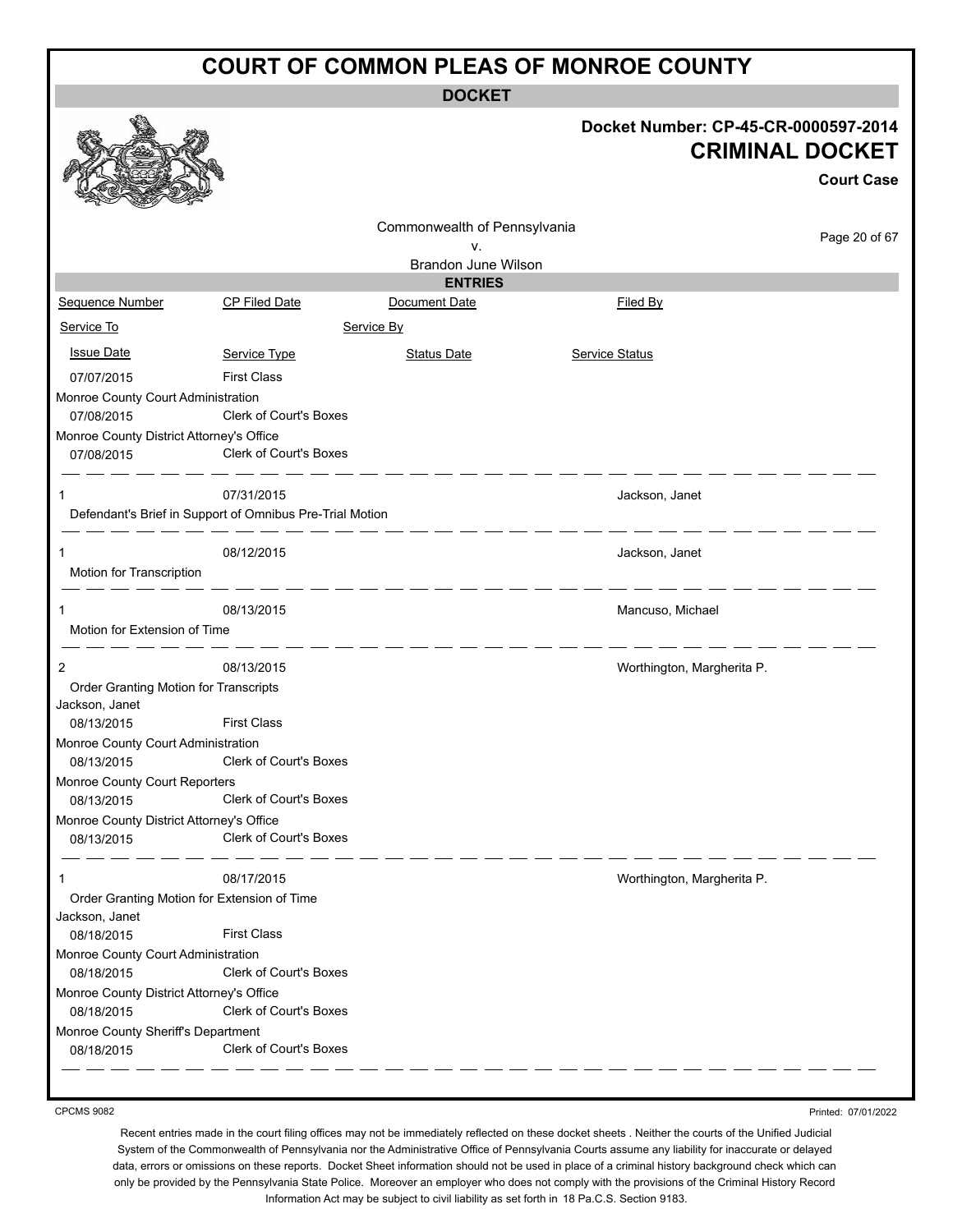**DOCKET**

|                                            | UUINLI                                                                                         |                                                                |
|--------------------------------------------|------------------------------------------------------------------------------------------------|----------------------------------------------------------------|
|                                            |                                                                                                | Docket Number: CP-45-CR-0000597-2014<br><b>CRIMINAL DOCKET</b> |
|                                            |                                                                                                | <b>Court Case</b>                                              |
|                                            | Commonwealth of Pennsylvania                                                                   | Page 21 of 67                                                  |
|                                            | ٧.                                                                                             |                                                                |
|                                            | Brandon June Wilson<br><b>ENTRIES</b>                                                          |                                                                |
| Sequence Number                            | <b>CP Filed Date</b><br>Document Date                                                          | Filed By                                                       |
|                                            |                                                                                                |                                                                |
| 1                                          | 08/25/2015                                                                                     | Mancuso, Michael                                               |
| <b>Expedited Motion for Transcription</b>  |                                                                                                |                                                                |
| $\overline{2}$                             | 08/25/2015                                                                                     | Worthington, Margherita P.                                     |
| Order Granting Motion for Transcripts      |                                                                                                |                                                                |
| Jackson, Janet                             |                                                                                                |                                                                |
| 08/26/2015                                 | <b>First Class</b>                                                                             |                                                                |
| Monroe County Court Reporters              |                                                                                                |                                                                |
| 08/26/2015                                 | <b>First Class</b>                                                                             |                                                                |
| Monroe County District Attorney's Office   |                                                                                                |                                                                |
| 08/26/2015                                 | <b>First Class</b>                                                                             |                                                                |
|                                            | 08/27/2015<br>01/12/2015                                                                       | Monroe County Court Reporters                                  |
|                                            | Transcript of Proceedings - Monday, January 12, 2015 1:30 p.m.                                 |                                                                |
| 2                                          | 08/27/2015                                                                                     | Monroe County Court Reporters                                  |
| Transcript of Proceedings Filed - 06/17/15 |                                                                                                |                                                                |
| 3                                          | 08/27/2015                                                                                     | Monroe County Court Reporters                                  |
| Exhibits Filed - 06/17/2015                |                                                                                                |                                                                |
| 1                                          | 08/31/2015                                                                                     | Commonwealth of Pennsylvania                                   |
|                                            | Commonwealth's Brief in Opposition to Deft's Omnibus Pre-Trial Motion                          |                                                                |
| 1                                          | 11/05/2015                                                                                     | Worthington, Margherita P.                                     |
| Jackson, Janet                             | Opinion/Order - Pretrial Motions Denied/Pretrial Hearing Scheduled 11/30/15 at 1:30 Ct#1       |                                                                |
| 11/05/2015                                 | Clerk of Court's Boxes                                                                         |                                                                |
| Monroe County District Attorney's Office   |                                                                                                |                                                                |
| 11/05/2015                                 | Clerk of Court's Boxes                                                                         |                                                                |
| Other                                      |                                                                                                |                                                                |
| 11/05/2015                                 | Clerk of Court's Boxes                                                                         |                                                                |
| 2                                          | 11/05/2015                                                                                     | Worthington, Margherita P.                                     |
|                                            | Opinion/Order - Motion for Joinder Granted/Pretrial Hearing Scheduled on 11/30/15 at 1:30 Ct#1 |                                                                |
| Jackson, Janet<br>11/05/2015               | Clerk of Court's Boxes                                                                         |                                                                |
| Monroe County District Attorney's Office   |                                                                                                |                                                                |
| 11/05/2015                                 | Clerk of Court's Boxes                                                                         |                                                                |
| Other                                      |                                                                                                |                                                                |
|                                            |                                                                                                |                                                                |

CPCMS 9082

Printed: 07/01/2022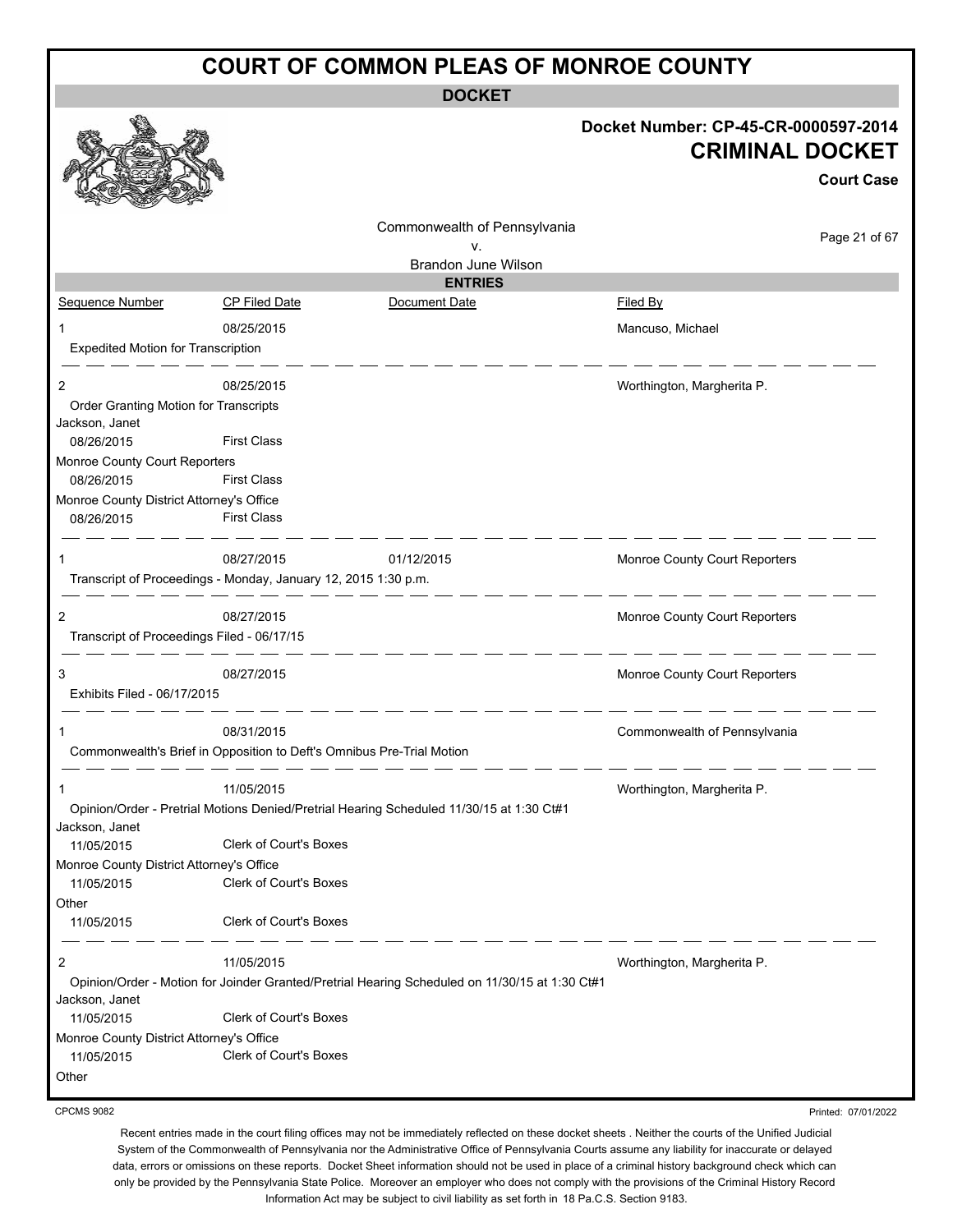**DOCKET**

|                                                                                                                         |                                             |                              | Docket Number: CP-45-CR-0000597-2014<br><b>CRIMINAL DOCKET</b> | <b>Court Case</b> |
|-------------------------------------------------------------------------------------------------------------------------|---------------------------------------------|------------------------------|----------------------------------------------------------------|-------------------|
|                                                                                                                         |                                             |                              |                                                                |                   |
|                                                                                                                         |                                             | Commonwealth of Pennsylvania |                                                                |                   |
|                                                                                                                         |                                             | ν.                           |                                                                | Page 22 of 67     |
|                                                                                                                         |                                             | Brandon June Wilson          |                                                                |                   |
|                                                                                                                         |                                             | <b>ENTRIES</b>               |                                                                |                   |
| Sequence Number                                                                                                         | CP Filed Date                               | Document Date                | Filed By                                                       |                   |
| Service To                                                                                                              |                                             | Service By                   |                                                                |                   |
| <b>Issue Date</b>                                                                                                       | Service Type                                | <b>Status Date</b>           | Service Status                                                 |                   |
| 11/05/2015                                                                                                              | Clerk of Court's Boxes                      |                              |                                                                |                   |
| $\mathbf 1$<br>Order/Hearing 2/22/26/Pretrial Conference/Attachment<br>Monroe County Court Administration<br>11/30/2015 | 11/30/2015<br><b>Clerk of Court's Boxes</b> |                              | Worthington, Margherita P.                                     |                   |
| Monroe County District Attorney's Office                                                                                |                                             |                              |                                                                |                   |
| 11/30/2015                                                                                                              | <b>Clerk of Court's Boxes</b>               |                              |                                                                |                   |
| Monroe County Probation Department                                                                                      |                                             |                              |                                                                |                   |
| 11/30/2015                                                                                                              | <b>Clerk of Court's Boxes</b>               |                              |                                                                |                   |
| Monroe County Sheriff<br>11/30/2015                                                                                     | Clerk of Court's Boxes                      |                              |                                                                |                   |
| Jackson, Janet                                                                                                          |                                             |                              |                                                                |                   |
| 12/01/2015                                                                                                              | <b>First Class</b>                          |                              |                                                                |                   |
| Other                                                                                                                   |                                             |                              |                                                                |                   |
| 12/01/2015                                                                                                              | <b>First Class</b>                          |                              |                                                                |                   |
| 1                                                                                                                       | 12/08/2015                                  |                              | Jackson, Janet                                                 |                   |
| Motion for Copy of Presentence Investigation Report                                                                     |                                             |                              |                                                                |                   |
|                                                                                                                         | 12/11/2015                                  | 12/10/2015                   | Worthington, Margherita P.                                     |                   |
| Order/Granting Motion for Copy of Pre-Sentence Investgation Report                                                      |                                             |                              |                                                                |                   |
| Jackson, Janet                                                                                                          |                                             |                              |                                                                |                   |
| 12/11/2015                                                                                                              | <b>First Class</b>                          |                              |                                                                |                   |
| Monroe County District Attorney's Office                                                                                |                                             |                              |                                                                |                   |
| 12/11/2015                                                                                                              | Clerk of Court's Boxes                      |                              |                                                                |                   |
| Monroe County Probation<br>12/11/2015                                                                                   | Clerk of Court's Boxes                      |                              |                                                                |                   |
| 1<br>Motion for Continuance                                                                                             | 02/18/2016                                  |                              | Jackson, Janet                                                 |                   |
| $\overline{c}$                                                                                                          | 02/19/2016                                  |                              | Worthington, Margherita P.                                     |                   |
| Order Status Conference 2/22/16 at 11:15 a.m. in Chambers                                                               |                                             |                              |                                                                |                   |
| Jackson, Janet                                                                                                          |                                             |                              |                                                                |                   |
| 02/19/2016                                                                                                              | Fax                                         |                              |                                                                |                   |
| Jackson, Janet                                                                                                          |                                             |                              |                                                                |                   |
|                                                                                                                         |                                             |                              |                                                                |                   |

CPCMS 9082

Recent entries made in the court filing offices may not be immediately reflected on these docket sheets . Neither the courts of the Unified Judicial System of the Commonwealth of Pennsylvania nor the Administrative Office of Pennsylvania Courts assume any liability for inaccurate or delayed data, errors or omissions on these reports. Docket Sheet information should not be used in place of a criminal history background check which can only be provided by the Pennsylvania State Police. Moreover an employer who does not comply with the provisions of the Criminal History Record Information Act may be subject to civil liability as set forth in 18 Pa.C.S. Section 9183.

Printed: 07/01/2022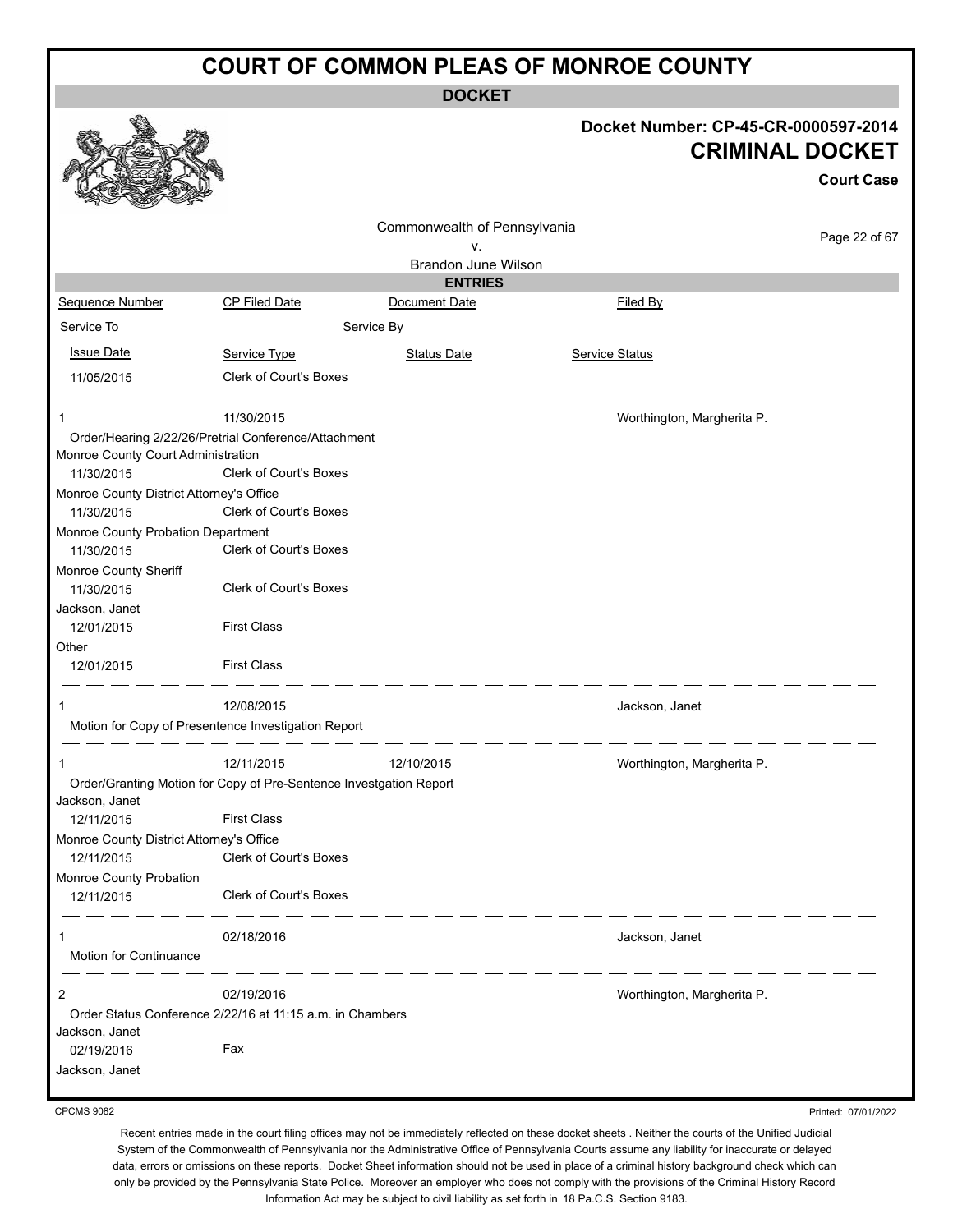|                                                        |                                                                                            | <b>DOCKET</b>                                                                         |                                                                                     |
|--------------------------------------------------------|--------------------------------------------------------------------------------------------|---------------------------------------------------------------------------------------|-------------------------------------------------------------------------------------|
|                                                        |                                                                                            |                                                                                       | Docket Number: CP-45-CR-0000597-2014<br><b>CRIMINAL DOCKET</b><br><b>Court Case</b> |
|                                                        |                                                                                            | Commonwealth of Pennsylvania                                                          |                                                                                     |
|                                                        |                                                                                            | ٧.                                                                                    | Page 23 of 67                                                                       |
|                                                        |                                                                                            | Brandon June Wilson                                                                   |                                                                                     |
|                                                        |                                                                                            | <b>ENTRIES</b>                                                                        |                                                                                     |
| Sequence Number                                        | CP Filed Date                                                                              | Document Date                                                                         | Filed By                                                                            |
| Service To                                             |                                                                                            | Service By                                                                            |                                                                                     |
| <b>Issue Date</b>                                      | Service Type                                                                               | <b>Status Date</b>                                                                    | Service Status                                                                      |
| 02/19/2016                                             | <b>First Class</b>                                                                         |                                                                                       |                                                                                     |
| Monroe County Court Administration                     |                                                                                            |                                                                                       |                                                                                     |
| 02/19/2016                                             | Clerk of Court's Boxes                                                                     |                                                                                       |                                                                                     |
| Monroe County District Attorney's Office<br>02/19/2016 | Clerk of Court's Boxes                                                                     |                                                                                       |                                                                                     |
|                                                        | 02/22/2016                                                                                 |                                                                                       | Worthington, Margherita P.                                                          |
| Monroe County Court Administration<br>02/23/2016       | <b>Clerk of Court's Boxes</b>                                                              | Order - This Case is Cont'd to the June 2016 Trial Term. Directed Briefs to Be Filed. |                                                                                     |
| Monroe County District Attorney's Office               |                                                                                            |                                                                                       |                                                                                     |
| 02/23/2016                                             | Clerk of Court's Boxes                                                                     |                                                                                       |                                                                                     |
| Monroe County Probation<br>02/23/2016                  | <b>Clerk of Court's Boxes</b>                                                              |                                                                                       |                                                                                     |
| Monroe County Sheriff                                  |                                                                                            |                                                                                       |                                                                                     |
| 02/23/2016                                             | <b>Clerk of Court's Boxes</b>                                                              |                                                                                       |                                                                                     |
| Other                                                  | <b>First Class</b>                                                                         |                                                                                       |                                                                                     |
| 02/23/2016<br>Worthington, Margherita P.<br>02/23/2016 | <b>Clerk of Court's Boxes</b>                                                              |                                                                                       |                                                                                     |
| Jackson, Janet                                         |                                                                                            |                                                                                       |                                                                                     |
| 02/24/2016                                             | <b>First Class</b>                                                                         |                                                                                       |                                                                                     |
|                                                        | 05/05/2016<br>Motion for Production of Copies of Presentence Investigation Reports         |                                                                                       | Jackson, Janet                                                                      |
|                                                        | 05/09/2016<br>Motion in Limine or in the Alternative Motion to Reconsider Pretrial Rulings |                                                                                       | Jordan, Brian Christopher                                                           |
|                                                        |                                                                                            |                                                                                       |                                                                                     |
|                                                        | 05/13/2016                                                                                 |                                                                                       | Mancuso, Michael                                                                    |
| Motion for Hearing                                     |                                                                                            |                                                                                       |                                                                                     |
| 1                                                      | 05/16/2016                                                                                 | 05/13/2016                                                                            | Worthington, Margherita P.                                                          |
|                                                        |                                                                                            | Order Hearing - Production of Presentence Reports on 5/24/16 at 2:00 p.m. Ct#3        |                                                                                     |
| Jackson, Janet<br>05/17/2016                           | Fax                                                                                        |                                                                                       |                                                                                     |
| Jackson, Janet                                         |                                                                                            |                                                                                       |                                                                                     |
|                                                        |                                                                                            |                                                                                       |                                                                                     |

CPCMS 9082

Printed: 07/01/2022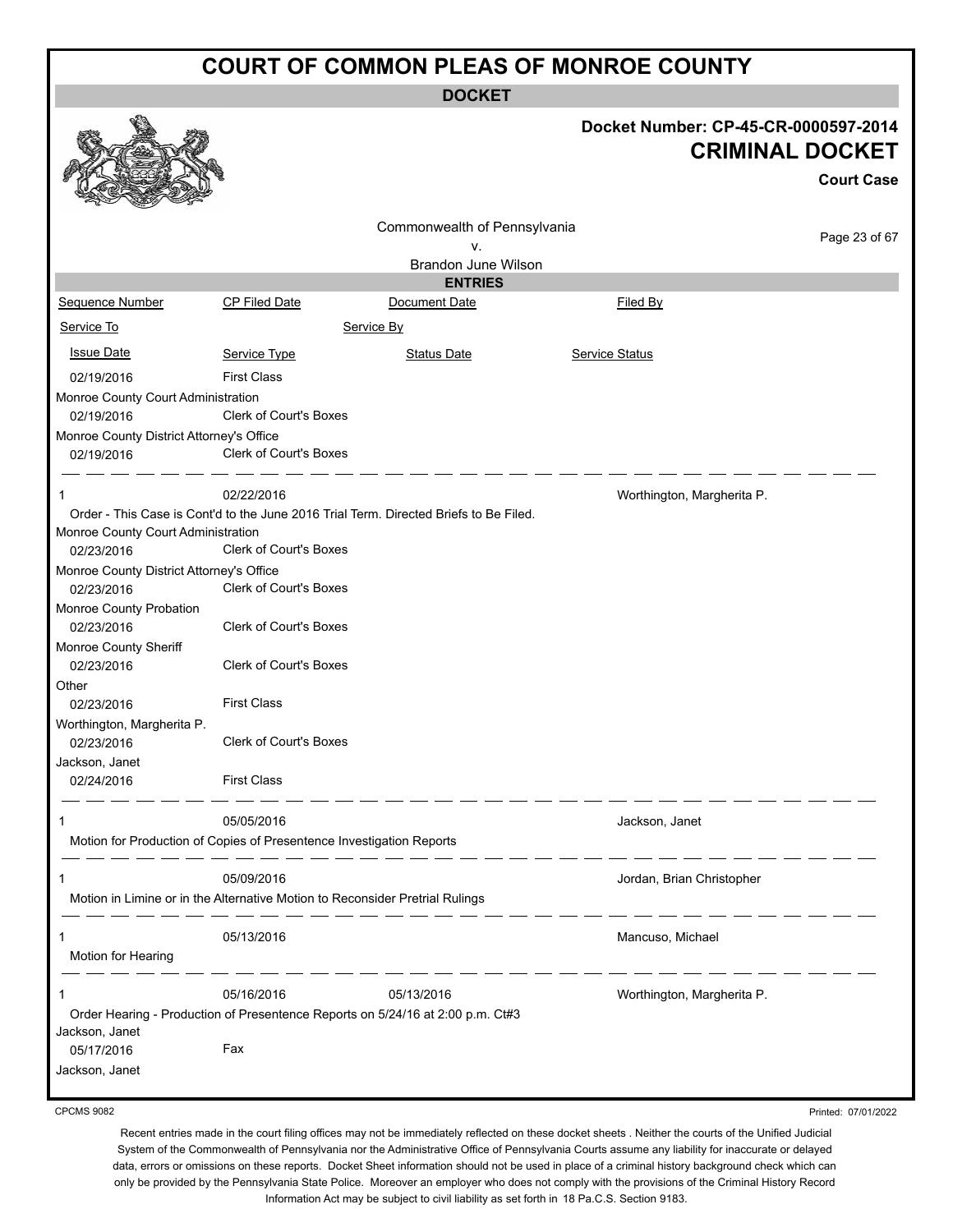**DOCKET**

|                                                        |                                                               |                              | Docket Number: CP-45-CR-0000597-2014 | <b>CRIMINAL DOCKET</b><br><b>Court Case</b> |
|--------------------------------------------------------|---------------------------------------------------------------|------------------------------|--------------------------------------|---------------------------------------------|
|                                                        |                                                               | Commonwealth of Pennsylvania |                                      |                                             |
|                                                        |                                                               | v.                           |                                      | Page 24 of 67                               |
|                                                        |                                                               | <b>Brandon June Wilson</b>   |                                      |                                             |
|                                                        |                                                               | <b>ENTRIES</b>               |                                      |                                             |
| Sequence Number                                        | CP Filed Date                                                 | Document Date                | Filed By                             |                                             |
| Service To                                             |                                                               | Service By                   |                                      |                                             |
| <b>Issue Date</b>                                      | Service Type                                                  | <b>Status Date</b>           | <b>Service Status</b>                |                                             |
| 05/18/2016                                             | <b>First Class</b>                                            |                              |                                      |                                             |
| Monroe County Court Administration                     |                                                               |                              |                                      |                                             |
| 05/18/2016                                             | <b>Clerk of Court's Boxes</b>                                 |                              |                                      |                                             |
| Monroe County District Attorney's Office<br>05/18/2016 | Clerk of Court's Boxes                                        |                              |                                      |                                             |
| Monroe County Probation Department<br>05/18/2016       | Clerk of Court's Boxes                                        |                              |                                      |                                             |
| Monroe County Sheriff's Department<br>05/18/2016       | Clerk of Court's Boxes                                        |                              |                                      |                                             |
| 2                                                      | 05/16/2016                                                    | 05/13/2016                   | Worthington, Margherita P.           |                                             |
|                                                        | Order Hearing - Motion in Limine on 5/24/16 at 2:00 p.m. Ct#3 |                              |                                      |                                             |
| Jackson, Janet                                         |                                                               |                              |                                      |                                             |
| 05/17/2016                                             | Fax                                                           |                              |                                      |                                             |
| Jackson, Janet                                         |                                                               |                              |                                      |                                             |
| 05/18/2016                                             | <b>First Class</b>                                            |                              |                                      |                                             |
| Monroe County Court Administration                     |                                                               |                              |                                      |                                             |
| 05/18/2016                                             | <b>Clerk of Court's Boxes</b>                                 |                              |                                      |                                             |
| Monroe County District Attorney's Office<br>05/18/2016 | <b>Clerk of Court's Boxes</b>                                 |                              |                                      |                                             |
| Monroe County Probation Department<br>05/18/2016       | <b>Clerk of Court's Boxes</b>                                 |                              |                                      |                                             |
| Monroe County Sheriff's Department                     |                                                               |                              |                                      |                                             |
| 05/18/2016                                             | Clerk of Court's Boxes                                        |                              |                                      |                                             |
| 1                                                      | 05/17/2016                                                    |                              | Worthington, Margherita P.           |                                             |
| Order Hearing 5/24/16 @ 2pm CR#3<br>Jackson, Janet     |                                                               |                              |                                      |                                             |
| 05/18/2016                                             | <b>First Class</b>                                            |                              |                                      |                                             |
| Monroe County Court Administration<br>05/18/2016       | <b>Clerk of Court's Boxes</b>                                 |                              |                                      |                                             |
| Monroe County District Attorney's Office               |                                                               |                              |                                      |                                             |
| 05/18/2016                                             | Clerk of Court's Boxes                                        |                              |                                      |                                             |
| Monroe County Probation Department<br>05/18/2016       | Clerk of Court's Boxes                                        |                              |                                      |                                             |
| Monroe County Sheriff's Department                     |                                                               |                              |                                      |                                             |
| 05/18/2016                                             | Clerk of Court's Boxes                                        |                              |                                      |                                             |

CPCMS 9082

Printed: 07/01/2022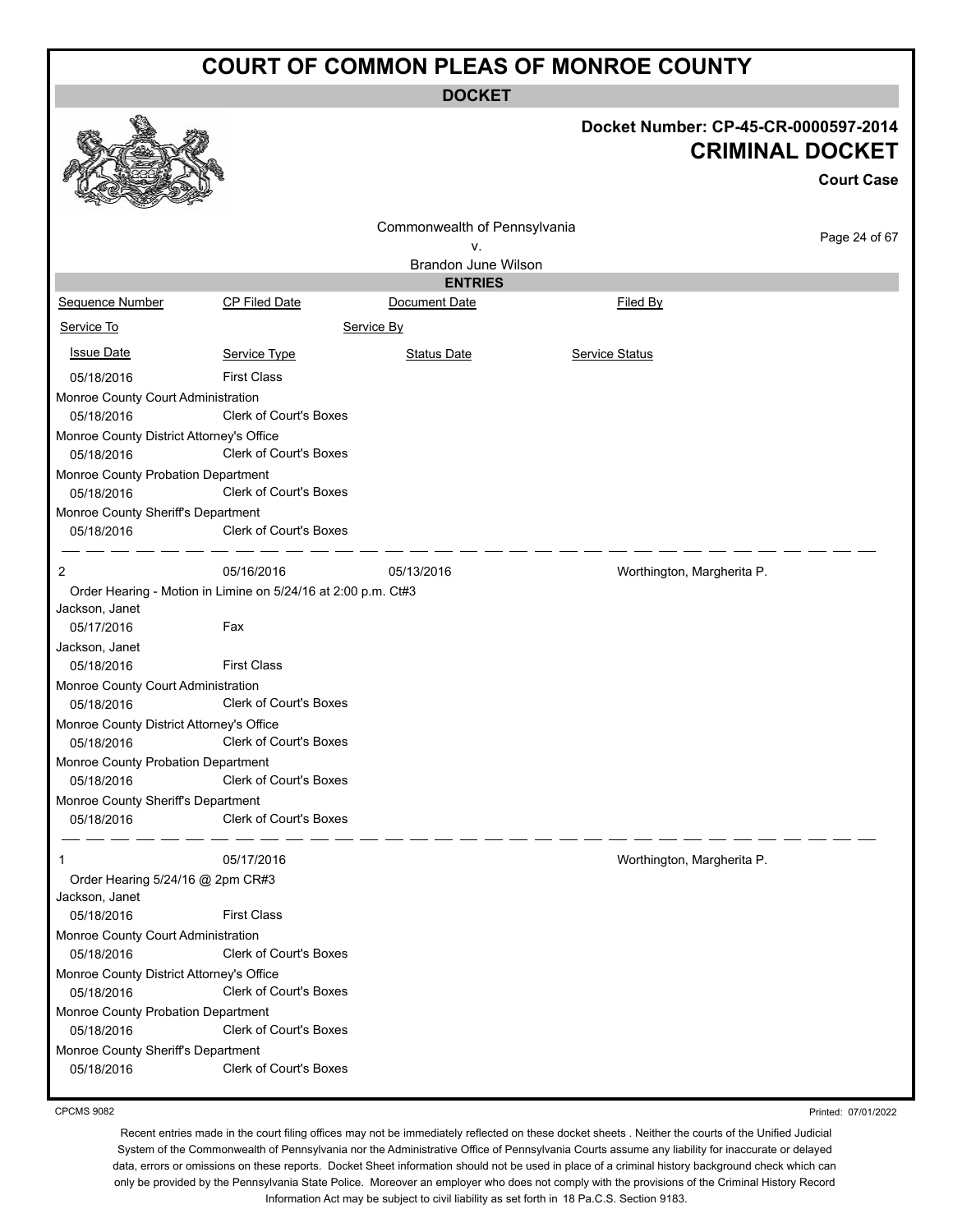**DOCKET**

|                                                        |                                                                                                                   |                                                                                                                                                                                                                                      | Docket Number: CP-45-CR-0000597-2014         | <b>CRIMINAL DOCKET</b><br><b>Court Case</b> |
|--------------------------------------------------------|-------------------------------------------------------------------------------------------------------------------|--------------------------------------------------------------------------------------------------------------------------------------------------------------------------------------------------------------------------------------|----------------------------------------------|---------------------------------------------|
|                                                        |                                                                                                                   | Commonwealth of Pennsylvania                                                                                                                                                                                                         |                                              |                                             |
|                                                        |                                                                                                                   | ν.                                                                                                                                                                                                                                   |                                              | Page 25 of 67                               |
|                                                        |                                                                                                                   | Brandon June Wilson                                                                                                                                                                                                                  |                                              |                                             |
| Sequence Number                                        | <b>CP Filed Date</b>                                                                                              | <b>ENTRIES</b><br>Document Date                                                                                                                                                                                                      | Filed By                                     |                                             |
|                                                        |                                                                                                                   |                                                                                                                                                                                                                                      |                                              |                                             |
| Service To                                             |                                                                                                                   | Service By                                                                                                                                                                                                                           |                                              |                                             |
| <b>Issue Date</b>                                      | Service Type                                                                                                      | <b>Status Date</b>                                                                                                                                                                                                                   | Service Status                               |                                             |
|                                                        | 05/25/2016                                                                                                        |                                                                                                                                                                                                                                      | Jackson, Janet                               |                                             |
|                                                        | Memorandum of Law In Support of BrandonWilson's Motion In Limine and For Production of Prior Stateme              |                                                                                                                                                                                                                                      |                                              |                                             |
|                                                        | 05/27/2016                                                                                                        | 05/26/2016                                                                                                                                                                                                                           | Worthington, Margherita P.                   |                                             |
| Order Denying Motion in Limine<br>Jackson, Janet       |                                                                                                                   |                                                                                                                                                                                                                                      |                                              |                                             |
| 05/27/2016                                             | <b>First Class</b>                                                                                                |                                                                                                                                                                                                                                      |                                              |                                             |
| Monroe County District Attorney's Office<br>05/27/2016 | Clerk of Court's Boxes                                                                                            |                                                                                                                                                                                                                                      |                                              |                                             |
| Monroe County Probation<br>05/27/2016                  | Clerk of Court's Boxes                                                                                            |                                                                                                                                                                                                                                      |                                              |                                             |
| 1                                                      | 06/02/2016                                                                                                        |                                                                                                                                                                                                                                      | Jackson, Janet                               |                                             |
| Notice of Appeal to the Superior Court                 |                                                                                                                   | <u> 1999 - 1999 - 1999 - 1999 - 1999 - 1999 - 1999 - 1999 - 1999 - 1999 - 1999 - 1999 - 1999 - 1999 - 1999 - 1999 - 1999 - 1999 - 1999 - 1999 - 1999 - 1999 - 1999 - 1999 - 1999 - 1999 - 1999 - 1999 - 1999 - 1999 - 1999 - 199</u> |                                              |                                             |
| 1                                                      | 06/03/2016                                                                                                        |                                                                                                                                                                                                                                      | Jackson, Janet                               |                                             |
|                                                        | Petition for Writ of Habeas Corpus ad Testificandum                                                               |                                                                                                                                                                                                                                      |                                              |                                             |
| 2                                                      | 06/03/2016                                                                                                        |                                                                                                                                                                                                                                      | Jackson, Janet                               |                                             |
|                                                        | Petition for Reconsideration of Denial of Motion in Limine Issue and Application for Amendment of Or              |                                                                                                                                                                                                                                      |                                              |                                             |
|                                                        | 06/03/2016<br>Petition for Stay of Proceedings Pending the Filing of a Petition for Permission to Appeal Pursuant |                                                                                                                                                                                                                                      | Jackson, Janet                               |                                             |
| 4<br>Amended Notice of Appeal to the Superior Court    | 06/03/2016                                                                                                        |                                                                                                                                                                                                                                      | Jackson, Janet                               |                                             |
| 1                                                      | 06/06/2016                                                                                                        |                                                                                                                                                                                                                                      | Jackson, Janet                               |                                             |
| <b>Stipulation Filed</b>                               |                                                                                                                   |                                                                                                                                                                                                                                      | Mancuso, Michael                             |                                             |
| 2                                                      | 06/06/2016                                                                                                        |                                                                                                                                                                                                                                      | Mark, Jonathan<br>Worthington, Margherita P. |                                             |
| <b>Order Denying Motions</b><br>Jackson, Janet         |                                                                                                                   |                                                                                                                                                                                                                                      |                                              |                                             |
| 06/07/2016                                             | <b>First Class</b>                                                                                                |                                                                                                                                                                                                                                      |                                              |                                             |
| Monroe County District Attorney's Office               |                                                                                                                   |                                                                                                                                                                                                                                      |                                              |                                             |
| <b>CPCMS 9082</b>                                      |                                                                                                                   |                                                                                                                                                                                                                                      |                                              | Printed: 07/01/2022                         |

CPCMS 9082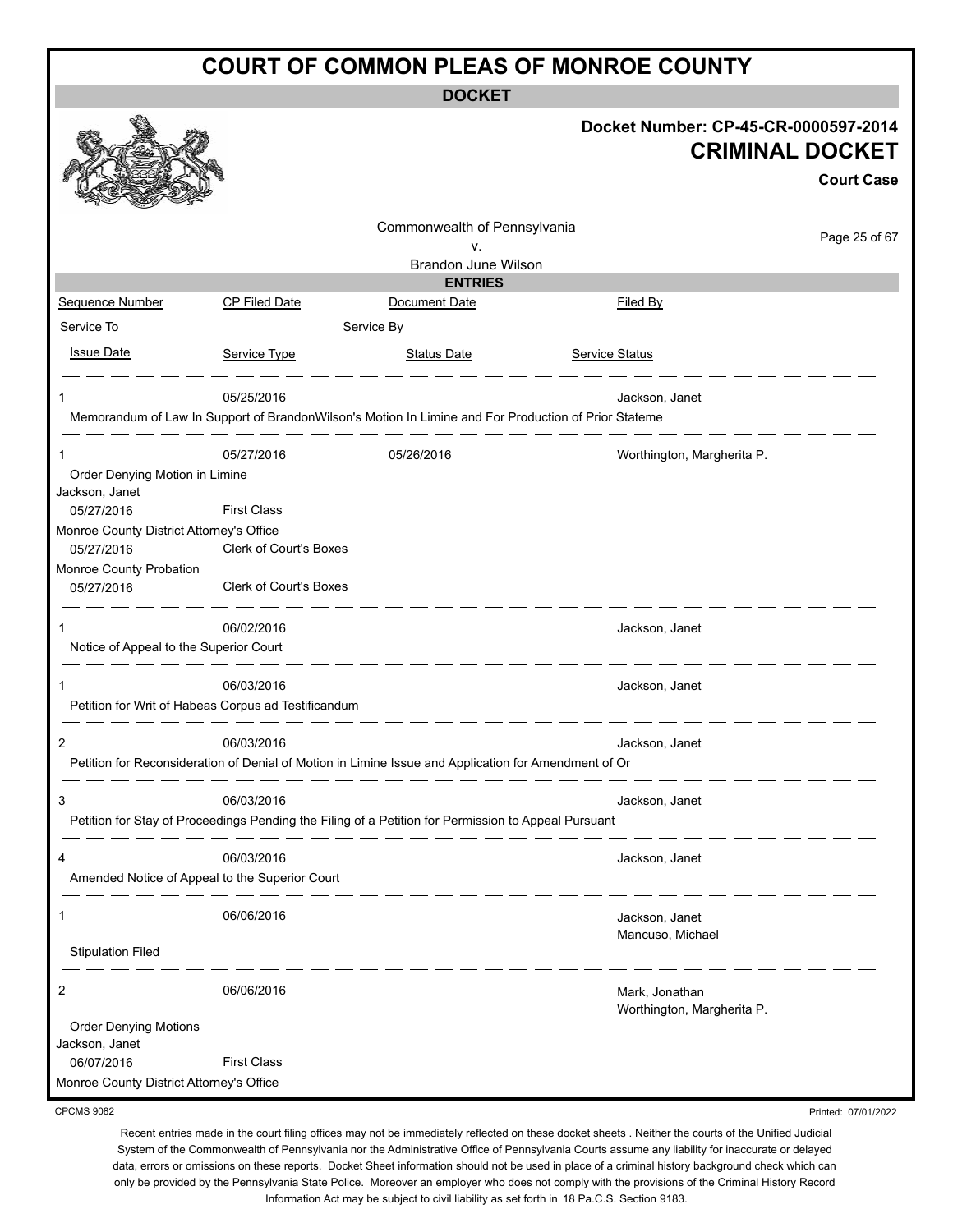**DOCKET**

|                                                                           |                                                        | <b>DOCKEI</b>                |                                                                                     |
|---------------------------------------------------------------------------|--------------------------------------------------------|------------------------------|-------------------------------------------------------------------------------------|
|                                                                           |                                                        |                              | Docket Number: CP-45-CR-0000597-2014<br><b>CRIMINAL DOCKET</b><br><b>Court Case</b> |
|                                                                           |                                                        | Commonwealth of Pennsylvania |                                                                                     |
|                                                                           |                                                        | ۷.                           | Page 26 of 67                                                                       |
|                                                                           |                                                        | Brandon June Wilson          |                                                                                     |
|                                                                           |                                                        | <b>ENTRIES</b>               |                                                                                     |
| Sequence Number                                                           | <b>CP Filed Date</b>                                   | Document Date                | Filed By                                                                            |
| Service To                                                                |                                                        | Service By                   |                                                                                     |
| <b>Issue Date</b>                                                         | Service Type                                           | <b>Status Date</b>           | Service Status                                                                      |
| 06/07/2016                                                                | <b>Clerk of Court's Boxes</b>                          |                              |                                                                                     |
| Superior Court of Pennsylvania -<br><b>Eastern District</b><br>06/07/2016 | <b>First Class</b>                                     |                              |                                                                                     |
| 1                                                                         | 06/07/2016                                             |                              | Worthington, Margherita P.                                                          |
|                                                                           | Order Petition for Writ Denied as Moot per Counsel     |                              |                                                                                     |
| Jackson, Janet                                                            |                                                        |                              |                                                                                     |
| 06/08/2016                                                                | <b>First Class</b>                                     |                              |                                                                                     |
| Monroe County District Attorney's Office                                  |                                                        |                              |                                                                                     |
| 06/08/2016                                                                | Clerk of Court's Boxes                                 |                              |                                                                                     |
| Monroe County Sheriff's Department                                        |                                                        |                              |                                                                                     |
| 06/08/2016                                                                | <b>Clerk of Court's Boxes</b>                          |                              |                                                                                     |
| Other<br>06/08/2016                                                       | <b>First Class</b>                                     |                              |                                                                                     |
|                                                                           |                                                        |                              |                                                                                     |
| 2                                                                         | 06/08/2016                                             | 06/07/2016                   | Worthington, Margherita P.                                                          |
| Jackson, Janet                                                            | Order - OCR Directed to Transcribe Hearing of 05-24-16 |                              |                                                                                     |
| 06/09/2016                                                                | <b>First Class</b>                                     |                              |                                                                                     |
| Monroe County Court Reporters<br>06/09/2016                               | <b>Clerk of Court's Boxes</b>                          |                              |                                                                                     |
| Monroe County District Attorney's Office                                  |                                                        |                              |                                                                                     |
| 06/09/2016                                                                | Clerk of Court's Boxes                                 |                              |                                                                                     |
| 1                                                                         | 06/13/2016                                             |                              | Jackson, Janet                                                                      |
| Proposed Points for Charge                                                |                                                        |                              |                                                                                     |
| 1                                                                         | 06/15/2016                                             |                              | Jackson, Janet                                                                      |
| Brandon Wilson's Proposed Points For Charge                               | _ __ __ __                                             |                              |                                                                                     |
| 3<br>Signed Certified Mail return receipt.                                | 06/15/2016                                             |                              | Warden, George J.                                                                   |
| Voir Dire (Jury Panel) Sheets                                             | 06/15/2016                                             |                              | Worthington, Margherita P.                                                          |
|                                                                           |                                                        |                              |                                                                                     |

CPCMS 9082

Printed: 07/01/2022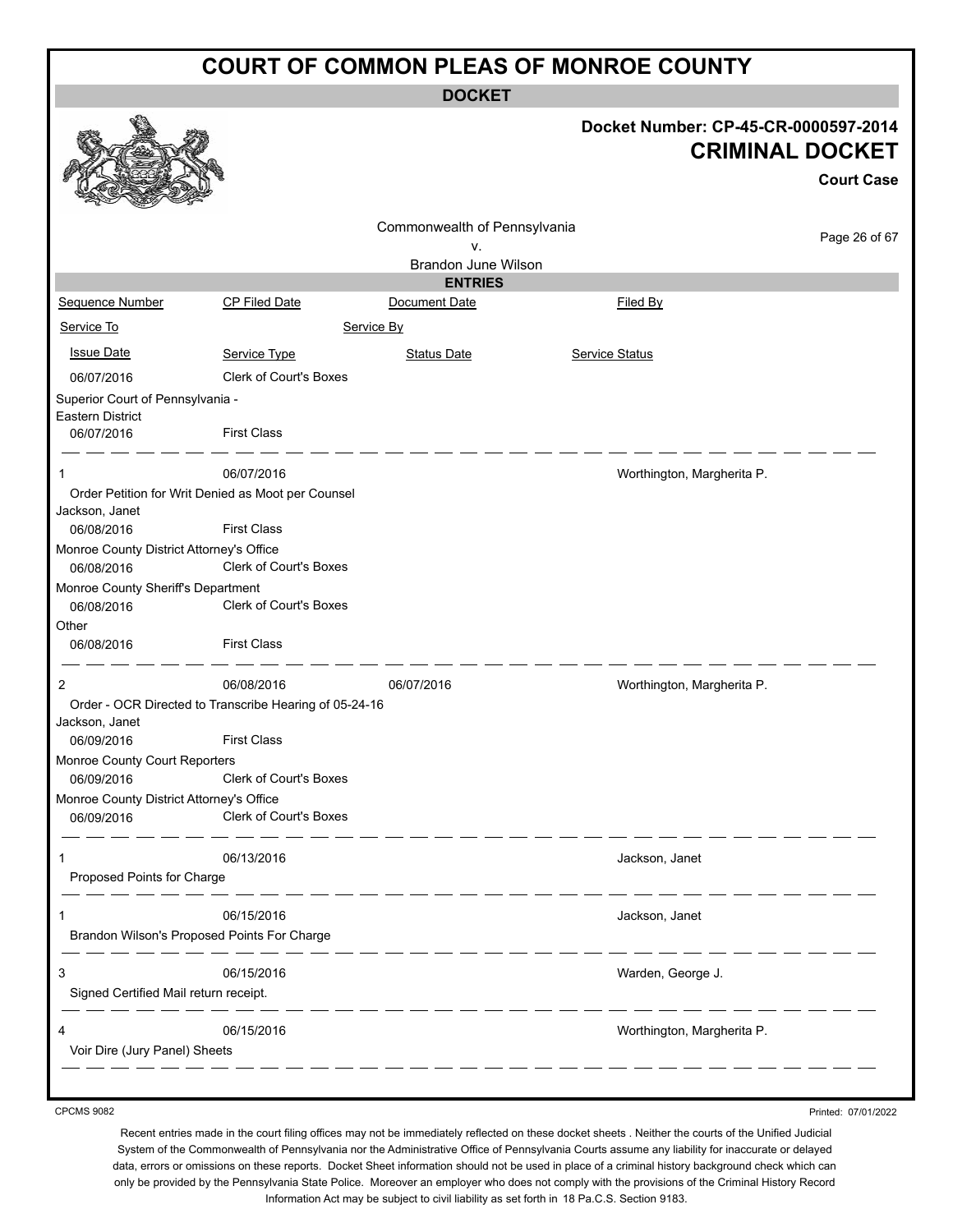**DOCKET**

|                                                  |                                                                                               | Docket Number: CP-45-CR-0000597-2014<br><b>CRIMINAL DOCKET</b> |
|--------------------------------------------------|-----------------------------------------------------------------------------------------------|----------------------------------------------------------------|
|                                                  |                                                                                               | <b>Court Case</b>                                              |
|                                                  | Commonwealth of Pennsylvania                                                                  | Page 27 of 67                                                  |
|                                                  | v.<br>Brandon June Wilson                                                                     |                                                                |
|                                                  | <b>ENTRIES</b>                                                                                |                                                                |
| Sequence Number                                  | <b>CP Filed Date</b><br>Document Date                                                         | Filed By                                                       |
| 5                                                | 06/15/2016                                                                                    | Worthington, Margherita P.                                     |
| Guilty                                           |                                                                                               |                                                                |
| 6                                                | 06/15/2016                                                                                    | Court of Common Pleas - Monroe                                 |
| Verdict or Verdict Slips Filed                   |                                                                                               | County                                                         |
|                                                  |                                                                                               |                                                                |
| 1                                                | 06/16/2016<br>06/15/2016                                                                      | Worthington, Margherita P.                                     |
|                                                  | Order/Guilty Verdict/Sentencing Sched 9/6/16 @ 9:00 a.m. Ct Rm 1                              |                                                                |
| Jackson, Janet<br>06/17/2016                     | <b>First Class</b>                                                                            |                                                                |
| Monroe County Correctional Facility              |                                                                                               |                                                                |
| 06/17/2016                                       | Clerk of Court's Boxes                                                                        |                                                                |
| Monroe County Court Administration               |                                                                                               |                                                                |
| 06/17/2016                                       | Clerk of Court's Boxes                                                                        |                                                                |
| Monroe County District Attorney's Office         |                                                                                               |                                                                |
| 06/17/2016                                       | Clerk of Court's Boxes                                                                        |                                                                |
| Monroe County Probation Department               |                                                                                               |                                                                |
| 06/17/2016                                       | Clerk of Court's Boxes                                                                        |                                                                |
| Monroe County Sheriff's Department<br>06/17/2016 | Clerk of Court's Boxes                                                                        |                                                                |
|                                                  |                                                                                               |                                                                |
| 1                                                | 06/22/2016                                                                                    | Warden, George J.                                              |
|                                                  | Appeal Docket Sheet from Superior Court of PA 1808 EDA 2016 due 08/01/2016                    |                                                                |
|                                                  |                                                                                               |                                                                |
| 1                                                | 06/23/2016                                                                                    | Superior Court of Pennsylvania -<br>Eastern District           |
|                                                  | Appeal Docket Sheet from Superior Court of PA 1835 EDA 2016 due 08/02/2016                    |                                                                |
| 2                                                | 06/23/2016                                                                                    | Jackson, Janet                                                 |
| Motion for Transcription                         |                                                                                               |                                                                |
| 1                                                | 06/24/2016<br>05/24/2016                                                                      | Monroe County Court Reporters                                  |
|                                                  | Transcript of Proceedings: Tues, May 24, 2016, 2:00 pm/Courtoom 1/President Judge Worthington |                                                                |
| 1                                                | 06/27/2016                                                                                    | Worthington, Margherita P.                                     |
| Order Granting Motion for Transcripts            |                                                                                               |                                                                |
| Jackson, Janet                                   |                                                                                               |                                                                |
| 06/27/2016                                       | <b>First Class</b>                                                                            |                                                                |
| Monroe County Court Administration               |                                                                                               |                                                                |
|                                                  |                                                                                               |                                                                |

CPCMS 9082

Recent entries made in the court filing offices may not be immediately reflected on these docket sheets . Neither the courts of the Unified Judicial System of the Commonwealth of Pennsylvania nor the Administrative Office of Pennsylvania Courts assume any liability for inaccurate or delayed data, errors or omissions on these reports. Docket Sheet information should not be used in place of a criminal history background check which can only be provided by the Pennsylvania State Police. Moreover an employer who does not comply with the provisions of the Criminal History Record Information Act may be subject to civil liability as set forth in 18 Pa.C.S. Section 9183.

Printed: 07/01/2022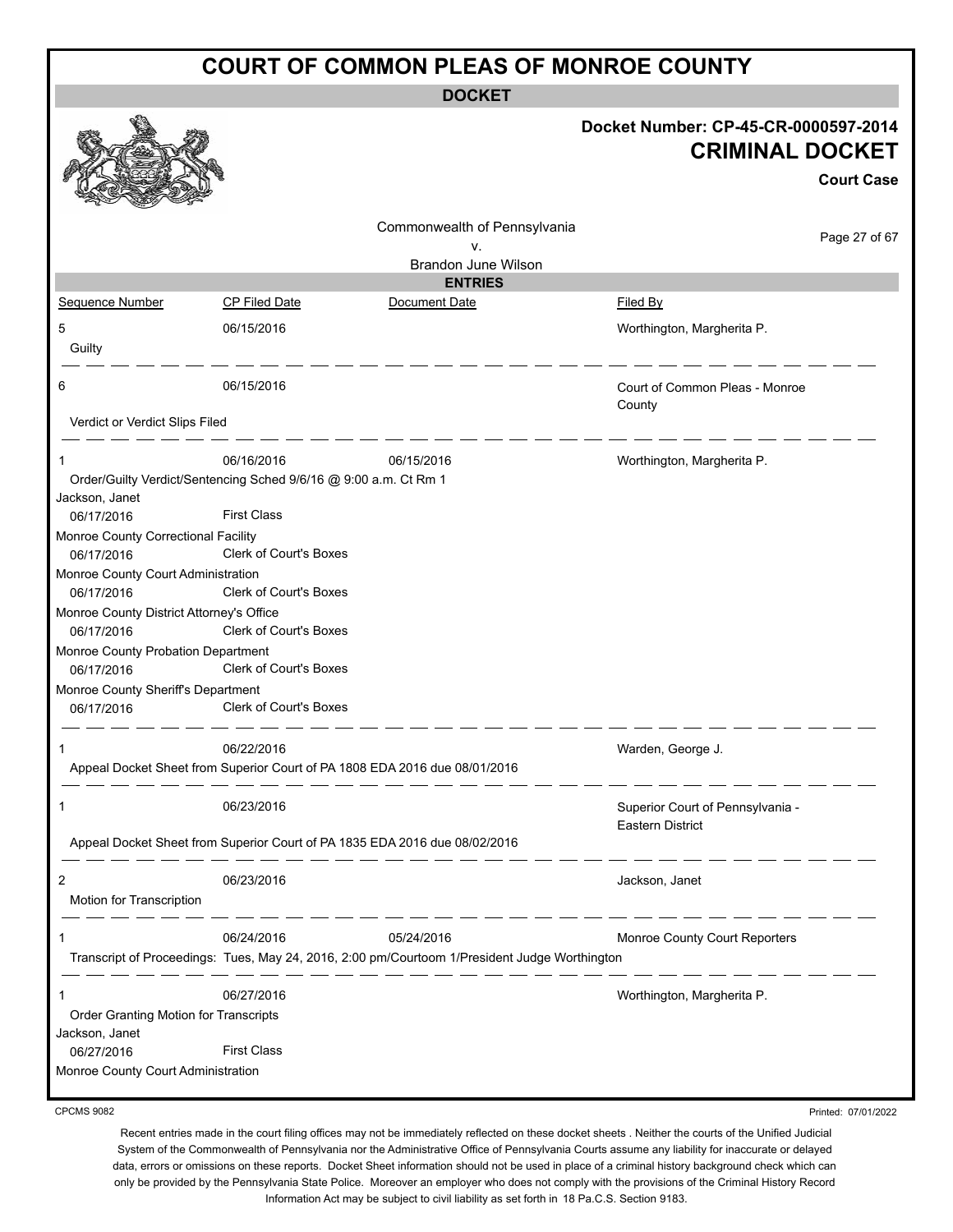**DOCKET**

|                                                         |                               | DUUNE I                                                              |                                                                |                   |
|---------------------------------------------------------|-------------------------------|----------------------------------------------------------------------|----------------------------------------------------------------|-------------------|
|                                                         |                               |                                                                      | Docket Number: CP-45-CR-0000597-2014<br><b>CRIMINAL DOCKET</b> |                   |
|                                                         |                               |                                                                      |                                                                | <b>Court Case</b> |
|                                                         |                               | Commonwealth of Pennsylvania                                         |                                                                |                   |
|                                                         |                               | v.                                                                   |                                                                | Page 28 of 67     |
|                                                         |                               | <b>Brandon June Wilson</b>                                           |                                                                |                   |
|                                                         |                               | <b>ENTRIES</b>                                                       |                                                                |                   |
| Sequence Number                                         | CP Filed Date                 | Document Date                                                        | Filed By                                                       |                   |
| Service To                                              |                               | Service By                                                           |                                                                |                   |
| <b>Issue Date</b>                                       | Service Type                  | <b>Status Date</b>                                                   | <b>Service Status</b>                                          |                   |
| 06/27/2016                                              | Clerk of Court's Boxes        |                                                                      |                                                                |                   |
| Monroe County Court Reporters                           |                               |                                                                      |                                                                |                   |
| 06/27/2016                                              | <b>Clerk of Court's Boxes</b> |                                                                      |                                                                |                   |
| Monroe County District Attorney's Office                |                               |                                                                      |                                                                |                   |
| 06/27/2016                                              | <b>Clerk of Court's Boxes</b> |                                                                      |                                                                |                   |
| 1                                                       | 07/01/2016                    |                                                                      | Mancuso, Michael                                               |                   |
| Motion to Substitute Real Evidence                      |                               |                                                                      |                                                                |                   |
|                                                         |                               |                                                                      |                                                                |                   |
| 1                                                       | 07/05/2016                    |                                                                      | Superior Court of Pennsylvania -                               |                   |
|                                                         |                               |                                                                      | <b>Eastern District</b>                                        |                   |
| Superior Court Order - Appeal withdrawn - 1835 EDA 2016 |                               |                                                                      |                                                                |                   |
| 2                                                       | 07/05/2016                    |                                                                      | Jackson, Janet                                                 |                   |
| Petition for Payment of Counsel Fee                     |                               |                                                                      |                                                                |                   |
|                                                         |                               |                                                                      |                                                                |                   |
| 3                                                       | 07/05/2016                    |                                                                      | Worthington, Margherita P.                                     |                   |
| Order Granting Motion to Substitute Real Evidence       |                               |                                                                      |                                                                |                   |
| Jackson, Janet<br>07/06/2016                            | <b>First Class</b>            |                                                                      |                                                                |                   |
| Monroe County Court Administration                      |                               |                                                                      |                                                                |                   |
| 07/06/2016                                              | Clerk of Court's Boxes        |                                                                      |                                                                |                   |
| Monroe County Court Reporters                           |                               |                                                                      |                                                                |                   |
| 07/06/2016                                              | Clerk of Court's Boxes        |                                                                      |                                                                |                   |
| Monroe County District Attorney's Office                |                               |                                                                      |                                                                |                   |
| 07/06/2016                                              | Clerk of Court's Boxes        |                                                                      |                                                                |                   |
| 1                                                       | 07/11/2016                    |                                                                      | Superior Court of Pennsylvania -                               |                   |
|                                                         |                               |                                                                      | <b>Eastern District</b>                                        |                   |
|                                                         |                               | Superior Court Order - Appeal withdrawn/discontinued - 1808 EDA 2016 |                                                                |                   |
| 2                                                       | 07/11/2016                    |                                                                      | Worthington, Margherita P.                                     |                   |
| Order Granting Payment to J. Jackson, Esq.              |                               |                                                                      |                                                                |                   |
| Jackson, Janet                                          |                               |                                                                      |                                                                |                   |
| 07/12/2016                                              | <b>First Class</b>            |                                                                      |                                                                |                   |
| Monroe County Controller                                |                               |                                                                      |                                                                |                   |
| 07/12/2016                                              | Clerk of Court's Boxes        |                                                                      |                                                                |                   |
| Monroe County Court Administration                      |                               |                                                                      |                                                                |                   |
| <b>CPCMS 9082</b>                                       |                               |                                                                      | Printed: 07/01/2022                                            |                   |

CPCMS 9082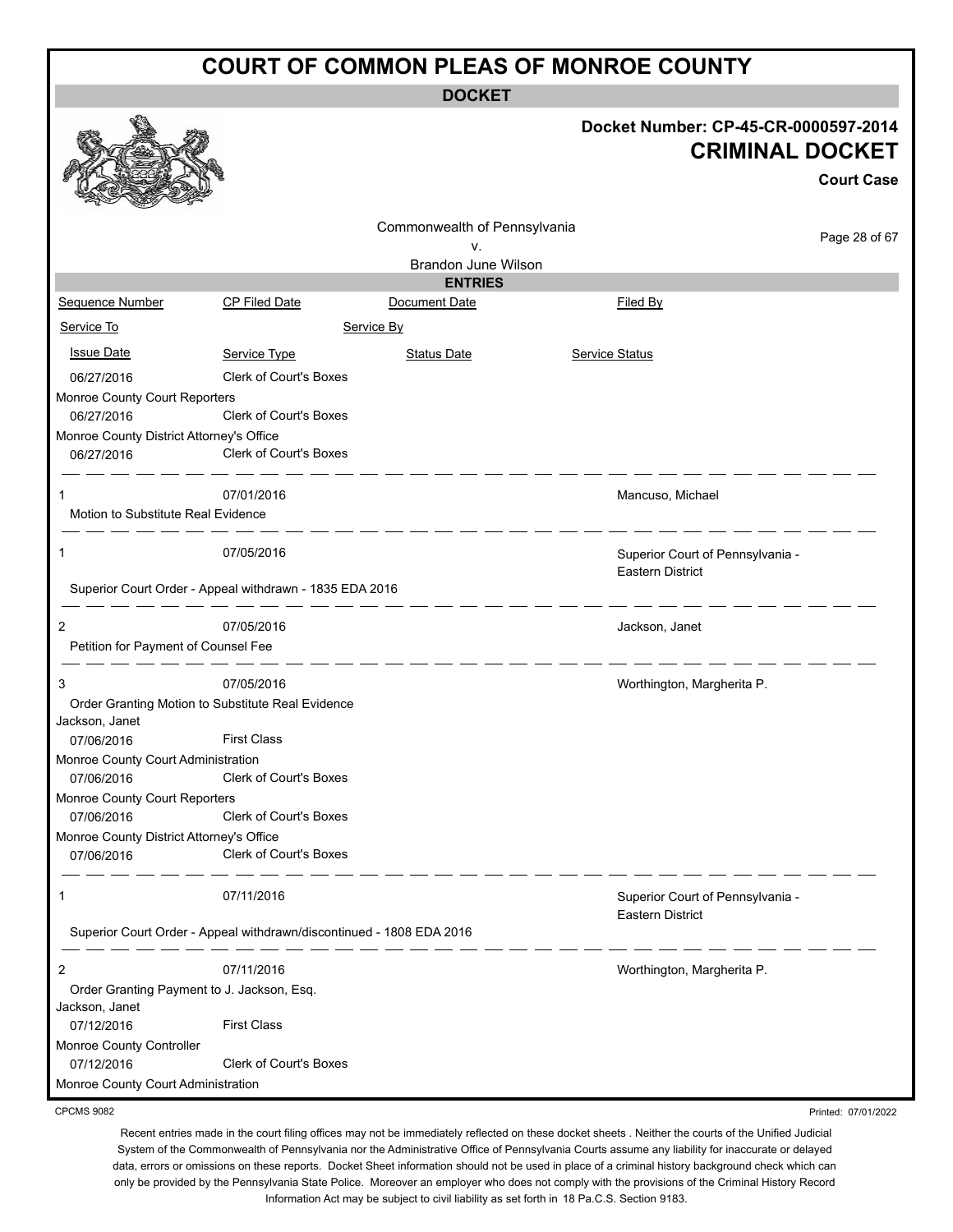**DOCKET**

|                                                        |                                                                |                              | Docket Number: CP-45-CR-0000597-2014                                       | <b>CRIMINAL DOCKET</b><br><b>Court Case</b> |
|--------------------------------------------------------|----------------------------------------------------------------|------------------------------|----------------------------------------------------------------------------|---------------------------------------------|
|                                                        |                                                                | Commonwealth of Pennsylvania |                                                                            |                                             |
|                                                        |                                                                | v.                           |                                                                            | Page 29 of 67                               |
|                                                        |                                                                | Brandon June Wilson          |                                                                            |                                             |
|                                                        |                                                                | <b>ENTRIES</b>               |                                                                            |                                             |
| Sequence Number                                        | <b>CP Filed Date</b>                                           | Document Date                | Filed By                                                                   |                                             |
| Service To                                             |                                                                | Service By                   |                                                                            |                                             |
| <b>Issue Date</b>                                      | Service Type                                                   | <b>Status Date</b>           | <b>Service Status</b>                                                      |                                             |
| 07/12/2016                                             | Clerk of Court's Boxes                                         |                              |                                                                            |                                             |
| $\mathbf 1$                                            | 09/06/2016                                                     |                              | Worthington, Margherita P.                                                 |                                             |
| Order - Sentence/Penalty Imposed<br>Jackson, Janet     |                                                                |                              |                                                                            |                                             |
| 09/09/2016                                             | <b>First Class</b>                                             |                              |                                                                            |                                             |
| Monroe County Correctional Facility<br>09/09/2016      | Clerk of Court's Boxes                                         |                              |                                                                            |                                             |
| Monroe County Court Administration<br>09/09/2016       | <b>Clerk of Court's Boxes</b>                                  |                              |                                                                            |                                             |
| Monroe County District Attorney's Office<br>09/09/2016 | Clerk of Court's Boxes                                         |                              |                                                                            |                                             |
| Monroe County Probation Department                     |                                                                |                              |                                                                            |                                             |
| 09/09/2016                                             | Clerk of Court's Boxes                                         |                              |                                                                            |                                             |
| Monroe County Sheriff's Department<br>09/09/2016       | Clerk of Court's Boxes                                         |                              |                                                                            |                                             |
| 1<br>Motion for Transcripts                            | 09/07/2016                                                     |                              | Jackson, Janet                                                             |                                             |
|                                                        | 09/08/2016                                                     |                              | Worthington, Margherita P.                                                 |                                             |
|                                                        | Order - Motion To Provide Transcripts is Grantded / Sentencing |                              |                                                                            |                                             |
| Jackson, Janet<br>09/09/2016                           | <b>First Class</b>                                             |                              |                                                                            |                                             |
| Monroe County Court Reporters                          |                                                                |                              |                                                                            |                                             |
| 09/09/2016                                             | <b>Clerk of Court's Boxes</b>                                  |                              |                                                                            |                                             |
| Monroe County District Attorney's Office<br>09/09/2016 | <b>Clerk of Court's Boxes</b>                                  |                              |                                                                            |                                             |
| 1                                                      | 09/12/2016                                                     |                              | $\overline{\phantom{iiiiiiiiiiiii}}$<br>Monroe County Probation Department |                                             |
| Guideline Sentence Form                                |                                                                |                              |                                                                            |                                             |
| 1                                                      | 09/16/2016                                                     |                              | Jackson, Janet                                                             |                                             |
|                                                        | Motion for Modification of Sentence and Post Sentence Motion   |                              |                                                                            |                                             |

CPCMS 9082

Printed: 07/01/2022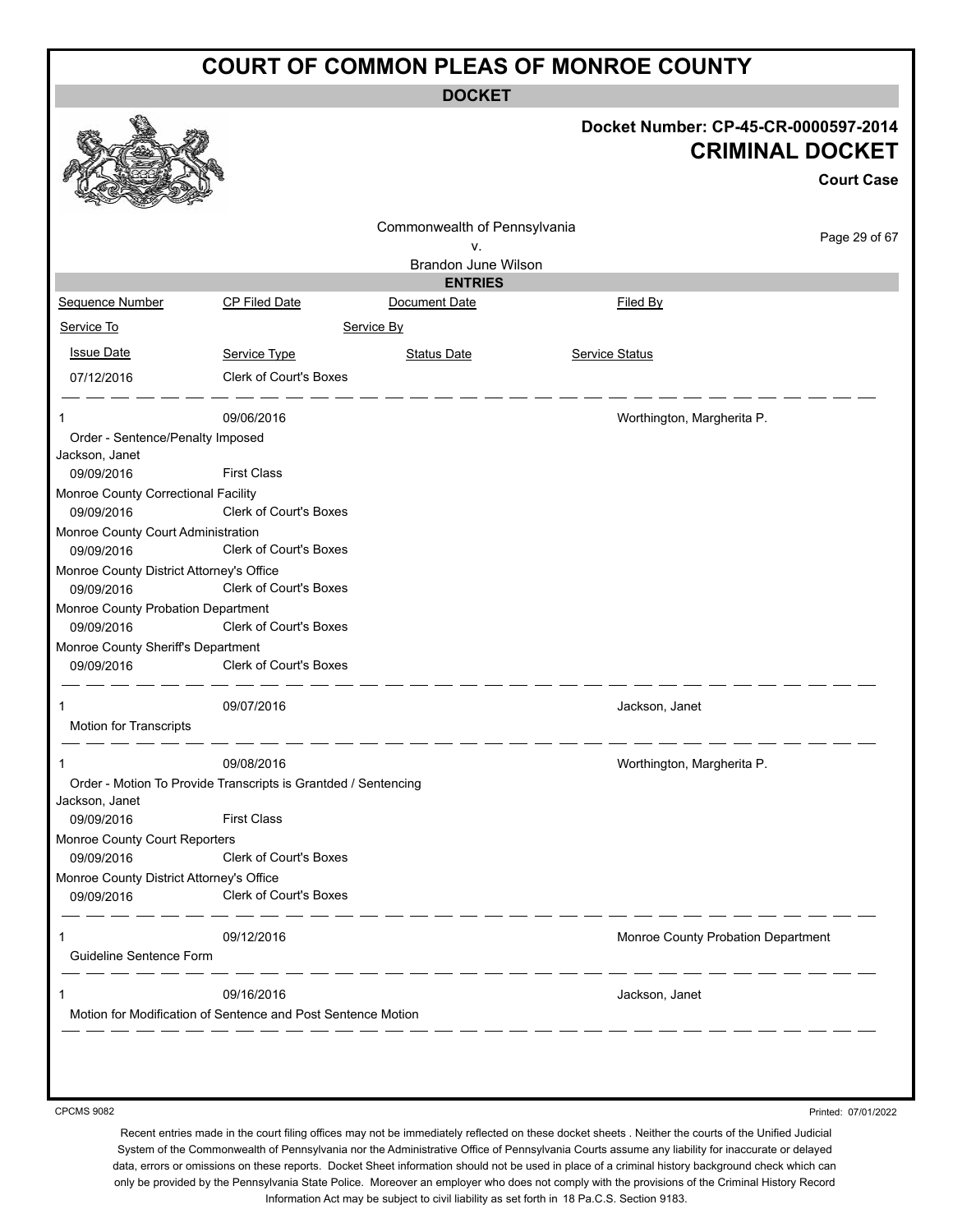**DOCKET**

|                                                     |                                                                              |                                 | Docket Number: CP-45-CR-0000597-2014<br><b>CRIMINAL DOCKET</b> |                     |
|-----------------------------------------------------|------------------------------------------------------------------------------|---------------------------------|----------------------------------------------------------------|---------------------|
|                                                     |                                                                              |                                 |                                                                | <b>Court Case</b>   |
|                                                     |                                                                              | Commonwealth of Pennsylvania    |                                                                |                     |
|                                                     |                                                                              | ۷.                              |                                                                | Page 30 of 67       |
|                                                     |                                                                              | Brandon June Wilson             |                                                                |                     |
| Sequence Number                                     | CP Filed Date                                                                | <b>ENTRIES</b><br>Document Date | Filed By                                                       |                     |
| 1                                                   | 09/18/2016                                                                   |                                 | Court of Common Pleas - Monroe                                 |                     |
| <b>Penalty Assessed</b>                             |                                                                              |                                 | County                                                         |                     |
|                                                     |                                                                              |                                 |                                                                |                     |
| 1                                                   | 09/20/2016                                                                   |                                 | Worthington, Margherita P.                                     |                     |
| Jackson, Janet                                      | Order Denying Motion for Reconsideration of Sentence                         |                                 |                                                                |                     |
| 09/21/2016                                          | <b>First Class</b>                                                           |                                 |                                                                |                     |
| Monroe County Court Administration                  |                                                                              |                                 |                                                                |                     |
| 09/21/2016                                          | <b>Clerk of Court's Boxes</b>                                                |                                 |                                                                |                     |
| Monroe County District Attorney's Office            |                                                                              |                                 |                                                                |                     |
| 09/21/2016                                          | <b>Clerk of Court's Boxes</b>                                                |                                 |                                                                |                     |
| Monroe County Probation Department                  | Clerk of Court's Boxes                                                       |                                 |                                                                |                     |
| 09/21/2016<br>Monroe County Sheriff's Department    |                                                                              |                                 |                                                                |                     |
| 09/21/2016                                          | Clerk of Court's Boxes                                                       |                                 |                                                                |                     |
| 1                                                   | 10/17/2016                                                                   |                                 | Jackson, Janet                                                 |                     |
| Notice of Appeal to the Superior Court              |                                                                              |                                 |                                                                |                     |
| 1                                                   | 10/18/2016                                                                   |                                 | Worthington, Margherita P.                                     |                     |
| <b>Concise Statement Order</b><br>Jackson, Janet    |                                                                              |                                 |                                                                |                     |
| 10/19/2016                                          | <b>First Class</b>                                                           |                                 |                                                                |                     |
| Monroe County District Attorney's Office            | 10/19/2016 Clerk of Court's Boxes                                            |                                 |                                                                |                     |
| Superior Court of Pennsylvania -                    |                                                                              |                                 |                                                                |                     |
| Eastern District<br>10/19/2016                      | <b>First Class</b>                                                           |                                 |                                                                |                     |
| 1                                                   | 10/26/2016                                                                   |                                 | Warden, George J.                                              |                     |
| Certified Mail Return receipt                       | __ __ _                                                                      |                                 |                                                                |                     |
| 2                                                   | 10/26/2016                                                                   |                                 | Superior Court of Pennsylvania -<br><b>Eastern District</b>    |                     |
|                                                     | Appeal Docket Sheet from Superior Court of PA - 3217 EDA 2016 due 12/16/2016 |                                 |                                                                |                     |
| 1                                                   | 11/02/2016                                                                   |                                 | Commonwealth of Pennsylvania                                   |                     |
| <b>Criminal Information Electronically Accepted</b> |                                                                              |                                 |                                                                |                     |
|                                                     |                                                                              |                                 |                                                                |                     |
| <b>CPCMS 9082</b>                                   |                                                                              |                                 |                                                                | Printed: 07/01/2022 |

CPCMS 9082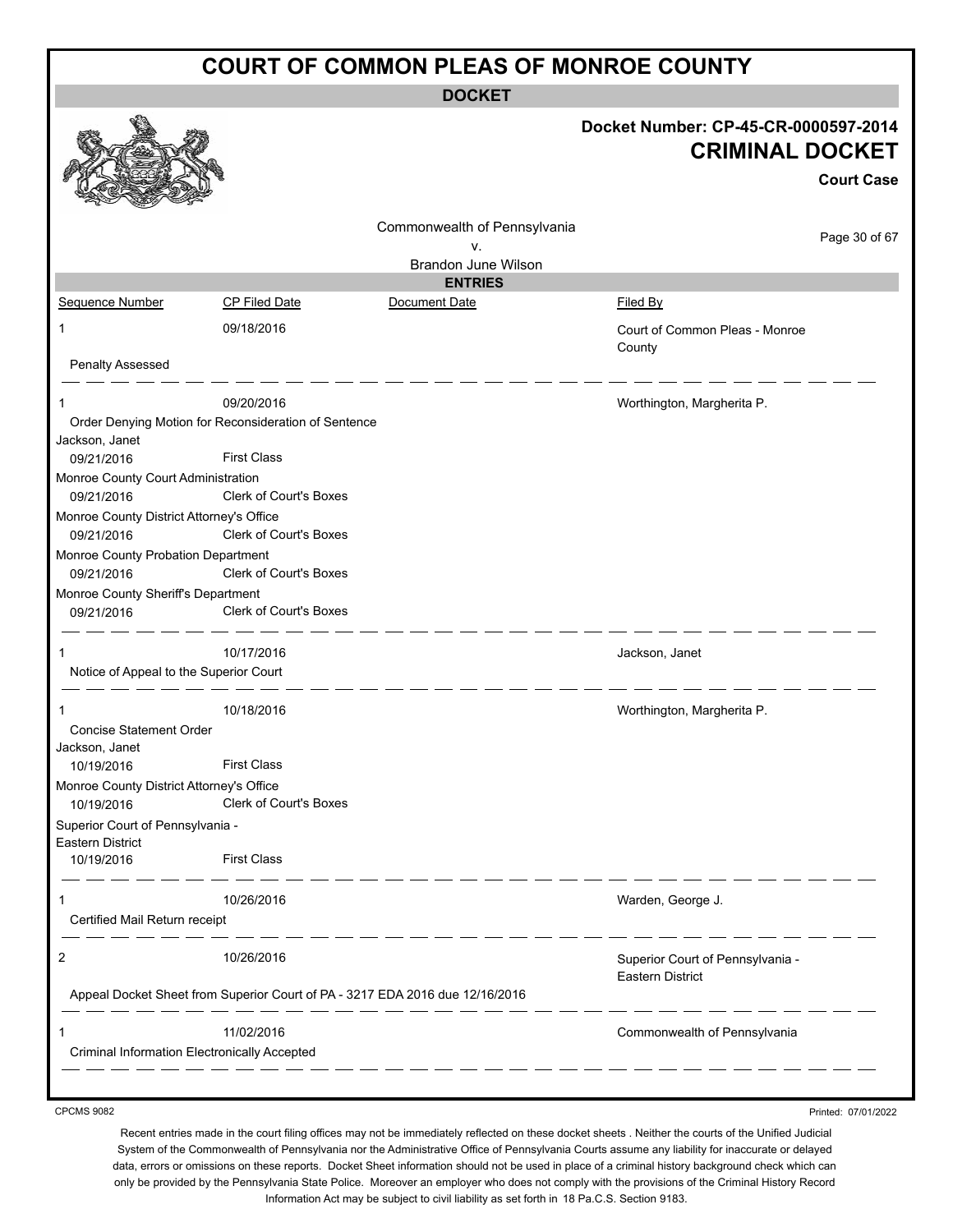|                                                             |                                                          | <b>COURT OF COMMON PLEAS OF MONROE COUNTY</b>                                   |        |                                                                                     |
|-------------------------------------------------------------|----------------------------------------------------------|---------------------------------------------------------------------------------|--------|-------------------------------------------------------------------------------------|
|                                                             |                                                          | <b>DOCKET</b>                                                                   |        |                                                                                     |
|                                                             |                                                          |                                                                                 |        | Docket Number: CP-45-CR-0000597-2014<br><b>CRIMINAL DOCKET</b><br><b>Court Case</b> |
|                                                             |                                                          | Commonwealth of Pennsylvania<br>v.<br>Brandon June Wilson                       |        | Page 31 of 67                                                                       |
|                                                             |                                                          | <b>ENTRIES</b>                                                                  |        |                                                                                     |
| Sequence Number                                             | <b>CP Filed Date</b>                                     | Document Date                                                                   |        | Filed By                                                                            |
| 1                                                           | 11/07/2016                                               |                                                                                 |        | Court of Common Pleas - Monroe<br>County                                            |
| Entry of Civil Judgment 8144 cv 2016                        |                                                          |                                                                                 |        |                                                                                     |
| 2<br>Jackson, Janet                                         | 11/07/2016                                               | Concise Sstatement of Errors Complained of on APpeal Pursuant to Pa R.A.P. 1925 |        | Jackson, Janet                                                                      |
| 11/07/2016                                                  | eService                                                 |                                                                                 | Served |                                                                                     |
| 1<br><b>Transcript of Proceedings Filed</b>                 | 11/08/2016                                               | 06/10/2016                                                                      |        | Monroe County Court Reporters                                                       |
| Jackson, Janet<br>11/08/2016                                | eService                                                 |                                                                                 | Served |                                                                                     |
| $\overline{2}$<br><b>Transcript of Proceedings Filed</b>    | 11/08/2016                                               | 06/13/2016                                                                      |        | Monroe County Court Reporters                                                       |
| Jackson, Janet<br>11/08/2016                                | eService                                                 |                                                                                 | Served |                                                                                     |
| 3<br>Transcript of 06-09-16 Filed                           | 11/08/2016                                               |                                                                                 |        | Monroe County Court Reporters                                                       |
| Jackson, Janet<br>11/08/2016                                | eService                                                 |                                                                                 | Served |                                                                                     |
| 4<br>Transcript of 06-08-16 Filed                           | 11/08/2016                                               |                                                                                 |        | Monroe County Court Reporters                                                       |
| Jackson, Janet<br>11/08/2016                                | eService                                                 |                                                                                 | Served |                                                                                     |
| 5                                                           | 11/08/2016                                               |                                                                                 |        | Monroe County Court Reporters                                                       |
| Jackson, Janet<br>11/08/2016                                | Transcript of Proceedings- September 6, 2016<br>eService |                                                                                 | Served |                                                                                     |
| 6                                                           | 11/08/2016                                               |                                                                                 |        | Monroe County Court Reporters                                                       |
| Transcript of Proceedings - June 15, 2016<br>Jackson, Janet |                                                          |                                                                                 |        |                                                                                     |
| 11/08/2016                                                  | eService                                                 |                                                                                 | Served |                                                                                     |

CPCMS 9082

Printed: 07/01/2022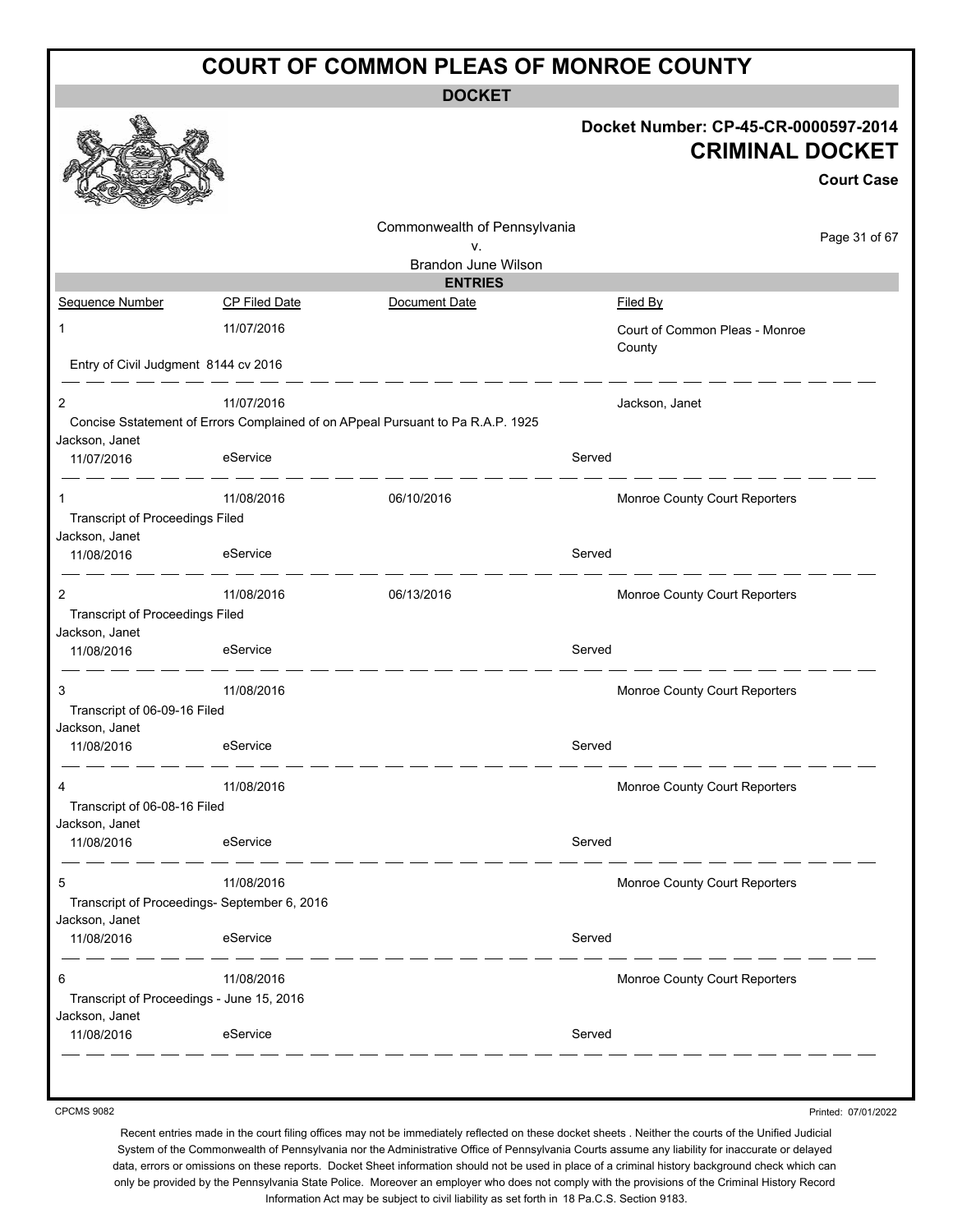**DOCKET**

|                                                                                     |                               |                                                                                                      |                            | Docket Number: CP-45-CR-0000597-2014<br><b>CRIMINAL DOCKET</b><br><b>Court Case</b> |
|-------------------------------------------------------------------------------------|-------------------------------|------------------------------------------------------------------------------------------------------|----------------------------|-------------------------------------------------------------------------------------|
|                                                                                     |                               | Commonwealth of Pennsylvania                                                                         |                            | Page 32 of 67                                                                       |
|                                                                                     |                               | ۷.<br>Brandon June Wilson                                                                            |                            |                                                                                     |
|                                                                                     |                               | <b>ENTRIES</b>                                                                                       |                            |                                                                                     |
| Sequence Number                                                                     | <b>CP Filed Date</b>          | Document Date                                                                                        | Filed By                   |                                                                                     |
| Service To                                                                          |                               | Service By                                                                                           |                            |                                                                                     |
| <b>Issue Date</b>                                                                   | Service Type                  | <b>Status Date</b>                                                                                   | <b>Service Status</b>      |                                                                                     |
| -1                                                                                  | 11/09/2016                    |                                                                                                      | Jackson, Janet             |                                                                                     |
|                                                                                     |                               | Petition to Permit Filing of an Amended Statement Pursuant to Rule 1952(b)(2) Upon Receipt of TrialT |                            |                                                                                     |
| Jackson, Janet<br>11/09/2016                                                        | eService                      |                                                                                                      | Served                     |                                                                                     |
| -1                                                                                  | 11/14/2016                    |                                                                                                      | Worthington, Margherita P. |                                                                                     |
|                                                                                     |                               | Order Granting Defendant/Appellant to File an Amended Concise Statement                              |                            |                                                                                     |
| Jackson, Janet                                                                      |                               |                                                                                                      |                            |                                                                                     |
| 11/15/2016                                                                          | <b>First Class</b>            |                                                                                                      |                            |                                                                                     |
| Monroe County Court Administration<br>11/15/2016                                    | <b>Clerk of Court's Boxes</b> |                                                                                                      |                            |                                                                                     |
| Monroe County District Attorney's Office                                            |                               |                                                                                                      |                            |                                                                                     |
| 11/15/2016                                                                          | <b>Clerk of Court's Boxes</b> |                                                                                                      |                            |                                                                                     |
| Monroe County Probation Department<br>11/15/2016                                    | Clerk of Court's Boxes        |                                                                                                      |                            |                                                                                     |
| Jackson, Janet                                                                      |                               |                                                                                                      |                            |                                                                                     |
| 11/18/2016                                                                          | eService                      |                                                                                                      | Served                     |                                                                                     |
| 2                                                                                   | 11/14/2016                    |                                                                                                      | Worthington, Margherita P. |                                                                                     |
| Statement Pursuant To Pa.R.A.P. 1925(a)<br>Monroe County District Attorney's Office |                               |                                                                                                      |                            |                                                                                     |
| 11/15/2016                                                                          | <b>Clerk of Court's Boxes</b> |                                                                                                      |                            |                                                                                     |
| Superior Court of Pennsylvania -<br>Eastern District                                |                               |                                                                                                      |                            |                                                                                     |
| 11/15/2016                                                                          | <b>First Class</b>            |                                                                                                      |                            |                                                                                     |
| Wilson, Brandon June<br>11/15/2016                                                  | <b>First Class</b>            |                                                                                                      |                            |                                                                                     |
| Jackson, Janet                                                                      |                               |                                                                                                      |                            |                                                                                     |
| 11/16/2016                                                                          | <b>Clerk of Court's Boxes</b> |                                                                                                      |                            |                                                                                     |
| Jackson, Janet                                                                      |                               |                                                                                                      |                            |                                                                                     |
| 11/18/2016                                                                          | eService                      |                                                                                                      | Served                     |                                                                                     |
| -1                                                                                  | 11/29/2016                    |                                                                                                      | Jackson, Janet             |                                                                                     |
| Jackson, Janet                                                                      |                               | Amended Concise Statement of Errors Complained of on Appeal Pursuant to Pa.R.A.P.1925                |                            |                                                                                     |
| 11/29/2016                                                                          | eService                      |                                                                                                      | Served                     |                                                                                     |
|                                                                                     |                               |                                                                                                      |                            |                                                                                     |
|                                                                                     |                               |                                                                                                      |                            |                                                                                     |

CPCMS 9082

Printed: 07/01/2022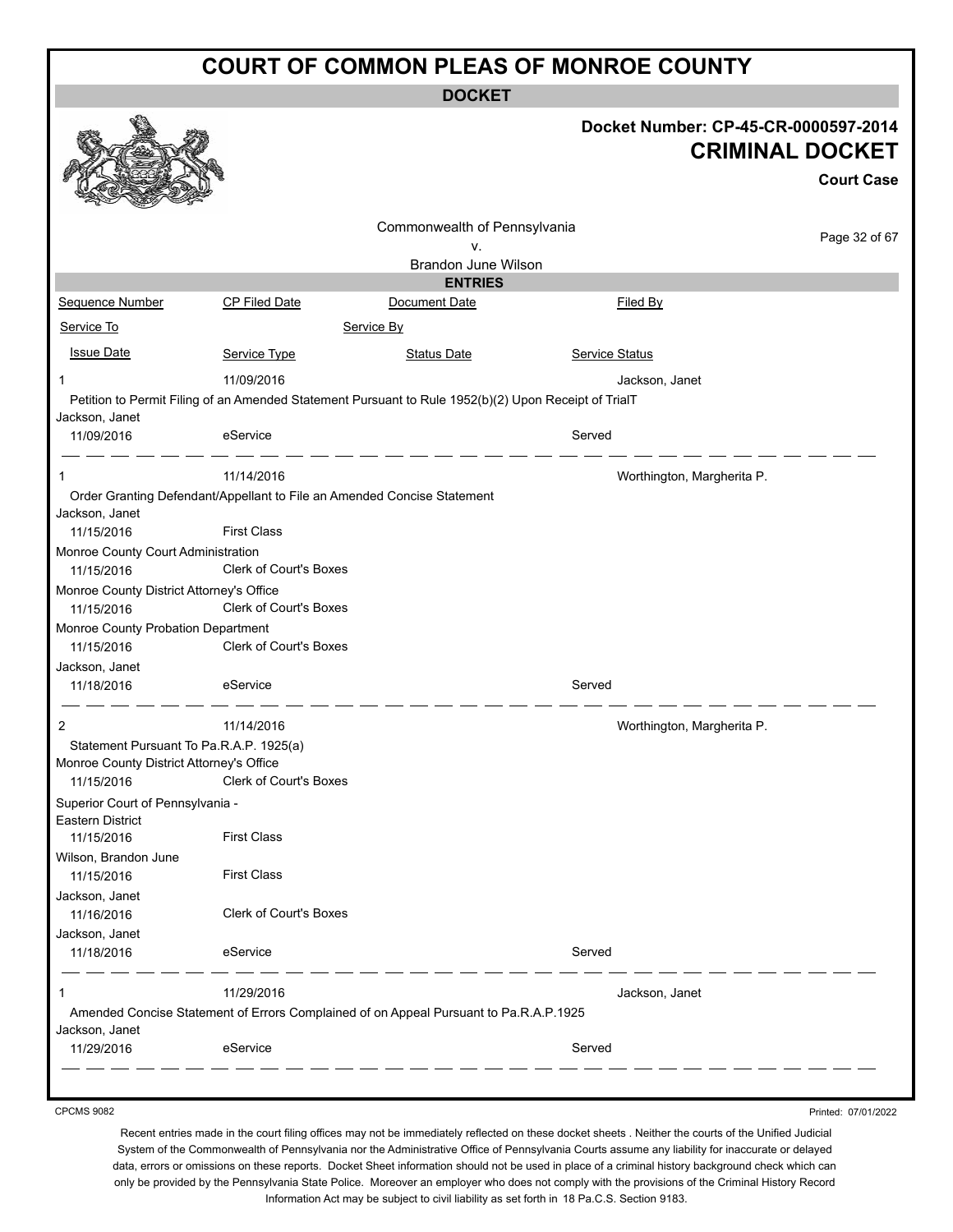**DOCKET**

|                                                                                      |                               | <b>DOCKET</b>                                                                           |                       |                                                                                     |
|--------------------------------------------------------------------------------------|-------------------------------|-----------------------------------------------------------------------------------------|-----------------------|-------------------------------------------------------------------------------------|
|                                                                                      |                               |                                                                                         |                       | Docket Number: CP-45-CR-0000597-2014<br><b>CRIMINAL DOCKET</b><br><b>Court Case</b> |
|                                                                                      |                               | Commonwealth of Pennsylvania                                                            |                       | Page 33 of 67                                                                       |
|                                                                                      |                               | ٧.                                                                                      |                       |                                                                                     |
|                                                                                      |                               | Brandon June Wilson<br><b>ENTRIES</b>                                                   |                       |                                                                                     |
| Sequence Number                                                                      | CP Filed Date                 | Document Date                                                                           |                       | Filed By                                                                            |
| Service To                                                                           |                               | Service By                                                                              |                       |                                                                                     |
|                                                                                      |                               |                                                                                         |                       |                                                                                     |
| <b>Issue Date</b>                                                                    | Service Type                  | <b>Status Date</b>                                                                      | <b>Service Status</b> |                                                                                     |
| 1                                                                                    | 12/14/2016                    |                                                                                         |                       | Worthington, Margherita P.                                                          |
| Supplemental Statement Pursuant To Pa.R.A.P. 1925(a)<br>Jackson, Janet<br>12/14/2016 | <b>First Class</b>            |                                                                                         |                       |                                                                                     |
| Jackson, Janet<br>12/14/2016                                                         | eService                      |                                                                                         | Served                |                                                                                     |
| Monroe County District Attorney's Office<br>12/14/2016                               | <b>Clerk of Court's Boxes</b> |                                                                                         |                       |                                                                                     |
| Other                                                                                |                               |                                                                                         |                       |                                                                                     |
| 12/14/2016                                                                           | <b>Clerk of Court's Boxes</b> |                                                                                         |                       |                                                                                     |
| Superior Court of Pennsylvania -<br><b>Eastern District</b><br>12/14/2016            | <b>First Class</b>            |                                                                                         |                       |                                                                                     |
| Wilson, Brandon June                                                                 |                               |                                                                                         |                       |                                                                                     |
| 12/14/2016                                                                           | <b>First Class</b>            |                                                                                         |                       |                                                                                     |
| 2                                                                                    | 12/14/2016                    |                                                                                         |                       | Warden, George J.                                                                   |
| Jackson, Janet                                                                       |                               | Inventory List and Certified Docket Entries sent to Janet Jackson and District Attorney |                       |                                                                                     |
| 12/07/2016                                                                           | eService                      |                                                                                         | Served                |                                                                                     |
| 3                                                                                    | 12/14/2016                    |                                                                                         |                       | Court of Common Pleas - Monroe<br>County                                            |
| Certificate and Transmittal of Record to Appellate Court                             |                               |                                                                                         |                       |                                                                                     |
| Jackson, Janet                                                                       |                               |                                                                                         |                       |                                                                                     |
| 12/14/2016                                                                           | eService                      |                                                                                         | Served                |                                                                                     |
| 1                                                                                    | 12/19/2016                    |                                                                                         |                       | Jackson, Janet<br>Jackson, Janet                                                    |
| Petition for Payment of Counsel Fees                                                 |                               |                                                                                         |                       |                                                                                     |
| 2                                                                                    | 12/19/2016                    | 12/19/2016                                                                              |                       | Worthington, Margherita P.                                                          |
| Order Granting Motion for Payment<br>Jackson, Janet                                  |                               |                                                                                         |                       |                                                                                     |
| 12/19/2016                                                                           | eService                      |                                                                                         | Served                |                                                                                     |
| Jackson, Janet<br>12/20/2016                                                         | <b>First Class</b>            |                                                                                         |                       |                                                                                     |
| Monroe County Controller                                                             |                               |                                                                                         |                       |                                                                                     |

CPCMS 9082

Recent entries made in the court filing offices may not be immediately reflected on these docket sheets . Neither the courts of the Unified Judicial System of the Commonwealth of Pennsylvania nor the Administrative Office of Pennsylvania Courts assume any liability for inaccurate or delayed data, errors or omissions on these reports. Docket Sheet information should not be used in place of a criminal history background check which can only be provided by the Pennsylvania State Police. Moreover an employer who does not comply with the provisions of the Criminal History Record Information Act may be subject to civil liability as set forth in 18 Pa.C.S. Section 9183.

Printed: 07/01/2022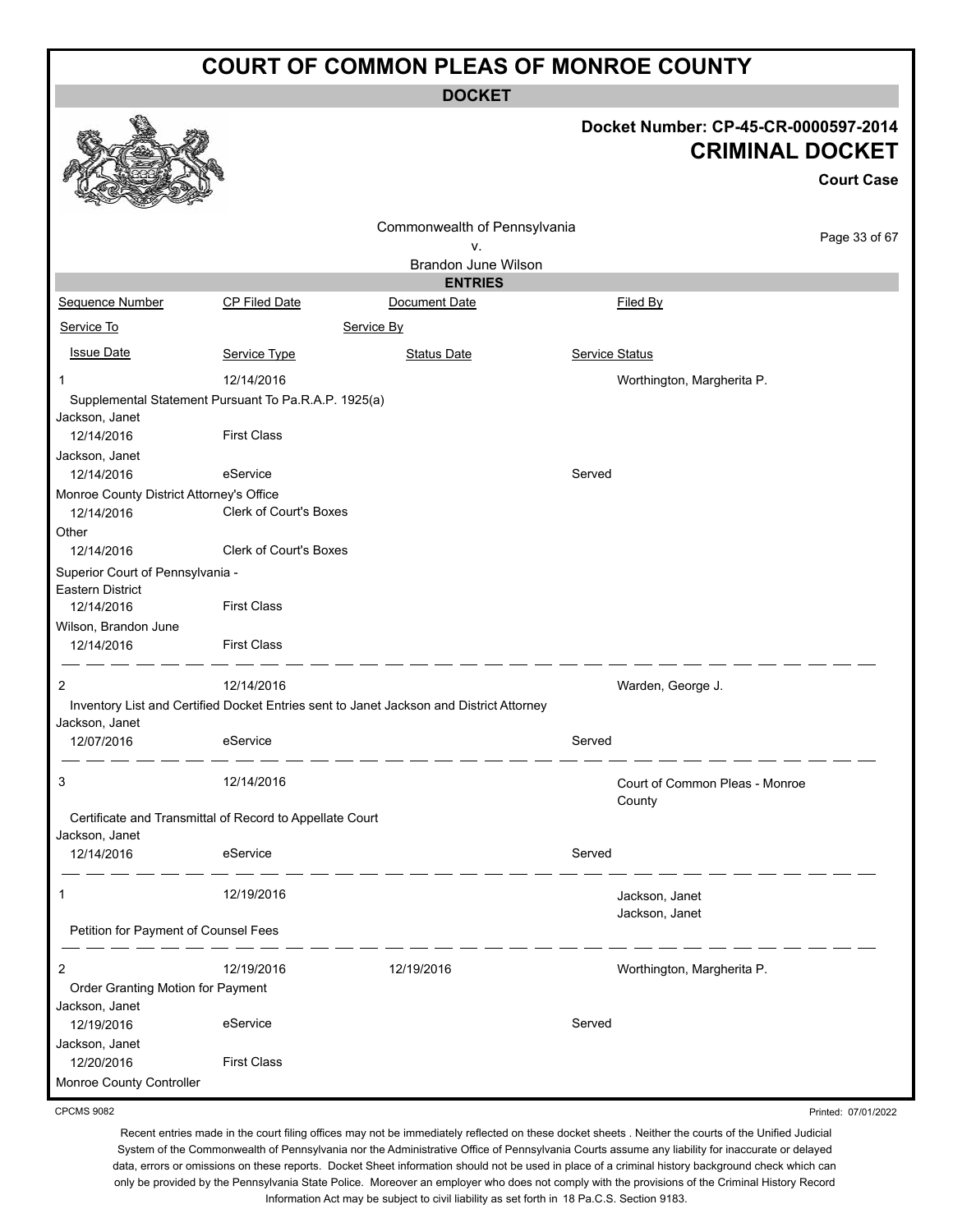**DOCKET**

# **Docket Number: CP-45-CR-0000597-2014 CRIMINAL DOCKET Court Case** Commonwealth of Pennsylvania Page 34 of 67 v. Brandon June Wilson **ENTRIES** Sequence Number CP Filed Date Document Date Date Filed By Service To Service By Issue Date Service Type Status Date Service Status 12/20/2016 Clerk of Court's Boxes 12/20/2016 Clerk of Court's Boxes 1 04/25/2017 Lauer, Philip D.  $-$ 1 01/24/2018 Mancuso, Michael

| Lauer, Philip D.<br>01/24/2018                          | eService                                               |            | Served                                                    |
|---------------------------------------------------------|--------------------------------------------------------|------------|-----------------------------------------------------------|
|                                                         |                                                        |            |                                                           |
| 1                                                       | 01/25/2018                                             | 01/24/2018 | Worthington, Margherita P.                                |
| Order Granting Motion for Transcripts<br>Jackson, Janet |                                                        |            |                                                           |
| 01/25/2018                                              | <b>First Class</b>                                     |            |                                                           |
| Monroe County Court Administration                      |                                                        |            |                                                           |
| 01/25/2018                                              | <b>Clerk of Court's Boxes</b>                          |            |                                                           |
| Monroe County Court Reporters                           |                                                        |            |                                                           |
| 01/25/2018                                              | <b>Clerk of Court's Boxes</b>                          |            |                                                           |
| Monroe County District Attorney's Office                |                                                        |            |                                                           |
| 01/25/2018                                              | <b>Clerk of Court's Boxes</b>                          |            |                                                           |
| Lauer, Philip D.                                        |                                                        |            |                                                           |
| 01/26/2018                                              | eService                                               |            | Served                                                    |
| $\overline{2}$                                          | 01/25/2018                                             |            | Monroe County Court Reporters                             |
| Notice of Completion of Transcript                      |                                                        |            |                                                           |
| Lauer, Philip D.                                        |                                                        |            |                                                           |
| 01/25/2018                                              | eService                                               |            | Served                                                    |
| 1                                                       | 04/16/2018                                             |            | Supreme Court of Pennsylvania -<br><b>Middle District</b> |
|                                                         | Petition for Allowance of Appeal Filed - Supreme Court |            |                                                           |
| Lauer, Philip D.                                        |                                                        |            |                                                           |
| 04/16/2018                                              | eService                                               |            | Served                                                    |

CPCMS 9082

Monroe County Court Administration

Motion for Transcription

Entry of Appearance

Recent entries made in the court filing offices may not be immediately reflected on these docket sheets . Neither the courts of the Unified Judicial System of the Commonwealth of Pennsylvania nor the Administrative Office of Pennsylvania Courts assume any liability for inaccurate or delayed data, errors or omissions on these reports. Docket Sheet information should not be used in place of a criminal history background check which can only be provided by the Pennsylvania State Police. Moreover an employer who does not comply with the provisions of the Criminal History Record Information Act may be subject to civil liability as set forth in 18 Pa.C.S. Section 9183.

Printed: 07/01/2022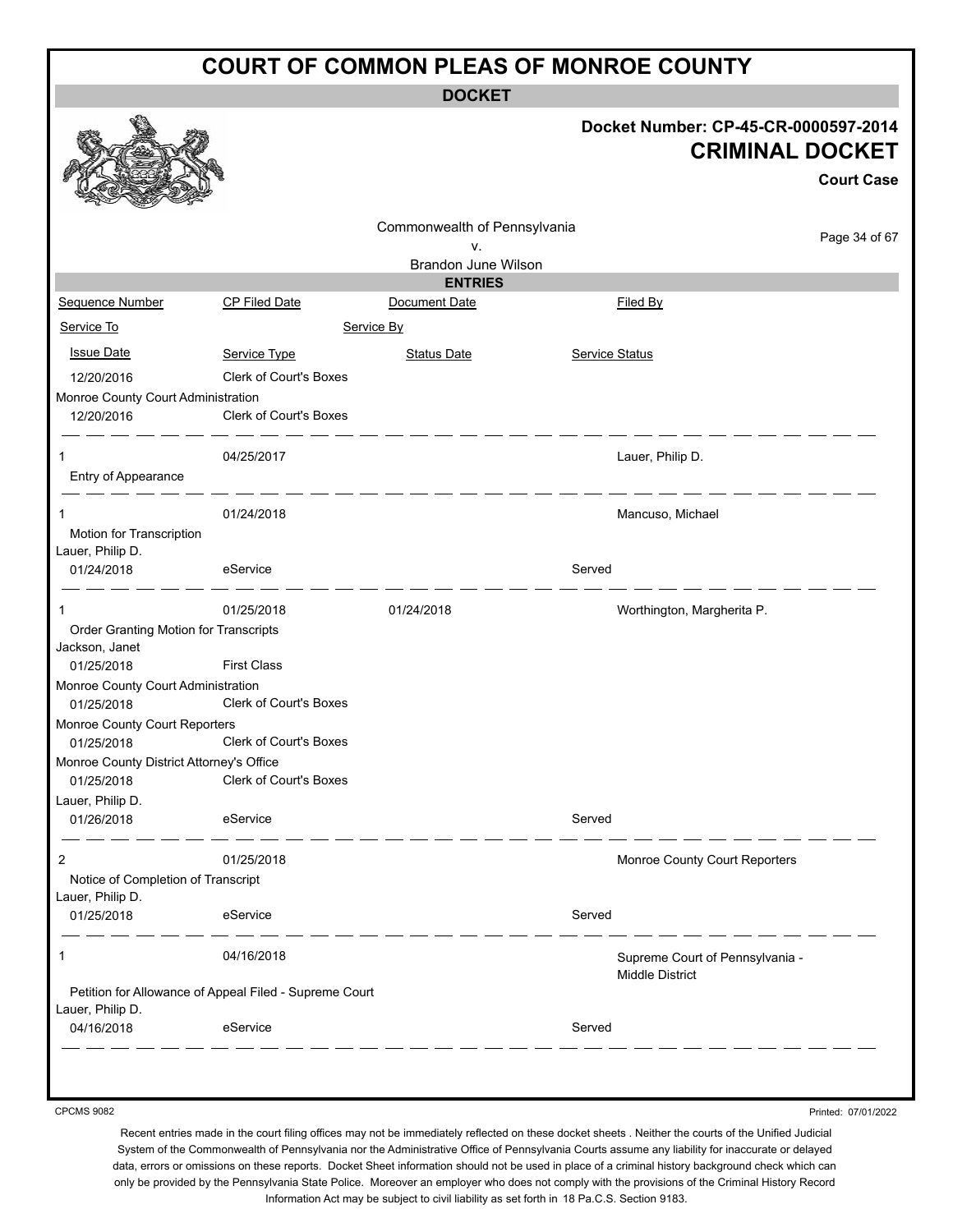**DOCKET**

|                                                                             |                               | <b>DUUNEI</b>                                                                       |        |                                                                |                     |
|-----------------------------------------------------------------------------|-------------------------------|-------------------------------------------------------------------------------------|--------|----------------------------------------------------------------|---------------------|
|                                                                             |                               |                                                                                     |        | Docket Number: CP-45-CR-0000597-2014<br><b>CRIMINAL DOCKET</b> |                     |
|                                                                             |                               |                                                                                     |        |                                                                | <b>Court Case</b>   |
|                                                                             |                               | Commonwealth of Pennsylvania                                                        |        |                                                                | Page 35 of 67       |
|                                                                             |                               | ۷.                                                                                  |        |                                                                |                     |
|                                                                             |                               | <b>Brandon June Wilson</b>                                                          |        |                                                                |                     |
|                                                                             |                               | <b>ENTRIES</b>                                                                      |        |                                                                |                     |
| Sequence Number                                                             | CP Filed Date                 | Document Date                                                                       |        | Filed By                                                       |                     |
| Service To                                                                  |                               | Service By                                                                          |        |                                                                |                     |
| <b>Issue Date</b>                                                           | Service Type                  | <b>Status Date</b>                                                                  |        | <b>Service Status</b>                                          |                     |
| 1                                                                           | 08/27/2018                    |                                                                                     |        | Monroe County District Attorney's<br>Office                    |                     |
| Motion for Scheduling Conference<br>Lauer, Philip D.                        |                               |                                                                                     |        |                                                                |                     |
| 08/27/2018                                                                  | eService                      |                                                                                     | Served |                                                                |                     |
| 1                                                                           | 08/29/2018                    | 08/29/2018                                                                          |        | Worthington, Margherita P.                                     |                     |
| Order- Hearing Scheduled 10/1/18 2:30PM CR#1                                |                               |                                                                                     |        |                                                                |                     |
| Jackson, Janet                                                              |                               |                                                                                     |        |                                                                |                     |
| 08/29/2018                                                                  | <b>First Class</b>            |                                                                                     |        |                                                                |                     |
| Lauer, Philip D.                                                            |                               |                                                                                     |        |                                                                |                     |
| 08/29/2018                                                                  | eService                      |                                                                                     | Served |                                                                |                     |
| Monroe County Court Administration<br>08/29/2018                            | <b>Clerk of Court's Boxes</b> |                                                                                     |        |                                                                |                     |
| Monroe County District Attorney's Office                                    |                               |                                                                                     |        |                                                                |                     |
| 08/29/2018                                                                  | Clerk of Court's Boxes        |                                                                                     |        |                                                                |                     |
| Monroe County Probation                                                     |                               |                                                                                     |        |                                                                |                     |
| 08/29/2018                                                                  | <b>Clerk of Court's Boxes</b> |                                                                                     |        |                                                                |                     |
| Monroe County Sheriff                                                       |                               |                                                                                     |        |                                                                |                     |
| 08/29/2018                                                                  | <b>Clerk of Court's Boxes</b> |                                                                                     |        |                                                                |                     |
| 1                                                                           | 09/14/2018                    |                                                                                     |        | Supreme Court of Pennsylvania -<br>Middle District             |                     |
| Petition for Allowance of Appeal Denied - Supreme Court<br>Lauer, Philip D. |                               |                                                                                     |        |                                                                |                     |
| 09/14/2018                                                                  | eService                      |                                                                                     | Served |                                                                |                     |
| 1                                                                           | 09/20/2018                    |                                                                                     |        | Superior Court of Pennsylvania -<br><b>Eastern District</b>    |                     |
| Original Record Returned                                                    |                               |                                                                                     |        |                                                                |                     |
| Lauer, Philip D.                                                            |                               |                                                                                     |        |                                                                |                     |
| 09/20/2018                                                                  | eService                      |                                                                                     | Served |                                                                |                     |
| 2                                                                           | 09/20/2018                    |                                                                                     |        | Superior Court of Pennsylvania -<br><b>Eastern District</b>    |                     |
|                                                                             |                               | Superior Court Decision - Judgment of sentence reversed/case remanded for new trial |        |                                                                |                     |
| Lauer, Philip D.                                                            |                               |                                                                                     |        |                                                                |                     |
| 09/20/2018                                                                  | eService                      |                                                                                     | Served |                                                                |                     |
| <b>CPCMS 9082</b>                                                           |                               |                                                                                     |        |                                                                | Printed: 07/01/2022 |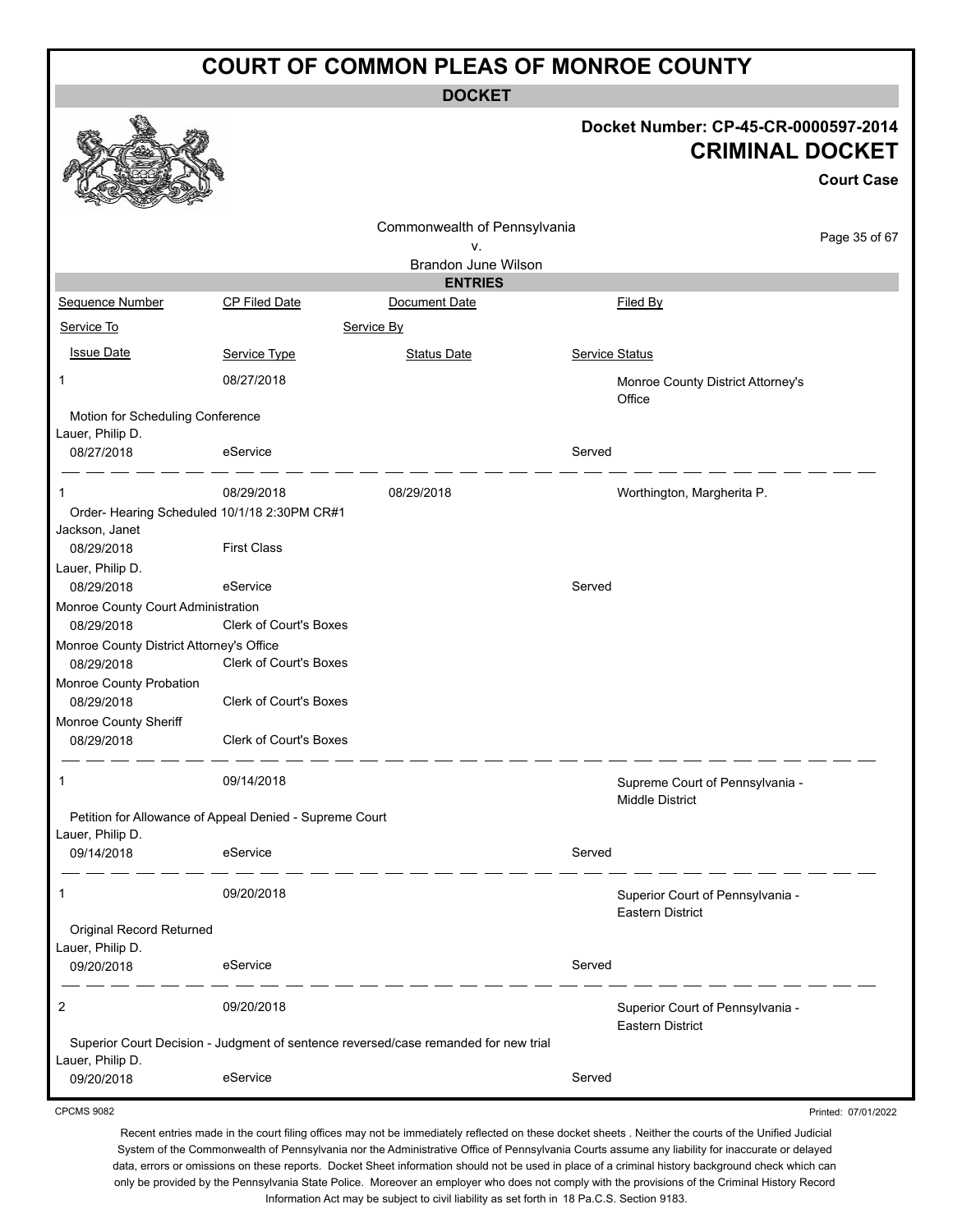**DOCKET**

|                                                        |                                                                                               | DUUNE I                      |                                                             |                                                                |
|--------------------------------------------------------|-----------------------------------------------------------------------------------------------|------------------------------|-------------------------------------------------------------|----------------------------------------------------------------|
|                                                        |                                                                                               |                              |                                                             | Docket Number: CP-45-CR-0000597-2014<br><b>CRIMINAL DOCKET</b> |
|                                                        |                                                                                               |                              |                                                             | <b>Court Case</b>                                              |
|                                                        |                                                                                               | Commonwealth of Pennsylvania |                                                             |                                                                |
|                                                        |                                                                                               | ۷.                           |                                                             | Page 36 of 67                                                  |
|                                                        |                                                                                               | Brandon June Wilson          |                                                             |                                                                |
|                                                        |                                                                                               | <b>ENTRIES</b>               |                                                             |                                                                |
| Sequence Number                                        | <b>CP Filed Date</b>                                                                          | Document Date                | Filed By                                                    |                                                                |
| Service To                                             |                                                                                               | Service By                   |                                                             |                                                                |
| <b>Issue Date</b>                                      | Service Type                                                                                  | <b>Status Date</b>           | <b>Service Status</b>                                       |                                                                |
| 3                                                      | 09/20/2018                                                                                    |                              | Superior Court of Pennsylvania -<br><b>Eastern District</b> |                                                                |
| Concurring Memorandum                                  |                                                                                               |                              |                                                             |                                                                |
| Lauer, Philip D.<br>09/20/2018                         | eService                                                                                      |                              | Served                                                      |                                                                |
| 1                                                      | 10/05/2018                                                                                    | 10/04/2018                   | Worthington, Margherita P.                                  |                                                                |
| Jackson, Janet<br>10/09/2018                           | Order- Jury Sel. Scheduled 1/8/19 / Trial Scheduled 1/22/19 9:00AM CR#1<br><b>First Class</b> |                              |                                                             |                                                                |
| Monroe County Court Administration<br>10/09/2018       | <b>Clerk of Court's Boxes</b>                                                                 |                              |                                                             |                                                                |
| Monroe County District Attorney's Office               |                                                                                               |                              |                                                             |                                                                |
| 10/09/2018                                             | Clerk of Court's Boxes                                                                        |                              |                                                             |                                                                |
| Monroe County Probation                                |                                                                                               |                              |                                                             |                                                                |
| 10/09/2018                                             | Clerk of Court's Boxes                                                                        |                              |                                                             |                                                                |
| Monroe County Sheriff                                  |                                                                                               |                              |                                                             |                                                                |
| 10/09/2018                                             | Clerk of Court's Boxes                                                                        |                              |                                                             |                                                                |
| Other                                                  |                                                                                               |                              |                                                             |                                                                |
| 10/09/2018                                             | Clerk of Court's Boxes                                                                        |                              |                                                             |                                                                |
| Lauer, Philip D.<br>10/10/2018                         | eService                                                                                      |                              | Served                                                      |                                                                |
| 1                                                      | 12/18/2018                                                                                    |                              | Monroe County District Attorney's<br>Office                 |                                                                |
| Commonwealth's Motion for Retrieval of Exhibits        |                                                                                               |                              |                                                             |                                                                |
| Lauer, Philip D.                                       |                                                                                               |                              |                                                             |                                                                |
| 12/18/2018                                             | eService                                                                                      |                              | Served                                                      |                                                                |
| 1                                                      | 12/19/2018                                                                                    |                              | Worthington, Margherita P.                                  |                                                                |
| Jackson, Janet                                         | Order Granting Motion for Commonwealth to Retrive Exhibits                                    |                              |                                                             |                                                                |
| 12/20/2018                                             | <b>First Class</b>                                                                            |                              |                                                             |                                                                |
| Monroe County Court Administration                     |                                                                                               |                              |                                                             |                                                                |
| 12/20/2018                                             | Clerk of Court's Boxes                                                                        |                              |                                                             |                                                                |
| Monroe County District Attorney's Office<br>12/20/2018 | Clerk of Court's Boxes                                                                        |                              |                                                             |                                                                |
| <b>CPCMS 9082</b>                                      |                                                                                               |                              |                                                             | Printed: 07/01/2022                                            |

CPCMS 9082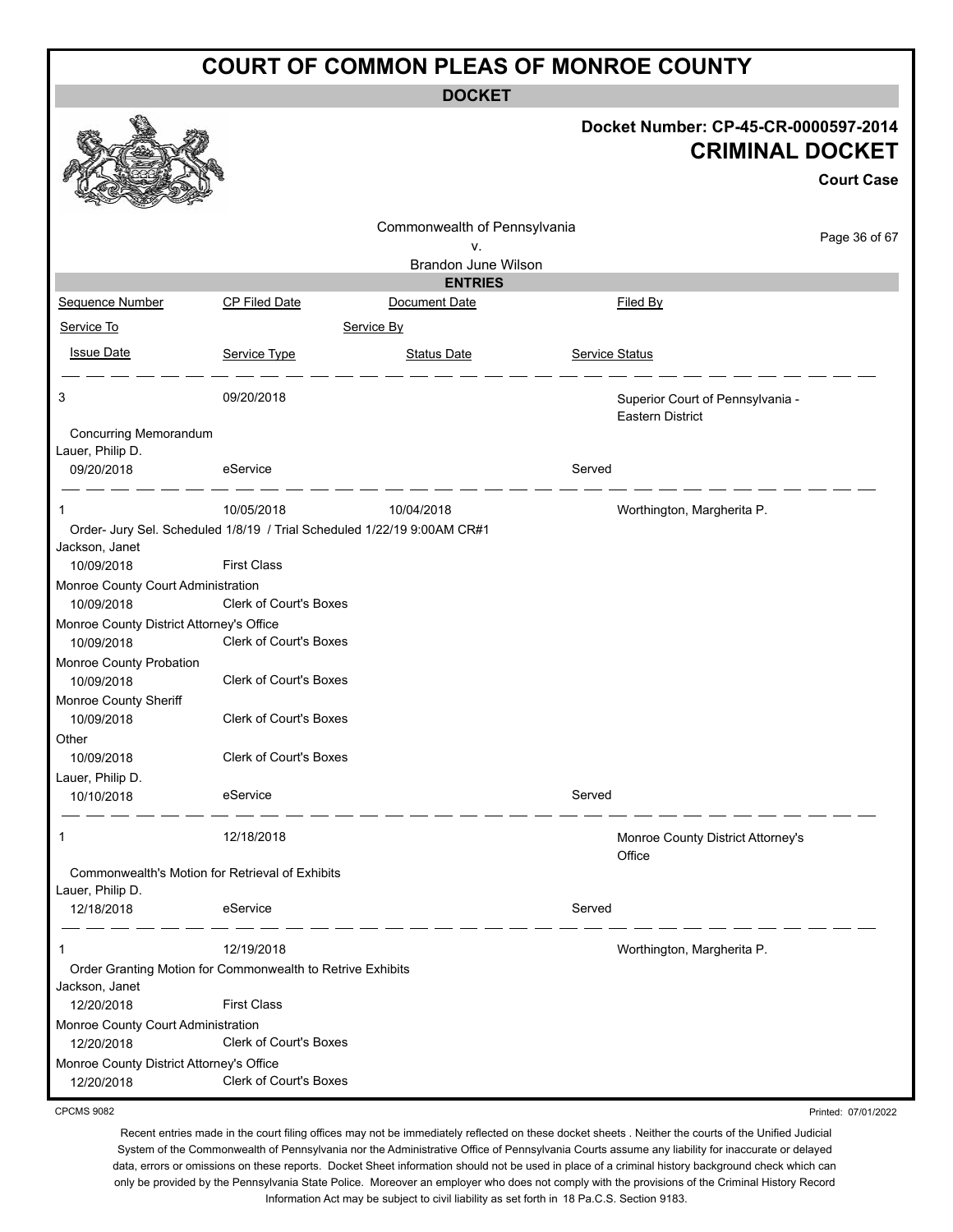**DOCKET**

#### **Docket Number: CP-45-CR-0000597-2014 CRIMINAL DOCKET**

|                                     |                                                       |                              |                |                            | <b>Court Case</b> |
|-------------------------------------|-------------------------------------------------------|------------------------------|----------------|----------------------------|-------------------|
|                                     |                                                       | Commonwealth of Pennsylvania |                |                            |                   |
|                                     |                                                       | ۷.                           |                |                            | Page 37 of 67     |
|                                     |                                                       | Brandon June Wilson          |                |                            |                   |
|                                     |                                                       | <b>ENTRIES</b>               |                |                            |                   |
| Sequence Number                     | <b>CP Filed Date</b>                                  | Document Date                |                | Filed By                   |                   |
| Service To                          |                                                       | Service By                   |                |                            |                   |
| <b>Issue Date</b>                   | Service Type                                          | <b>Status Date</b>           | Service Status |                            |                   |
| Jackson, Janet<br>12/21/2018        | eService                                              |                              | Served         |                            |                   |
| Lauer, Philip D.<br>12/21/2018      | eService                                              |                              | Served         |                            |                   |
| $\overline{2}$                      | 12/19/2018                                            |                              |                | Mancuso, Michael           |                   |
| Lauer, Philip D.                    | Petition for a Writ of Habeas Corpus Ad Testificandum |                              |                |                            |                   |
| 12/19/2018                          | eService                                              |                              | Served         |                            |                   |
| 3                                   | 12/19/2018                                            |                              |                | Mancuso, Michael           |                   |
| Lauer, Philip D.                    | Petition for a Writ of Habeas Corpus Ad Testificandum |                              |                |                            |                   |
| 12/19/2018                          | eService                                              |                              | Served         |                            |                   |
|                                     | 12/20/2018                                            |                              |                | Worthington, Margherita P. |                   |
| Jackson, Janet                      | Order Granting Petition for Writ of Habeas Corpus     |                              |                |                            |                   |
| 12/21/2018                          | eService                                              |                              | Served         |                            |                   |
| Lauer, Philip D.                    |                                                       |                              |                |                            |                   |
| 12/21/2018                          | eService                                              |                              | Served         |                            |                   |
| Monroe County Correctional Facility |                                                       |                              |                |                            |                   |
| 12/21/2018                          | <b>Clerk of Court's Boxes</b>                         |                              |                |                            |                   |
| Other<br>12/21/2018                 | <b>First Class</b>                                    |                              |                |                            |                   |
| Worthington, Margherita P.          |                                                       |                              |                |                            |                   |
| 12/21/2018                          | Clerk of Court's Boxes                                |                              |                |                            |                   |
| $\overline{c}$                      | 12/20/2018                                            |                              |                | Worthington, Margherita P. |                   |
|                                     | Order Granting Petition for Writ of Habeas Corpus     |                              |                |                            |                   |
| Jackson, Janet<br>12/21/2018        | eService                                              |                              | Served         |                            |                   |
| Lauer, Philip D.                    |                                                       |                              |                |                            |                   |
| 12/21/2018                          | eService                                              |                              | Served         |                            |                   |
| Other                               |                                                       |                              |                |                            |                   |
| 12/21/2018                          | <b>First Class</b>                                    |                              |                |                            |                   |
| Other                               |                                                       |                              |                |                            |                   |

CPCMS 9082

Printed: 07/01/2022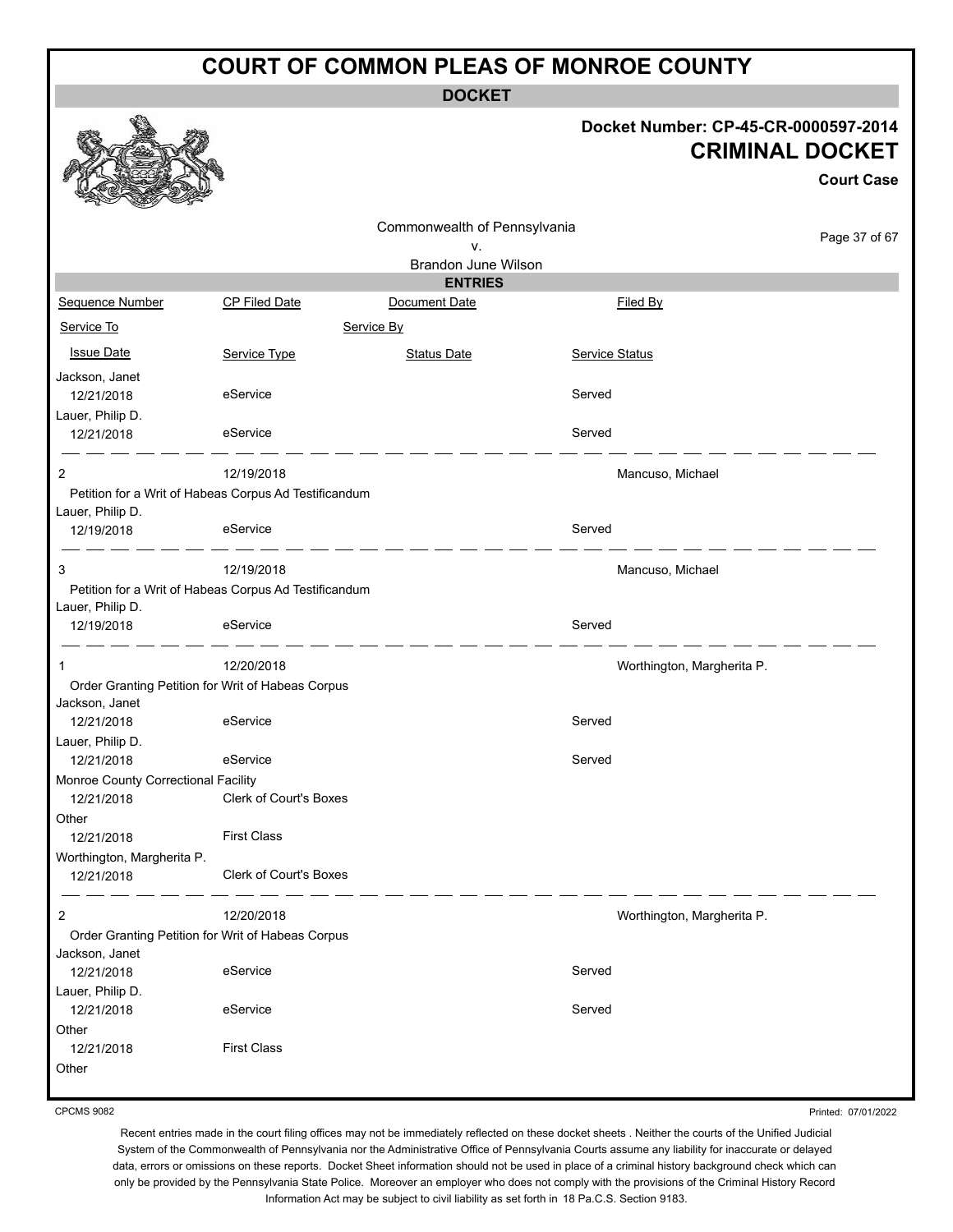**DOCKET**

|                                                                                               |                                                       | <b>DOCKET</b>                         |                |                                                                                     |
|-----------------------------------------------------------------------------------------------|-------------------------------------------------------|---------------------------------------|----------------|-------------------------------------------------------------------------------------|
|                                                                                               |                                                       |                                       |                | Docket Number: CP-45-CR-0000597-2014<br><b>CRIMINAL DOCKET</b><br><b>Court Case</b> |
|                                                                                               |                                                       |                                       |                |                                                                                     |
|                                                                                               |                                                       | Commonwealth of Pennsylvania          |                | Page 38 of 67                                                                       |
|                                                                                               |                                                       | v.                                    |                |                                                                                     |
|                                                                                               |                                                       | Brandon June Wilson<br><b>ENTRIES</b> |                |                                                                                     |
| Sequence Number                                                                               | <b>CP Filed Date</b>                                  | Document Date                         |                | Filed By                                                                            |
| Service To                                                                                    | Service By                                            |                                       |                |                                                                                     |
|                                                                                               |                                                       |                                       |                |                                                                                     |
| <b>Issue Date</b>                                                                             | Service Type                                          | <b>Status Date</b>                    | Service Status |                                                                                     |
| 12/21/2018                                                                                    | <b>First Class</b>                                    |                                       |                |                                                                                     |
| Worthington, Margherita P.<br>12/21/2018                                                      | Clerk of Court's Boxes                                |                                       |                |                                                                                     |
| 1                                                                                             | 12/27/2018                                            |                                       |                | Mancuso, Michael                                                                    |
|                                                                                               | Petition for a Writ of Habeas Corpus ad Testificandum |                                       |                |                                                                                     |
| Jackson, Janet                                                                                |                                                       |                                       |                |                                                                                     |
| 12/27/2018                                                                                    | eService                                              |                                       | Served         |                                                                                     |
| Lauer, Philip D.<br>12/27/2018                                                                | eService                                              |                                       | Served         |                                                                                     |
|                                                                                               | 12/28/2018                                            |                                       |                | Worthington, Margherita P.                                                          |
| Order Granting Petition for Writ of Habeas Corpus<br>Monroe County District Attorney's Office |                                                       |                                       |                |                                                                                     |
| 12/28/2018                                                                                    | Clerk of Court's Boxes                                |                                       |                |                                                                                     |
| Other                                                                                         |                                                       |                                       |                |                                                                                     |
| 12/28/2018                                                                                    | <b>First Class</b>                                    |                                       |                |                                                                                     |
| Other<br>12/28/2018                                                                           | <b>First Class</b>                                    |                                       |                |                                                                                     |
| Jackson, Janet                                                                                |                                                       |                                       |                |                                                                                     |
| 01/02/2019                                                                                    | eService                                              |                                       | Served         |                                                                                     |
| Lauer, Philip D.                                                                              |                                                       |                                       |                |                                                                                     |
| 01/02/2019                                                                                    | eService                                              |                                       | Served         |                                                                                     |
| 1                                                                                             | 01/07/2019                                            |                                       |                | Monroe County District Attorney's<br>Office                                         |
|                                                                                               | Petition for Writ of Habeas Corpus Ad Prosequendum    |                                       |                |                                                                                     |
| Jackson, Janet                                                                                |                                                       |                                       |                |                                                                                     |
| 01/07/2019                                                                                    | eService                                              |                                       | Served         |                                                                                     |
| Lauer, Philip D.<br>01/07/2019                                                                | eService                                              |                                       | Served         |                                                                                     |
| 2                                                                                             | 01/07/2019                                            | 01/07/2019                            |                | Worthington, Margherita P.                                                          |
| Order Granting Petition for Writ of Habeas Corpus<br>Jackson, Janet                           |                                                       |                                       |                |                                                                                     |
| 01/07/2019<br>Lauer, Philip D.                                                                | eService                                              |                                       | Served         |                                                                                     |
|                                                                                               |                                                       |                                       |                |                                                                                     |

CPCMS 9082

Printed: 07/01/2022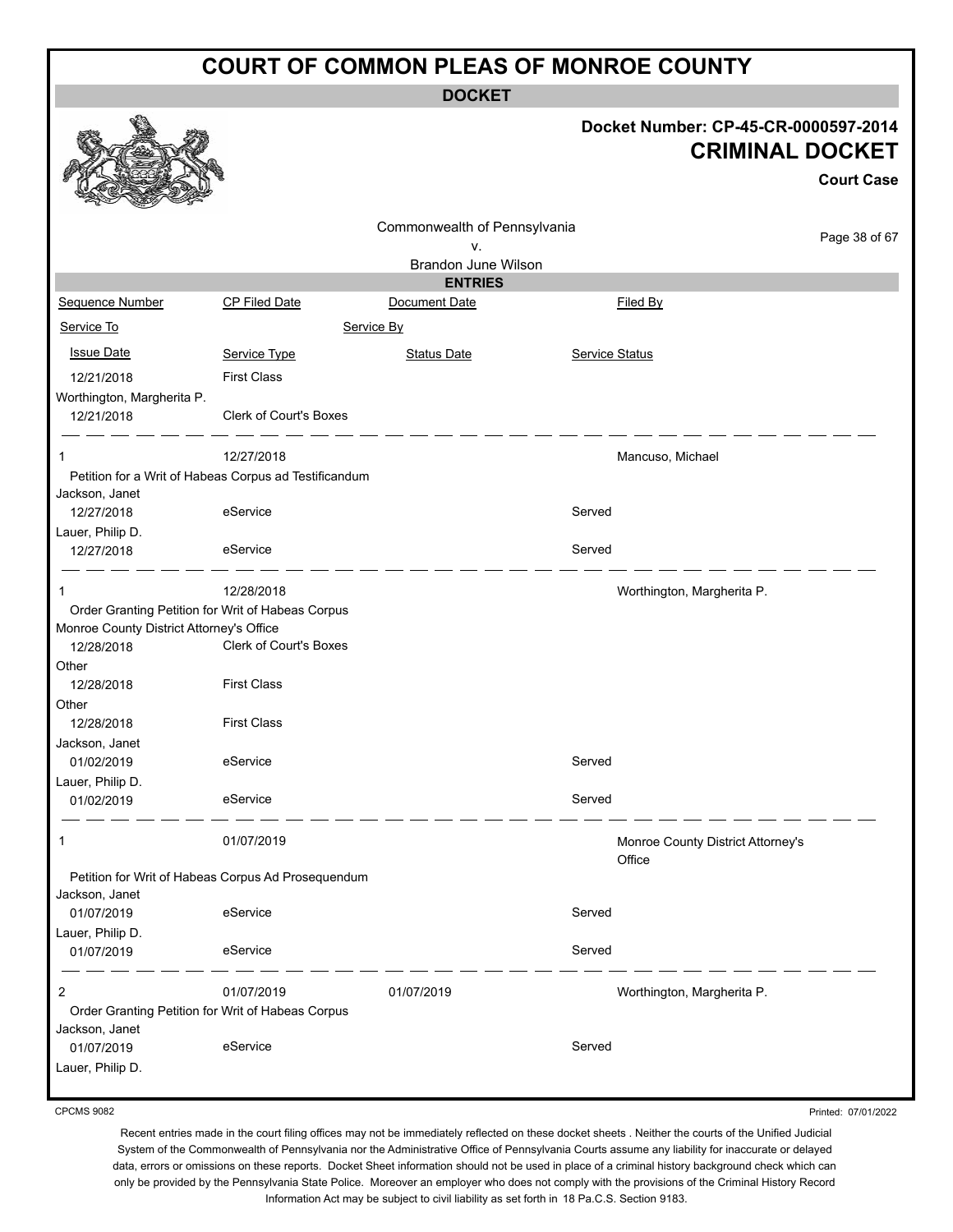**DOCKET**

#### **Docket Number: CP-45-CR-0000597-2014 CRIMINAL DOCKET**

**Court Case**

|                                          |                                                       |                              |                | Uult Udac                    |
|------------------------------------------|-------------------------------------------------------|------------------------------|----------------|------------------------------|
|                                          |                                                       | Commonwealth of Pennsylvania |                |                              |
|                                          |                                                       | ٧.                           |                | Page 39 of 67                |
|                                          |                                                       | <b>Brandon June Wilson</b>   |                |                              |
|                                          |                                                       | <b>ENTRIES</b>               |                |                              |
| Sequence Number                          | <b>CP Filed Date</b>                                  | Document Date                | Filed By       |                              |
| Service To                               | Service By                                            |                              |                |                              |
| <b>Issue Date</b>                        | Service Type                                          | <b>Status Date</b>           | Service Status |                              |
| 01/07/2019                               | eService                                              |                              | Served         |                              |
| Monroe County District Attorney's Office |                                                       |                              |                |                              |
| 01/07/2019                               | Clerk of Court's Boxes                                |                              |                |                              |
| Monroe County District Attorney's Office |                                                       |                              |                |                              |
| 01/07/2019                               | eService                                              |                              | Served         |                              |
| Monroe County Sheriff                    |                                                       |                              |                |                              |
| 01/07/2019                               | <b>Clerk of Court's Boxes</b>                         |                              |                |                              |
| Other                                    |                                                       |                              |                |                              |
| 01/07/2019                               | <b>First Class</b>                                    |                              |                |                              |
| -1                                       | 01/15/2019                                            |                              |                | Commonwealth of Pennsylvania |
|                                          | Petition for a Writ of Habeas Corpus Ad Testifcandum  |                              |                |                              |
| Jackson, Janet                           |                                                       |                              |                |                              |
| 01/15/2019                               | eService                                              |                              | Served         |                              |
| Lauer, Philip D.                         |                                                       |                              |                |                              |
| 01/15/2019                               | eService                                              |                              | Served         |                              |
| Monroe County District Attorney's Office |                                                       |                              |                |                              |
| 01/15/2019                               | eService                                              |                              | Served         |                              |
| 2                                        | 01/15/2019                                            |                              |                | Commonwealth of Pennsylvania |
|                                          | Petition for a Writ of Habeas Corpus Ad Testificandum |                              |                |                              |
| Jackson, Janet                           |                                                       |                              |                |                              |
| 01/15/2019                               | eService                                              |                              | Served         |                              |
| Lauer, Philip D.                         |                                                       |                              |                |                              |
| 01/15/2019                               | eService                                              |                              | Served         |                              |
| Monroe County District Attorney's Office |                                                       |                              |                |                              |
| 01/15/2019                               | eService                                              |                              | Served         |                              |
| 3                                        | 01/15/2019                                            |                              |                | Commonwealth of Pennsylvania |
|                                          | Petition for a Writ of Habeas Corpus Ad Testificandum |                              |                |                              |
| Jackson, Janet                           |                                                       |                              |                |                              |
| 01/15/2019                               | eService                                              |                              | Served         |                              |
| Lauer, Philip D.                         |                                                       |                              |                |                              |
| 01/15/2019                               | eService                                              |                              | Served         |                              |
| Monroe County District Attorney's Office |                                                       |                              |                |                              |
| 01/15/2019                               | eService                                              |                              | Served         |                              |
|                                          |                                                       |                              |                |                              |

CPCMS 9082

Printed: 07/01/2022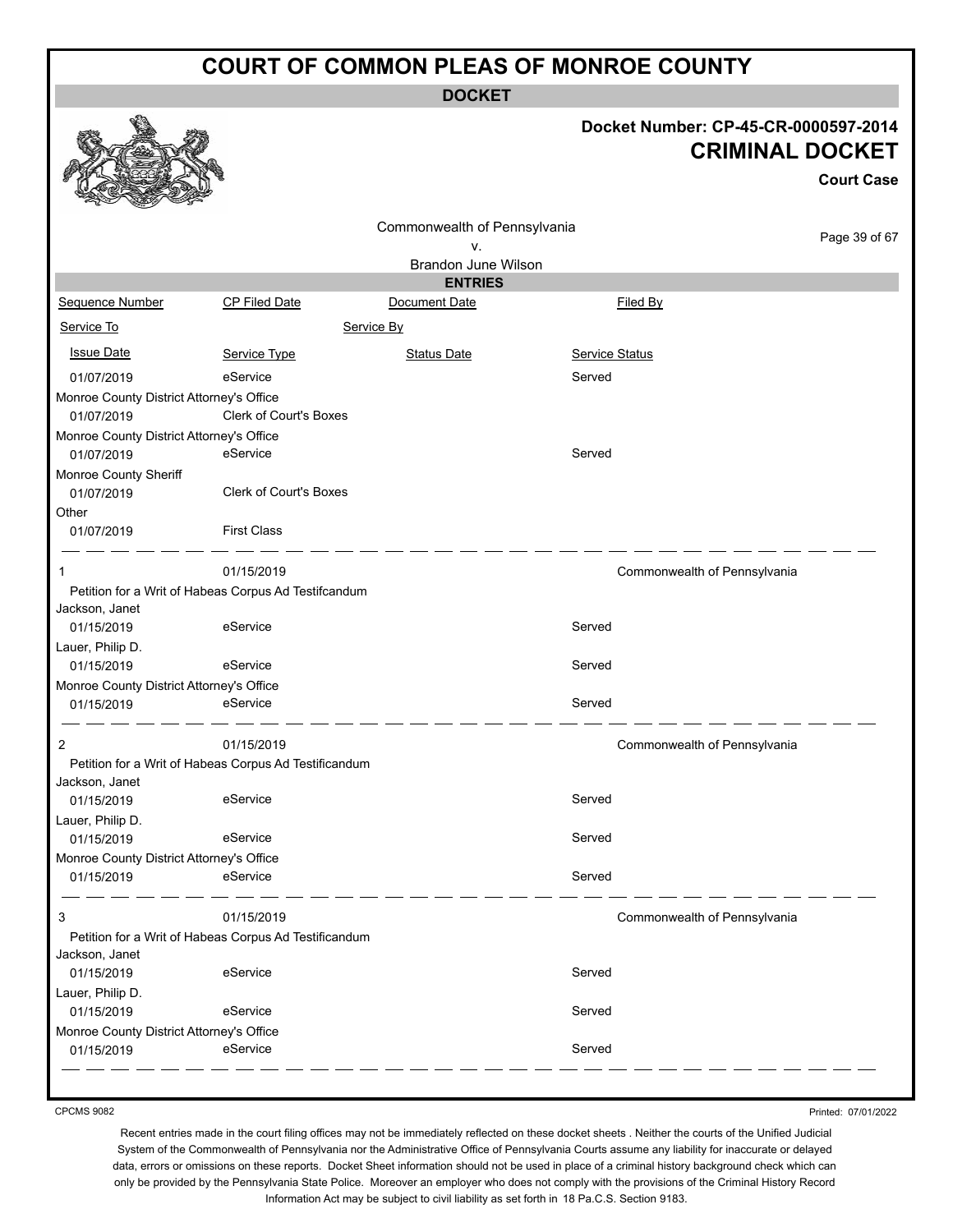**DOCKET**

#### **Docket Number: CP-45-CR-0000597-2014 CRIMINAL DOCKET**

**Court Case**

Printed: 07/01/2022

|                                                                       |                        |                              |                       |                                             | <b>Court Case</b> |
|-----------------------------------------------------------------------|------------------------|------------------------------|-----------------------|---------------------------------------------|-------------------|
|                                                                       |                        | Commonwealth of Pennsylvania |                       |                                             | Page 40 of 67     |
|                                                                       |                        | ٧.<br>Brandon June Wilson    |                       |                                             |                   |
|                                                                       |                        | <b>ENTRIES</b>               |                       |                                             |                   |
| Sequence Number                                                       | CP Filed Date          | Document Date                |                       | Filed By                                    |                   |
| Service To<br>Service By                                              |                        |                              |                       |                                             |                   |
| <b>Issue Date</b>                                                     | Service Type           | <b>Status Date</b>           | <b>Service Status</b> |                                             |                   |
| 1                                                                     | 01/16/2019             |                              |                       | Monroe County District Attorney's           |                   |
| Petition for Writ of Habeas Corpus Ad Testificandum<br>Jackson, Janet |                        |                              |                       | Office                                      |                   |
| 01/16/2019                                                            | eService               |                              | Served                |                                             |                   |
| Lauer, Philip D.                                                      |                        |                              |                       |                                             |                   |
| 01/16/2019                                                            | eService               |                              | Served                |                                             |                   |
| 2                                                                     | 01/16/2019             |                              |                       | Monroe County District Attorney's<br>Office |                   |
| Petition for Writ of Habeas Corpus Ad Testificandum                   |                        |                              |                       |                                             |                   |
| Jackson, Janet<br>01/16/2019                                          | eService               |                              | Served                |                                             |                   |
| Lauer, Philip D.<br>01/16/2019                                        | eService               |                              | Served                |                                             |                   |
| 3                                                                     | 01/16/2019             |                              |                       | Worthington, Margherita P.                  |                   |
| Order Granting Petition for Writ of Habeas Corpus                     |                        |                              |                       |                                             |                   |
| Jackson, Janet                                                        |                        |                              |                       |                                             |                   |
| 01/17/2019<br>Lauer, Philip D.                                        | eService               |                              | Served                |                                             |                   |
| 01/17/2019                                                            | eService               |                              | Served                |                                             |                   |
| Monroe County District Attorney's Office                              |                        |                              |                       |                                             |                   |
| 01/17/2019                                                            | Clerk of Court's Boxes |                              |                       |                                             |                   |
| Monroe County District Attorney's Office<br>01/17/2019                | eService               |                              | Served                |                                             |                   |
| Monroe County Sheriff's Department                                    |                        |                              |                       |                                             |                   |
| 01/17/2019                                                            | Clerk of Court's Boxes |                              |                       |                                             |                   |
| Other                                                                 |                        |                              |                       |                                             |                   |
| 01/17/2019                                                            | <b>First Class</b>     |                              |                       |                                             |                   |
| Other<br>01/17/2019                                                   | <b>First Class</b>     |                              |                       |                                             |                   |
| 4                                                                     | 01/16/2019             |                              |                       | Worthington, Margherita P.                  |                   |
| Order Granting Petition for Writ of Habeas Corpus                     |                        |                              |                       |                                             |                   |
| Jackson, Janet                                                        |                        |                              |                       |                                             |                   |
| 01/17/2019                                                            | eService               |                              | Served                |                                             |                   |
| Lauer, Philip D.                                                      |                        |                              |                       |                                             |                   |

CPCMS 9082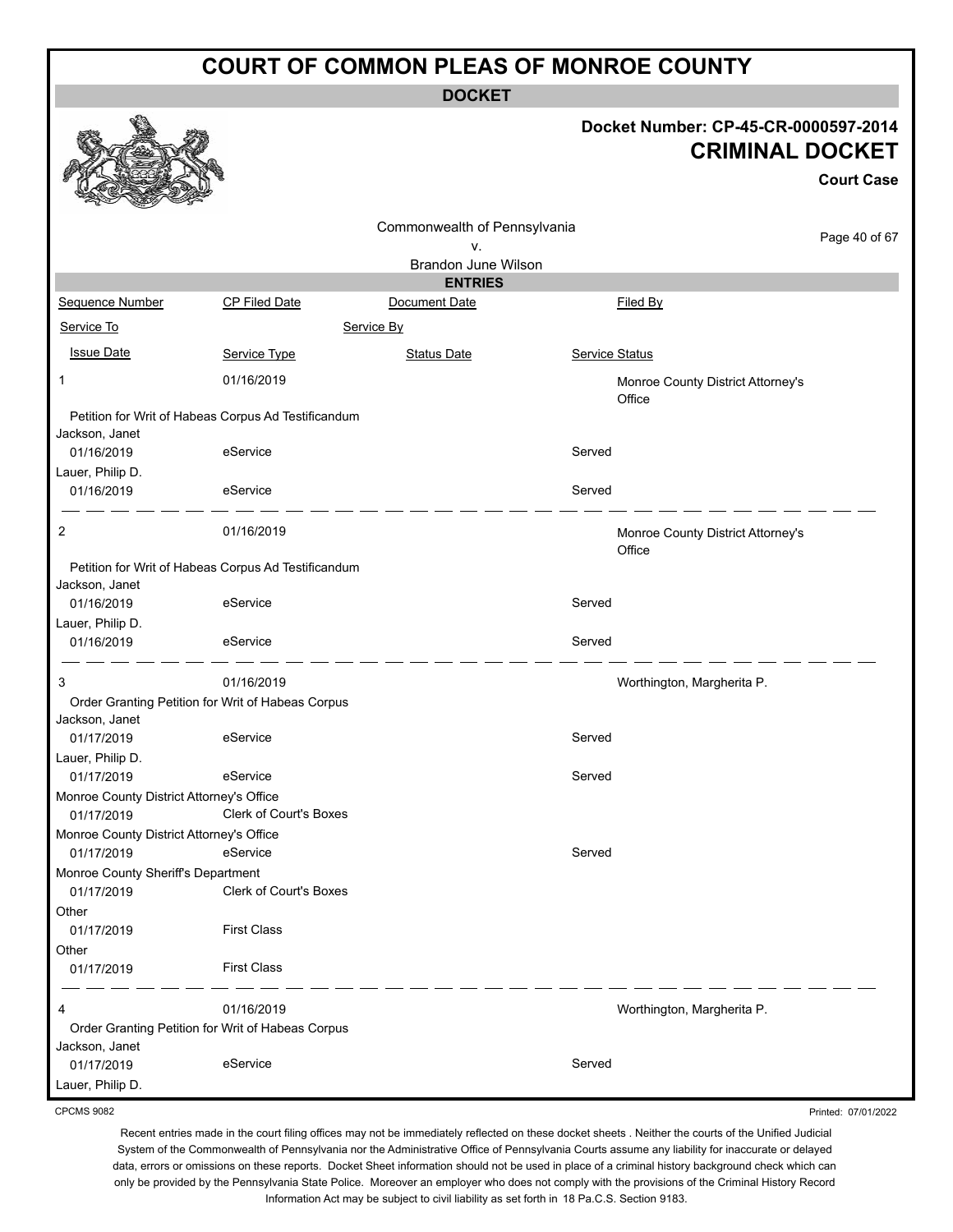**DOCKET**

|                                                        |                               |                                    | Docket Number: CP-45-CR-0000597-2014<br><b>CRIMINAL DOCKET</b> | <b>Court Case</b> |
|--------------------------------------------------------|-------------------------------|------------------------------------|----------------------------------------------------------------|-------------------|
|                                                        |                               | Commonwealth of Pennsylvania<br>v. |                                                                | Page 41 of 67     |
|                                                        |                               | Brandon June Wilson                |                                                                |                   |
|                                                        |                               | <b>ENTRIES</b>                     |                                                                |                   |
| Sequence Number                                        | <b>CP Filed Date</b>          | Document Date                      | Filed By                                                       |                   |
| Service To                                             |                               | Service By                         |                                                                |                   |
| <b>Issue Date</b>                                      | Service Type                  | <b>Status Date</b>                 | Service Status                                                 |                   |
| 01/17/2019                                             | eService                      |                                    | Served                                                         |                   |
| Monroe County Correctional Facility                    |                               |                                    |                                                                |                   |
| 01/17/2019                                             | Clerk of Court's Boxes        |                                    |                                                                |                   |
| Monroe County District Attorney's Office               |                               |                                    |                                                                |                   |
| 01/17/2019                                             | <b>Clerk of Court's Boxes</b> |                                    |                                                                |                   |
| Monroe County District Attorney's Office<br>01/17/2019 | eService                      |                                    | Served                                                         |                   |
| Monroe County Sheriff's Department                     |                               |                                    |                                                                |                   |
| 01/17/2019                                             | Clerk of Court's Boxes        |                                    |                                                                |                   |
| Other                                                  |                               |                                    |                                                                |                   |
| 01/17/2019                                             | <b>First Class</b>            |                                    |                                                                |                   |
| Worthington, Margherita P.<br>01/17/2019               | Clerk of Court's Boxes        |                                    |                                                                |                   |
| 5                                                      | 01/16/2019                    |                                    | Worthington, Margherita P.                                     |                   |
| Order Granting Petition for Writ of Habeas Corpus      |                               |                                    |                                                                |                   |
| Jackson, Janet                                         |                               |                                    |                                                                |                   |
| 01/17/2019                                             | eService                      |                                    | Served                                                         |                   |
| Lauer, Philip D.                                       |                               |                                    |                                                                |                   |
| 01/17/2019                                             | eService                      |                                    | Served                                                         |                   |
| Monroe County District Attorney's Office<br>01/17/2019 | Clerk of Court's Boxes        |                                    |                                                                |                   |
| Monroe County District Attorney's Office               |                               |                                    |                                                                |                   |
| 01/17/2019                                             | eService                      |                                    | Served                                                         |                   |
| Monroe County Sheriff's Department                     |                               |                                    |                                                                |                   |
| 01/17/2019                                             | Clerk of Court's Boxes        |                                    |                                                                |                   |
| Other                                                  |                               |                                    |                                                                |                   |
| 01/17/2019                                             | <b>First Class</b>            |                                    |                                                                |                   |
| Other<br>01/17/2019                                    | <b>First Class</b>            |                                    |                                                                |                   |
|                                                        |                               |                                    |                                                                |                   |
| 6                                                      | 01/16/2019                    |                                    | Worthington, Margherita P.                                     |                   |
| Order Granting Petition for Writ of Habeas Corpus      |                               |                                    |                                                                |                   |
| Jackson, Janet                                         |                               |                                    |                                                                |                   |
| 01/17/2019                                             | eService                      |                                    | Served                                                         |                   |
| Lauer, Philip D.<br>01/17/2019                         | eService                      |                                    | Served                                                         |                   |
|                                                        |                               |                                    |                                                                |                   |

CPCMS 9082

Printed: 07/01/2022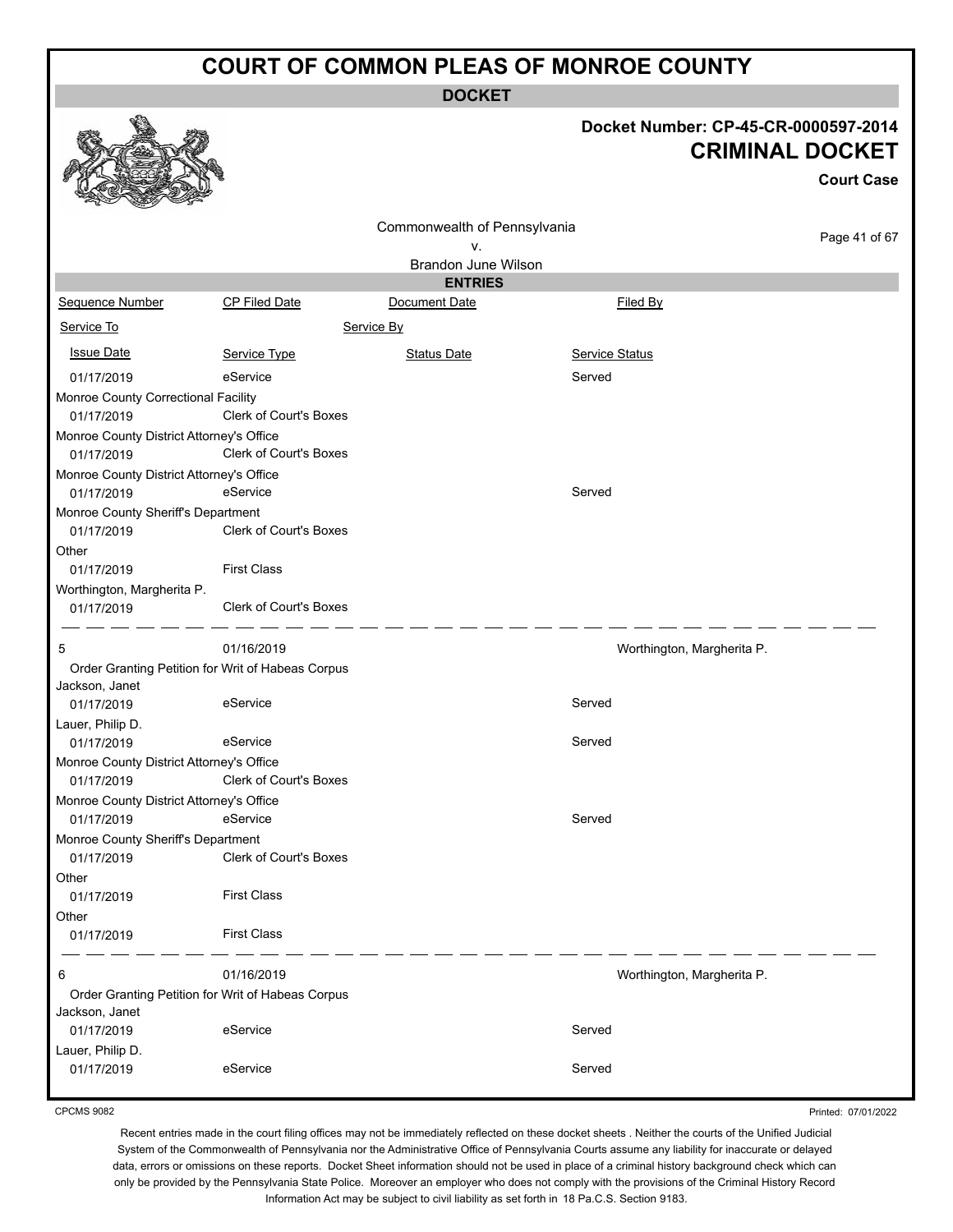**DOCKET**

|                                                                 |                               |                              |                | Docket Number: CP-45-CR-0000597-2014<br><b>CRIMINAL DOCKET</b><br><b>Court Case</b> |
|-----------------------------------------------------------------|-------------------------------|------------------------------|----------------|-------------------------------------------------------------------------------------|
|                                                                 |                               | Commonwealth of Pennsylvania |                |                                                                                     |
|                                                                 |                               | ٧.                           |                | Page 42 of 67                                                                       |
|                                                                 |                               | Brandon June Wilson          |                |                                                                                     |
|                                                                 |                               | <b>ENTRIES</b>               |                |                                                                                     |
| Sequence Number                                                 | CP Filed Date                 | Document Date                |                | Filed By                                                                            |
| Service To                                                      |                               | Service By                   |                |                                                                                     |
| <b>Issue Date</b>                                               | Service Type                  | <b>Status Date</b>           | Service Status |                                                                                     |
| Monroe County Correctional Facility<br>01/17/2019               | <b>Clerk of Court's Boxes</b> |                              |                |                                                                                     |
| Monroe County District Attorney's Office<br>01/17/2019          | Clerk of Court's Boxes        |                              |                |                                                                                     |
| Monroe County District Attorney's Office                        |                               |                              |                |                                                                                     |
| 01/17/2019                                                      | eService                      |                              | Served         |                                                                                     |
| Monroe County Sheriff's Department                              |                               |                              |                |                                                                                     |
| 01/17/2019                                                      | <b>Clerk of Court's Boxes</b> |                              |                |                                                                                     |
| Other                                                           |                               |                              |                |                                                                                     |
| 01/17/2019                                                      | <b>First Class</b>            |                              |                |                                                                                     |
| 7                                                               | 01/16/2019                    | 01/06/2019                   |                | Worthington, Margherita P.                                                          |
| Order Granting Petition for Writ of Habeas Corpus               |                               |                              |                |                                                                                     |
| Monroe County Correctional Facility<br>01/16/2019               | <b>Clerk of Court's Boxes</b> |                              |                |                                                                                     |
| Monroe County District Attorney's Office                        |                               |                              |                |                                                                                     |
| 01/16/2019                                                      | Clerk of Court's Boxes        |                              |                |                                                                                     |
| Monroe County Sheriff                                           |                               |                              |                |                                                                                     |
| 01/16/2019                                                      | <b>Clerk of Court's Boxes</b> |                              |                |                                                                                     |
| Jackson, Janet                                                  |                               |                              |                |                                                                                     |
| 01/17/2019                                                      | eService                      |                              | Served         |                                                                                     |
| Lauer, Philip D.                                                |                               |                              |                |                                                                                     |
| 01/17/2019                                                      | eService                      |                              | Served         |                                                                                     |
| Monroe County District Attorney's Office                        |                               |                              |                |                                                                                     |
| 01/17/2019                                                      | eService                      |                              | Served         |                                                                                     |
| 8                                                               | 01/16/2019                    |                              |                | Monroe County District Attorney's<br>Office                                         |
| Expedited Petition for a Writ of Habeas Corpus Ad Testificandum |                               |                              |                |                                                                                     |
| Jackson, Janet                                                  |                               |                              |                |                                                                                     |
| 01/16/2019                                                      | eService                      |                              | Served         |                                                                                     |
| Lauer, Philip D.                                                |                               |                              |                |                                                                                     |
| 01/16/2019                                                      | eService                      |                              | Served         |                                                                                     |
| 9                                                               | 01/16/2019                    | 01/16/2019                   |                | Worthington, Margherita P.                                                          |
| Order Granting Petition for Writ of Habeas Corpus               |                               |                              |                |                                                                                     |
| Jackson, Janet                                                  |                               |                              |                |                                                                                     |
| 01/17/2019                                                      | eService                      |                              | Served         |                                                                                     |

CPCMS 9082

Recent entries made in the court filing offices may not be immediately reflected on these docket sheets . Neither the courts of the Unified Judicial System of the Commonwealth of Pennsylvania nor the Administrative Office of Pennsylvania Courts assume any liability for inaccurate or delayed data, errors or omissions on these reports. Docket Sheet information should not be used in place of a criminal history background check which can only be provided by the Pennsylvania State Police. Moreover an employer who does not comply with the provisions of the Criminal History Record Information Act may be subject to civil liability as set forth in 18 Pa.C.S. Section 9183.

Printed: 07/01/2022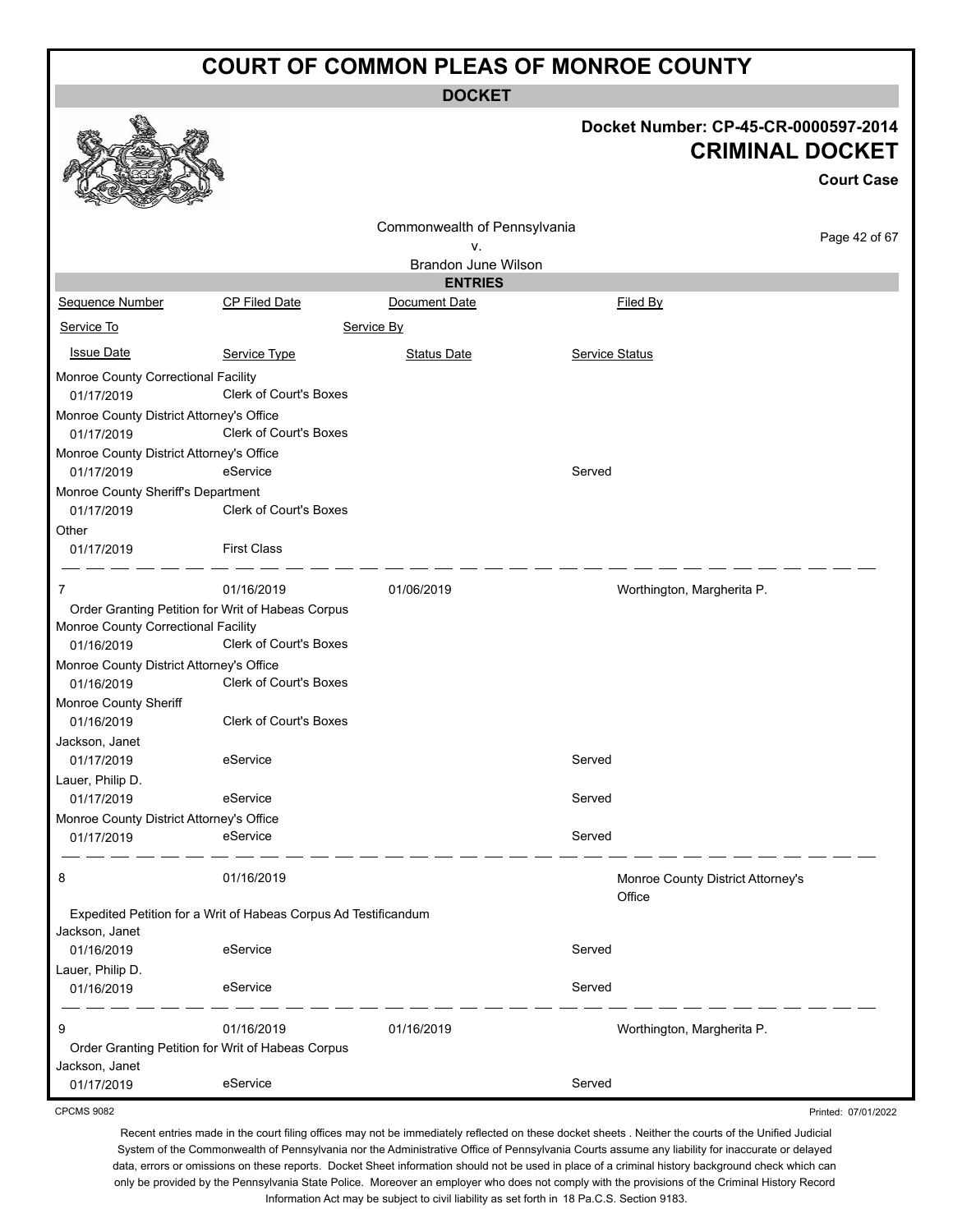**DOCKET**

|                                                        |                               |                                  | Docket Number: CP-45-CR-0000597-2014 | <b>CRIMINAL DOCKET</b><br><b>Court Case</b> |
|--------------------------------------------------------|-------------------------------|----------------------------------|--------------------------------------|---------------------------------------------|
|                                                        |                               | Commonwealth of Pennsylvania     |                                      | Page 43 of 67                               |
|                                                        |                               | ٧.<br><b>Brandon June Wilson</b> |                                      |                                             |
|                                                        |                               | <b>ENTRIES</b>                   |                                      |                                             |
| Sequence Number                                        | <b>CP Filed Date</b>          | Document Date                    | Filed By                             |                                             |
| Service To                                             |                               | Service By                       |                                      |                                             |
| <b>Issue Date</b>                                      | Service Type                  | <b>Status Date</b>               | <b>Service Status</b>                |                                             |
| Lauer, Philip D.<br>01/17/2019                         | eService                      |                                  | Served                               |                                             |
| Monroe County Correctional Facility<br>01/17/2019      | Clerk of Court's Boxes        |                                  |                                      |                                             |
| Monroe County District Attorney's Office<br>01/17/2019 | <b>Clerk of Court's Boxes</b> |                                  |                                      |                                             |
| Monroe County District Attorney's Office<br>01/17/2019 | eService                      |                                  | Served                               |                                             |
| Monroe County Sheriff's Department<br>01/17/2019       | <b>Clerk of Court's Boxes</b> |                                  |                                      |                                             |
| Other<br>01/17/2019                                    | <b>First Class</b>            |                                  |                                      |                                             |
| Worthington, Margherita P.<br>01/17/2019               | Clerk of Court's Boxes        |                                  |                                      |                                             |
| 1                                                      | 01/18/2019                    |                                  | Jackson, Janet<br>Jackson, Janet     |                                             |
| Defendant Brandon Willson's Motion in Limine           |                               |                                  |                                      |                                             |
| Lauer, Philip D.                                       |                               |                                  |                                      |                                             |
| 01/18/2019<br>Monroe County District Attorney's Office | eService                      |                                  | Served                               |                                             |
| 01/18/2019                                             | eNotice                       |                                  | Notified                             |                                             |
| 1                                                      | 01/25/2019                    |                                  | Worthington, Margherita P.           |                                             |
| Jury Impaneled<br>Jackson, Janet                       |                               |                                  |                                      |                                             |
| 01/25/2019                                             | eService                      |                                  | Served                               |                                             |
| Lauer, Philip D.                                       |                               |                                  |                                      |                                             |
| 01/25/2019                                             | eService                      |                                  | Served                               |                                             |
| Monroe County District Attorney's Office               |                               |                                  |                                      |                                             |
| 01/25/2019                                             | eService                      |                                  | Served                               |                                             |
| 1                                                      | 01/28/2019                    | 01/25/2019                       | Worthington, Margherita P.           |                                             |
| Order Granting Motion for Directed Verdict             |                               |                                  |                                      |                                             |
| Jackson, Janet                                         |                               |                                  |                                      |                                             |
| 01/29/2019                                             | <b>First Class</b>            |                                  |                                      |                                             |
| Jackson, Janet<br>01/29/2019                           | eService                      |                                  | Served                               |                                             |
| <b>CPCMS 9082</b>                                      |                               |                                  |                                      | Printed: 07/01/2022                         |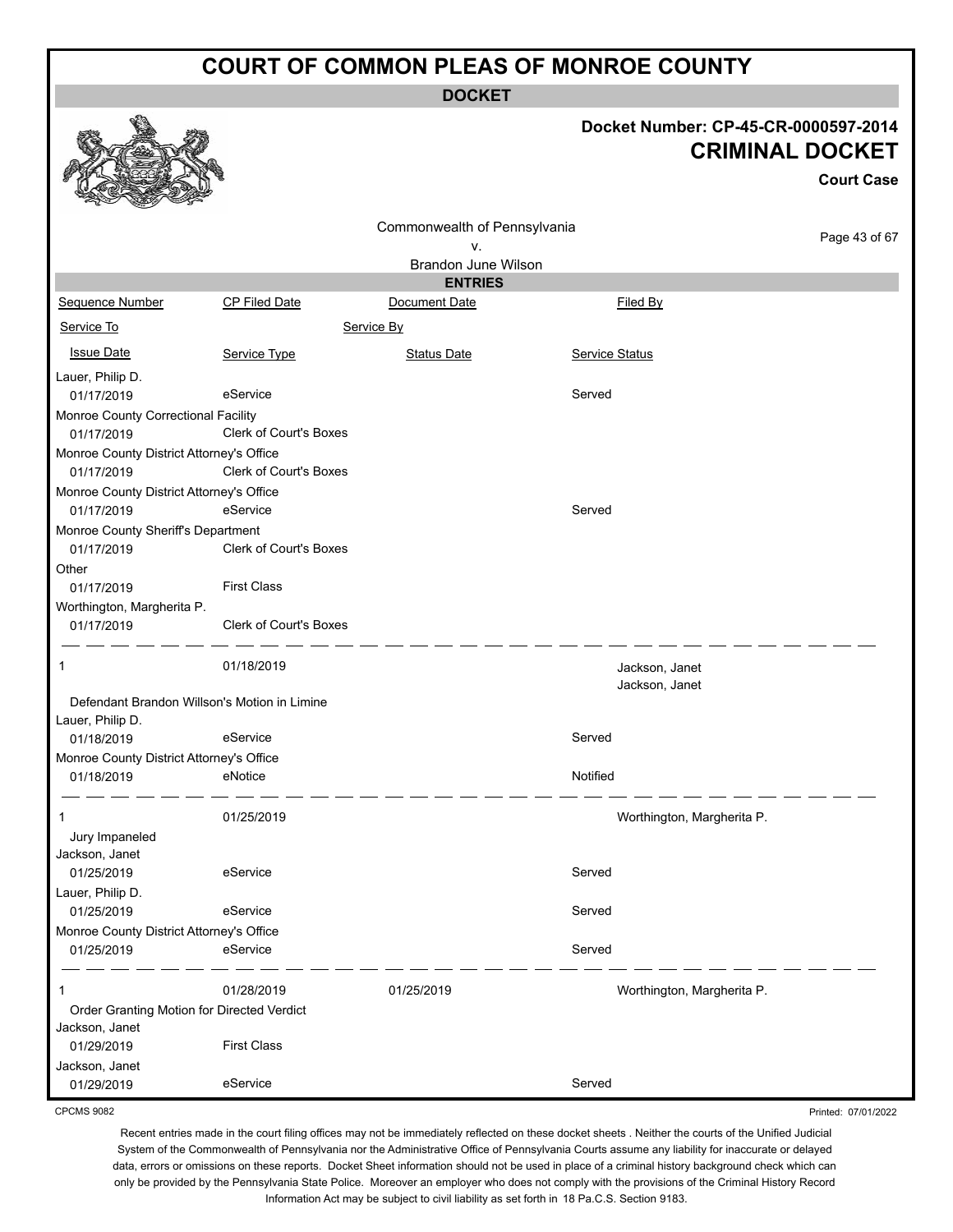**DOCKET**

|                                                        |                               |                                              |                       | Docket Number: CP-45-CR-0000597-2014<br><b>CRIMINAL DOCKET</b><br><b>Court Case</b> |
|--------------------------------------------------------|-------------------------------|----------------------------------------------|-----------------------|-------------------------------------------------------------------------------------|
|                                                        |                               | Commonwealth of Pennsylvania                 |                       | Page 44 of 67                                                                       |
|                                                        |                               | ν.                                           |                       |                                                                                     |
|                                                        |                               | <b>Brandon June Wilson</b><br><b>ENTRIES</b> |                       |                                                                                     |
| Sequence Number                                        | CP Filed Date                 | Document Date                                | Filed By              |                                                                                     |
| Service To                                             |                               | Service By                                   |                       |                                                                                     |
| <b>Issue Date</b>                                      | Service Type                  | <b>Status Date</b>                           | <b>Service Status</b> |                                                                                     |
| Lauer, Philip D.<br>01/29/2019                         | eService                      |                                              | Served                |                                                                                     |
| Monroe County Correctional Facility<br>01/29/2019      | Clerk of Court's Boxes        |                                              |                       |                                                                                     |
| Monroe County Court Administration<br>01/29/2019       | <b>Clerk of Court's Boxes</b> |                                              |                       |                                                                                     |
| Monroe County District Attorney's Office<br>01/29/2019 | Clerk of Court's Boxes        |                                              |                       |                                                                                     |
| Monroe County District Attorney's Office<br>01/29/2019 | eService                      |                                              | Served                |                                                                                     |
| Monroe County Sheriff's Department<br>01/29/2019       | Clerk of Court's Boxes        |                                              |                       |                                                                                     |
| 1                                                      | 03/20/2019                    |                                              |                       | Jackson, Janet<br>Jackson, Janet                                                    |
| Motion for Counsel Fees<br>Lauer, Philip D.            |                               |                                              |                       |                                                                                     |
| 03/20/2019                                             | eService                      |                                              | Served                |                                                                                     |
| Monroe County District Attorney's Office               |                               |                                              |                       |                                                                                     |
| 03/20/2019                                             | eService                      |                                              | Served                |                                                                                     |
|                                                        | 03/21/2019                    | 03/21/2019                                   |                       | Worthington, Margherita P.                                                          |
| Order Granting Motion for Payment<br>Jackson, Janet    |                               |                                              |                       |                                                                                     |
| 03/21/2019                                             | eService                      |                                              | Served                |                                                                                     |
| Lauer, Philip D.                                       |                               |                                              |                       |                                                                                     |
| 03/21/2019                                             | eService                      |                                              | Served                |                                                                                     |
| Monroe County District Attorney's Office               |                               |                                              |                       |                                                                                     |
| 03/21/2019                                             | eService                      |                                              | Served                |                                                                                     |
| 1                                                      | 04/09/2019                    |                                              | Office                | Monroe County District Attorney's                                                   |
| Petition for Writ of Habeas Corpus<br>Jackson, Janet   |                               |                                              |                       |                                                                                     |
| 04/09/2019                                             | eService                      |                                              | Served                |                                                                                     |
| Lauer, Philip D.                                       |                               |                                              |                       |                                                                                     |
| 04/09/2019                                             | eService                      |                                              | Served                |                                                                                     |

CPCMS 9082

Recent entries made in the court filing offices may not be immediately reflected on these docket sheets . Neither the courts of the Unified Judicial System of the Commonwealth of Pennsylvania nor the Administrative Office of Pennsylvania Courts assume any liability for inaccurate or delayed data, errors or omissions on these reports. Docket Sheet information should not be used in place of a criminal history background check which can only be provided by the Pennsylvania State Police. Moreover an employer who does not comply with the provisions of the Criminal History Record Information Act may be subject to civil liability as set forth in 18 Pa.C.S. Section 9183.

Printed: 07/01/2022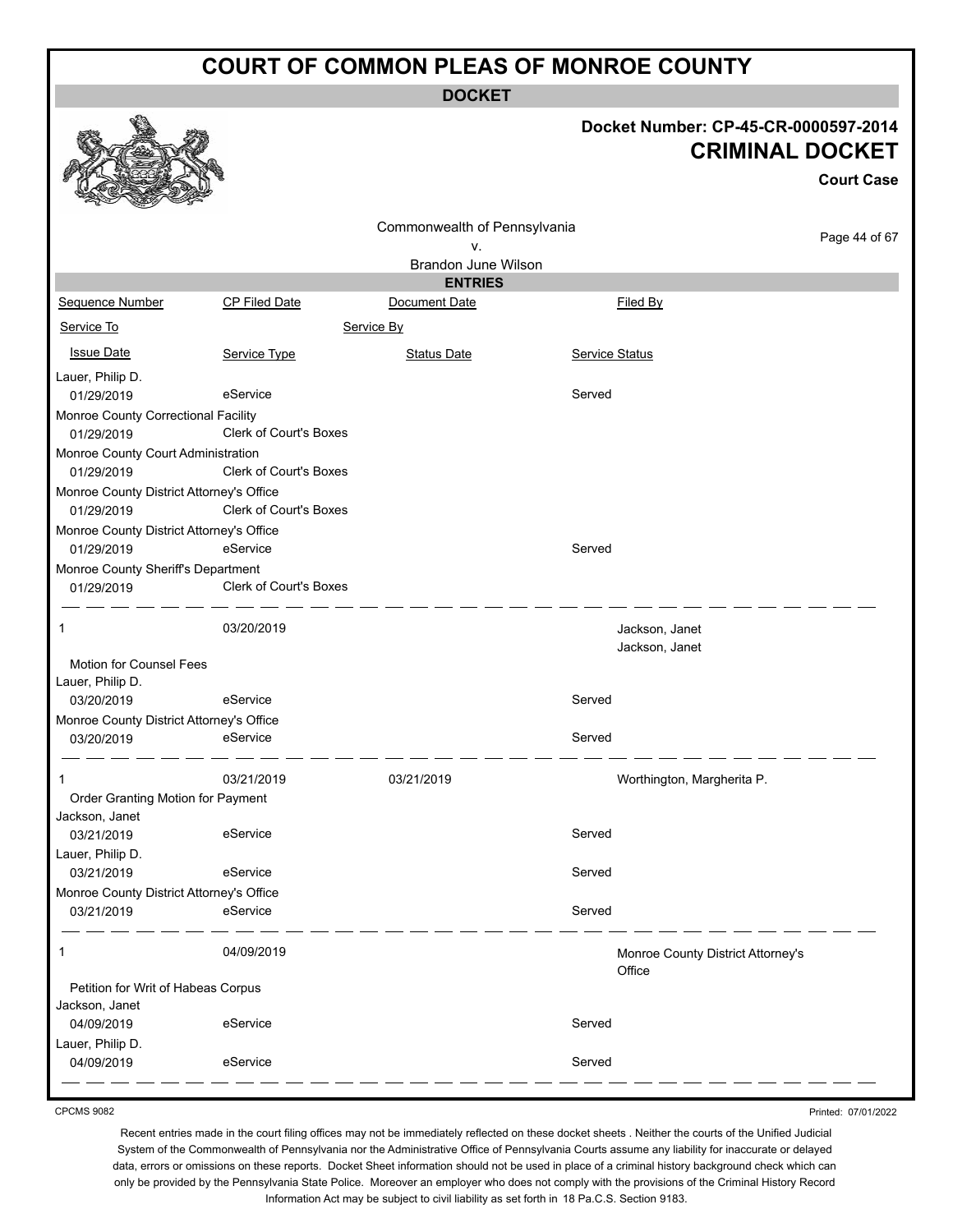**DOCKET**

#### **Docket Number: CP-45-CR-0000597-2014 CRIMINAL DOCKET**

**Court Case**

| Commonwealth of Pennsylvania<br>٧.       |                                                   |                     | Page 45 of 67              |  |
|------------------------------------------|---------------------------------------------------|---------------------|----------------------------|--|
|                                          |                                                   | Brandon June Wilson |                            |  |
|                                          |                                                   | <b>ENTRIES</b>      |                            |  |
| Sequence Number                          | CP Filed Date                                     | Document Date       | Filed By                   |  |
| Service To                               |                                                   | Service By          |                            |  |
|                                          |                                                   |                     |                            |  |
| <b>Issue Date</b>                        | Service Type                                      | <b>Status Date</b>  | Service Status             |  |
| 1                                        | 04/10/2019                                        |                     | Worthington, Margherita P. |  |
|                                          | Order Granting Petition for Writ of Habeas Corpus |                     |                            |  |
| Monroe County District Attorney's Office |                                                   |                     |                            |  |
| 04/11/2019                               | <b>Clerk of Court's Boxes</b>                     |                     |                            |  |
| Monroe County Sheriff                    |                                                   |                     |                            |  |
| 04/11/2019                               | Clerk of Court's Boxes                            |                     |                            |  |
| Other                                    |                                                   |                     |                            |  |
| 04/11/2019                               | <b>First Class</b>                                |                     |                            |  |
| Jackson, Janet                           |                                                   |                     |                            |  |
| 04/12/2019                               | eService                                          |                     | Served                     |  |
| Lauer, Philip D.                         |                                                   |                     |                            |  |
| 04/12/2019                               | eService                                          |                     | Served                     |  |
| Monroe County District Attorney's Office |                                                   |                     |                            |  |
| 04/12/2019                               | eService                                          |                     | Served                     |  |
|                                          | 04/16/2019                                        |                     | Worthington, Margherita P. |  |
| Order - Sentence/Penalty Imposed         |                                                   |                     |                            |  |
| Jackson, Janet                           |                                                   |                     |                            |  |
| 04/17/2019                               | <b>First Class</b>                                |                     |                            |  |
| Monroe County Correctional Facility      |                                                   |                     |                            |  |
| 04/17/2019                               | Clerk of Court's Boxes                            |                     |                            |  |
| Monroe County Court Administration       |                                                   |                     |                            |  |
| 04/17/2019                               | Clerk of Court's Boxes                            |                     |                            |  |
| Monroe County District Attorney's Office |                                                   |                     |                            |  |
| 04/17/2019                               | <b>Clerk of Court's Boxes</b>                     |                     |                            |  |
| Monroe County Probation Department       |                                                   |                     |                            |  |
| 04/17/2019                               | Clerk of Court's Boxes                            |                     |                            |  |
| Monroe County Sheriff's Department       |                                                   |                     |                            |  |
| 04/17/2019                               | Clerk of Court's Boxes                            |                     |                            |  |
| Jackson, Janet                           |                                                   |                     |                            |  |
| 04/23/2019                               | eService                                          |                     | Served                     |  |
| Lauer, Philip D.                         |                                                   |                     |                            |  |
| 04/23/2019                               | eService                                          |                     | Served                     |  |
| Monroe County District Attorney's Office |                                                   |                     |                            |  |
| 04/23/2019                               | eService                                          |                     | Served                     |  |
|                                          |                                                   |                     |                            |  |

CPCMS 9082

Printed: 07/01/2022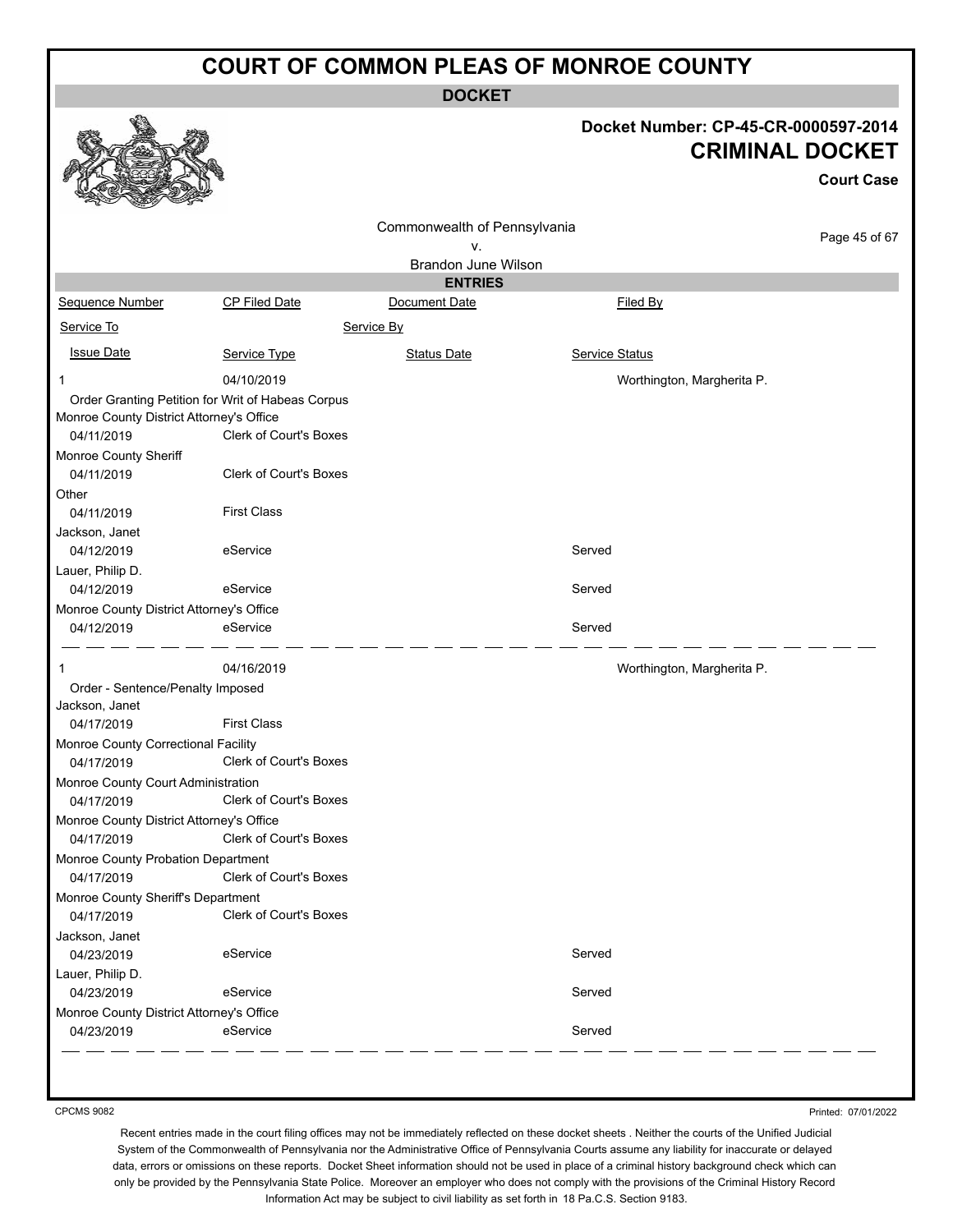**DOCKET**

#### **Docket Number: CP-45-CR-0000597-2014 CRIMINAL DOCKET**

**Court Case**

|                                            |                                                                                        |                              |                | <b>Court Case</b>                  |
|--------------------------------------------|----------------------------------------------------------------------------------------|------------------------------|----------------|------------------------------------|
|                                            |                                                                                        | Commonwealth of Pennsylvania |                | Page 46 of 67                      |
|                                            |                                                                                        | ν.                           |                |                                    |
|                                            |                                                                                        | <b>Brandon June Wilson</b>   |                |                                    |
|                                            |                                                                                        | <b>ENTRIES</b>               |                |                                    |
| Sequence Number                            | <b>CP Filed Date</b>                                                                   | Document Date                |                | Filed By                           |
| Service To                                 |                                                                                        | Service By                   |                |                                    |
| <b>Issue Date</b>                          | Service Type                                                                           | <b>Status Date</b>           | Service Status |                                    |
| $\mathbf 1$                                | 04/17/2019                                                                             |                              |                | Monroe County Sheriff's Department |
| Sheriff's Return<br>Jackson, Janet         |                                                                                        |                              |                |                                    |
| 05/21/2019                                 | eService                                                                               |                              | Served         |                                    |
| Lauer, Philip D.                           |                                                                                        |                              |                |                                    |
| 05/21/2019                                 | eService                                                                               |                              | Served         |                                    |
| Monroe County District Attorney's Office   |                                                                                        |                              |                |                                    |
| 05/21/2019                                 | eService                                                                               |                              | Served         |                                    |
| 2                                          | 04/17/2019                                                                             |                              |                | Worthington, Margherita P.         |
|                                            | Order Presentence Investigation Report shall be SEALED to Preserve its Confidentiality |                              |                |                                    |
| Jackson, Janet                             |                                                                                        |                              |                |                                    |
| 04/17/2019                                 | <b>First Class</b>                                                                     |                              |                |                                    |
| Monroe County Court Administration         |                                                                                        |                              |                |                                    |
| 04/17/2019                                 | Clerk of Court's Boxes                                                                 |                              |                |                                    |
| Monroe County District Attorney's Office   |                                                                                        |                              |                |                                    |
| 04/17/2019                                 | Clerk of Court's Boxes                                                                 |                              |                |                                    |
| Monroe County Probation Department         |                                                                                        |                              |                |                                    |
| 04/17/2019                                 | Clerk of Court's Boxes                                                                 |                              |                |                                    |
| Jackson, Janet                             |                                                                                        |                              |                |                                    |
| 04/18/2019                                 | eService                                                                               |                              | Served         |                                    |
| Lauer, Philip D.                           |                                                                                        |                              |                |                                    |
| 04/18/2019                                 | eService                                                                               |                              | Served         |                                    |
| Monroe County District Attorney's Office   |                                                                                        |                              |                |                                    |
| 04/18/2019                                 | eService                                                                               |                              | Served         |                                    |
| 1                                          | 04/25/2019                                                                             |                              |                | Jackson, Janet<br>Jackson, Janet   |
| Motion for Transcripts                     |                                                                                        |                              |                |                                    |
| Lauer, Philip D.                           |                                                                                        |                              |                |                                    |
| 04/25/2019                                 | eService                                                                               |                              | Served         |                                    |
| Monroe County District Attorney's Office   |                                                                                        |                              |                |                                    |
| 04/25/2019                                 | eNotice                                                                                |                              | Notified       |                                    |
| 2                                          | 04/25/2019                                                                             |                              |                | Jackson, Janet<br>Jackson, Janet   |
| Motion for Transcripts<br>Lauer, Philip D. |                                                                                        |                              |                |                                    |

CPCMS 9082

Printed: 07/01/2022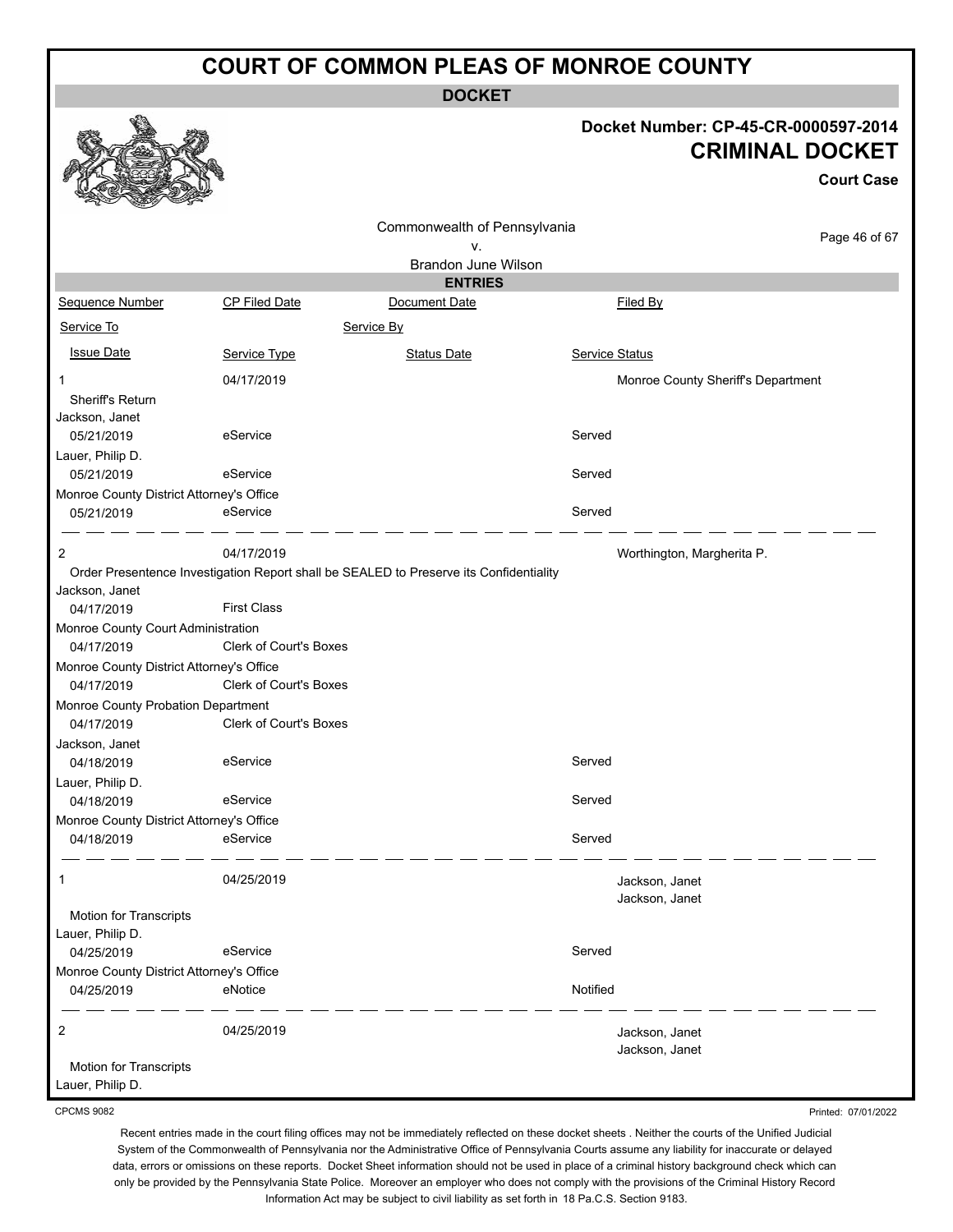**DOCKET**

|                                                        |                               | <b>DOCKET</b>                |                            |                                                                |
|--------------------------------------------------------|-------------------------------|------------------------------|----------------------------|----------------------------------------------------------------|
|                                                        |                               |                              |                            | Docket Number: CP-45-CR-0000597-2014<br><b>CRIMINAL DOCKET</b> |
|                                                        |                               |                              |                            | <b>Court Case</b>                                              |
|                                                        |                               |                              |                            |                                                                |
|                                                        |                               | Commonwealth of Pennsylvania |                            | Page 47 of 67                                                  |
|                                                        |                               | ٧.<br>Brandon June Wilson    |                            |                                                                |
|                                                        |                               | <b>ENTRIES</b>               |                            |                                                                |
| Sequence Number                                        | CP Filed Date                 | Document Date                | Filed By                   |                                                                |
| Service To                                             |                               | Service By                   |                            |                                                                |
| <b>Issue Date</b>                                      | Service Type                  | <b>Status Date</b>           | Service Status             |                                                                |
| 04/25/2019                                             | eService                      |                              | Served                     |                                                                |
| Monroe County District Attorney's Office               |                               |                              |                            |                                                                |
| 04/25/2019                                             | eNotice                       |                              | Notified                   |                                                                |
|                                                        | 04/26/2019                    |                              | Worthington, Margherita P. |                                                                |
| Order to Transcribe Notes of Testimony                 |                               |                              |                            |                                                                |
| Jackson, Janet<br>04/26/2019                           | <b>First Class</b>            |                              |                            |                                                                |
| Monroe County Court Administration<br>04/26/2019       | Clerk of Court's Boxes        |                              |                            |                                                                |
| Monroe County Court Reporters                          |                               |                              |                            |                                                                |
| 04/26/2019                                             | Clerk of Court's Boxes        |                              |                            |                                                                |
| Monroe County District Attorney's Office<br>04/26/2019 | <b>Clerk of Court's Boxes</b> |                              |                            |                                                                |
| Jackson, Janet                                         |                               |                              |                            |                                                                |
| 04/29/2019                                             | eService                      |                              | Served                     |                                                                |
| Lauer, Philip D.                                       |                               |                              |                            |                                                                |
| 04/29/2019                                             | eService                      |                              | Served                     |                                                                |
| Monroe County District Attorney's Office               |                               |                              |                            |                                                                |
| 04/29/2019                                             | eService                      |                              | Served                     |                                                                |
| 2                                                      | 04/26/2019                    |                              | Worthington, Margherita P. |                                                                |
| Order to Transcribe Notes of Testimony                 |                               |                              |                            |                                                                |
| Jackson, Janet                                         |                               |                              |                            |                                                                |
| 04/26/2019                                             | <b>First Class</b>            |                              |                            |                                                                |
| Monroe County Court Administration<br>04/26/2019       | Clerk of Court's Boxes        |                              |                            |                                                                |
| Monroe County Court Reporters                          |                               |                              |                            |                                                                |
| 04/26/2019                                             | Clerk of Court's Boxes        |                              |                            |                                                                |
| Monroe County District Attorney's Office               |                               |                              |                            |                                                                |
| 04/26/2019                                             | <b>Clerk of Court's Boxes</b> |                              |                            |                                                                |
| Jackson, Janet<br>04/29/2019                           | eService                      |                              | Served                     |                                                                |
| Lauer, Philip D.                                       |                               |                              |                            |                                                                |
| 04/29/2019                                             | eService                      |                              | Served                     |                                                                |
| Monroe County District Attorney's Office               |                               |                              |                            |                                                                |
| 04/29/2019                                             | eService                      |                              | Served                     |                                                                |
|                                                        |                               |                              |                            |                                                                |

CPCMS 9082

Printed: 07/01/2022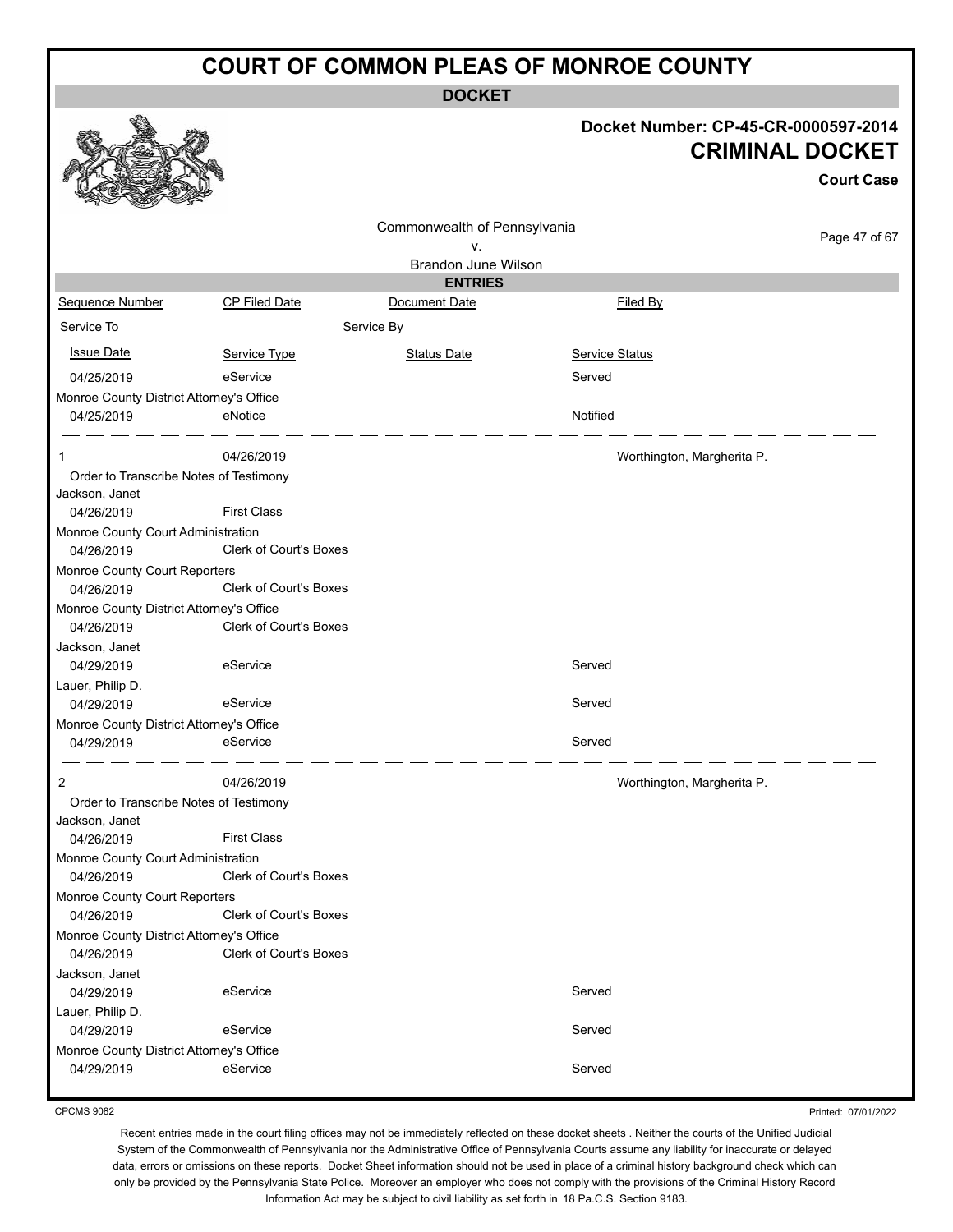**DOCKET**

#### **Docket Number: CP-45-CR-0000597-2014 CRIMINAL DOCKET**

**Court Case**

|                                                            |                      | Commonwealth of Pennsylvania |                            |                                    |
|------------------------------------------------------------|----------------------|------------------------------|----------------------------|------------------------------------|
|                                                            |                      | ٧.                           |                            | Page 48 of 67                      |
|                                                            |                      | Brandon June Wilson          |                            |                                    |
|                                                            |                      | <b>ENTRIES</b>               |                            |                                    |
| Sequence Number                                            | <b>CP Filed Date</b> | Document Date                | Filed By                   |                                    |
| Service To                                                 |                      | Service By                   |                            |                                    |
| <b>Issue Date</b>                                          | Service Type         | <b>Status Date</b>           | Service Status             |                                    |
| 1                                                          | 04/30/2019           |                              |                            | Monroe County Probation Department |
| Guideline Sentence Form                                    |                      |                              |                            |                                    |
| Jackson, Janet<br>05/02/2019                               | eService             |                              | Served                     |                                    |
| Lauer, Philip D.                                           |                      |                              |                            |                                    |
| 05/02/2019                                                 | eService             |                              | Served                     |                                    |
| Monroe County District Attorney's Office                   |                      |                              |                            |                                    |
| 05/02/2019                                                 | eService             |                              | Served                     |                                    |
| 1                                                          | 05/10/2019           |                              |                            | Monroe County Court Reporters      |
| Notice of Completion of Transcript                         |                      |                              |                            |                                    |
| Jackson, Janet                                             |                      |                              |                            |                                    |
| 05/11/2019                                                 | eService             |                              | Served                     |                                    |
| Lauer, Philip D.<br>05/11/2019                             | eService             |                              | Served                     |                                    |
| Monroe County District Attorney's Office                   |                      |                              |                            |                                    |
| 05/11/2019                                                 | eService             |                              | Served                     |                                    |
| 2                                                          | 05/10/2019           |                              |                            | Monroe County Court Reporters      |
| Transcript of Proceedings Filed 1/8/19<br>Jackson, Janet   |                      |                              |                            |                                    |
| 05/13/2019                                                 | eService             |                              | Served                     |                                    |
| Lauer, Philip D.                                           |                      |                              |                            |                                    |
| 05/13/2019                                                 | eService             |                              | Served                     |                                    |
| Monroe County District Attorney's Office                   |                      |                              |                            |                                    |
| 05/13/2019                                                 | eService             |                              | Served                     |                                    |
| 1                                                          | 05/14/2019           |                              | Jackson, Janet             |                                    |
| Notice of Appeal to the Superior Court<br>Lauer, Philip D. |                      |                              |                            |                                    |
| 05/14/2019                                                 | eService             |                              | Served                     |                                    |
| Monroe County District Attorney's Office                   |                      |                              |                            |                                    |
| 05/14/2019                                                 | eService             |                              | Served                     |                                    |
|                                                            | 05/15/2019           |                              | Worthington, Margherita P. |                                    |
| Order Granting Motion for Transcripts                      |                      |                              |                            |                                    |

CPCMS 9082

Printed: 07/01/2022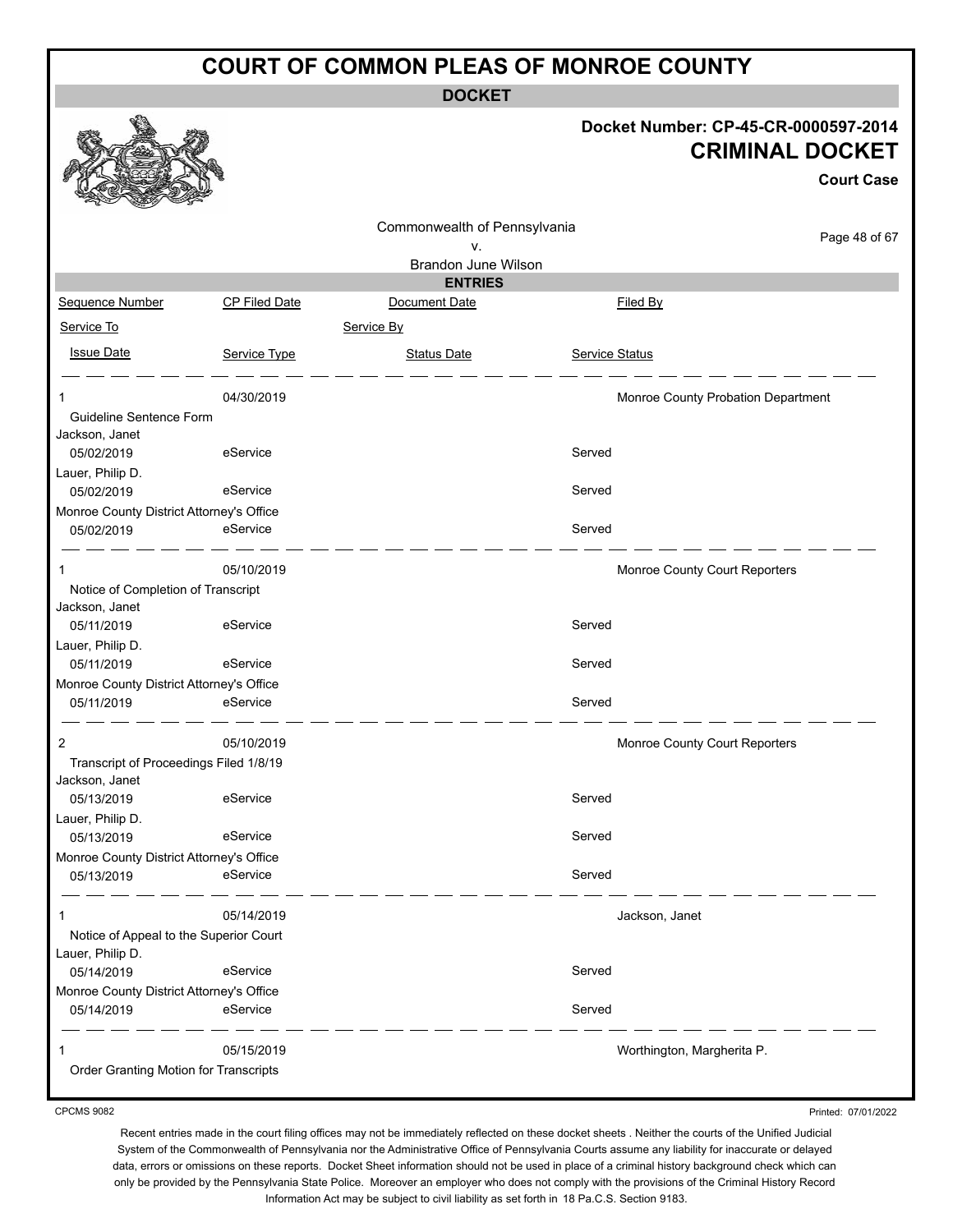**DOCKET**

#### **Docket Number: CP-45-CR-0000597-2014 CRIMINAL DOCKET**

**Court Case**

Printed: 07/01/2022

| n<br><b>READY</b><br>Controller of the Controller                    |                               |                              |                            |               |
|----------------------------------------------------------------------|-------------------------------|------------------------------|----------------------------|---------------|
|                                                                      |                               | Commonwealth of Pennsylvania |                            | Page 49 of 67 |
|                                                                      |                               | ٧.                           |                            |               |
|                                                                      |                               | Brandon June Wilson          |                            |               |
|                                                                      |                               | <b>ENTRIES</b>               |                            |               |
| Sequence Number                                                      | <b>CP Filed Date</b>          | Document Date                | Filed By                   |               |
| Service To                                                           |                               | Service By                   |                            |               |
| <b>Issue Date</b>                                                    | Service Type                  | <b>Status Date</b>           | <b>Service Status</b>      |               |
| Jackson, Janet                                                       |                               |                              |                            |               |
| 05/17/2019                                                           | <b>First Class</b>            |                              |                            |               |
| Jackson, Janet                                                       |                               |                              |                            |               |
| 05/17/2019                                                           | eService                      |                              | Served                     |               |
| Lauer, Philip D.                                                     |                               |                              |                            |               |
| 05/17/2019                                                           | eService                      |                              | Served                     |               |
| Monroe County Court Administration                                   |                               |                              |                            |               |
| 05/17/2019                                                           | Clerk of Court's Boxes        |                              |                            |               |
| Monroe County Court Reporters                                        |                               |                              |                            |               |
| 05/17/2019                                                           | <b>Clerk of Court's Boxes</b> |                              |                            |               |
| Monroe County District Attorney's Office                             |                               |                              |                            |               |
| 05/17/2019                                                           | <b>Clerk of Court's Boxes</b> |                              |                            |               |
| Monroe County District Attorney's Office                             |                               |                              |                            |               |
| 05/17/2019                                                           | eService                      |                              | Served                     |               |
|                                                                      |                               |                              |                            |               |
| $\overline{2}$                                                       | 05/15/2019                    |                              | Worthington, Margherita P. |               |
| Order Granting Transcription of Sentencing 4/16/19<br>Jackson, Janet |                               |                              |                            |               |
| 05/16/2019                                                           | <b>First Class</b>            |                              |                            |               |
| Monroe County Court Administration                                   |                               |                              |                            |               |
| 05/16/2019                                                           | Clerk of Court's Boxes        |                              |                            |               |
| Monroe County Court Reporters                                        |                               |                              |                            |               |
| 05/16/2019                                                           | <b>Clerk of Court's Boxes</b> |                              |                            |               |
| Monroe County District Attorney's Office                             |                               |                              |                            |               |
| 05/16/2019                                                           | Clerk of Court's Boxes        |                              |                            |               |
| Jackson, Janet                                                       |                               |                              |                            |               |
| 05/17/2019                                                           | eService                      |                              | Served                     |               |
| Lauer, Philip D.                                                     |                               |                              |                            |               |
| 05/17/2019                                                           | eService                      |                              | Served                     |               |
| Monroe County District Attorney's Office                             |                               |                              |                            |               |
| 05/17/2019                                                           | eService                      |                              | Served                     |               |
|                                                                      |                               |                              |                            |               |
| 3                                                                    | 05/15/2019                    |                              | Worthington, Margherita P. |               |
| Concise Statement Order                                              |                               |                              |                            |               |
| Jackson, Janet                                                       |                               |                              |                            |               |
| 05/16/2019                                                           | <b>Attorney Box</b>           |                              |                            |               |
| Monroe County District Attorney's Office                             |                               |                              |                            |               |
|                                                                      |                               |                              |                            |               |

CPCMS 9082

Recent entries made in the court filing offices may not be immediately reflected on these docket sheets . Neither the courts of the Unified Judicial System of the Commonwealth of Pennsylvania nor the Administrative Office of Pennsylvania Courts assume any liability for inaccurate or delayed data, errors or omissions on these reports. Docket Sheet information should not be used in place of a criminal history background check which can

only be provided by the Pennsylvania State Police. Moreover an employer who does not comply with the provisions of the Criminal History Record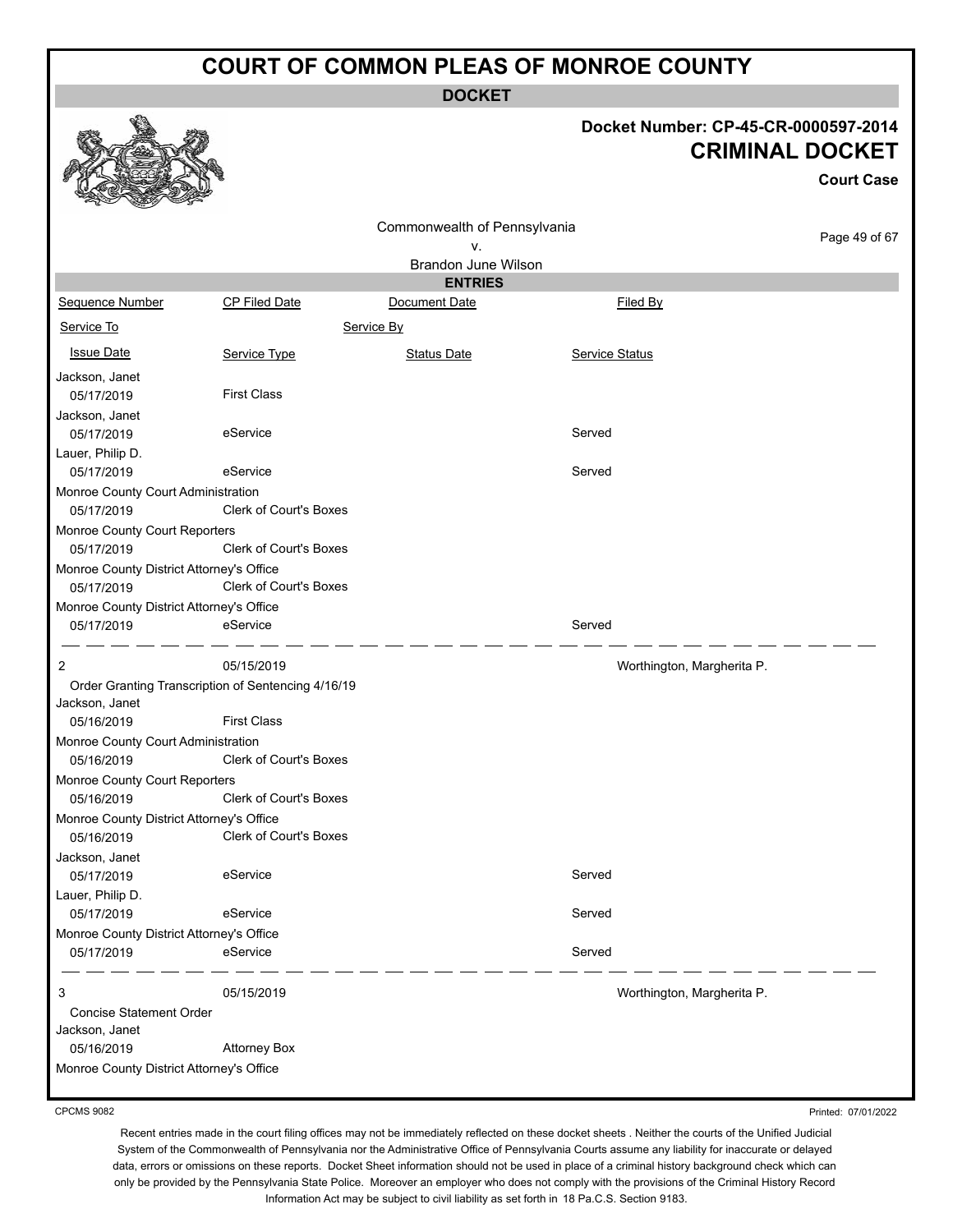**DOCKET**

#### **Docket Number: CP-45-CR-0000597-2014 CRIMINAL DOCKET**

**Court Case**

|                                          |                               | Commonwealth of Pennsylvania |                |                               |               |
|------------------------------------------|-------------------------------|------------------------------|----------------|-------------------------------|---------------|
|                                          |                               | ٧.                           |                |                               | Page 50 of 67 |
|                                          |                               | Brandon June Wilson          |                |                               |               |
|                                          |                               | <b>ENTRIES</b>               |                |                               |               |
| Sequence Number                          | <b>CP Filed Date</b>          | Document Date                |                | Filed By                      |               |
| Service To                               |                               | Service By                   |                |                               |               |
| <b>Issue Date</b>                        | Service Type                  | <b>Status Date</b>           | Service Status |                               |               |
| 05/16/2019                               | <b>Clerk of Court's Boxes</b> |                              |                |                               |               |
| Superior Court of Pennsylvania -         |                               |                              |                |                               |               |
| Eastern District                         |                               |                              |                |                               |               |
| 05/16/2019                               | <b>First Class</b>            |                              |                |                               |               |
| Jackson, Janet                           |                               |                              |                |                               |               |
| 05/17/2019                               | eService                      |                              | Served         |                               |               |
| Lauer, Philip D.                         |                               |                              |                |                               |               |
| 05/17/2019                               | eService                      |                              | Served         |                               |               |
| Monroe County District Attorney's Office |                               |                              |                |                               |               |
| 05/17/2019                               | eService                      |                              | Served         |                               |               |
|                                          |                               |                              |                |                               |               |
| 1                                        | 05/17/2019                    |                              |                | Monroe County Court Reporters |               |
| Notice of Completion of Transcript       |                               |                              |                |                               |               |
| Jackson, Janet                           |                               |                              |                |                               |               |
| 05/17/2019                               | eService                      |                              | Served         |                               |               |
| Lauer, Philip D.                         |                               |                              |                |                               |               |
| 05/17/2019                               | eService                      |                              | Served         |                               |               |
| Monroe County District Attorney's Office |                               |                              |                |                               |               |
| 05/17/2019                               | eService                      |                              | Served         |                               |               |
|                                          |                               |                              |                |                               |               |
| $\overline{2}$                           | 05/17/2019                    |                              |                | Monroe County Court Reporters |               |
| Transcript of Proceedings of 4/16/19     |                               |                              |                |                               |               |
| Jackson, Janet                           |                               |                              |                |                               |               |
| 05/17/2019                               | eService                      |                              | Served         |                               |               |
| Lauer, Philip D.                         |                               |                              |                |                               |               |
| 05/17/2019                               | eService                      |                              | Served         |                               |               |
| Monroe County District Attorney's Office |                               |                              |                |                               |               |
| 05/17/2019                               | eService                      |                              | Served         |                               |               |
|                                          |                               |                              |                |                               |               |
| 3                                        | 05/17/2019                    |                              |                | Monroe County Court Reporters |               |
| <b>Exhibits Filed</b>                    |                               |                              |                |                               |               |
| Jackson, Janet                           |                               |                              |                |                               |               |
| 05/17/2019                               | eService                      |                              | Served         |                               |               |
| Lauer, Philip D.                         |                               |                              |                |                               |               |
| 05/17/2019                               | eService                      |                              | Served         |                               |               |
| Monroe County District Attorney's Office |                               |                              |                |                               |               |
| 05/17/2019                               | eService                      |                              | Served         |                               |               |
|                                          |                               |                              |                |                               |               |

CPCMS 9082

Printed: 07/01/2022

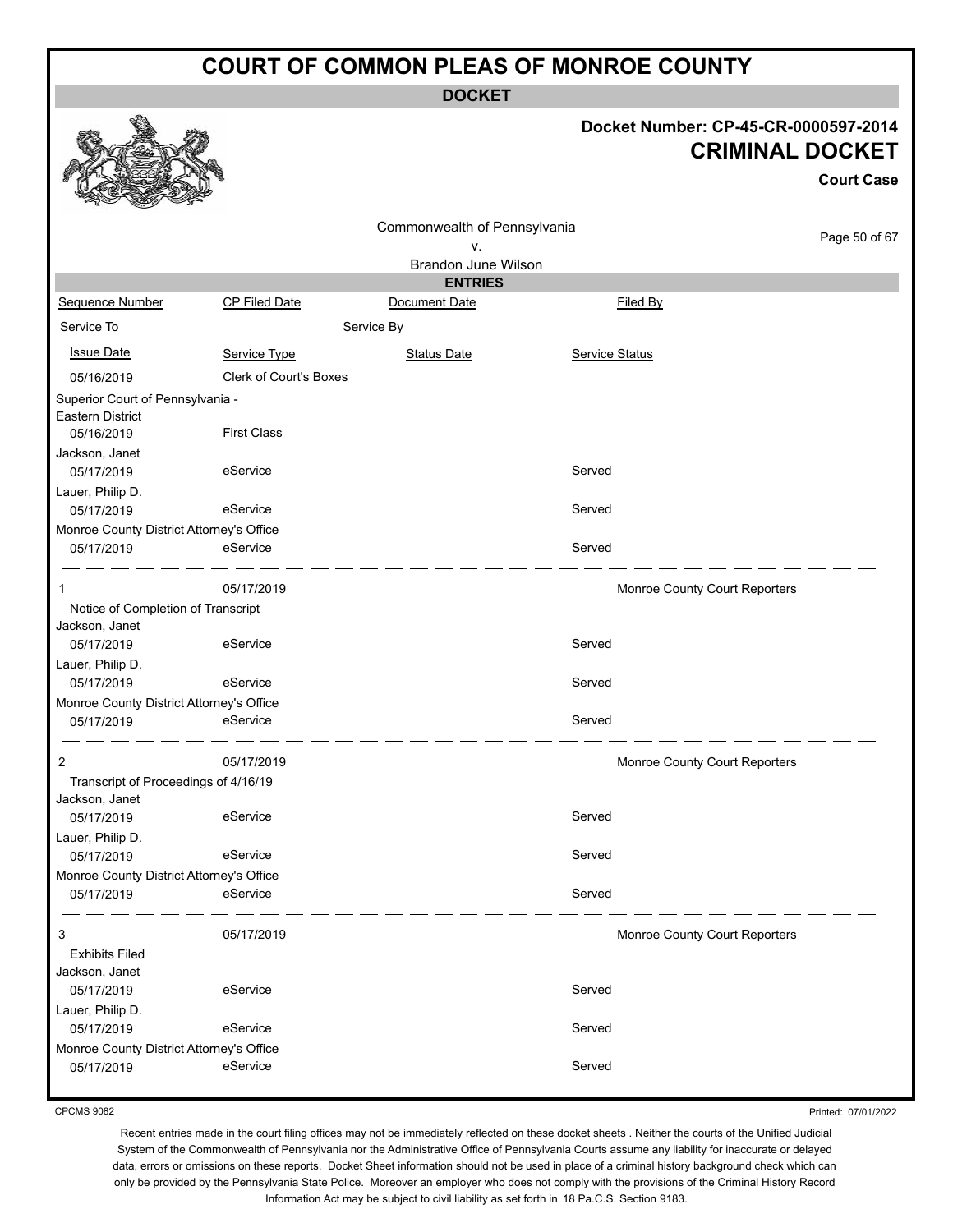**DOCKET**

#### **Docket Number: CP-45-CR-0000597-2014 CRIMINAL DOCKET**

**Court Case**

|                                          |                                                           | Commonwealth of Pennsylvania    |                               | Page 51 of 67 |
|------------------------------------------|-----------------------------------------------------------|---------------------------------|-------------------------------|---------------|
|                                          |                                                           | ٧.                              |                               |               |
|                                          |                                                           | Brandon June Wilson             |                               |               |
| Sequence Number                          | <b>CP Filed Date</b>                                      | <b>ENTRIES</b><br>Document Date | <b>Filed By</b>               |               |
|                                          |                                                           |                                 |                               |               |
| Service To                               |                                                           | Service By                      |                               |               |
| <b>Issue Date</b>                        | Service Type                                              | <b>Status Date</b>              | <b>Service Status</b>         |               |
| 1                                        | 05/29/2019                                                | 01/23/2019                      | Monroe County Court Reporters |               |
|                                          | Transcript of Proceedings Filed -Trial - January 23, 2019 |                                 |                               |               |
| Jackson, Janet                           |                                                           |                                 |                               |               |
| 05/29/2019                               | eService                                                  |                                 | Served                        |               |
| Lauer, Philip D.                         |                                                           |                                 |                               |               |
| 05/29/2019                               | eService                                                  |                                 | Served                        |               |
| Monroe County District Attorney's Office |                                                           |                                 |                               |               |
| 05/29/2019                               | eService                                                  |                                 | Served                        |               |
| 2                                        | 05/29/2019                                                |                                 | Monroe County Court Reporters |               |
|                                          | Form A: Notice of Completion of Transcript                |                                 |                               |               |
| Jackson, Janet                           |                                                           |                                 |                               |               |
| 05/29/2019                               | eService                                                  |                                 | Served                        |               |
| Lauer, Philip D.                         |                                                           |                                 |                               |               |
| 05/29/2019                               | eService                                                  |                                 | Served                        |               |
| Monroe County District Attorney's Office |                                                           |                                 |                               |               |
| 05/29/2019                               | eService                                                  |                                 | Served                        |               |
| 3                                        | 05/29/2019                                                |                                 | Monroe County Court Reporters |               |
| Notice of Completion of Transcript       |                                                           |                                 |                               |               |
| Jackson, Janet                           |                                                           |                                 |                               |               |
| 05/30/2019                               | eService                                                  |                                 | Served                        |               |
| Lauer, Philip D.                         |                                                           |                                 |                               |               |
| 05/30/2019                               | eService                                                  |                                 | Served                        |               |
| Monroe County District Attorney's Office |                                                           |                                 |                               |               |
| 05/30/2019                               | eService                                                  |                                 | Served                        |               |
| 4                                        | 05/29/2019                                                |                                 | Monroe County Court Reporters |               |
| Transcript of Proceedings Filed 1/22/19  |                                                           |                                 |                               |               |
| Jackson, Janet                           |                                                           |                                 |                               |               |
| 05/30/2019                               | eService                                                  |                                 | Served                        |               |
| Lauer, Philip D.                         |                                                           |                                 |                               |               |
| 05/30/2019                               | eService                                                  |                                 | Served                        |               |
| Monroe County District Attorney's Office |                                                           |                                 |                               |               |
| 05/30/2019                               | eService                                                  |                                 | Served                        |               |

CPCMS 9082

Printed: 07/01/2022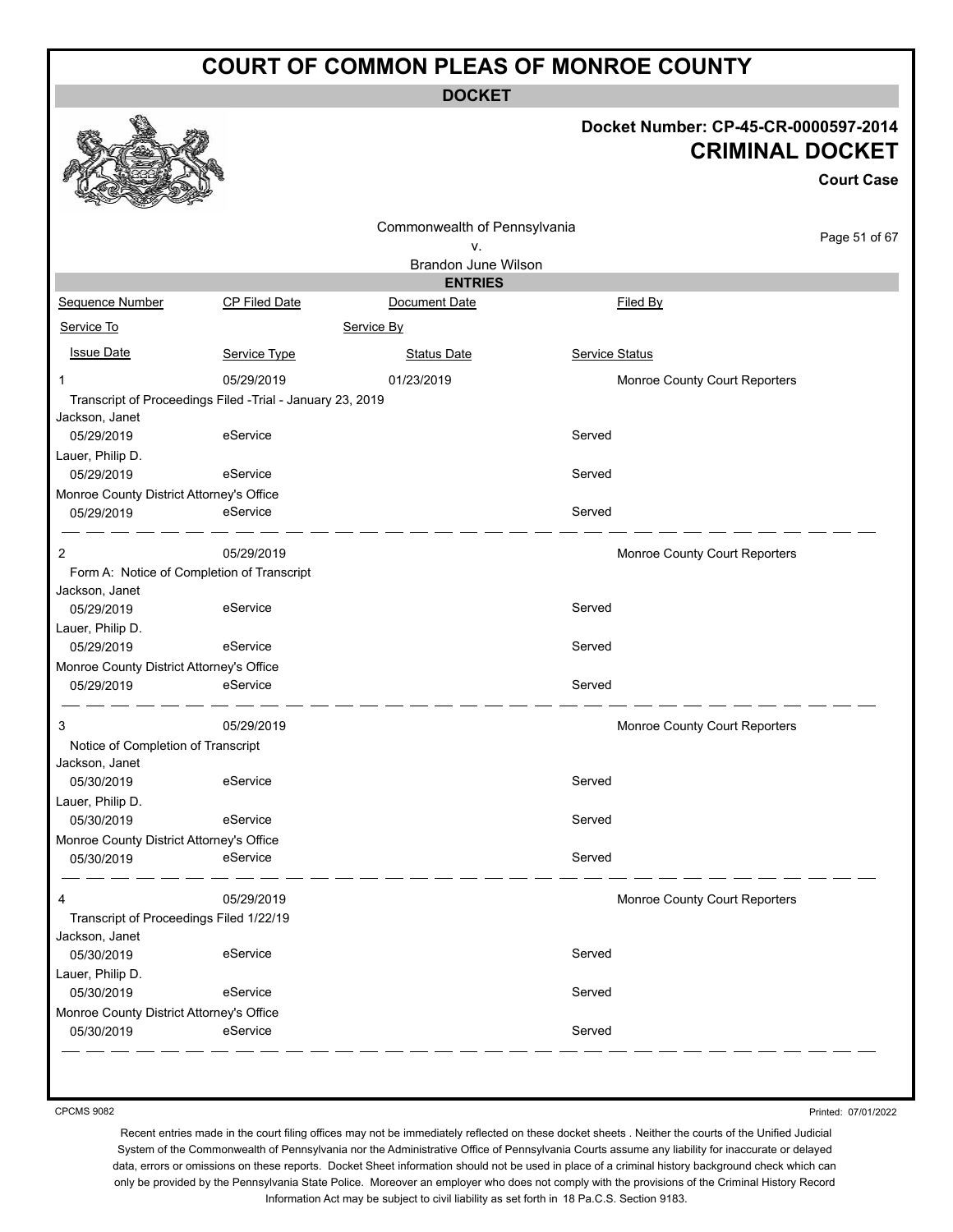**DOCKET**

#### **Docket Number: CP-45-CR-0000597-2014 CRIMINAL DOCKET**

**Court Case**

Printed: 07/01/2022

|                                                                                       |               | Commonwealth of Pennsylvania                                                 |                |                                                             |               |
|---------------------------------------------------------------------------------------|---------------|------------------------------------------------------------------------------|----------------|-------------------------------------------------------------|---------------|
|                                                                                       |               | ۷.                                                                           |                |                                                             | Page 52 of 67 |
|                                                                                       |               | <b>Brandon June Wilson</b>                                                   |                |                                                             |               |
|                                                                                       |               | <b>ENTRIES</b>                                                               |                |                                                             |               |
| Sequence Number                                                                       | CP Filed Date | Document Date                                                                |                | Filed By                                                    |               |
| Service To                                                                            |               | Service By                                                                   |                |                                                             |               |
| <b>Issue Date</b>                                                                     | Service Type  | <b>Status Date</b>                                                           | Service Status |                                                             |               |
| 5                                                                                     | 05/29/2019    | 01/24/2019                                                                   |                | Monroe County Court Reporters                               |               |
| Transcript of Proceedings Filed -Trial - January 24, 2019<br>Jackson, Janet           |               |                                                                              |                |                                                             |               |
| 05/29/2019                                                                            | eService      |                                                                              | Served         |                                                             |               |
| Lauer, Philip D.<br>05/29/2019                                                        | eService      |                                                                              | Served         |                                                             |               |
| Monroe County District Attorney's Office                                              |               |                                                                              |                |                                                             |               |
| 05/29/2019                                                                            | eService      |                                                                              | Served         |                                                             |               |
|                                                                                       | 05/30/2019    | 01/25/2019                                                                   |                | Monroe County Court Reporters                               |               |
| Transcript of Proceedings Filed - Jury Trial - January 25, 2019                       |               |                                                                              |                |                                                             |               |
| Jackson, Janet<br>05/30/2019                                                          | eService      |                                                                              | Served         |                                                             |               |
| Lauer, Philip D.                                                                      | eService      |                                                                              | Served         |                                                             |               |
| 05/30/2019<br>Monroe County District Attorney's Office                                |               |                                                                              |                |                                                             |               |
| 05/30/2019                                                                            | eService      |                                                                              | Served         |                                                             |               |
| 2                                                                                     | 05/30/2019    |                                                                              |                | Monroe County Court Reporters                               |               |
| Form A: Notice of Completion of Transcript                                            |               |                                                                              |                |                                                             |               |
| Jackson, Janet                                                                        |               |                                                                              |                |                                                             |               |
| 05/30/2019                                                                            | eService      |                                                                              | Served         |                                                             |               |
| Lauer, Philip D.                                                                      |               |                                                                              |                |                                                             |               |
| 05/30/2019                                                                            | eService      |                                                                              | Served         |                                                             |               |
| Monroe County District Attorney's Office<br>05/30/2019                                | eService      |                                                                              | Served         |                                                             |               |
|                                                                                       |               |                                                                              |                |                                                             |               |
| 1                                                                                     | 06/03/2019    |                                                                              |                | Jackson, Janet                                              |               |
| Defendant's Concise Statement of the Matters Complained on Appeal<br>Lauer, Philip D. |               |                                                                              |                |                                                             |               |
| 06/03/2019                                                                            | eService      |                                                                              | Served         |                                                             |               |
| Monroe County District Attorney's Office                                              |               |                                                                              |                |                                                             |               |
| 06/03/2019                                                                            | eService      |                                                                              | Served         |                                                             |               |
| 2                                                                                     | 06/03/2019    |                                                                              |                | Superior Court of Pennsylvania -<br><b>Eastern District</b> |               |
|                                                                                       |               | Appeal Docket Sheet from Superior Court of PA - 1470 EDA 2019 due 07/15/2019 |                |                                                             |               |
| Jackson, Janet                                                                        |               |                                                                              |                |                                                             |               |

CPCMS 9082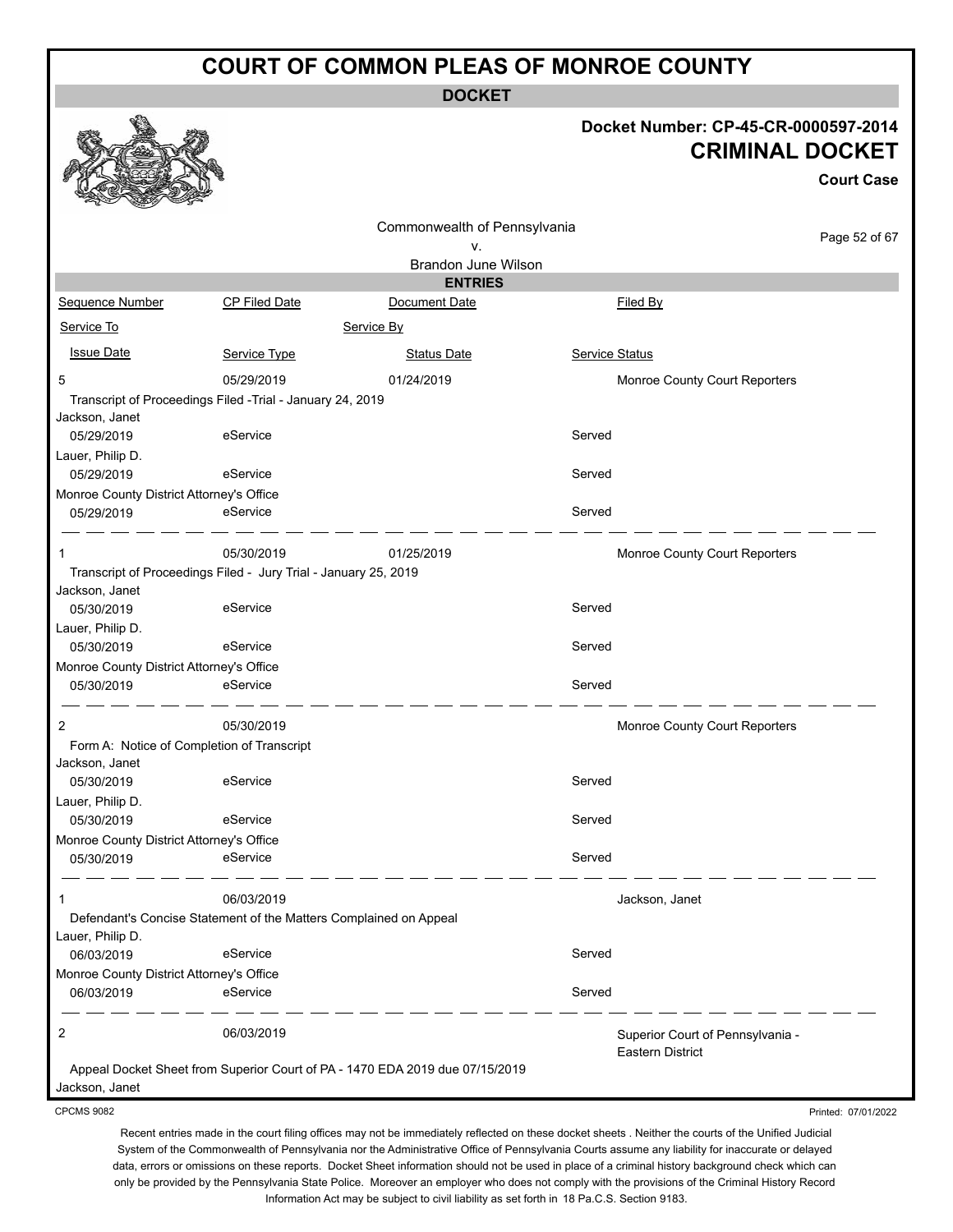**DOCKET**

#### **Docket Number: CP-45-CR-0000597-2014 CRIMINAL DOCKET**

**Court Case**

Printed: 07/01/2022

|                                                        |                                                          |                                                                                        |                            | GUULL GASA    |
|--------------------------------------------------------|----------------------------------------------------------|----------------------------------------------------------------------------------------|----------------------------|---------------|
|                                                        |                                                          | Commonwealth of Pennsylvania                                                           |                            |               |
|                                                        |                                                          | ۷.                                                                                     |                            | Page 53 of 67 |
|                                                        |                                                          | Brandon June Wilson                                                                    |                            |               |
|                                                        |                                                          | <b>ENTRIES</b>                                                                         |                            |               |
| Sequence Number                                        | CP Filed Date                                            | Document Date                                                                          | Filed By                   |               |
| Service To                                             |                                                          | Service By                                                                             |                            |               |
| <b>Issue Date</b>                                      | Service Type                                             | <b>Status Date</b>                                                                     | Service Status             |               |
| 06/05/2019                                             | eService                                                 |                                                                                        | Served                     |               |
| Lauer, Philip D.                                       |                                                          |                                                                                        |                            |               |
| 06/05/2019                                             | eService                                                 |                                                                                        | Served                     |               |
| Monroe County District Attorney's Office               |                                                          |                                                                                        |                            |               |
| 06/05/2019                                             | eService                                                 |                                                                                        | Served                     |               |
|                                                        | 06/26/2019                                               |                                                                                        | Worthington, Margherita P. |               |
| Statement Pursuant to PA. R.A.P. 1925(a)               |                                                          |                                                                                        |                            |               |
| Jackson, Janet                                         |                                                          |                                                                                        |                            |               |
| 06/27/2019                                             | Clerk of Court's Boxes                                   |                                                                                        |                            |               |
| Monroe County District Attorney's Office               |                                                          |                                                                                        |                            |               |
| 06/27/2019                                             | Clerk of Court's Boxes                                   |                                                                                        |                            |               |
| Superior Court of Pennsylvania -                       |                                                          |                                                                                        |                            |               |
| Eastern District                                       |                                                          |                                                                                        |                            |               |
| 06/27/2019                                             | <b>First Class</b>                                       |                                                                                        |                            |               |
| Wilson, Brandon June                                   |                                                          |                                                                                        |                            |               |
| 06/27/2019                                             | <b>First Class</b>                                       |                                                                                        |                            |               |
| Jackson, Janet                                         |                                                          |                                                                                        |                            |               |
| 06/28/2019                                             | eService                                                 |                                                                                        | Served                     |               |
| Lauer, Philip D.                                       | eService                                                 |                                                                                        | Served                     |               |
| 06/28/2019                                             |                                                          |                                                                                        |                            |               |
| Monroe County District Attorney's Office<br>06/28/2019 | eService                                                 |                                                                                        | Served                     |               |
|                                                        |                                                          |                                                                                        |                            |               |
|                                                        | 07/08/2019                                               |                                                                                        | Warden, George J.          |               |
|                                                        |                                                          | Certified Docket Entries sent to A. Ward, Esq., J. Jackson, Esq. and District Attorney |                            |               |
| Jackson, Janet                                         |                                                          |                                                                                        |                            |               |
| 07/08/2019                                             | eService                                                 |                                                                                        | Served                     |               |
| Lauer, Philip D.                                       |                                                          |                                                                                        |                            |               |
| 07/08/2019                                             | eService                                                 |                                                                                        | Served                     |               |
| Monroe County District Attorney's Office               |                                                          |                                                                                        |                            |               |
| 07/08/2019                                             | eService                                                 |                                                                                        | Served                     |               |
| 2                                                      | 07/08/2019                                               |                                                                                        | Warden, George J.          |               |
|                                                        | Certificate and Transmittal of Record to Appellate Court |                                                                                        |                            |               |
| Jackson, Janet                                         |                                                          |                                                                                        |                            |               |
| 07/08/2019                                             | eService                                                 |                                                                                        | Served                     |               |
| Lauer, Philip D.                                       |                                                          |                                                                                        |                            |               |

CPCMS 9082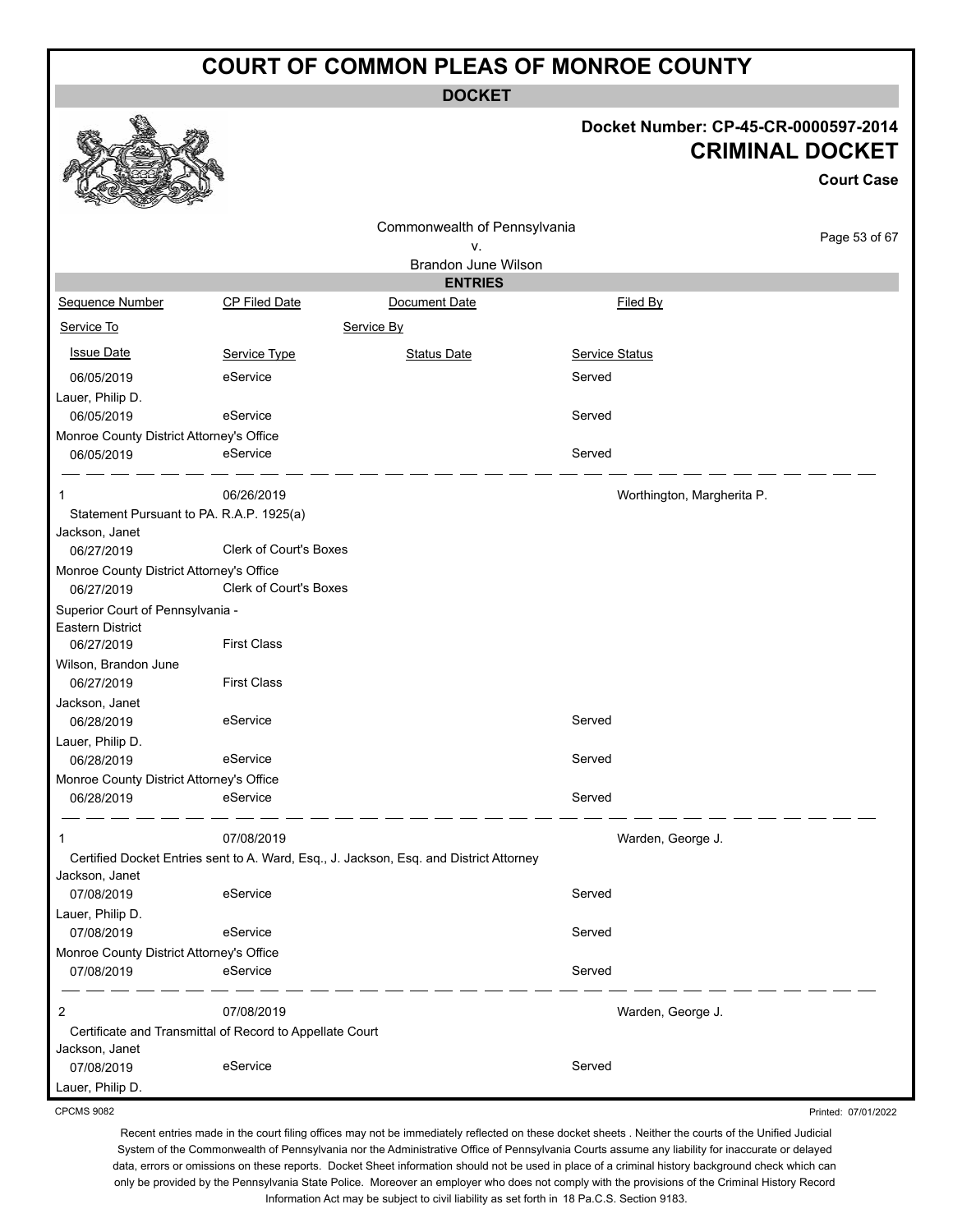**DOCKET**

#### **Docket Number: CP-45-CR-0000597-2014 CRIMINAL DOCKET**

**Court Case**

|                                                  |                                            | Commonwealth of Pennsylvania |                                             |               |
|--------------------------------------------------|--------------------------------------------|------------------------------|---------------------------------------------|---------------|
|                                                  |                                            | ٧.                           |                                             | Page 54 of 67 |
|                                                  |                                            | Brandon June Wilson          |                                             |               |
|                                                  |                                            | <b>ENTRIES</b>               |                                             |               |
| Sequence Number                                  | <b>CP Filed Date</b>                       | Document Date                | <b>Filed By</b>                             |               |
| Service To                                       |                                            | Service By                   |                                             |               |
| <b>Issue Date</b>                                | Service Type                               | <b>Status Date</b>           | Service Status                              |               |
| 07/08/2019                                       | eService                                   |                              | Served                                      |               |
| Monroe County District Attorney's Office         |                                            |                              |                                             |               |
| 07/08/2019                                       | eService                                   |                              | Served                                      |               |
| 1                                                | 12/03/2019                                 |                              | Monroe County District Attorney's<br>Office |               |
| Motion for Transcripts<br>Jackson, Janet         |                                            |                              |                                             |               |
| 12/03/2019                                       | eNotice                                    |                              | Notified                                    |               |
| Lauer, Philip D.                                 |                                            |                              |                                             |               |
| 12/03/2019                                       | eNotice                                    |                              | Notified                                    |               |
| 1                                                | 12/06/2019                                 |                              | Worthington, Margherita P.                  |               |
| Order Granting Motion for Transcripts            |                                            |                              |                                             |               |
| Jackson, Janet<br>12/06/2019                     | <b>First Class</b>                         |                              |                                             |               |
| Jackson, Janet                                   |                                            |                              |                                             |               |
| 12/06/2019                                       | eService                                   |                              | Served                                      |               |
| Lauer, Philip D.                                 |                                            |                              |                                             |               |
| 12/06/2019                                       | eService                                   |                              | Served                                      |               |
| Monroe County Court Administration<br>12/06/2019 | Clerk of Court's Boxes                     |                              |                                             |               |
| Monroe County Court Reporters                    |                                            |                              |                                             |               |
| 12/06/2019                                       | Clerk of Court's Boxes                     |                              |                                             |               |
| Monroe County District Attorney's Office         |                                            |                              |                                             |               |
| 12/06/2019                                       | eService                                   |                              | Served                                      |               |
|                                                  | 12/09/2019                                 |                              | Monroe County Court Reporters               |               |
|                                                  | Notice of Completion of Transcript Request |                              |                                             |               |
| Jackson, Janet                                   |                                            |                              |                                             |               |
| 12/09/2019                                       | eService                                   |                              | Served                                      |               |
| Lauer, Philip D.<br>12/09/2019                   | eService                                   |                              | Served                                      |               |
| Monroe County District Attorney's Office         |                                            |                              |                                             |               |
| 12/09/2019                                       | eService                                   |                              | Served                                      |               |
|                                                  |                                            |                              |                                             |               |

CPCMS 9082

Printed: 07/01/2022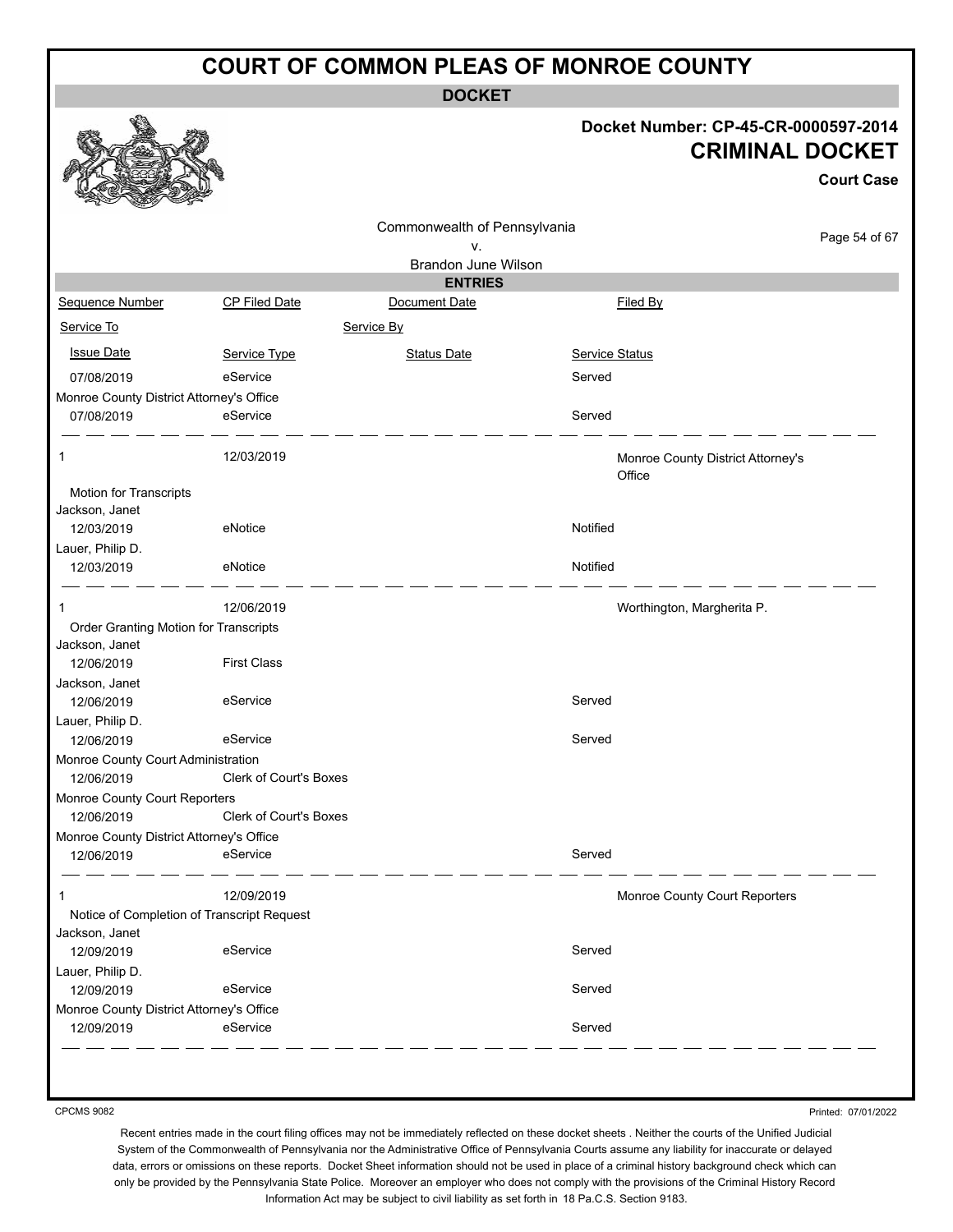**DOCKET**

#### **Docket Number: CP-45-CR-0000597-2014 CRIMINAL DOCKET**

**Court Case**

|                                                                   |                               |                              |                |                                             | urt vast      |
|-------------------------------------------------------------------|-------------------------------|------------------------------|----------------|---------------------------------------------|---------------|
|                                                                   |                               | Commonwealth of Pennsylvania |                |                                             |               |
|                                                                   |                               | ٧.                           |                |                                             | Page 55 of 67 |
|                                                                   |                               | <b>Brandon June Wilson</b>   |                |                                             |               |
|                                                                   |                               | <b>ENTRIES</b>               |                |                                             |               |
| Sequence Number                                                   | CP Filed Date                 | Document Date                |                | Filed By                                    |               |
| Service To                                                        |                               | Service By                   |                |                                             |               |
| <b>Issue Date</b>                                                 | Service Type                  | <b>Status Date</b>           | Service Status |                                             |               |
| 1                                                                 | 12/11/2019                    |                              |                | Monroe County Court Reporters               |               |
| Form A: Notice of Completion of Transcript Copy<br>Jackson, Janet |                               |                              |                |                                             |               |
| 12/11/2019                                                        | eService                      |                              | Served         |                                             |               |
| Lauer, Philip D.                                                  |                               |                              |                |                                             |               |
| 12/11/2019                                                        | eService                      |                              | Served         |                                             |               |
| Monroe County District Attorney's Office                          |                               |                              |                |                                             |               |
| 12/11/2019                                                        | eService                      |                              | Served         |                                             |               |
| 1                                                                 | 12/26/2019                    |                              |                | Jackson, Janet                              |               |
|                                                                   |                               |                              |                | Jackson, Janet                              |               |
| Post-Sentence Motion                                              |                               |                              |                |                                             |               |
| Lauer, Philip D.                                                  |                               |                              |                |                                             |               |
| 12/26/2019                                                        | eService                      |                              | Served         |                                             |               |
| Monroe County District Attorney's Office<br>12/26/2019            | eService                      |                              | Served         |                                             |               |
|                                                                   |                               |                              |                |                                             |               |
| 1                                                                 | 12/27/2019                    | 12/27/2019                   |                | Worthington, Margherita P.                  |               |
| Order Granting Motion for Payment                                 |                               |                              |                |                                             |               |
| Jackson, Janet                                                    |                               |                              |                |                                             |               |
| 12/27/2019                                                        | eService                      |                              | Served         |                                             |               |
| Lauer, Philip D.<br>12/27/2019                                    | eService                      |                              | Served         |                                             |               |
| Monroe County Court Administration                                |                               |                              |                |                                             |               |
| 12/27/2019                                                        | <b>Clerk of Court's Boxes</b> |                              |                |                                             |               |
| Monroe County District Attorney's Office                          |                               |                              |                |                                             |               |
| 12/27/2019                                                        | eService                      |                              | Served         |                                             |               |
|                                                                   |                               |                              |                |                                             |               |
| 1                                                                 | 01/13/2020                    |                              |                | Monroe County District Attorney's<br>Office |               |
| Motion for Transcripts                                            |                               |                              |                |                                             |               |
| Jackson, Janet                                                    |                               |                              |                |                                             |               |
| 01/13/2020                                                        | eNotice                       |                              | Notified       |                                             |               |
| Lauer, Philip D.                                                  |                               |                              |                |                                             |               |
| 01/13/2020                                                        | eNotice                       |                              | Notified       |                                             |               |
| Mancuso, Michael                                                  |                               |                              |                |                                             |               |
| 01/13/2020                                                        | eService                      |                              | Served         |                                             |               |

CPCMS 9082

Recent entries made in the court filing offices may not be immediately reflected on these docket sheets . Neither the courts of the Unified Judicial System of the Commonwealth of Pennsylvania nor the Administrative Office of Pennsylvania Courts assume any liability for inaccurate or delayed data, errors or omissions on these reports. Docket Sheet information should not be used in place of a criminal history background check which can only be provided by the Pennsylvania State Police. Moreover an employer who does not comply with the provisions of the Criminal History Record Information Act may be subject to civil liability as set forth in 18 Pa.C.S. Section 9183.

Printed: 07/01/2022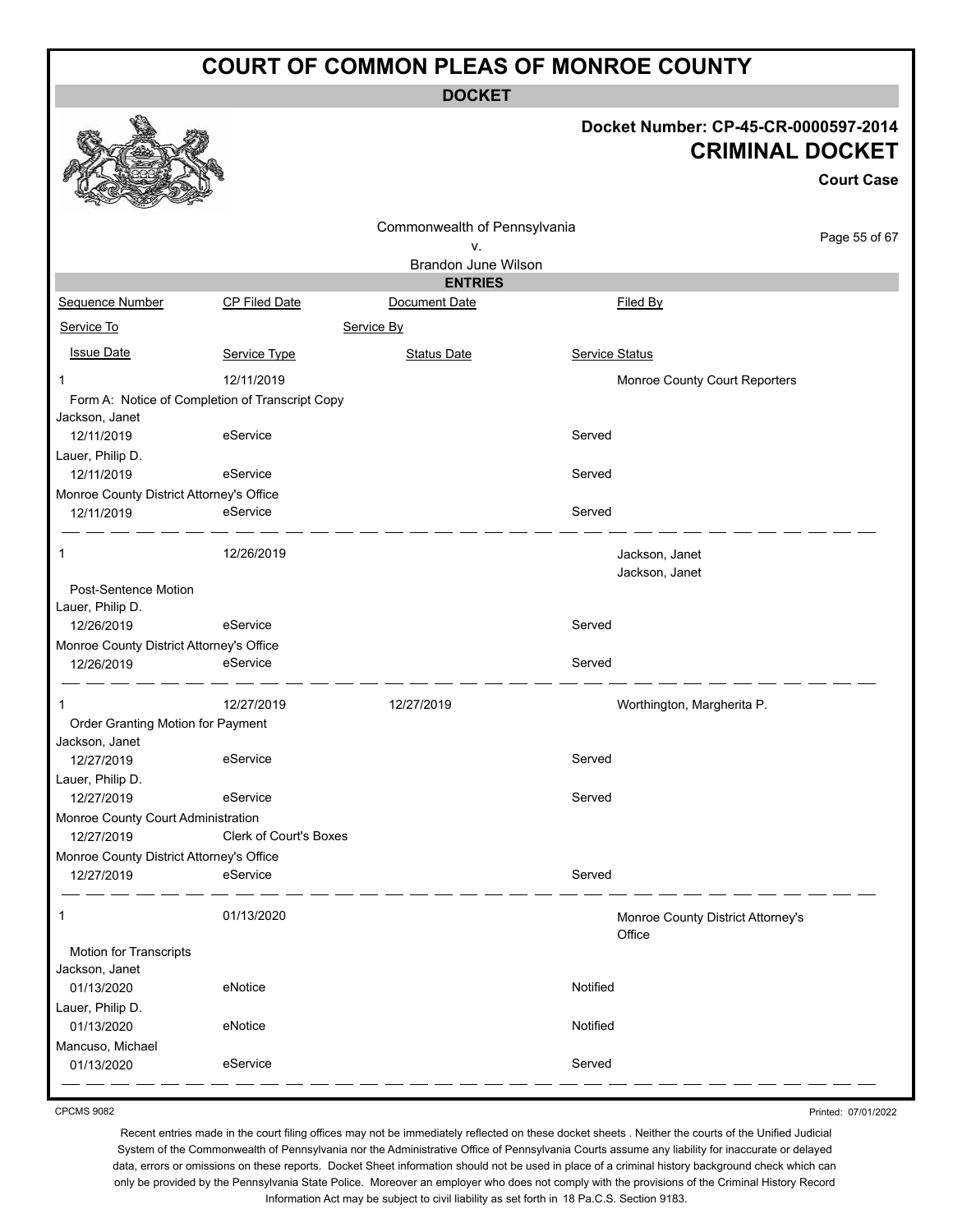**DOCKET**

#### **Docket Number: CP-45-CR-0000597-2014 CRIMINAL DOCKET**

**Court Case**

|                                                                   |                               | Commonwealth of Pennsylvania |                |                                  |
|-------------------------------------------------------------------|-------------------------------|------------------------------|----------------|----------------------------------|
|                                                                   |                               | ٧.                           |                | Page 56 of 67                    |
|                                                                   |                               | Brandon June Wilson          |                |                                  |
|                                                                   |                               | <b>ENTRIES</b>               |                |                                  |
| Sequence Number                                                   | CP Filed Date                 | Document Date                | Filed By       |                                  |
| Service To                                                        |                               | Service By                   |                |                                  |
| <b>Issue Date</b>                                                 | Service Type                  | <b>Status Date</b>           | Service Status |                                  |
| 2                                                                 | 01/13/2020                    |                              |                | Worthington, Margherita P.       |
| Order Granting Motion for Transcripts                             |                               |                              |                |                                  |
| Jackson, Janet                                                    |                               |                              |                |                                  |
| 01/14/2020                                                        | eService                      |                              | Served         |                                  |
| Lauer, Philip D.                                                  |                               |                              |                |                                  |
| 01/14/2020                                                        | eService                      |                              | Served         |                                  |
| Mancuso, Michael<br>01/14/2020                                    | eService                      |                              | Served         |                                  |
| Monroe County Court Administration                                |                               |                              |                |                                  |
| 01/14/2020                                                        | Clerk of Court's Boxes        |                              |                |                                  |
| Monroe County Court Reporters                                     |                               |                              |                |                                  |
| 01/14/2020                                                        | <b>Clerk of Court's Boxes</b> |                              |                |                                  |
| Monroe County District Attorney's Office                          |                               |                              |                |                                  |
| 01/14/2020                                                        | eService                      |                              | Served         |                                  |
|                                                                   |                               |                              |                |                                  |
| $\mathbf{1}$                                                      | 01/15/2020                    |                              |                | Monroe County Court Reporters    |
| Form A: Notice of Completion of Transcript Copy<br>Jackson, Janet |                               |                              |                |                                  |
| 01/28/2020                                                        | eService                      |                              | Served         |                                  |
| Lauer, Philip D.                                                  |                               |                              |                |                                  |
| 01/28/2020                                                        | eService                      |                              | Served         |                                  |
| Mancuso, Michael                                                  |                               |                              |                |                                  |
| 01/28/2020                                                        | eService                      |                              | Served         |                                  |
| Monroe County District Attorney's Office                          |                               |                              |                |                                  |
| 01/28/2020                                                        | eService                      |                              | Served         |                                  |
|                                                                   |                               |                              |                |                                  |
| 1                                                                 | 08/27/2020                    |                              |                | Superior Court of Pennsylvania - |
| Certificate of Remittal/Remand of Record                          |                               |                              |                | <b>Eastern District</b>          |
| Jackson, Janet                                                    |                               |                              |                |                                  |
| 09/02/2020                                                        | eService                      |                              | Served         |                                  |
| Lauer, Philip D.                                                  |                               |                              |                |                                  |
| 09/02/2020                                                        | eService                      |                              | Served         |                                  |
| Mancuso, Michael                                                  |                               |                              |                |                                  |
| 09/02/2020                                                        | eService                      |                              | Served         |                                  |
| Monroe County District Attorney's Office                          |                               |                              |                |                                  |
| 09/02/2020                                                        | eService                      |                              | Served         |                                  |

CPCMS 9082

Printed: 07/01/2022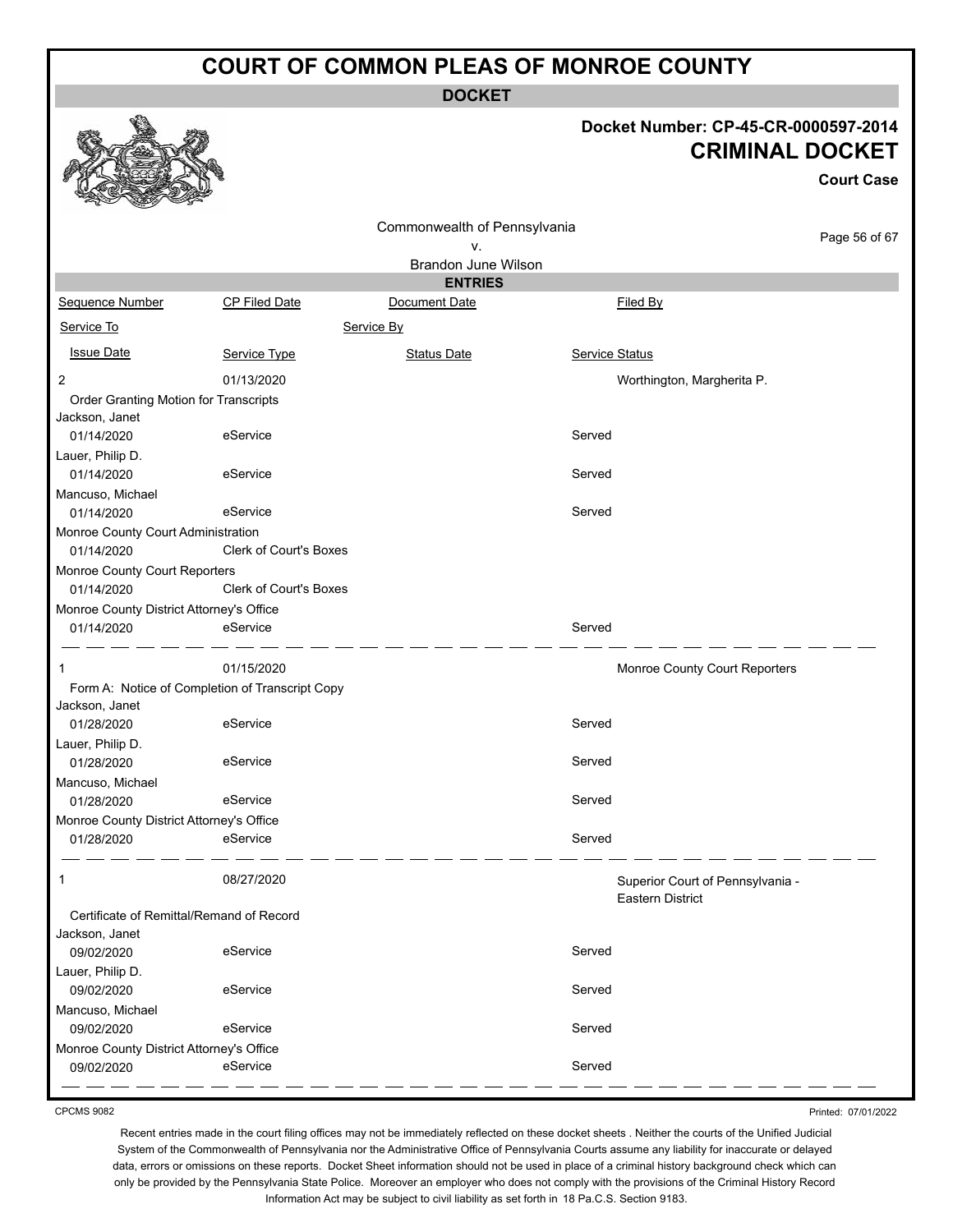**DOCKET**

#### **Docket Number: CP-45-CR-0000597-2014 CRIMINAL DOCKET**

**Court Case**

|                                                          |                      | Commonwealth of Pennsylvania                                                      |                |                                                             |               |
|----------------------------------------------------------|----------------------|-----------------------------------------------------------------------------------|----------------|-------------------------------------------------------------|---------------|
|                                                          |                      | ٧.                                                                                |                |                                                             | Page 57 of 67 |
|                                                          |                      | Brandon June Wilson                                                               |                |                                                             |               |
|                                                          |                      | <b>ENTRIES</b>                                                                    |                |                                                             |               |
| Sequence Number                                          | <b>CP Filed Date</b> | Document Date                                                                     |                | Filed By                                                    |               |
| Service To                                               |                      | Service By                                                                        |                |                                                             |               |
| <b>Issue Date</b>                                        | Service Type         | <b>Status Date</b>                                                                | Service Status |                                                             |               |
| 2                                                        | 08/27/2020           |                                                                                   |                | Superior Court of Pennsylvania -<br><b>Eastern District</b> |               |
| Superior Court Order- Judgment Entered<br>Jackson, Janet |                      |                                                                                   |                |                                                             |               |
| 09/02/2020                                               | eService             |                                                                                   | Served         |                                                             |               |
| Lauer, Philip D.<br>09/02/2020                           | eService             |                                                                                   | Served         |                                                             |               |
| Mancuso, Michael<br>09/02/2020                           | eService             |                                                                                   | Served         |                                                             |               |
| Monroe County District Attorney's Office                 |                      |                                                                                   |                |                                                             |               |
| 09/02/2020                                               | eService             |                                                                                   | Served         |                                                             |               |
| 1                                                        | 02/26/2021           |                                                                                   |                | Wilson, Brandon June                                        |               |
|                                                          |                      | Petition for Post-Conviction Relief and Memorandum of Law in Support of Relief    |                |                                                             |               |
| Jackson, Janet<br>02/26/2021                             | eService             |                                                                                   | Served         |                                                             |               |
| Lauer, Philip D.                                         |                      |                                                                                   |                |                                                             |               |
| 02/26/2021                                               | eService             |                                                                                   | Served         |                                                             |               |
| Mancuso, Michael                                         |                      |                                                                                   |                |                                                             |               |
| 02/26/2021                                               | eService             |                                                                                   | Served         |                                                             |               |
| Monroe County District Attorney's Office                 |                      |                                                                                   |                |                                                             |               |
| 02/26/2021                                               | eService             |                                                                                   | Served         |                                                             |               |
| $\overline{c}$                                           | 03/05/2021           |                                                                                   |                | Worthington, Margherita P.                                  |               |
|                                                          |                      | Order/Pro Se PCRA Petition/Granted Informa Pauperis; Court Appoint Atty Ventrella |                |                                                             |               |
| Jackson, Janet                                           |                      |                                                                                   |                |                                                             |               |
| 03/05/2021                                               | eService             |                                                                                   | Served         |                                                             |               |
| Lauer, Philip D.                                         |                      |                                                                                   |                |                                                             |               |
| 03/05/2021                                               | eService             |                                                                                   | Served         |                                                             |               |
| Mancuso, Michael                                         |                      |                                                                                   |                |                                                             |               |
| 03/05/2021                                               | eService             |                                                                                   | Served         |                                                             |               |
| Monroe County District Attorney's Office                 |                      |                                                                                   |                |                                                             |               |
| 03/05/2021                                               | eService             |                                                                                   | Served         |                                                             |               |
| Ventrella, Michael A.                                    |                      |                                                                                   |                |                                                             |               |
| 03/05/2021                                               | eService             |                                                                                   | Served         |                                                             |               |
| Wilson, Brandon June                                     |                      |                                                                                   |                |                                                             |               |
| 03/05/2021                                               | <b>First Class</b>   |                                                                                   |                |                                                             |               |

CPCMS 9082

Printed: 07/01/2022

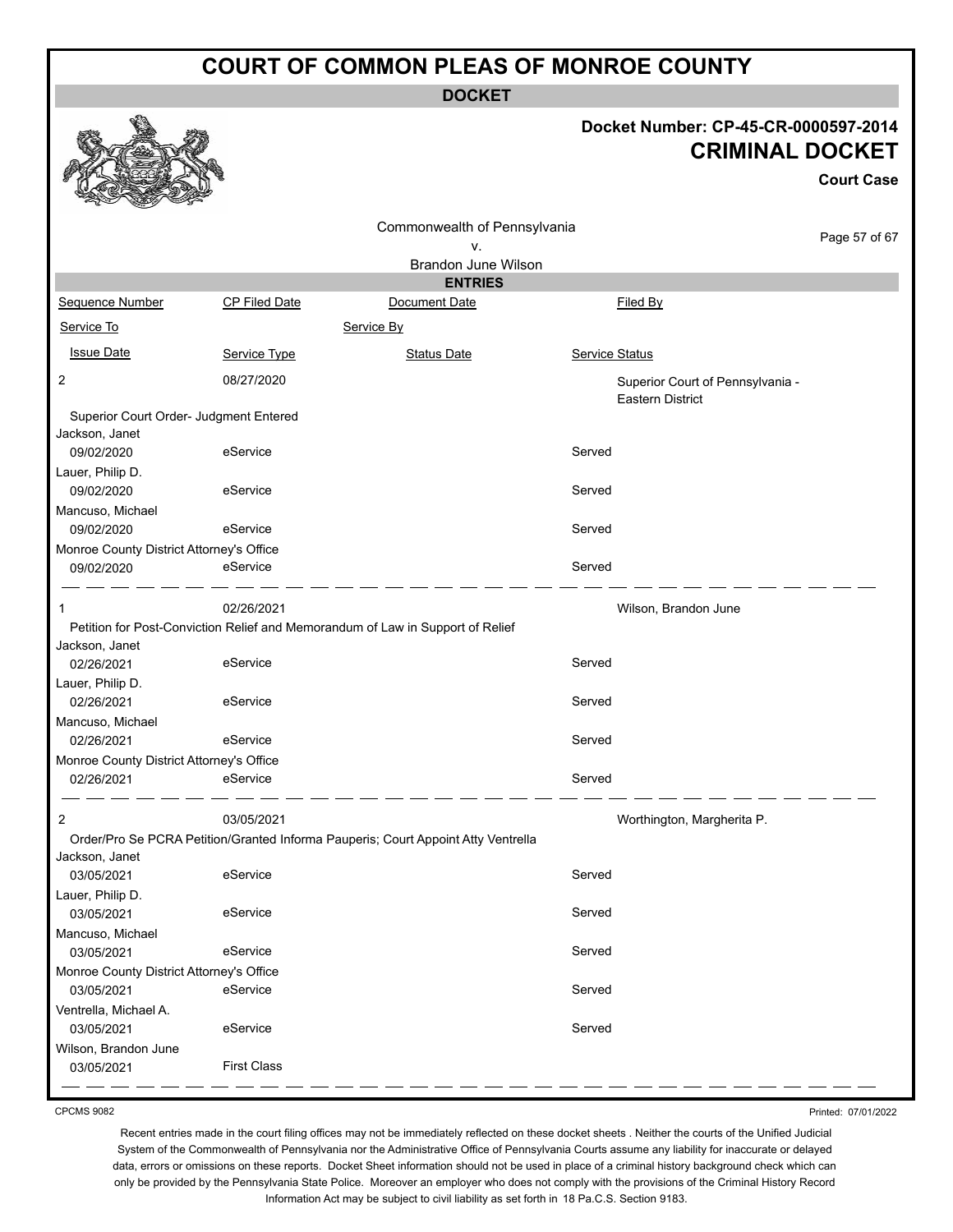**DOCKET**

#### **Docket Number: CP-45-CR-0000597-2014 CRIMINAL DOCKET**

**Court Case**

|                                              |                                             | Commonwealth of Pennsylvania |                            |               |
|----------------------------------------------|---------------------------------------------|------------------------------|----------------------------|---------------|
|                                              |                                             | ٧.                           |                            | Page 58 of 67 |
|                                              |                                             | Brandon June Wilson          |                            |               |
|                                              |                                             | <b>ENTRIES</b>               |                            |               |
| Sequence Number                              | CP Filed Date                               | Document Date                | Filed By                   |               |
| Service To                                   |                                             | Service By                   |                            |               |
| <b>Issue Date</b>                            | Service Type                                | <b>Status Date</b>           | Service Status             |               |
| 1                                            | 04/01/2021                                  |                              | Ventrella, Michael A.      |               |
| Petition for an Extension of Time for Filing |                                             |                              |                            |               |
| Jackson, Janet                               |                                             |                              |                            |               |
| 04/01/2021                                   | eService                                    |                              | Served                     |               |
| Lauer, Philip D.                             |                                             |                              |                            |               |
| 04/01/2021                                   | eService                                    |                              | Served                     |               |
| Mancuso, Michael                             |                                             |                              |                            |               |
| 04/01/2021                                   | eService                                    |                              | Served                     |               |
| Monroe County District Attorney's Office     |                                             |                              |                            |               |
| 04/01/2021                                   | eService                                    |                              | Served                     |               |
|                                              |                                             |                              |                            |               |
| 1                                            | 04/07/2021                                  |                              | Worthington, Margherita P. |               |
|                                              | Order Granting Motion for Extension of Time |                              |                            |               |
| Jackson, Janet                               |                                             |                              |                            |               |
| 04/07/2021                                   | eService                                    |                              | Served                     |               |
| Lauer, Philip D.                             |                                             |                              |                            |               |
| 04/07/2021                                   | eService                                    |                              | Served                     |               |
| Mancuso, Michael                             |                                             |                              |                            |               |
| 04/07/2021                                   | eService                                    |                              | Served                     |               |
| Monroe County Court Administration           |                                             |                              |                            |               |
| 04/07/2021                                   | <b>Clerk of Court's Boxes</b>               |                              |                            |               |
| Monroe County District Attorney's Office     |                                             |                              |                            |               |
| 04/07/2021                                   | eService                                    |                              | Served                     |               |
| Ventrella, Michael A.                        |                                             |                              |                            |               |
| 04/07/2021                                   | eService                                    |                              | Served                     |               |
| 2                                            | 05/03/2021                                  | 05/03/2021                   | Worthington, Margherita P. |               |
| Order Granting Motion for Continuance        |                                             |                              |                            |               |
| Jackson, Janet                               |                                             |                              |                            |               |
| 05/03/2021                                   | eService                                    |                              | Served                     |               |
| Lauer, Philip D.                             |                                             |                              |                            |               |
| 05/03/2021                                   | eService                                    |                              | Served                     |               |
| Mancuso, Michael                             |                                             |                              |                            |               |
| 05/03/2021                                   | eService                                    |                              | Served                     |               |
| Monroe County Court Administration           |                                             |                              |                            |               |
| 05/03/2021                                   | <b>Clerk of Court's Boxes</b>               |                              |                            |               |
| Monroe County District Attorney's Office     |                                             |                              |                            |               |
|                                              |                                             |                              |                            |               |

CPCMS 9082

Printed: 07/01/2022

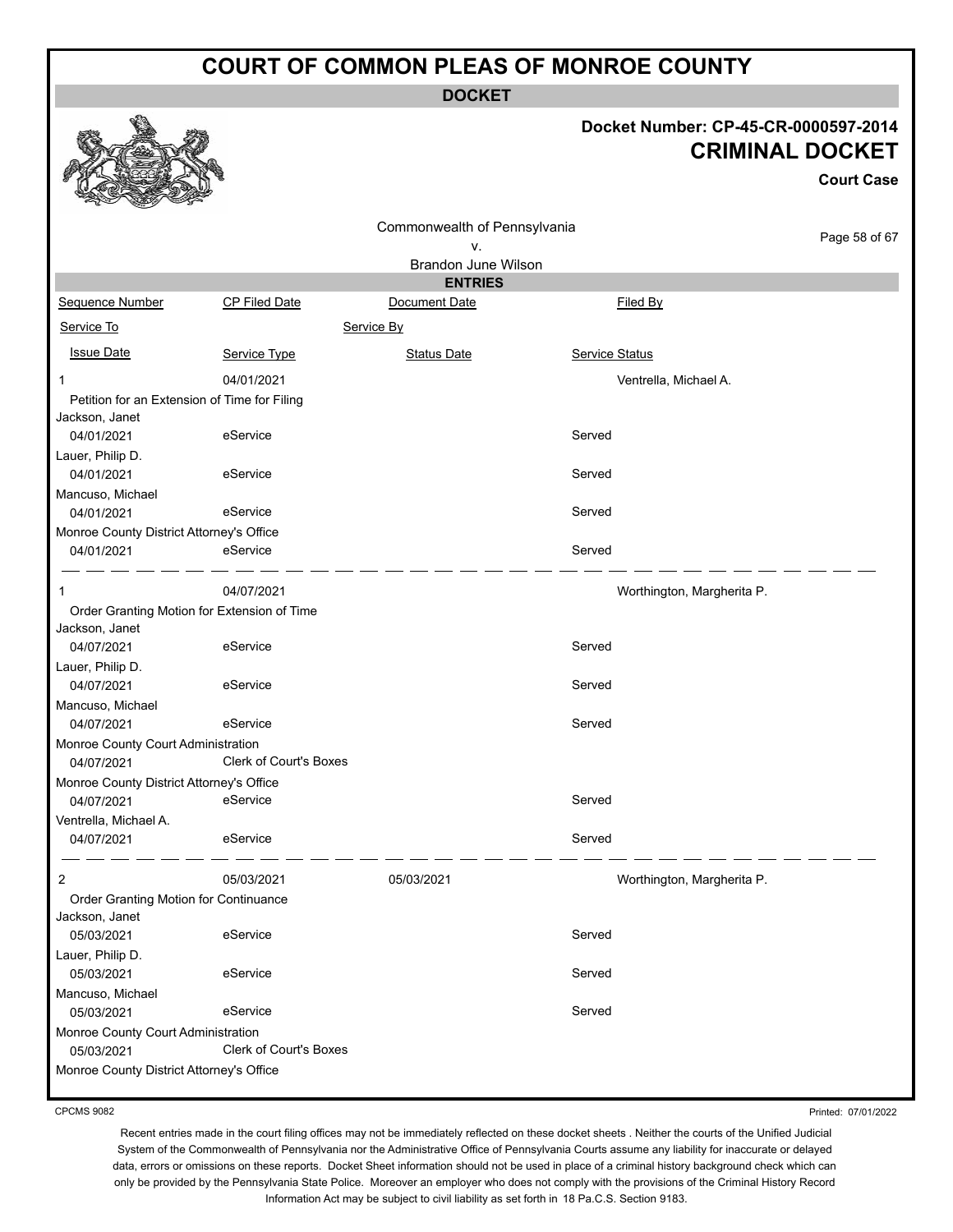**DOCKET**

|                                             |                        | <b>DOGKEI</b>                                                                             |                       |                                                                                     |
|---------------------------------------------|------------------------|-------------------------------------------------------------------------------------------|-----------------------|-------------------------------------------------------------------------------------|
|                                             |                        |                                                                                           |                       | Docket Number: CP-45-CR-0000597-2014<br><b>CRIMINAL DOCKET</b><br><b>Court Case</b> |
|                                             |                        | Commonwealth of Pennsylvania                                                              |                       |                                                                                     |
|                                             |                        | ٧.                                                                                        |                       | Page 59 of 67                                                                       |
|                                             |                        | <b>Brandon June Wilson</b>                                                                |                       |                                                                                     |
|                                             |                        | <b>ENTRIES</b>                                                                            |                       |                                                                                     |
| Sequence Number                             | CP Filed Date          | Document Date                                                                             |                       | Filed By                                                                            |
| Service To                                  |                        | Service By                                                                                |                       |                                                                                     |
| <b>Issue Date</b>                           | Service Type           | <b>Status Date</b>                                                                        | <b>Service Status</b> |                                                                                     |
| 05/03/2021                                  | eService               |                                                                                           | Served                |                                                                                     |
| Monroe County Probation Department          |                        |                                                                                           |                       |                                                                                     |
| 05/03/2021                                  | Clerk of Court's Boxes |                                                                                           |                       |                                                                                     |
| Monroe County Sheriff's Department          |                        |                                                                                           |                       |                                                                                     |
| 05/03/2021                                  | Clerk of Court's Boxes |                                                                                           |                       |                                                                                     |
| Ventrella, Michael A.                       |                        |                                                                                           |                       |                                                                                     |
| 05/03/2021                                  | eService               |                                                                                           | Served                |                                                                                     |
|                                             |                        |                                                                                           |                       |                                                                                     |
|                                             | 05/04/2021             |                                                                                           |                       | Ventrella, Michael A.                                                               |
| Amended Petition For Post-Conviction Relief |                        |                                                                                           |                       |                                                                                     |
| Jackson, Janet                              |                        |                                                                                           |                       |                                                                                     |
| 05/04/2021                                  | eNotice                |                                                                                           | Notified              |                                                                                     |
| Lauer, Philip D.<br>05/04/2021              | eService               |                                                                                           | Served                |                                                                                     |
| Mancuso, Michael                            |                        |                                                                                           |                       |                                                                                     |
| 05/04/2021                                  | eNotice                |                                                                                           | Notified              |                                                                                     |
| Monroe County District Attorney's Office    |                        |                                                                                           |                       |                                                                                     |
| 05/04/2021                                  | eNotice                |                                                                                           | Notified              |                                                                                     |
|                                             |                        |                                                                                           |                       |                                                                                     |
|                                             | 05/21/2021             |                                                                                           |                       | Monroe County District Attorney's<br>Office                                         |
| Motion for Transcripts                      |                        |                                                                                           |                       |                                                                                     |
| Jackson, Janet                              |                        |                                                                                           |                       |                                                                                     |
| 05/21/2021                                  | eNotice                |                                                                                           | Notified              |                                                                                     |
| Lauer, Philip D.                            |                        |                                                                                           |                       |                                                                                     |
| 05/21/2021                                  | eNotice                |                                                                                           | Notified              |                                                                                     |
| Mancuso, Michael                            |                        |                                                                                           |                       |                                                                                     |
| 05/21/2021                                  | eService               |                                                                                           | Served                |                                                                                     |
| Ventrella, Michael A.                       | eNotice                |                                                                                           |                       |                                                                                     |
| 05/21/2021                                  |                        |                                                                                           | Notified              |                                                                                     |
| 2                                           | 05/21/2021             |                                                                                           |                       | Monroe County District Attorney's<br>Office                                         |
|                                             |                        | Comm. Answer to Amended Pet For Post-Conviction Relief & Memo of Law In Support of Relief |                       |                                                                                     |
| Jackson, Janet                              |                        |                                                                                           |                       |                                                                                     |
| 05/21/2021                                  | eService               |                                                                                           | Served                |                                                                                     |
| Lauer, Philip D.<br>05/21/2021              | eService               |                                                                                           | Served                |                                                                                     |
|                                             |                        |                                                                                           |                       |                                                                                     |

CPCMS 9082

Recent entries made in the court filing offices may not be immediately reflected on these docket sheets . Neither the courts of the Unified Judicial System of the Commonwealth of Pennsylvania nor the Administrative Office of Pennsylvania Courts assume any liability for inaccurate or delayed data, errors or omissions on these reports. Docket Sheet information should not be used in place of a criminal history background check which can only be provided by the Pennsylvania State Police. Moreover an employer who does not comply with the provisions of the Criminal History Record

Printed: 07/01/2022

Information Act may be subject to civil liability as set forth in 18 Pa.C.S. Section 9183.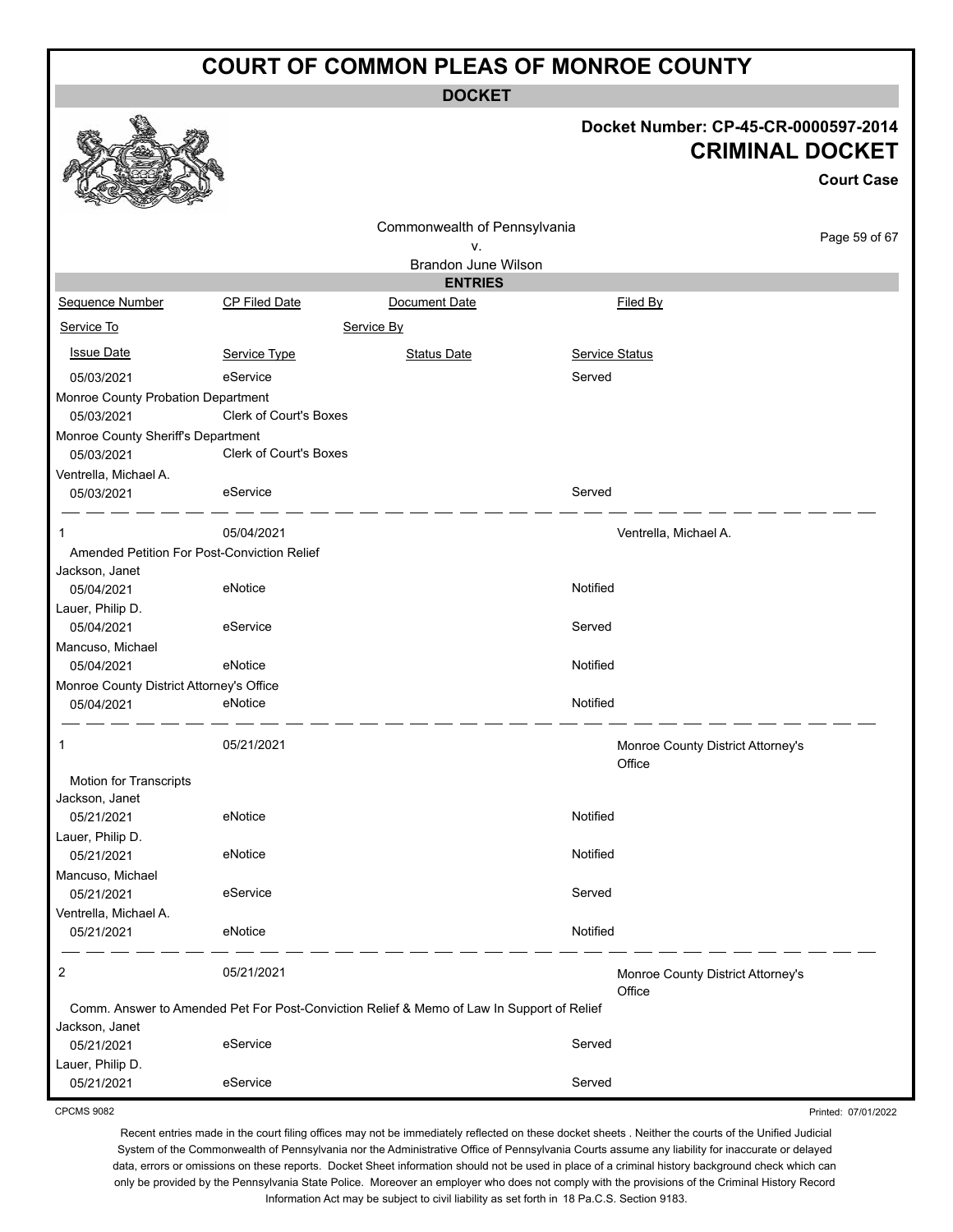**DOCKET**

#### **Docket Number: CP-45-CR-0000597-2014 CRIMINAL DOCKET**

**Court Case**

|                                          |                               | Commonwealth of Pennsylvania |                            |               |
|------------------------------------------|-------------------------------|------------------------------|----------------------------|---------------|
|                                          |                               | ٧.                           |                            | Page 60 of 67 |
|                                          |                               | Brandon June Wilson          |                            |               |
|                                          |                               | <b>ENTRIES</b>               |                            |               |
| Sequence Number                          | <b>CP Filed Date</b>          | Document Date                | Filed By                   |               |
| Service To                               |                               | Service By                   |                            |               |
| <b>Issue Date</b>                        | Service Type                  | <b>Status Date</b>           | Service Status             |               |
| Mancuso, Michael                         |                               |                              |                            |               |
| 05/21/2021                               | eService                      |                              | Served                     |               |
| Ventrella, Michael A.                    |                               |                              |                            |               |
| 05/21/2021                               | eService                      |                              | Served                     |               |
| 1                                        | 05/24/2021                    | 05/24/2021                   | Worthington, Margherita P. |               |
| Order to Transcribe Notes of Testimony   |                               |                              |                            |               |
| Jackson, Janet                           |                               |                              |                            |               |
| 05/24/2021                               | eService                      |                              | Served                     |               |
| Lauer, Philip D.                         |                               |                              |                            |               |
| 05/24/2021                               | eService                      |                              | Served                     |               |
| Mancuso, Michael                         |                               |                              |                            |               |
| 05/24/2021                               | eService                      |                              | Served                     |               |
| Monroe County District Attorney's Office |                               |                              |                            |               |
| 05/24/2021                               | eService                      |                              | Served                     |               |
| Ventrella, Michael A.                    |                               |                              |                            |               |
| 05/24/2021                               | eService                      |                              | Served                     |               |
| Monroe County Court Administration       |                               |                              |                            |               |
| 05/25/2021                               | <b>Clerk of Court's Boxes</b> |                              |                            |               |
| 2                                        | 06/04/2021                    |                              | Worthington, Margherita P. |               |
| Order Granting Motion for Continuance    |                               |                              |                            |               |
| Jackson, Janet                           |                               |                              |                            |               |
| 06/04/2021                               | eService                      |                              | Served                     |               |
| Lauer, Philip D.                         |                               |                              |                            |               |
| 06/04/2021                               | eService                      |                              | Served                     |               |
| Mancuso, Michael                         |                               |                              |                            |               |
| 06/04/2021                               | eService                      |                              | Served                     |               |
| Monroe County Court Administration       |                               |                              |                            |               |
| 06/04/2021                               | <b>Clerk of Court's Boxes</b> |                              |                            |               |
| Monroe County District Attorney's Office |                               |                              |                            |               |
| 06/04/2021                               | eService                      |                              | Served                     |               |
| Monroe County Probation Department       |                               |                              |                            |               |
| 06/04/2021                               | Clerk of Court's Boxes        |                              |                            |               |
| Ventrella, Michael A.                    |                               |                              |                            |               |
| 06/04/2021                               | eService                      |                              | Served                     |               |
|                                          |                               |                              |                            |               |

CPCMS 9082

Printed: 07/01/2022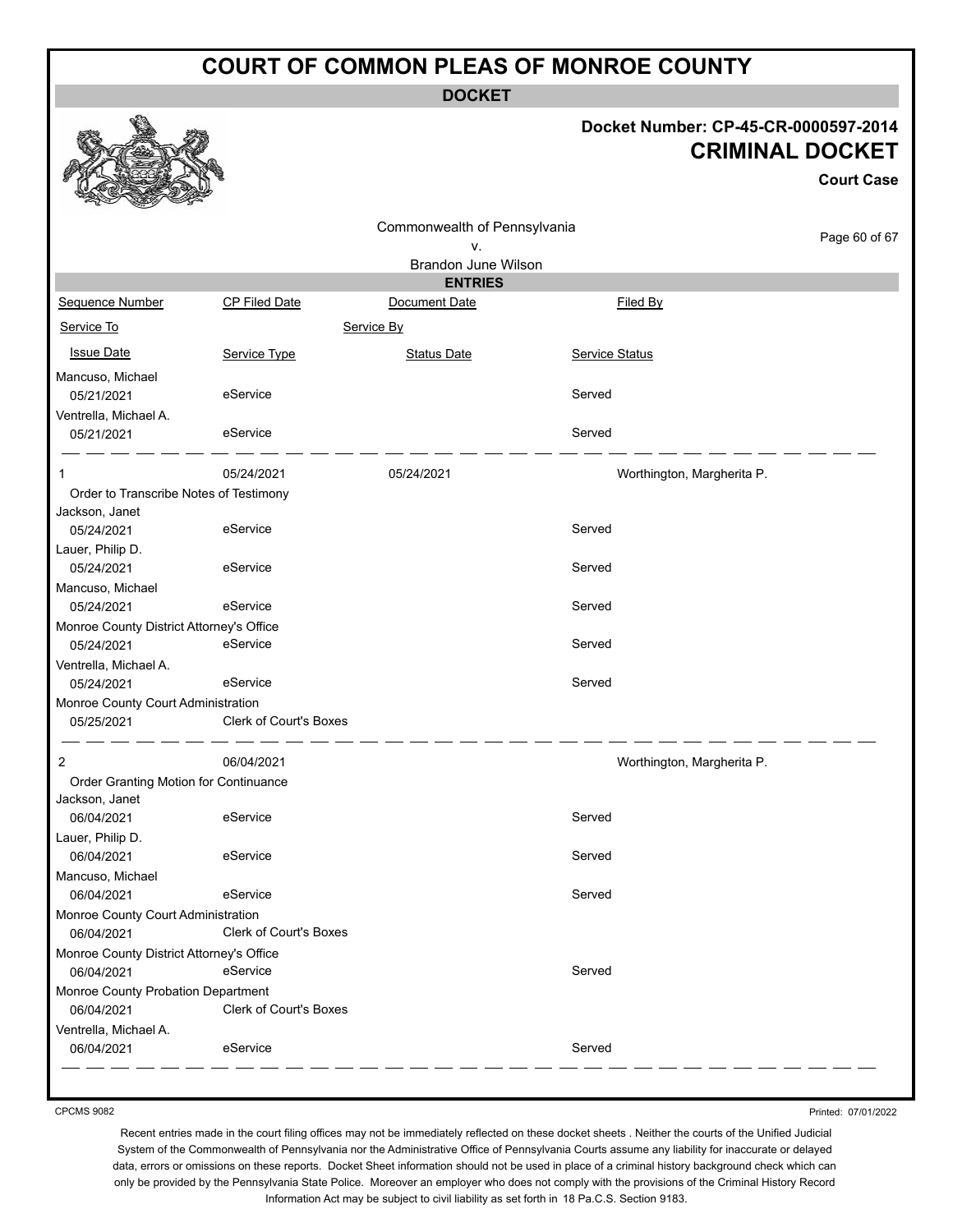**DOCKET**

## **Docket Number: CP-45-CR-0000597-2014 CRIMINAL DOCKET**

|                                                  |                               |                                       |                            | <b>Court Case</b> |
|--------------------------------------------------|-------------------------------|---------------------------------------|----------------------------|-------------------|
|                                                  |                               | Commonwealth of Pennsylvania<br>ν.    |                            | Page 61 of 67     |
|                                                  |                               | Brandon June Wilson<br><b>ENTRIES</b> |                            |                   |
| Sequence Number                                  | <b>CP Filed Date</b>          | Document Date                         | Filed By                   |                   |
| Service To                                       |                               |                                       |                            |                   |
|                                                  |                               | Service By                            |                            |                   |
| <b>Issue Date</b>                                | Service Type                  | <b>Status Date</b>                    | <b>Service Status</b>      |                   |
| 1                                                | 08/02/2021                    |                                       | Worthington, Margherita P. |                   |
| Order Directing Briefs to be filed               |                               |                                       |                            |                   |
| Jackson, Janet                                   |                               |                                       |                            |                   |
| 08/03/2021                                       | eService                      |                                       | Served                     |                   |
| Lauer, Philip D.                                 | eService                      |                                       | Served                     |                   |
| 08/03/2021                                       |                               |                                       |                            |                   |
| Mancuso, Michael<br>08/03/2021                   | eService                      |                                       | Served                     |                   |
| Monroe County Court Administration               |                               |                                       |                            |                   |
| 08/03/2021                                       | Clerk of Court's Boxes        |                                       |                            |                   |
| Monroe County District Attorney's Office         |                               |                                       |                            |                   |
| 08/03/2021                                       | eService                      |                                       | Served                     |                   |
| Monroe County Probation Department<br>08/03/2021 | Clerk of Court's Boxes        |                                       |                            |                   |
| Monroe County Sheriff's Department               |                               |                                       |                            |                   |
| 08/03/2021                                       | Clerk of Court's Boxes        |                                       |                            |                   |
| Other                                            |                               |                                       |                            |                   |
| 08/03/2021                                       | <b>First Class</b>            |                                       |                            |                   |
| Ventrella, Michael A.                            |                               |                                       |                            |                   |
| 08/03/2021                                       | eService                      |                                       | Served                     |                   |
| 2                                                | 08/02/2021                    |                                       | Worthington, Margherita P. |                   |
| Order Directing Briefs to be filed               |                               |                                       |                            |                   |
| Jackson, Janet<br>08/03/2021                     | eService                      |                                       | Served                     |                   |
| Lauer, Philip D.                                 |                               |                                       |                            |                   |
| 08/03/2021                                       | eService                      |                                       | Served                     |                   |
| Mancuso, Michael                                 |                               |                                       |                            |                   |
| 08/03/2021                                       | eService                      |                                       | Served                     |                   |
| Monroe County Court Administration               |                               |                                       |                            |                   |
| 08/03/2021                                       | <b>Clerk of Court's Boxes</b> |                                       |                            |                   |
| Monroe County District Attorney's Office         |                               |                                       |                            |                   |
| 08/03/2021                                       | eService                      |                                       | Served                     |                   |
| Monroe County Probation Department               |                               |                                       |                            |                   |
| 08/03/2021                                       | Clerk of Court's Boxes        |                                       |                            |                   |
| Monroe County Sheriff's Department<br>08/03/2021 | Clerk of Court's Boxes        |                                       |                            |                   |
|                                                  |                               |                                       |                            |                   |

CPCMS 9082

Printed: 07/01/2022

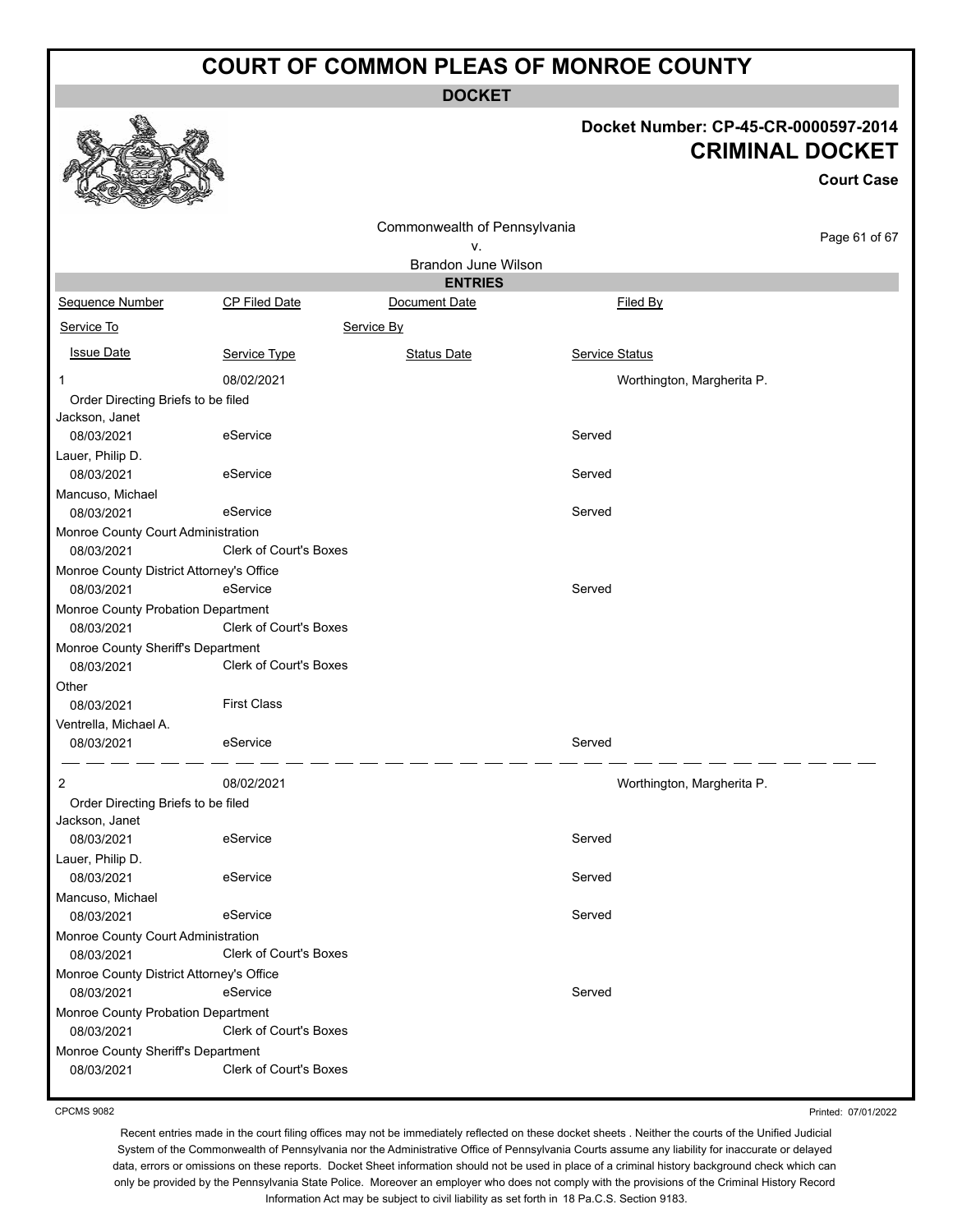**DOCKET**

#### **Docket Number: CP-45-CR-0000597-2014 CRIMINAL DOCKET**

**Court Case**

Printed: 07/01/2022

|                                          |                        |                              |                | <b>Court Case</b>          |
|------------------------------------------|------------------------|------------------------------|----------------|----------------------------|
|                                          |                        | Commonwealth of Pennsylvania |                |                            |
|                                          |                        | ۷.                           |                | Page 62 of 67              |
|                                          |                        | Brandon June Wilson          |                |                            |
|                                          |                        | <b>ENTRIES</b>               |                |                            |
| Sequence Number                          | <b>CP Filed Date</b>   | Document Date                | Filed By       |                            |
| Service To                               |                        | Service By                   |                |                            |
| <b>Issue Date</b>                        | Service Type           | <b>Status Date</b>           | Service Status |                            |
| Other                                    |                        |                              |                |                            |
| 08/03/2021                               | <b>First Class</b>     |                              |                |                            |
| Ventrella, Michael A.                    |                        |                              |                |                            |
| 08/03/2021                               | eService               |                              | Served         |                            |
| 1                                        | 08/03/2021             |                              |                | Jackson, Janet             |
|                                          |                        |                              |                | Jackson, Janet             |
| Petition For Payment of Counsel Fee      |                        |                              |                |                            |
| Lauer, Philip D.                         |                        |                              |                |                            |
| 08/03/2021                               | eService               |                              | Served         |                            |
| Mancuso, Michael<br>08/03/2021           | eService               |                              | Served         |                            |
| Monroe County District Attorney's Office |                        |                              |                |                            |
| 08/03/2021                               | eService               |                              | Served         |                            |
| Ventrella, Michael A.                    |                        |                              |                |                            |
| 08/03/2021                               | eService               |                              | Served         |                            |
| $\mathbf{1}$                             | 08/06/2021             |                              |                | Ventrella, Michael A.      |
| Petition For Allowance of Compensation   |                        |                              |                |                            |
| Jackson, Janet                           |                        |                              |                |                            |
| 08/06/2021                               | eService               |                              | Served         |                            |
| Lauer, Philip D.                         |                        |                              |                |                            |
| 08/06/2021                               | eService               |                              | Served         |                            |
| Mancuso, Michael                         |                        |                              |                |                            |
| 08/06/2021                               | eService               |                              | Served         |                            |
| Monroe County District Attorney's Office | eService               |                              | Served         |                            |
| 08/06/2021                               |                        |                              |                |                            |
| 1                                        | 08/10/2021             | 08/10/2021                   |                | Worthington, Margherita P. |
| Order Granting Motion for Payment        |                        |                              |                |                            |
| Jackson, Janet                           |                        |                              |                |                            |
| 08/10/2021                               | eService               |                              | Served         |                            |
| Lauer, Philip D.                         |                        |                              |                |                            |
| 08/10/2021                               | eService               |                              | Served         |                            |
| Mancuso, Michael<br>08/10/2021           | eService               |                              | Served         |                            |
| Monroe County Court Administration       |                        |                              |                |                            |
| 08/10/2021                               | Clerk of Court's Boxes |                              |                |                            |
|                                          |                        |                              |                |                            |

CPCMS 9082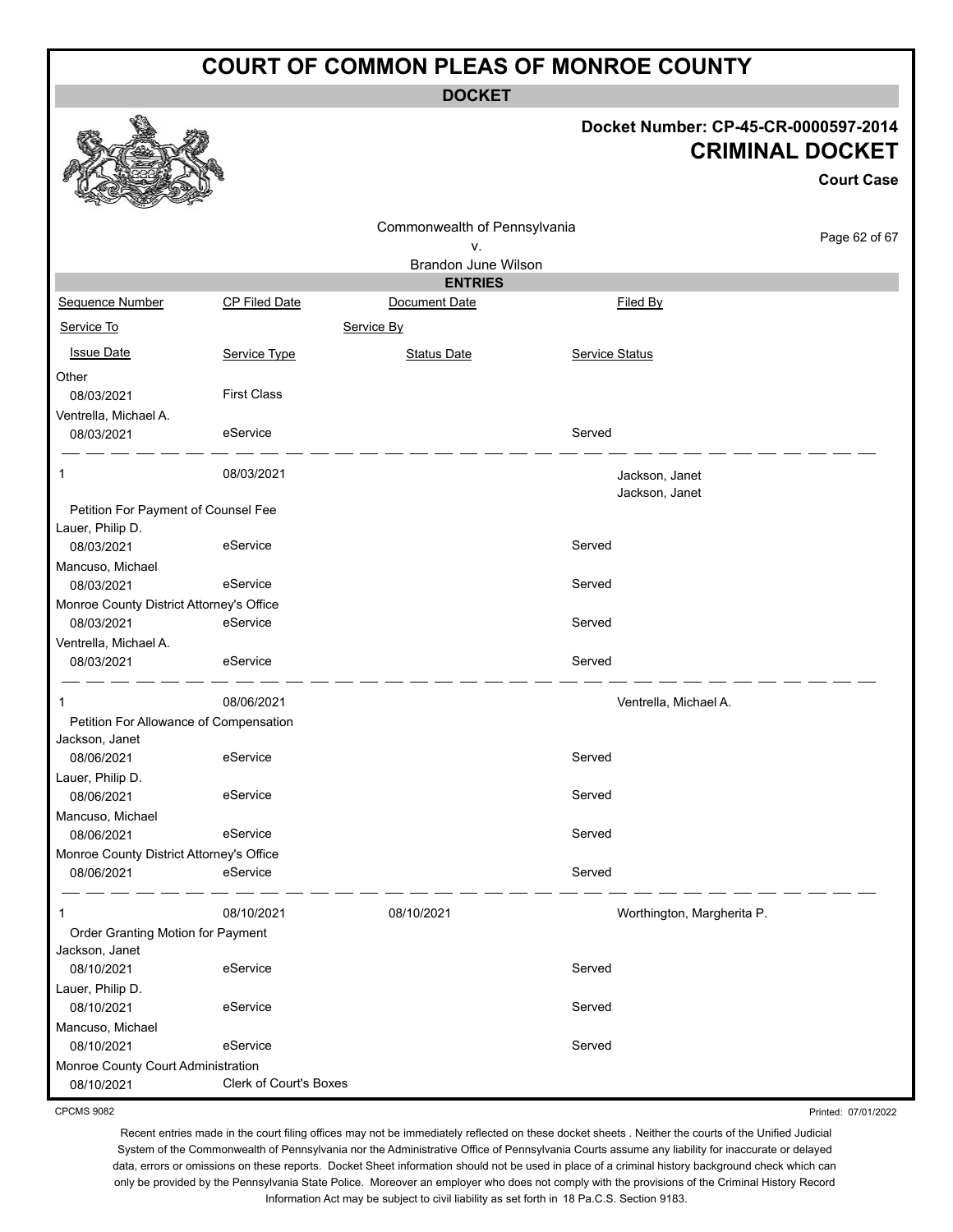**DOCKET**

#### **Docket Number: CP-45-CR-0000597-2014 CRIMINAL DOCKET**

Printed: 07/01/2022

|                                          |                      |                              |                | <b>Court Case</b>                 |
|------------------------------------------|----------------------|------------------------------|----------------|-----------------------------------|
|                                          |                      | Commonwealth of Pennsylvania |                |                                   |
|                                          |                      | ν.                           |                | Page 63 of 67                     |
|                                          |                      | Brandon June Wilson          |                |                                   |
|                                          |                      | <b>ENTRIES</b>               |                |                                   |
| Sequence Number                          | <b>CP Filed Date</b> | Document Date                | Filed By       |                                   |
| Service To                               |                      | Service By                   |                |                                   |
| <b>Issue Date</b>                        | <b>Service Type</b>  | Status Date                  | Service Status |                                   |
| Monroe County District Attorney's Office |                      |                              |                |                                   |
| 08/10/2021                               | eService             |                              | Served         |                                   |
| Ventrella, Michael A.                    |                      |                              |                |                                   |
| 08/10/2021                               | eService             |                              | Served         |                                   |
| $\overline{2}$                           | 08/10/2021           | 08/10/2021                   |                | Worthington, Margherita P.        |
| Order Granting Motion for Payment        |                      |                              |                |                                   |
| Jackson, Janet                           |                      |                              |                |                                   |
| 08/10/2021                               | eService             |                              | Served         |                                   |
| Lauer, Philip D.                         |                      |                              |                |                                   |
| 08/10/2021                               | eService             |                              | Served         |                                   |
| Mancuso, Michael                         |                      |                              |                |                                   |
| 08/10/2021                               | eService             |                              | Served         |                                   |
| Monroe County District Attorney's Office |                      |                              |                |                                   |
| 08/10/2021                               | eService             |                              | Served         |                                   |
| Ventrella, Michael A.                    |                      |                              |                |                                   |
| 08/10/2021                               | eService             |                              | Served         |                                   |
| 1                                        | 08/12/2021           |                              | Office         | Monroe County District Attorney's |
| Motion for Transcripts of Testimony      |                      |                              |                |                                   |
| Jackson, Janet                           |                      |                              |                |                                   |
| 08/12/2021                               | eService             |                              | Served         |                                   |
| Lauer, Philip D.                         |                      |                              |                |                                   |
| 08/12/2021                               | eService             |                              | Served         |                                   |
| Mancuso, Michael                         |                      |                              |                |                                   |
| 08/12/2021                               | eService             |                              | Served         |                                   |
| Ventrella, Michael A.                    |                      |                              |                |                                   |
| 08/12/2021                               | eService             |                              | Served         |                                   |
| 2                                        | 08/12/2021           | 08/12/2021                   |                | Worthington, Margherita P.        |
| Order to Transcribe Notes of Testimony   |                      |                              |                |                                   |
| Jackson, Janet                           |                      |                              |                |                                   |
| 08/12/2021                               | eService             |                              | Served         |                                   |
| Lauer, Philip D.                         |                      |                              |                |                                   |
| 08/12/2021                               | eService             |                              | Served         |                                   |
| Mancuso, Michael                         |                      |                              |                |                                   |
| 08/12/2021                               | eService             |                              | Served         |                                   |

CPCMS 9082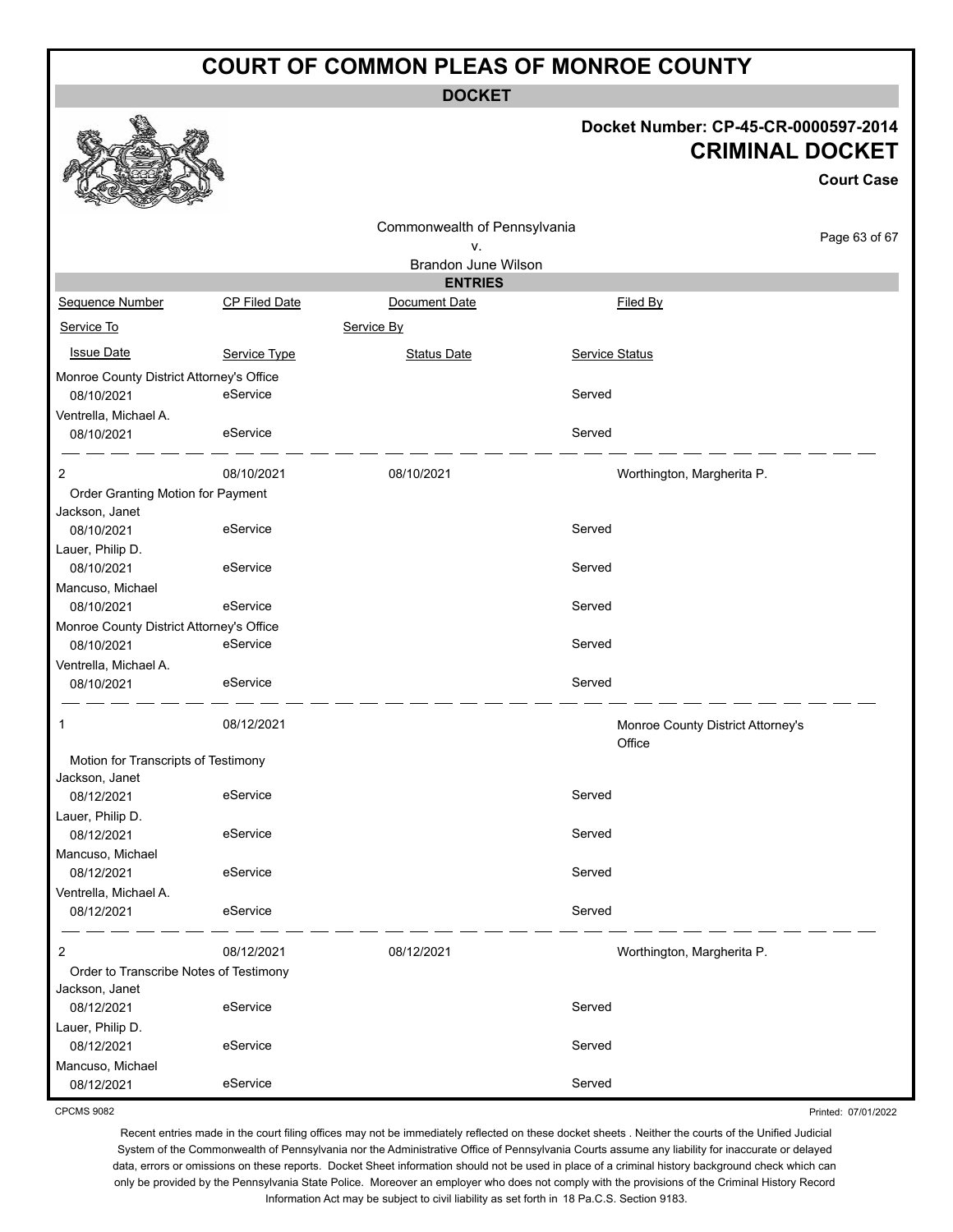**DOCKET**

#### **Docket Number: CP-45-CR-0000597-2014 CRIMINAL DOCKET**

**Court Case**

Printed: 07/01/2022

|                                                        |                               | Commonwealth of Pennsylvania |                |                                   |               |
|--------------------------------------------------------|-------------------------------|------------------------------|----------------|-----------------------------------|---------------|
|                                                        |                               | ٧.                           |                |                                   | Page 64 of 67 |
|                                                        |                               | Brandon June Wilson          |                |                                   |               |
|                                                        |                               | <b>ENTRIES</b>               |                |                                   |               |
| Sequence Number                                        | CP Filed Date                 | Document Date                |                | Filed By                          |               |
| Service To                                             |                               | Service By                   |                |                                   |               |
| <b>Issue Date</b>                                      | Service Type                  | <b>Status Date</b>           | Service Status |                                   |               |
| Monroe County Court Administration<br>08/12/2021       | <b>Clerk of Court's Boxes</b> |                              |                |                                   |               |
| Monroe County District Attorney's Office               |                               |                              |                |                                   |               |
| 08/12/2021                                             | eService                      |                              | Served         |                                   |               |
| Ventrella, Michael A.                                  |                               |                              |                |                                   |               |
| 08/12/2021                                             | eService                      |                              | Served         |                                   |               |
| 1                                                      | 09/07/2021                    |                              |                | Monroe County Court Reporters     |               |
| Form A: Notice of Completion of Transcript             |                               |                              |                |                                   |               |
| Jackson, Janet                                         |                               |                              |                |                                   |               |
| 09/08/2021                                             | eService                      |                              | Served         |                                   |               |
| Lauer, Philip D.                                       |                               |                              |                |                                   |               |
| 09/08/2021                                             | eService                      |                              | Served         |                                   |               |
| Mancuso, Michael                                       |                               |                              |                |                                   |               |
| 09/08/2021                                             | eService                      |                              | Served         |                                   |               |
| Monroe County District Attorney's Office               |                               |                              |                |                                   |               |
| 09/08/2021                                             | eService                      |                              | Served         |                                   |               |
| Ventrella, Michael A.                                  |                               |                              |                |                                   |               |
| 09/08/2021                                             | eService                      |                              | Served         |                                   |               |
|                                                        |                               |                              |                |                                   |               |
| $\overline{2}$                                         | 09/07/2021                    | 08/02/2021                   |                | Monroe County Court Reporters     |               |
| <b>Transcript of Proceedings Filed</b>                 |                               |                              |                |                                   |               |
| Jackson, Janet                                         |                               |                              | Served         |                                   |               |
| 09/08/2021                                             | eService                      |                              |                |                                   |               |
| Lauer, Philip D.                                       |                               |                              |                |                                   |               |
| 09/08/2021                                             | eService                      |                              | Served         |                                   |               |
| Mancuso, Michael                                       | eService                      |                              | Served         |                                   |               |
| 09/08/2021                                             |                               |                              |                |                                   |               |
| Monroe County District Attorney's Office<br>09/08/2021 | eService                      |                              | Served         |                                   |               |
| Ventrella, Michael A.                                  |                               |                              |                |                                   |               |
| 09/08/2021                                             | eService                      |                              | Served         |                                   |               |
| 1                                                      | 09/09/2021                    |                              |                | Monroe County District Attorney's |               |
|                                                        |                               |                              |                | Office                            |               |
| Commonwealth's Brief in Opposition to PCRA Relief      |                               |                              |                |                                   |               |
| Jackson, Janet                                         |                               |                              |                |                                   |               |
| 09/09/2021                                             | eNotice                       |                              | Notified       |                                   |               |

CPCMS 9082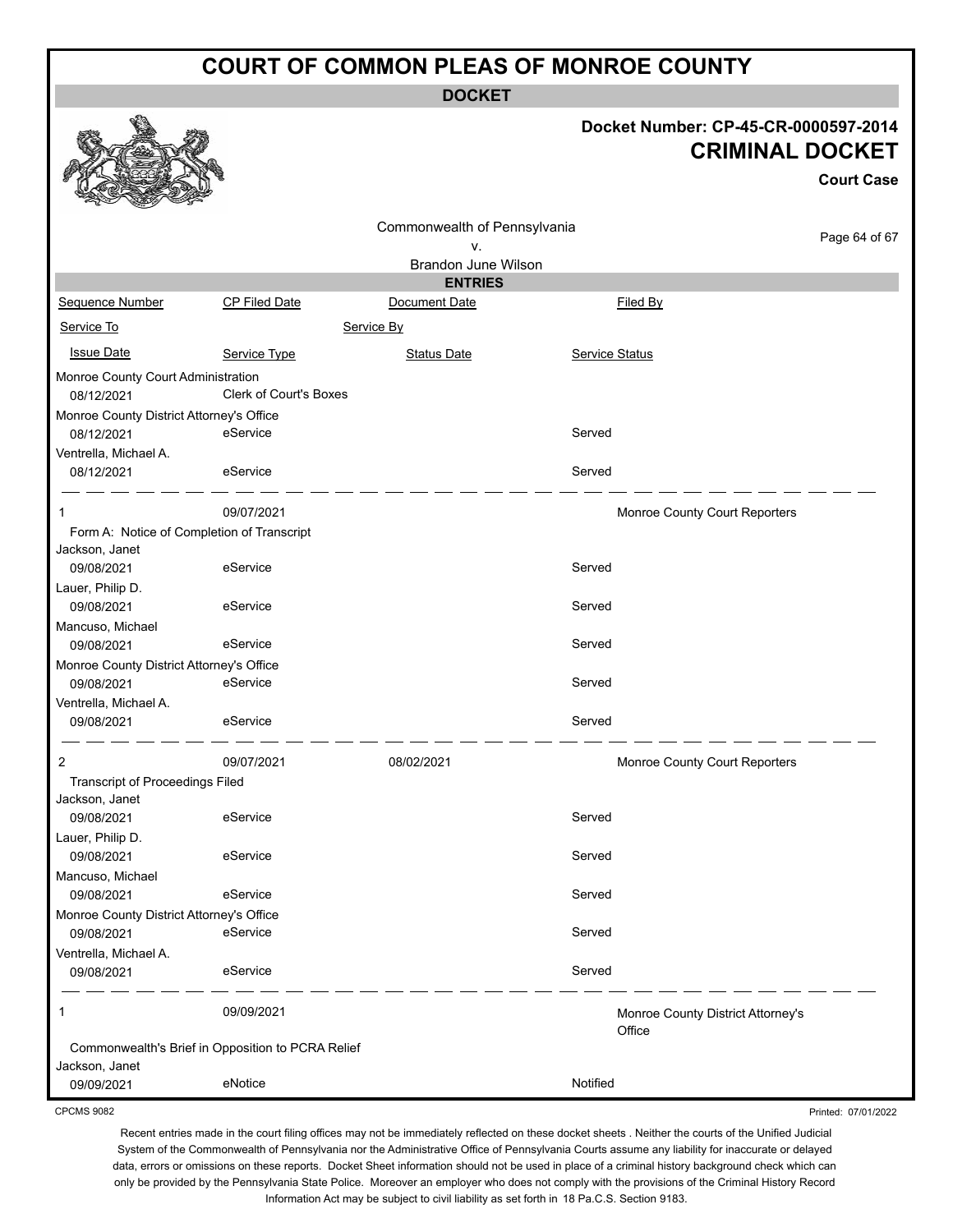**DOCKET**

#### **Docket Number: CP-45-CR-0000597-2014 CRIMINAL DOCKET**

**Court Case**

|                                                        |                                                    | Commonwealth of Pennsylvania<br>ν. |                            | Page 65 of 67 |
|--------------------------------------------------------|----------------------------------------------------|------------------------------------|----------------------------|---------------|
|                                                        |                                                    | Brandon June Wilson                |                            |               |
|                                                        |                                                    | <b>ENTRIES</b>                     |                            |               |
| Sequence Number                                        | CP Filed Date                                      | Document Date                      | Filed By                   |               |
| Service To                                             |                                                    | Service By                         |                            |               |
| <b>Issue Date</b>                                      | Service Type                                       | <b>Status Date</b>                 | Service Status             |               |
| Lauer, Philip D.                                       |                                                    |                                    |                            |               |
| 09/09/2021                                             | eNotice                                            |                                    | Notified                   |               |
| Mancuso, Michael                                       |                                                    |                                    |                            |               |
| 09/09/2021                                             | eService                                           |                                    | Served                     |               |
| Ventrella, Michael A.                                  |                                                    |                                    |                            |               |
| 09/09/2021                                             | eNotice                                            |                                    | Notified                   |               |
|                                                        | 09/16/2021                                         |                                    | Ventrella, Michael A.      |               |
|                                                        | Memorandum in Support of Defendant's PCRA Petition |                                    |                            |               |
| Jackson, Janet                                         |                                                    |                                    |                            |               |
| 09/16/2021                                             | eNotice                                            |                                    | Notified                   |               |
| Lauer, Philip D.                                       |                                                    |                                    |                            |               |
| 09/16/2021                                             | eService                                           |                                    | Served                     |               |
| Mancuso, Michael                                       |                                                    |                                    |                            |               |
| 09/16/2021                                             | eNotice                                            |                                    | Notified                   |               |
| Monroe County District Attorney's Office               |                                                    |                                    |                            |               |
| 09/16/2021                                             | eNotice                                            |                                    | Notified                   |               |
| 1                                                      | 11/22/2021                                         |                                    | Worthington, Margherita P. |               |
| Opinion and Order                                      |                                                    |                                    |                            |               |
| Jackson, Janet                                         |                                                    |                                    |                            |               |
| 11/22/2021                                             | eService                                           |                                    | Served                     |               |
| Lauer, Philip D.                                       |                                                    |                                    |                            |               |
| 11/22/2021                                             | eService                                           |                                    | Served                     |               |
| Mancuso, Michael                                       |                                                    |                                    |                            |               |
| 11/22/2021                                             | eService                                           |                                    | Served                     |               |
| Monroe County Court Administration                     | Clerk of Court's Boxes                             |                                    |                            |               |
| 11/22/2021                                             |                                                    |                                    |                            |               |
| Monroe County District Attorney's Office<br>11/22/2021 | eService                                           |                                    | Served                     |               |
| Ventrella, Michael A.                                  |                                                    |                                    |                            |               |
| 11/22/2021                                             | eService                                           |                                    | Served                     |               |
| Wilson, Brandon June                                   |                                                    |                                    |                            |               |
| 11/22/2021                                             | <b>First Class</b>                                 |                                    |                            |               |
|                                                        |                                                    |                                    |                            |               |

CPCMS 9082

Printed: 07/01/2022

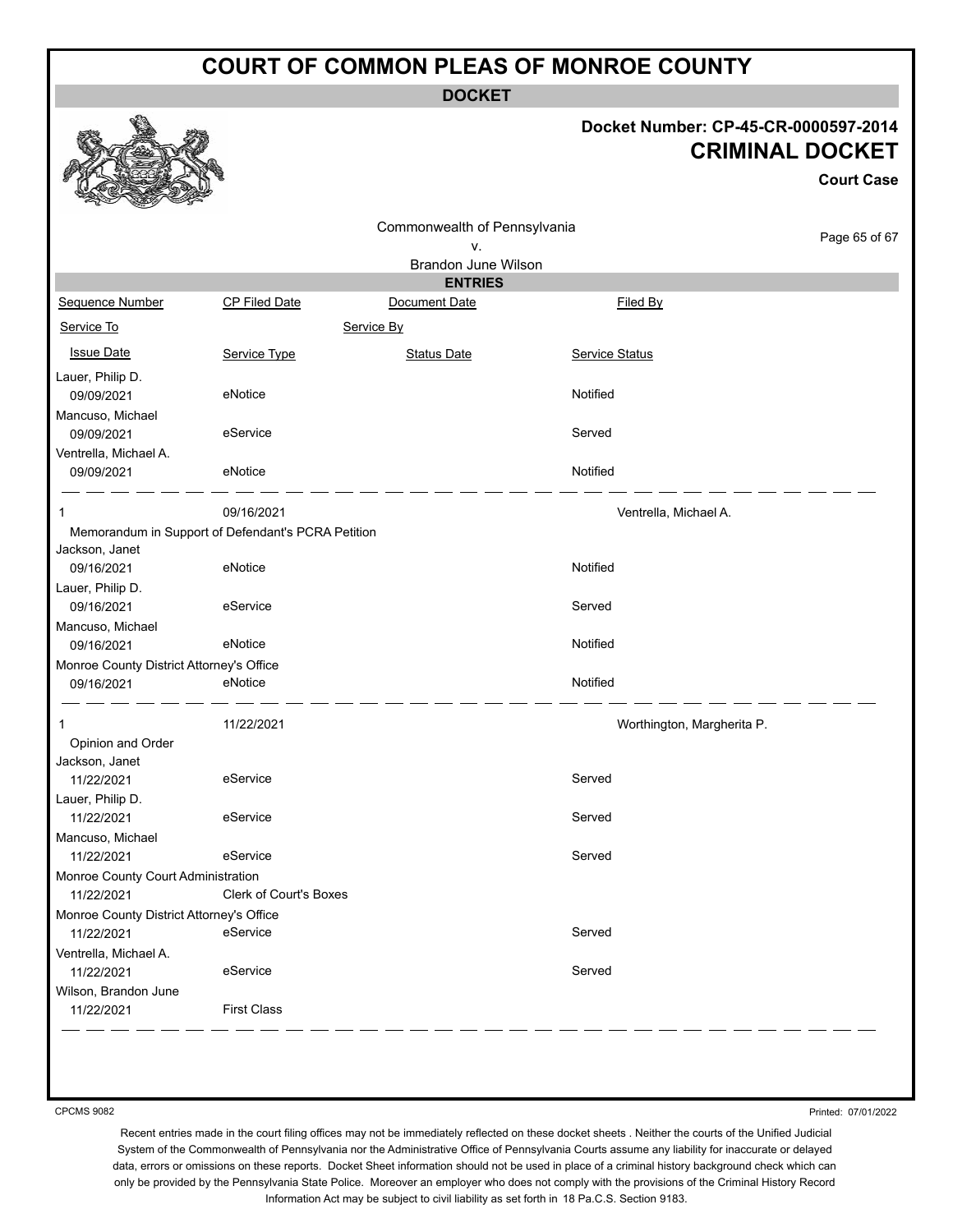**DOCKET**

#### **Docket Number: CP-45-CR-0000597-2014 CRIMINAL DOCKET**

**Court Case**

| Page 66 of 67<br><b>Total</b> |
|-------------------------------|
|                               |
|                               |
|                               |
|                               |
|                               |
|                               |
| \$5.00                        |
| \$0.00                        |
| \$5.00                        |
| <b>Total</b>                  |
|                               |
| \$5.00                        |
| \$0.00                        |
| \$0.00                        |
| \$0.00                        |
| \$0.00                        |
| \$0.00                        |
| \$0.00                        |
| \$0.00                        |
| \$0.00                        |
| \$5.00                        |
| \$0.00                        |
| \$0.00                        |
| \$17.37                       |
| \$43.47                       |
| \$25.33                       |
| \$0.00                        |
| \$0.00                        |
| \$217.41                      |
| \$8.67                        |
| \$4.33                        |
| \$0.00                        |
| \$0.00                        |
| \$11.74                       |
| \$0.00                        |
|                               |

CPCMS 9082

Printed: 07/01/2022